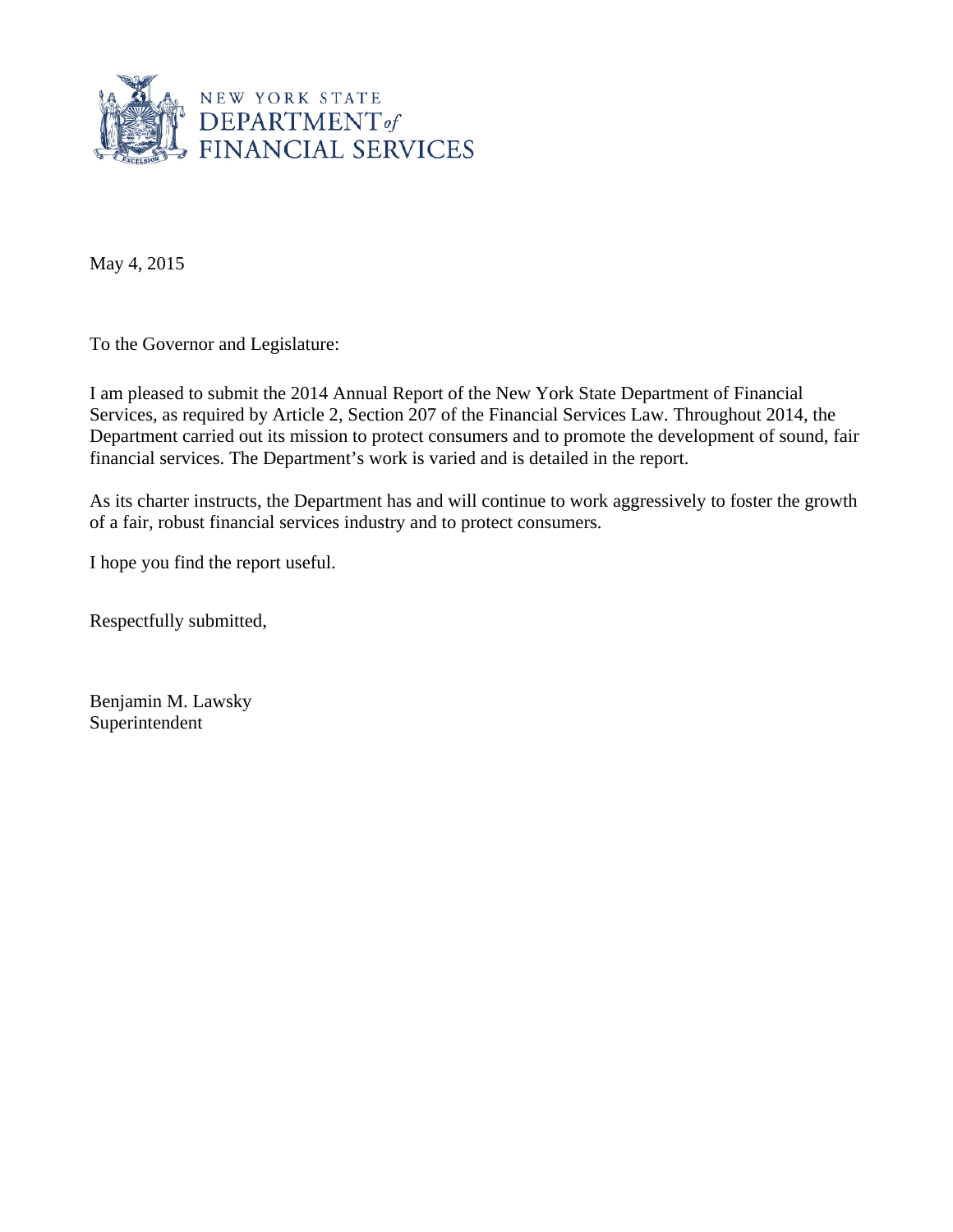

# **Department of<br>Financial Services**

 **2014 Annual Report** Benjamin M. Lawsky, Superintendent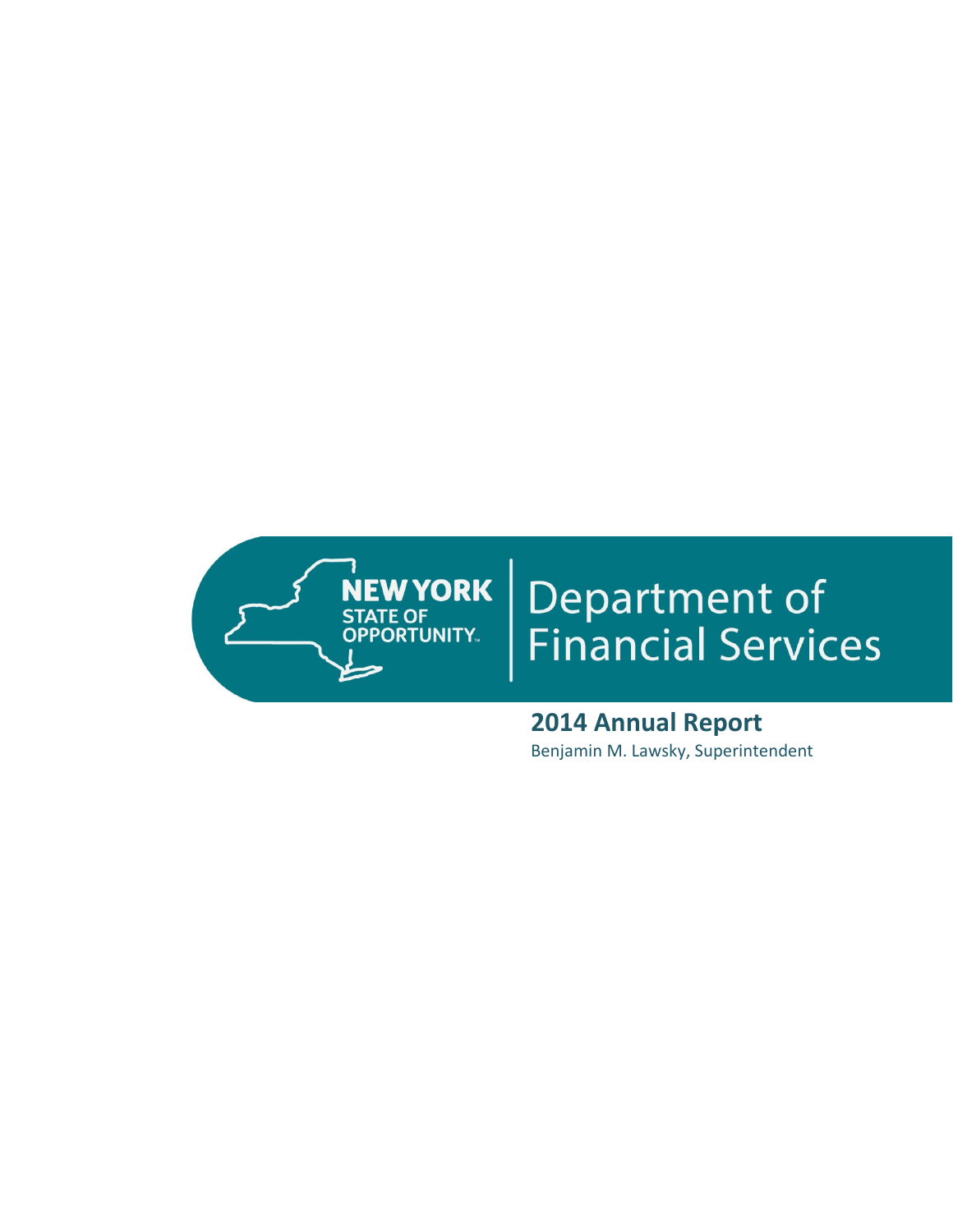| NEW YORK STATE CHARTERED AND LICENSED BANKING, LENDING AND FINANCIAL SERVICES INSTITUTIONS 22 |  |
|-----------------------------------------------------------------------------------------------|--|
|                                                                                               |  |
|                                                                                               |  |
|                                                                                               |  |
|                                                                                               |  |
|                                                                                               |  |
|                                                                                               |  |
|                                                                                               |  |
|                                                                                               |  |
|                                                                                               |  |
|                                                                                               |  |
|                                                                                               |  |
|                                                                                               |  |
|                                                                                               |  |
|                                                                                               |  |
|                                                                                               |  |
|                                                                                               |  |
|                                                                                               |  |
|                                                                                               |  |
|                                                                                               |  |
|                                                                                               |  |
|                                                                                               |  |
|                                                                                               |  |
|                                                                                               |  |
|                                                                                               |  |
|                                                                                               |  |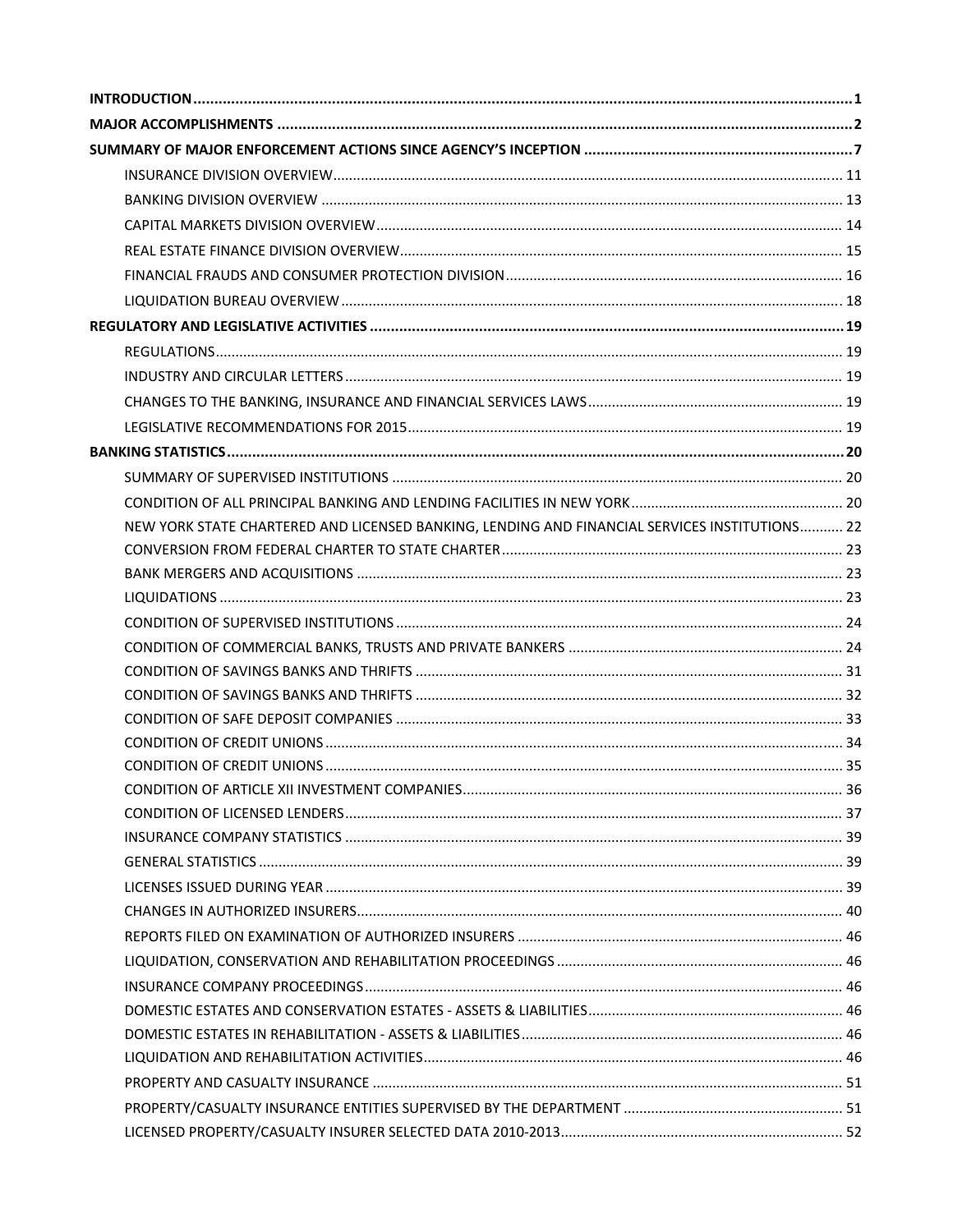| PUBLIC RETIREMENT SYSTEMS AND PENSION FUNDS ADMITTED ASSETS/INSURANCE IN FORCE 60 |  |
|-----------------------------------------------------------------------------------|--|
|                                                                                   |  |
|                                                                                   |  |
|                                                                                   |  |
|                                                                                   |  |
|                                                                                   |  |
|                                                                                   |  |
|                                                                                   |  |
|                                                                                   |  |
|                                                                                   |  |
|                                                                                   |  |
|                                                                                   |  |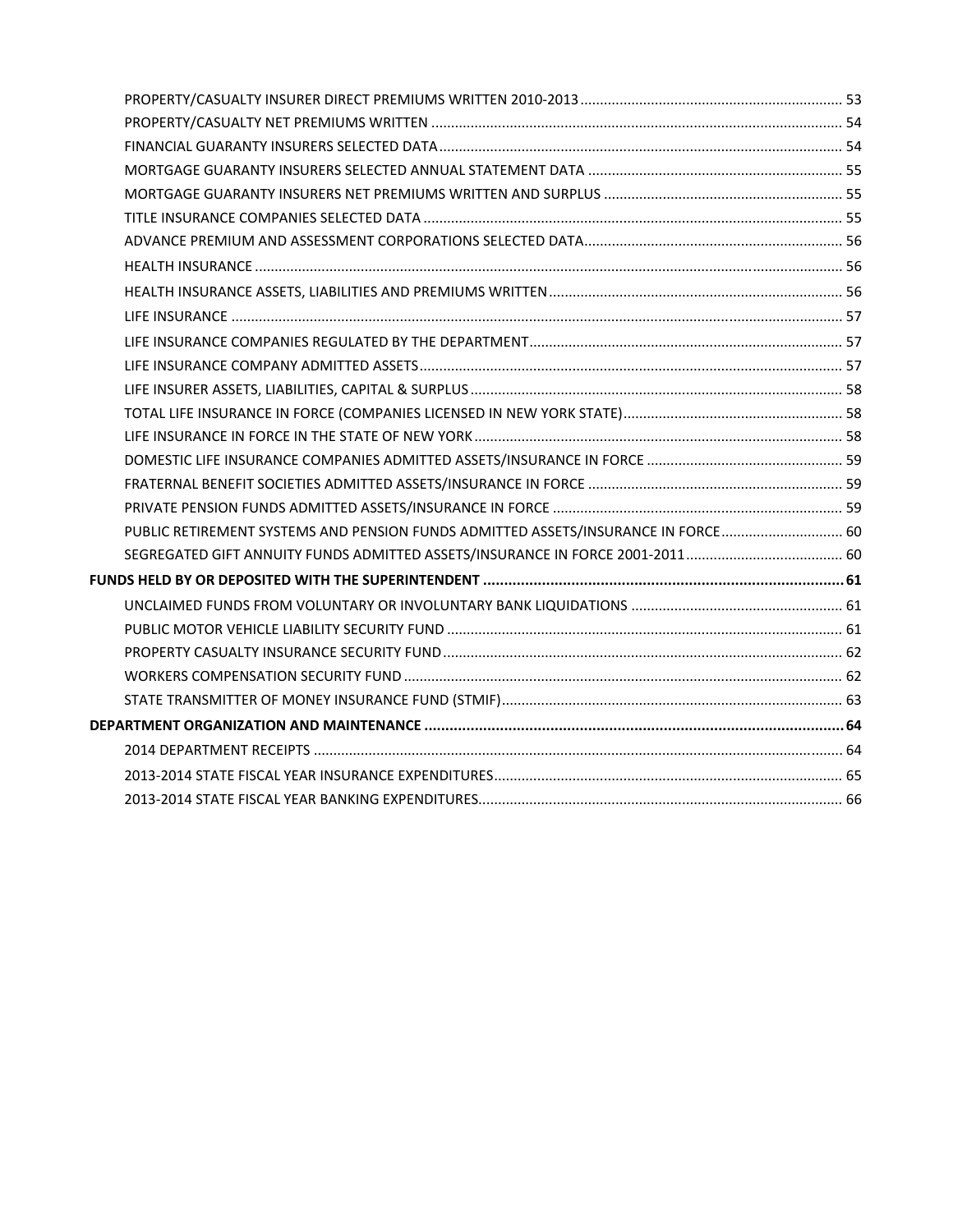# **INTRODUCTION**

The Department is responsible for supervising and regulating the activities of over 1,600 insurance companies with assets exceeding \$3.4 trillion and nearly 1,700 banking and other financial institutions with assets of more than \$3.2 trillion. The Department is organized into five divisions:

The **Insurance Division** supervises all insurance companies that do business in New York. The Division includes the Property, Life and Health Bureaus.

The **Banking Division** supervises, through chartering, licensing, registering, and examining safety and soundness of banking and other financial institutions. The division is composed of the following groups: Foreign & Wholesale Banks, Community & Regional Banks and Licensed Financial Services.

The **Financial Frauds and Consumer Protection Division** is responsible for protecting and educating consumers and fighting consumer fraud. The FFCPD encompasses the Civil Investigations Unit, the Criminal Investigations Unit; the Consumer Assistance Unit; the Disciplinary Unit; the Consumer Examinations Unit; the Student Protection Unit; and the Holocaust Claims Processing Office.

The **Capital Markets Division** provides the Department's expertise in capital markets (bonds, equities, credit, derivatives, commodities), Enterprise Risk Management, financial analysis, IT, internal controls and audit, research, fiduciary controls, regulatory accounting, Bank Secrecy Act, anti-money laundering and new financial products. Capital Markets works with all the other Divisions in examinations and also conducts target examinations independently. The Division has the primary regulatory responsibility for the New York State based public retirement systems and financial guaranty insurance companies.

The **Real Estate Finance Division** is responsible for regulating all real estate and homeowner issues, as well as such financial services as title insurance and mortgage insurance. The division includes Mortgage Banking and the Mortgage Assistance Unit.

Data in this report are for the year 2014, unless stated otherwise. Financial data for the Department is for the fiscal year 2013-2014.

To reduce reproduction costs, data that is posted on the Department website in the normal course of business, and that has been included in prior reports, is now instead referenced only on the website.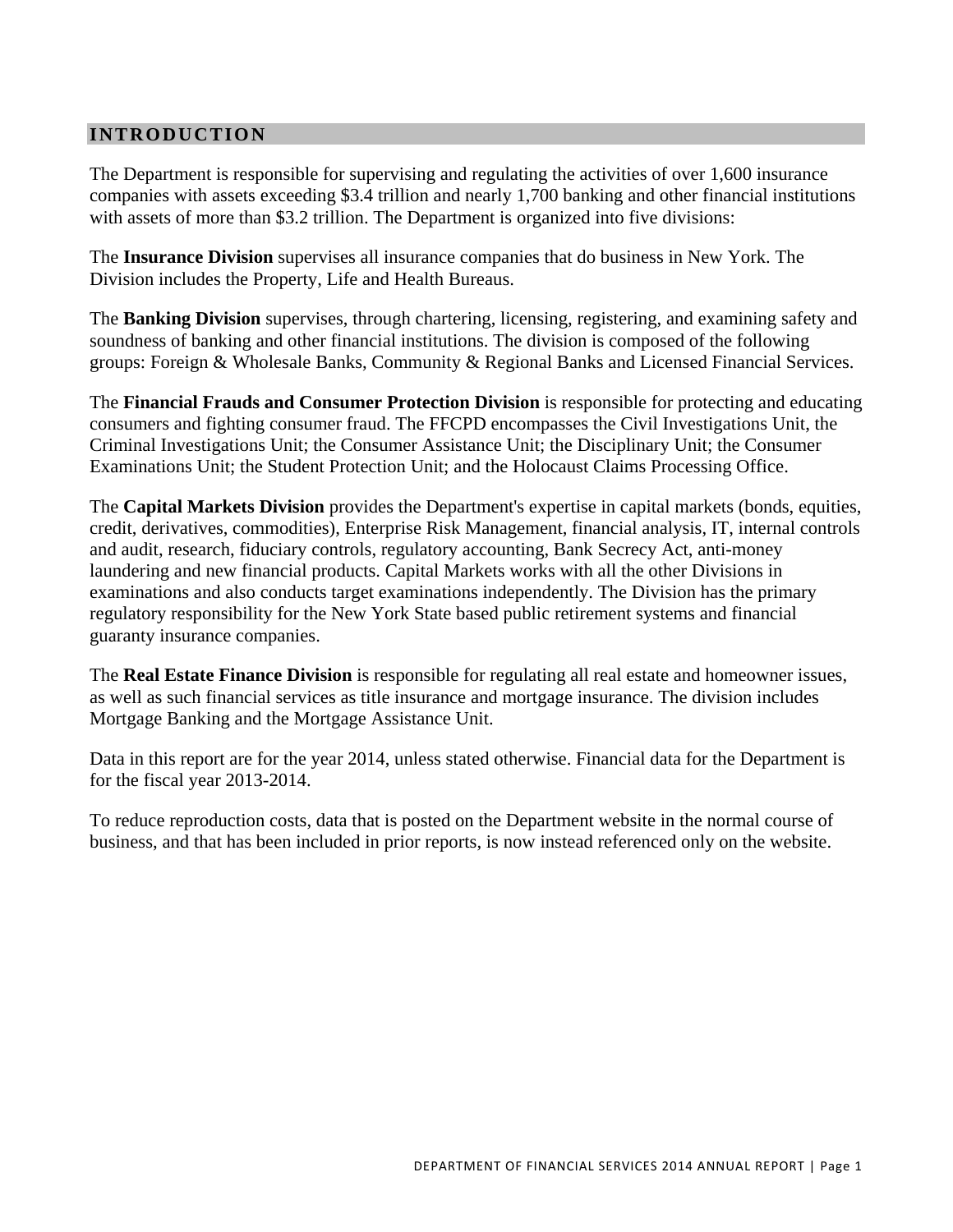# <span id="page-5-0"></span>**MAJOR ACCOMPLISHMENTS**

Four years ago, in the wake of a devastating financial crisis, Governor Cuomo proposed creating the New York State Department of Financial Services (NYDFS) and appointed Benjamin M. Lawsky as the agency's first superintendent. NYDFS supervises approximately 3,800 financial firms with assets totaling more than \$7 trillion, including most of the large foreign banks operating in New York; the major U.S. and foreign insurance companies operating in New York; and other non-bank financial companies. In the four years since its creation, by employing a number of innovative and aggressive enforcement strategies, NYDFS has become recognized as **an international leader in (1) policing Wall Street, (2) protecting consumers, and (3) regulating financial markets.** 

## **INNOVATIVE AND AGGRESSIVE APPROACH TO WALL STREET ENFORCEMENT**

- *Record \$6 Billion in Penalties, Individual Accountability for Senior Executives.* NYDFS has brought significant, civil enforcement actions against a number of the world's largest banks, insurers, and mortgage companies for misconduct, including money laundering and foreclosure abuse. (To view a list of major NYDFS enforcement actions, please visit, link.) While NYDFS has levied nearly \$6 billion in monetary penalties against financial firms (more than any state agency in history), it has also repeatedly stressed the importance of individual accountability for senior executives in its settlements, including through the termination of employees who engaged in misconduct. As Superintendent Lawsky noted in a 2014 speech in Washington, DC: "If we're just getting large fines from the corporations . . . are we really deterring future bad conduct? . . . To get real deterrence, we need to have individuals who are personally held to account." (See Financial Times: "Lawsky to step up assault on Wall Street's corporate wrongdoing," March 2014.)
- Penalties for Senior Executives, Up to and Including the C-Suite. While NYDFS does not have authority to bring criminal prosecutions, it took a number of actions to expose and penalize misconduct by individual senior executives – including all the way up to the C-Suite, when appropriate. Among other actions, NYDFS required the Chief Operating Officer of France's largest bank, BNP Paribas, and the Chairman of one of the United States' largest mortgage companies, Ocwen Financial, to step down as part of enforcement actions brought against those companies. The Department has also banned multiple senior executives from participating in the operations of NYDFS-regulated institutions for engaging in misconduct. (See The New Republic: "Finally, a Financial Executive Is Sacked for His Company's Misdeeds," December 2014; Bloomberg News, "Falcone Banned at Fidelity for 7 Years by N.Y.'s Lawsky," October 2013.)
- Accountability for Bank Consultants through a Century-old Statute. NYDFS became the first financial regulator to bring successful enforcement actions against bank consulting companies – including "Big 4" firms PwC and Deloitte – for their roles in helping large financial institutions whitewash misconduct. While other regulators stated that they did not have the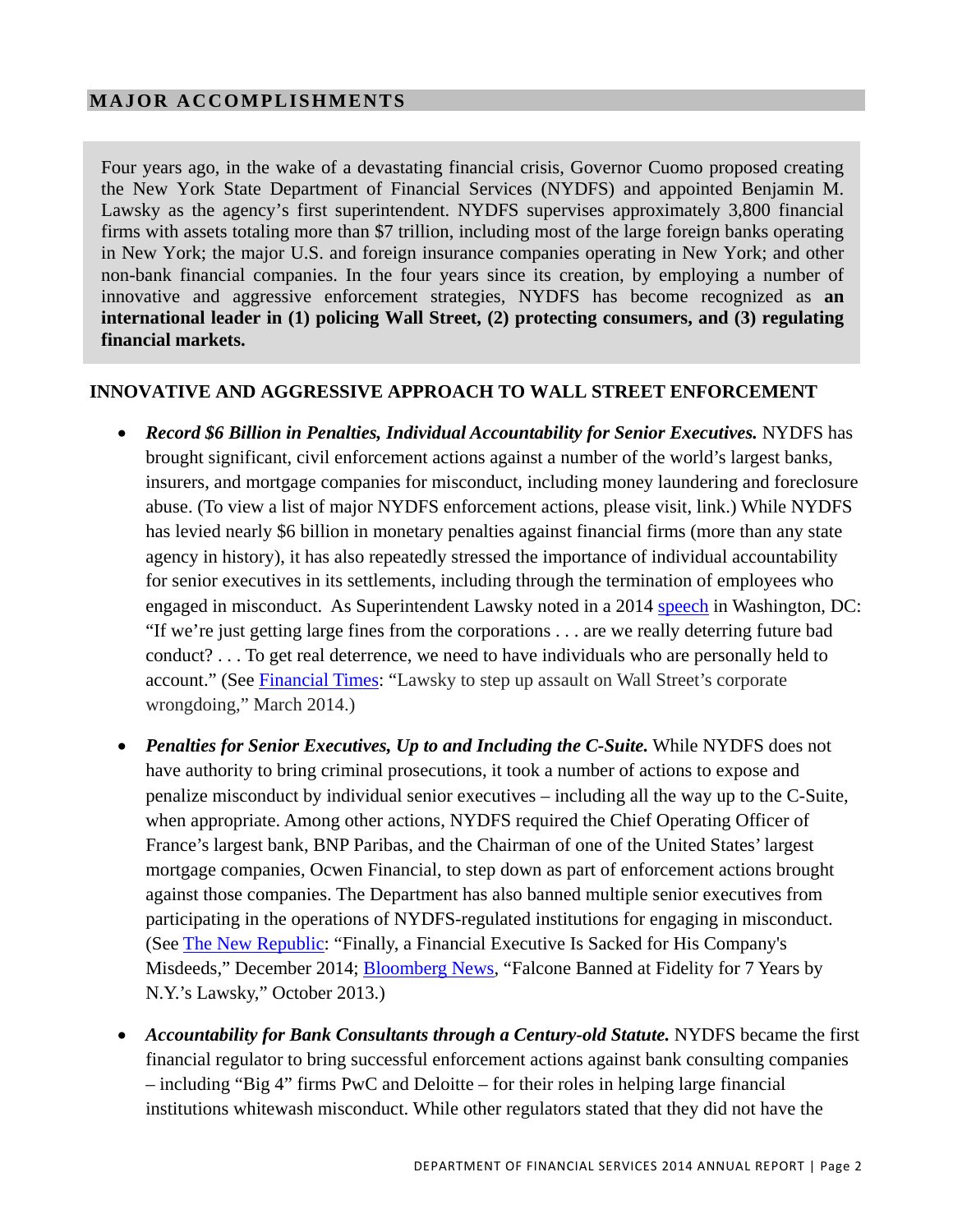ability to investigate and punish bank consultants, NYDFS unearthed and used a more than century-old statute to ban those firms from doing work at institutions regulated by the Department, among other penalties. (See New York Magazine: The Regulator Who's Not Afraid of Wall Street, June 2013; New York Times: "Albany May Tighten Reins on Bank Consultants," June 2013.)

- *Disrupting Terrorist Financing for Iran and Other Rogue Nations.* Through enforcement actions against Standard Chartered Bank, BNP Paribas, Bank of Tokyo Mitsubishi-UFJ, RBS, and other major, international financial firms, NYDFS helped significantly raise the bar and stiffen the penalties imposed on financial institutions for illegally doing business with Iran, Sudan, and other rogue nations. (See Newsweek: "Regulator Benjamin Lawsky is the Man Banks Fear Most," May 2014; Village Voice: "Benjamin Lawsky: The Main Who Picked a Fight with Wall Street," September 2013; Politico: "Cuomo Aide Turned Wall Street Hammer" June 2013.)
- *Identifying and Investigating a New Front in Foreclosure Abuse*. In the wake of the financial crisis, a number of large banks sold off their rights to service mortgages to more lightly regulated firms known as "non-bank mortgage servicers." NYDFS commenced an aggressive and wide-ranging investigation – including "surprise" examinations – into non-bank mortgage servicers, shining a spotlight on foreclosure abuses in this industry and bringing enforcement actions to deliver relief to homeowners. (See Bloomberg News, "New York's Lawsky Catches Mortgage Servicers by Surprise," April 2014. The New Republic, "The Toughest Cop on Wall Street You've Never Heard Of: How Benjamin Lawsky is Making the Big Banks Pay," April 2014.)

# **CREATING A STATE-LEVEL CONSUMER FINANCIAL PROTECTION BUREAU AT NYDFS**

- Creating a State-level Consumer Financial Protection Bureau. One of the key missions that Governor Cuomo gave NYDFS was to protect consumers better than ever before. The Department moved quickly to create and build an aggressive consumer protection unit that won a number of victories for New Yorkers against abusive lenders and insurance companies. NYDFS work in this area has been cited as "nation-leading" and helped establish the agency as an "energetic consumer watchdog." (See American Banker, "The Long Arm of Benjamin Lawsky," August 2013.)
- *Combatting Illegal, Online Payday Lending Charging Interest Rates Over 1,000%.* Payday lending is illegal in New York for good reason. Those predatory short-term loans, with interest rates as high as 1,000 percent, often trap borrowers in destructive cycles of debt from which they cannot escape. In some cases, however, lenders attempt to do an end run around New York's prohibition on payday lending by offering loans over the Internet – and collecting on them using electronic payment and debit networks – in an effort to avoid prosecution. The Cuomo Administration has taken a series of steps to help stop illegal online payday lending in New York through a multi-faceted, full-court press. These include measures to cut off online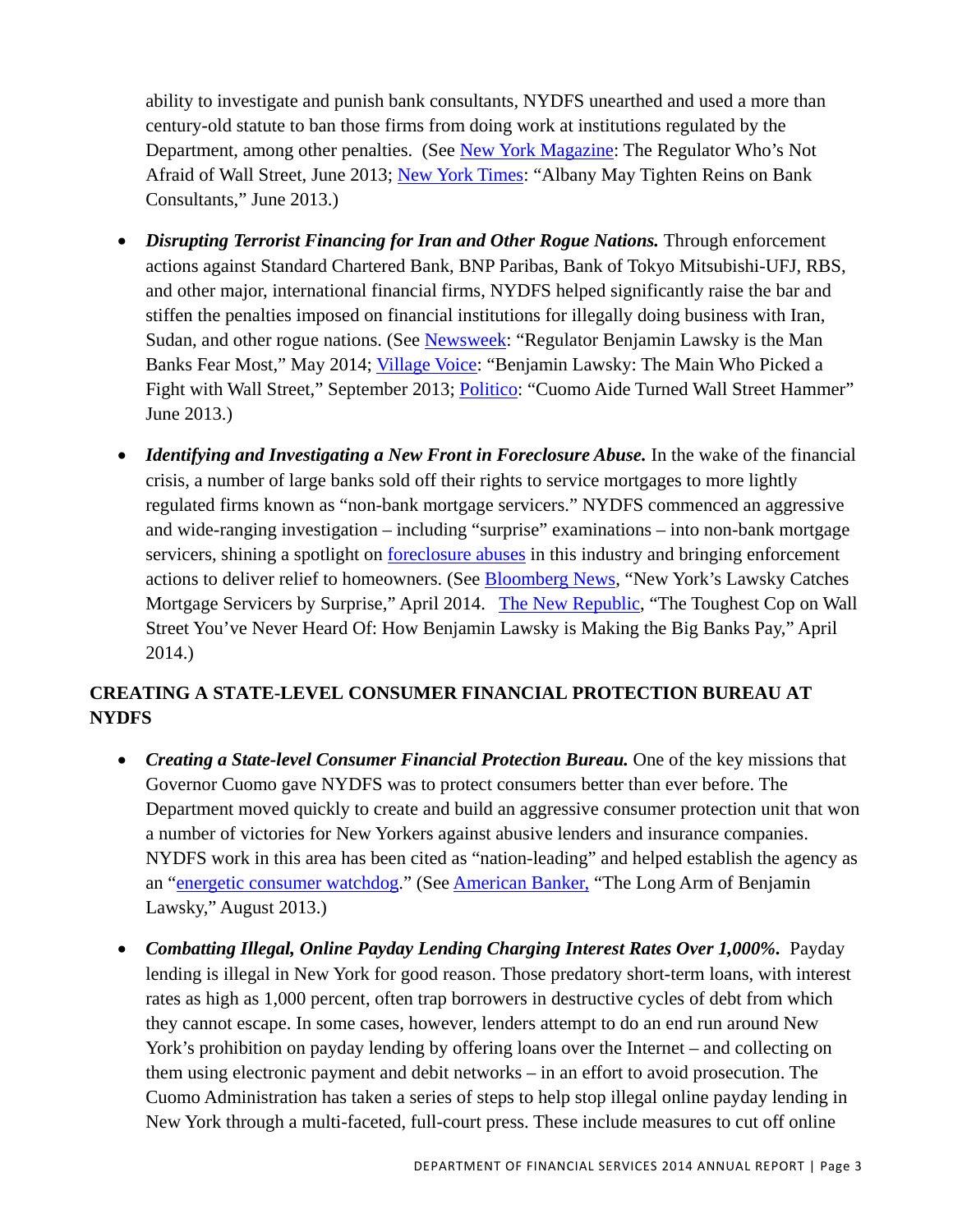payday lenders access to the bank payment system, which has helped lead a majority of the firms that NYDFS targeted to stop lending into New York. NYDFS was also the first regulator to bring a successful enforcement action against a payday loan "lead generation" firm, which market those illegal loans. (See National Memo, "Making Too Big to Fail Banks Help Poor Borrowers," August 2013; New York Post, "Lawsky Cracks Down on Lender Backed by Montel Williams, March 2015.)

- *Helping Consumers Fight Back Against Abusive and Harassing Debt Collection Practices.* In 2014 alone, New York consumers filed more than 20,000 complaints regarding debt collection practices. To help combat this problem, Governor Cuomo and NYDFS announced new, nationleading reforms. These new NYDFS regulations will provide consumers with important disclosures to help combat aggressive and deceptive practices that take advantage of confusion or fear; help stop attempts to sue to collect "zombie debts" where the statute of limitations has expired; establish a new debt "substantiation" requirement so that consumers can request information to avoid paying what they do not owe; and address other widespread abuses in the debt collection industry. (New York Daily News, "State will unveil new regulations on debt collectors, December 2014.)
- *Recovered \$1 Billion in Unpaid Life Insurance Benefits for Consumers.* In 2012, NYDFS launched an investigation that uncovered many insurance companies regularly received a list of recent deaths from the Social Security Administration, but were not using that list to determine if a policy holder had died. That means that if a family member did not know there was a life insurance policy or simply forgot to file a claim to the insurance company, the policy went unpaid. As a result, thousands of families did not receive life insurance benefits to which they were entitled. Working with those insurers, NYDFS helped recover more than \$1 billion in unpaid life insurance benefits for consumers stuck on the books of insurers, including nearly \$400 million for New Yorkers. (Associated Press, N.Y. find \$1.1B in Unpaid Life Insurance Nationwide, July 2013)
- *Reforming "Force-Placed" Home Insurance Practices That Pushed Borrowers over the Foreclosure Cliff.* NYDFS helped reform and clean up a little-known area of the financial industry – rife with kickbacks and consumer abuses – called force-placed insurance, which stuck already struggling borrowers with inflated home insurance costs, threatening to push them over the foreclosure cliff. (New York Times, "New York Investigates Home Insurance Payments to Banks," May 2012.)
- *Stopping Surprise, Out-of-Network Medical Bills That Slam Consumers.* NYDFS helped push for passage of legislation in the 2014-15 state budget that Governor Cuomo proposed to protect consumers from surprise, out-of-network medical bills. (New York Times, New York Curbs Medical Bills Containing Surprises, March 2014.)
- *Reforming Inflated Title Insurance Costs.* NYDFS conducted an extensive investigation into the title insurance industry, which was sticking consumers with the bill for lavish entertainment expenses and other inflated costs. That investigation led to reforms that will help provide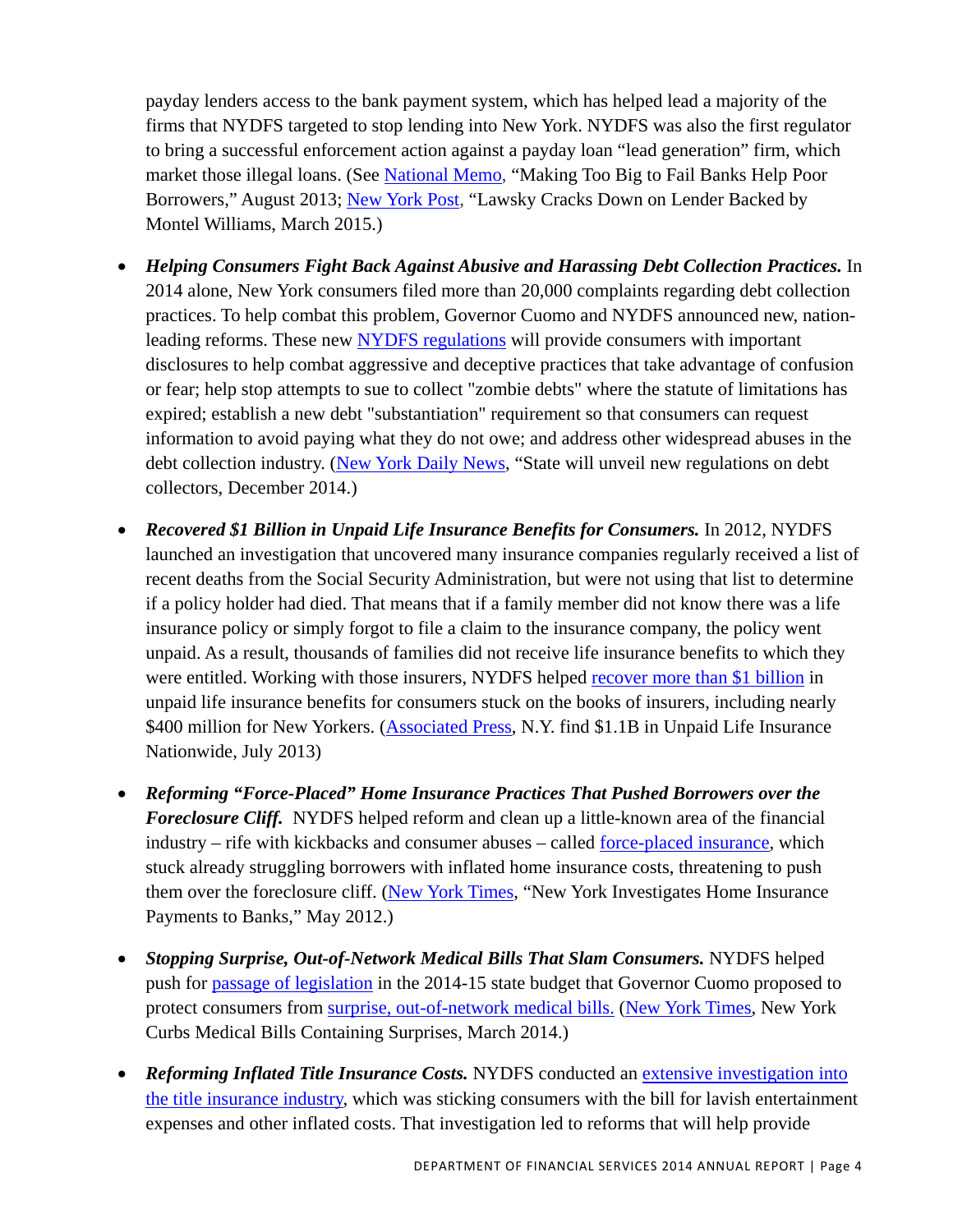significant savings to homeowners – in some cases, as much as 60 percent on their title insurance bill. (See New York Post, Cuomo plan would slash title fees by up to 60 percent, January 2014.)

- *Helping New Yorkers Recover after Natural Disasters.* NYDFS has helped consumers recover and deal with their insurance companies and other financial institutions in the wake of natural disasters, such as Superstorm Sandy and Irene. Governor Cuomo has deployed DFS Mobile Command Centers to more than 100 locations throughout New York in the aftermath of major disasters, as well as taken a number of steps through the Department to help speed up relief payments owed to affected New Yorkers from banks and insurers. (See New York Daily News, State: 10 slow banks holding onto millions in Sandy relief funds, March 2013.)
- *An Innovative Use of the Federal Dodd-Frank Law to Protect New York Consumers.* In 2014, NYDFS brought a lawsuit against Condor Capital Corporation, a subprime auto lender based in Long Island, after a Department investigation uncovered that the company deceptively retained millions of dollars owed to vulnerable borrowers and overcharged them for interest in violation of the Truth in Lending Act. The lawsuit against Condor (Lawsky v. Condor) was the first legal action initiated by a state regulator under section 1042 of the federal Dodd-Frank Wall Street Reform and Consumer Protection Act, which empowers state regulators to bring civil actions in federal court for violations of Dodd-Frank's consumer protection requirements. After the lawsuit, Condor agreed to make full restitution plus nine percent interest to all aggrieved customers nationwide (an estimated \$8-9 million), pay a \$3 million penalty, and admit violations of New York and federal law. (See, New York Times, New York Financial Regulator Uses Dodd-Frank to Sue Auto Lender, April 2014)

# **ADDRESSING NEW FINANCIAL PRODUCTS AND RISKS**

- *Helping Strengthen Bank Cyber Hacking Defenses.* NYDFS has been an international leader in sounding the alarm on the threat cyber hacking poses to consumers and financial markets. In response to those risks, NYDFS has undertaken a number of actions to help propel banks and insurance companies to strengthen their cyber defenses, including targeted examinations and proposing new regulations requiring stronger cyber security preparedness. (See, UK Guardian, "US regulator raises alarm for 'Armageddon-type' cyber attack," September 2014; Financial Times, "NY bank regulator steps up online security demands," December 2014.)
- *Blowing the Whistle on "Shadow Insurance."* In 2012, NYDFS commenced a multi-year investigation into "Shadow Insurance" — a little-known loophole putting taxpayers and policyholders at greater risk. Insurance companies use shadow insurance to shift blocks of insurance policy claims to special entities — often in states outside where the companies are based, or else offshore (e.g., the Cayman Islands) — in order to take advantage of looser reserve and regulatory requirements. Reserves are funds that insurers set aside to pay policyholder claims. This financial alchemy, however, does not actually transfer the risk for those insurance policies off the parent company's books because, in many instances, the parent company is ultimately still on the hook for paying claims if the shell company's weaker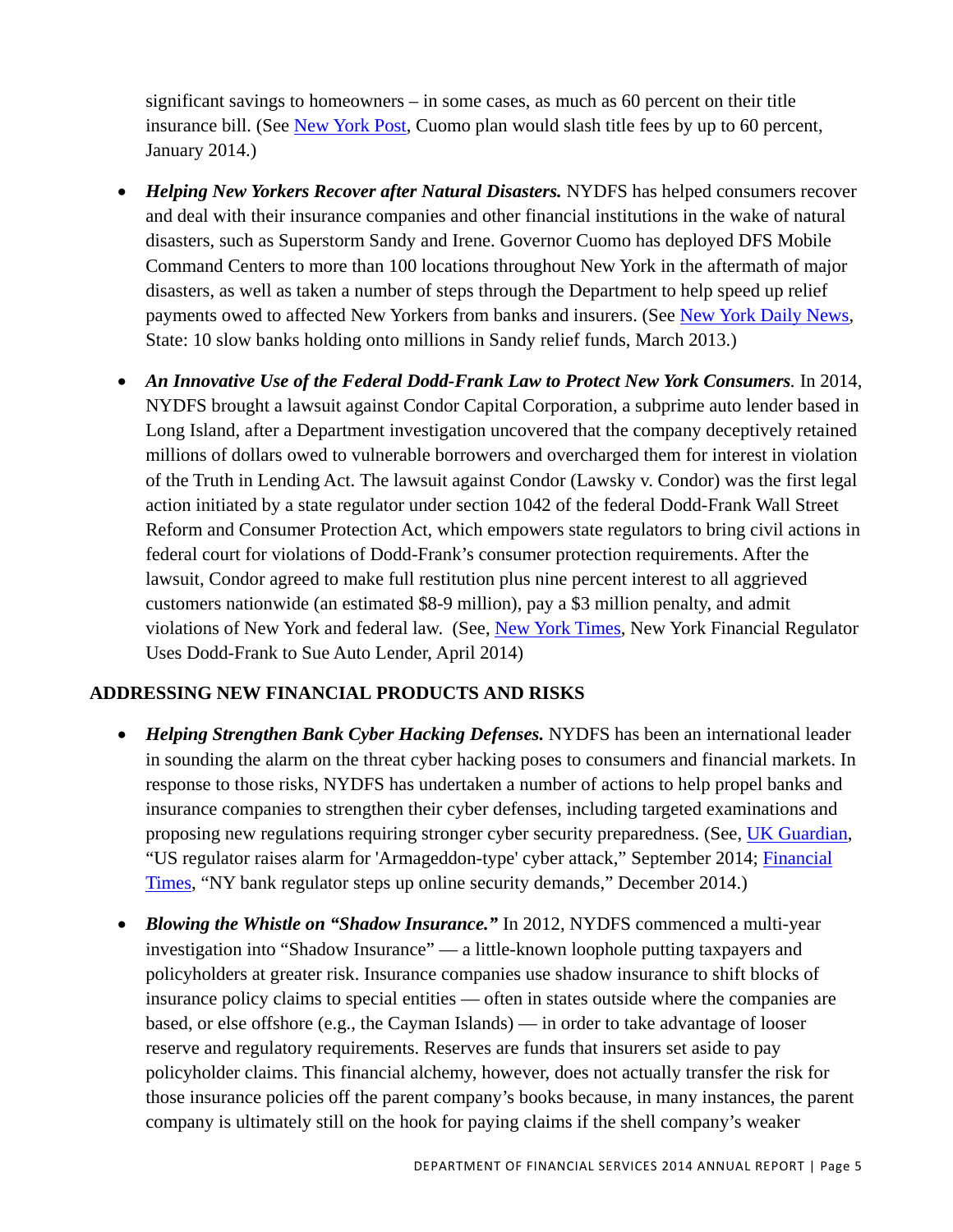reserves are exhausted through a "parental guarantee." NYDFS' investigation uncovered and exposed that New York-based insurers and their affiliates are on the hook *for at least \$48 billion in hidden 'shadow insurance' transactions through shell companies in other states and offshore*. What's worse, many of these companies are using this scheme to avoid billions of dollars in taxes. (New York Times, "Insurers Inflating Their Books, New York Regulator Says, June 2013; New York Times, Life Insurers Use State Laws to Avoid as Much as \$100 Billion in U.S. Taxes, December 2014.)

- *Virtual Currency Regulation.* In 2013, NYDFS launched an extensive inquiry into the appropriate regulatory guidelines for the virtual currency industry, including public **hearings** that the Department held in January 2014. Using the information gathered during that inquiry, NYDFS proposed a first-in-the nation, comprehensive regulatory framework for firms dealing in virtual currency, including Bitcoin. The regulatory framework contains key consumer protection, anti-money laundering compliance, and cyber security rules tailored for virtual currency firms. (See Forbes, "New York's Financial Regulator, Benjamin Lawsky, Maintains Lead on Bitcoin Regulation," July 2014.)
- *Strengthening Retirement Protections by Cracking Down on Private Equity Companies.* As part of its regulatory work, NYDFS uncovered and **highlighted** a spike in private equity firms moving into the annuity business. This trend raised concerns since private equity firms typically have a more short-term oriented business model than traditional insurers, and the annuity business is focused on ensuring long-term security for policyholders. As such, NYDFS reached agreements with a number of the largest private equity firms involved in the annuity business requiring those firms to put in place a set of heightened policyholder protections. These policyholder protections include heightened capital standards; the establishment of a separate, additional "backstop" trust account dedicated to further safeguarding policyholder claims; enhanced regulatory scrutiny of investments, operations, dividends, and reinsurance; and other strengthened disclosure and transparency requirements. **(**Huffington Post, Ben Lawsky Weighs Crackdown on Private Equity Firms, May 2013.)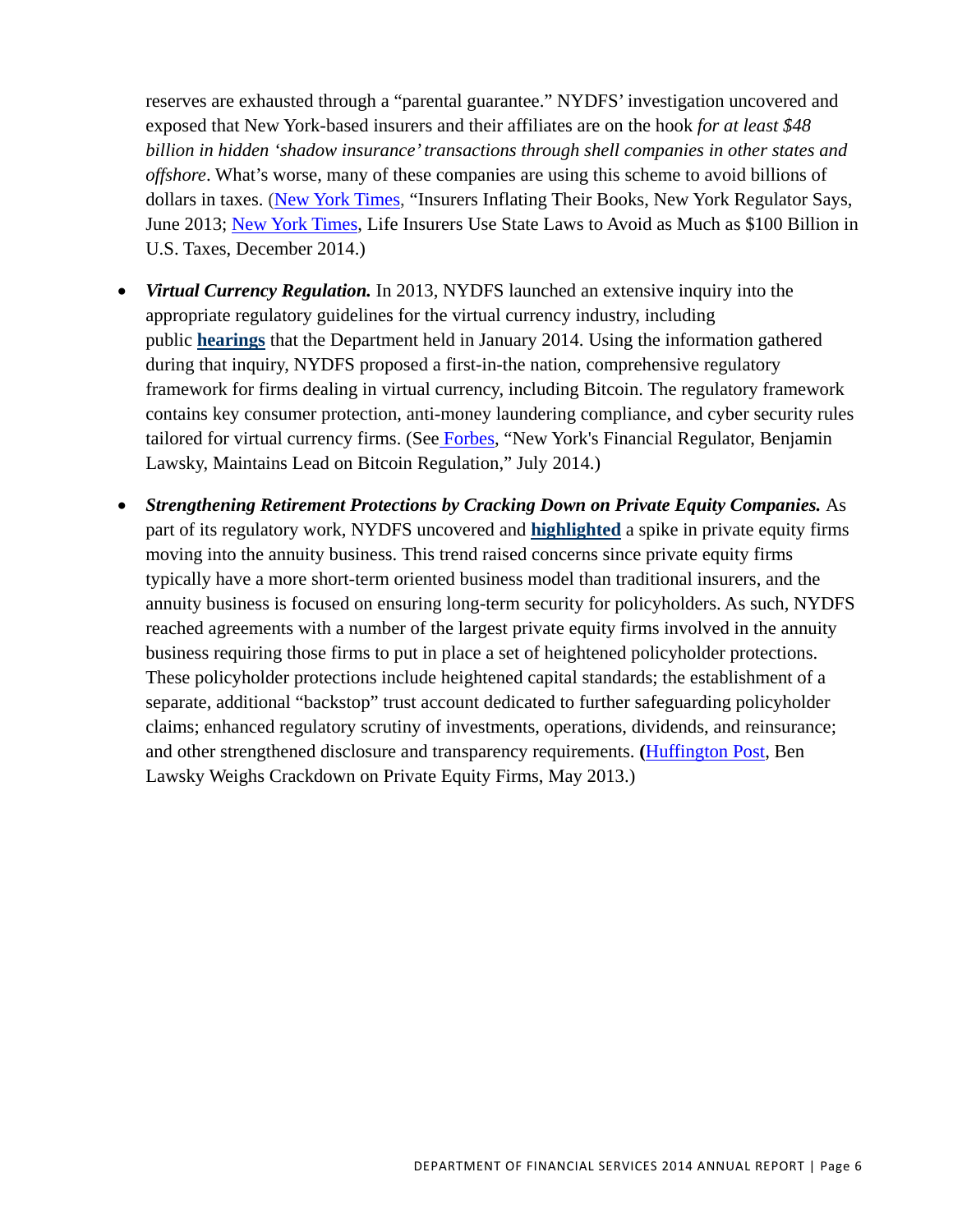# **SUMMARY OF MAJOR ENFORCEMENT ACTIONS SINCE AGENCY'S INCEPTION**

| <b>Date</b> | Company                                                                  | <b>Misconduct</b>                                                                                           | <b>Monetary</b><br><b>Penalty</b> | <b>Notable Terms</b>                                                                                                                                                                                                                                                                                                        |
|-------------|--------------------------------------------------------------------------|-------------------------------------------------------------------------------------------------------------|-----------------------------------|-----------------------------------------------------------------------------------------------------------------------------------------------------------------------------------------------------------------------------------------------------------------------------------------------------------------------------|
| 4/23/2015   | Deutsche Bank<br>(Germany's<br>Largest Bank)                             | Manipulation of<br><b>Benchmark Interest</b><br>Rates, Including<br><b>LIBOR</b>                            | \$600,000,000                     | Bank moves to terminate and ban<br>multiple executives who engaged in<br>misconduct; installs independent<br>monitor                                                                                                                                                                                                        |
| 3/12/2015   | Commerzbank<br>(Germany's 2nd<br>Largest Bank)                           | Sanctions/<br>Anti-Money<br>Laundering<br>Compliance (Iran,<br>Sudan, & Other<br><b>Sanctioned Clients)</b> | \$610,000,000                     | Bank moves to terminate multiple<br>executives who engaged in<br>misconduct, including the individual<br>serving as the head of regional<br>compliance for the New York<br>branch during relevant period;<br>installs independent monitor                                                                                   |
| 3/11/2015   | MoneyMutual<br>(Payday Loan<br>"Lead<br>Generator")                      | Marketing Payday<br>Loans in Excess of<br>NY's Interest Rate<br>Caps                                        | \$2,100,000                       | First successful enforcement action<br>nationwide against a payday loan<br>"lead generator;" Montel Williams<br>withdraws endorsement of NY<br>payday loans                                                                                                                                                                 |
| 12/22/2014  | <b>Bank Leumi</b><br>(Israel's Largest<br>Bank)                          | <b>Facilitating Tax</b><br>Evasion                                                                          | \$130,000,000                     | Bank moves to terminate three<br>individual senior employees; ban<br>Chief Administrative Officer from<br>compliance activities; install<br>monitor                                                                                                                                                                         |
| 12/22/2014  | Ocwen<br>(Largest<br>Subprime<br>Mortgage<br>Servicer in the<br>$U.S.$ ) | Mortgage<br>Misconduct                                                                                      | \$150,000,000                     | Chairman of Ocwen and related<br>companies steps down; company<br>appoints two independent board<br>members; \$10,000 in restitution for<br>each foreclosed New York<br>borrower; access to loan files for all<br>borrowers; continued ban on<br>acquiring mortgage servicing rights;<br>extend monitorship for three years |
| 12/19/2014  | <b>Condor Capital</b><br>(Subprime Auto<br>Lender)                       | <b>Consumer Abuses</b><br>in Subprime Auto<br>Lending                                                       | \$3,000,000                       | First state regulator to bring federal<br>suit under new consumer<br>protection authority provided in<br>Dodd-Frank; obtained \$8-9 million<br>in restitution for abused consumers;<br>company surrenders license and<br>liquidates                                                                                         |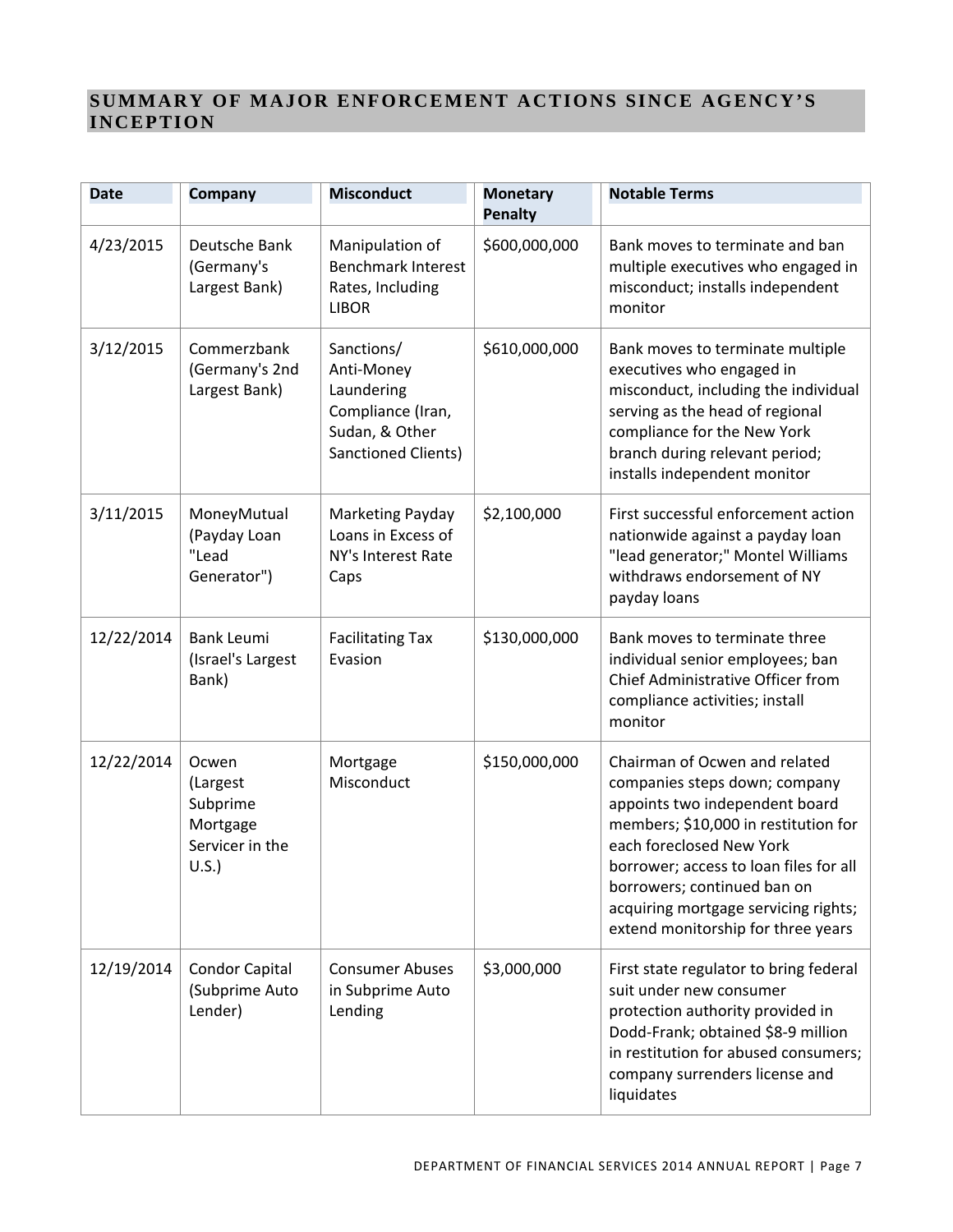| <b>Date</b> | <b>Company</b>                                              | <b>Misconduct</b>                                                                                                                | <b>Monetary</b><br><b>Penalty</b> | <b>Notable Terms</b>                                                                                                                                                                                                                                                                                                                                                                                                                                                                                                                                                                                                                                                                                                                             |
|-------------|-------------------------------------------------------------|----------------------------------------------------------------------------------------------------------------------------------|-----------------------------------|--------------------------------------------------------------------------------------------------------------------------------------------------------------------------------------------------------------------------------------------------------------------------------------------------------------------------------------------------------------------------------------------------------------------------------------------------------------------------------------------------------------------------------------------------------------------------------------------------------------------------------------------------------------------------------------------------------------------------------------------------|
| 11/18/2014  | Bank of Tokyo<br>Mitsubishi II<br>(Japan's Largest<br>Bank) | Deceived NYDFS on<br>Anti-Money<br>Laundering<br><b>Consulting Report</b><br>regarding<br>Iran/Sudan/<br>Myanmar<br>Transactions | \$315,000,000                     | The additional \$315 million penalty<br>was imposed after an original \$250<br>million penalty from June 2013,<br>after NYDFS discovered the bank<br>deceived the Department during<br>the previous settlement<br>negotiations (bringing the total<br>monetary penalty to \$565 million).<br>Bank terminates a senior employee<br>and NYDFS bans two additional<br>senior employees from conducting<br>business with New York banks.<br>Independent monitor's term<br>extended an additional 18 months                                                                                                                                                                                                                                           |
| 10/31/2014  | AIG                                                         | Unlicensed<br>insurance activity;<br>intentional<br>misrepresentations<br>to regulators                                          | \$35,000,000                      | The \$35 million penalty is in<br>addition to the \$50 million penalty<br>previously imposed on MetLife --<br>the company to which AIG sold the<br>subsidiaries involved in the<br>misconduct                                                                                                                                                                                                                                                                                                                                                                                                                                                                                                                                                    |
| 8/19/2014   | Standard<br>Chartered Bank II                               | Violations of 2012<br>Consent Order<br><b>Regarding Anti-</b><br>money Laundering<br>Compliance                                  | \$300,000,000                     | The additional \$300 million penalty<br>was imposed after an original \$340<br>million penalty in August 2012, after<br>NYDFS discovered the Bank violated<br>its consent order (bringing the total<br>monetary penalty to \$640 million).<br>The Bank was also required to<br>suspend dollar clearing through its<br>New York Branch for high-risk retail<br>business clients at its SCB Hong<br>Kong subsidiary; exit high-risk client<br>relationships within certain<br>business lines at its branches in the<br>United Arab Emirates; and not<br>accept new dollar-clearing clients or<br>accounts across its operations<br>without prior approval from NYDFS.<br>The term of NYDFS' independent<br>monitor was also extended two<br>years. |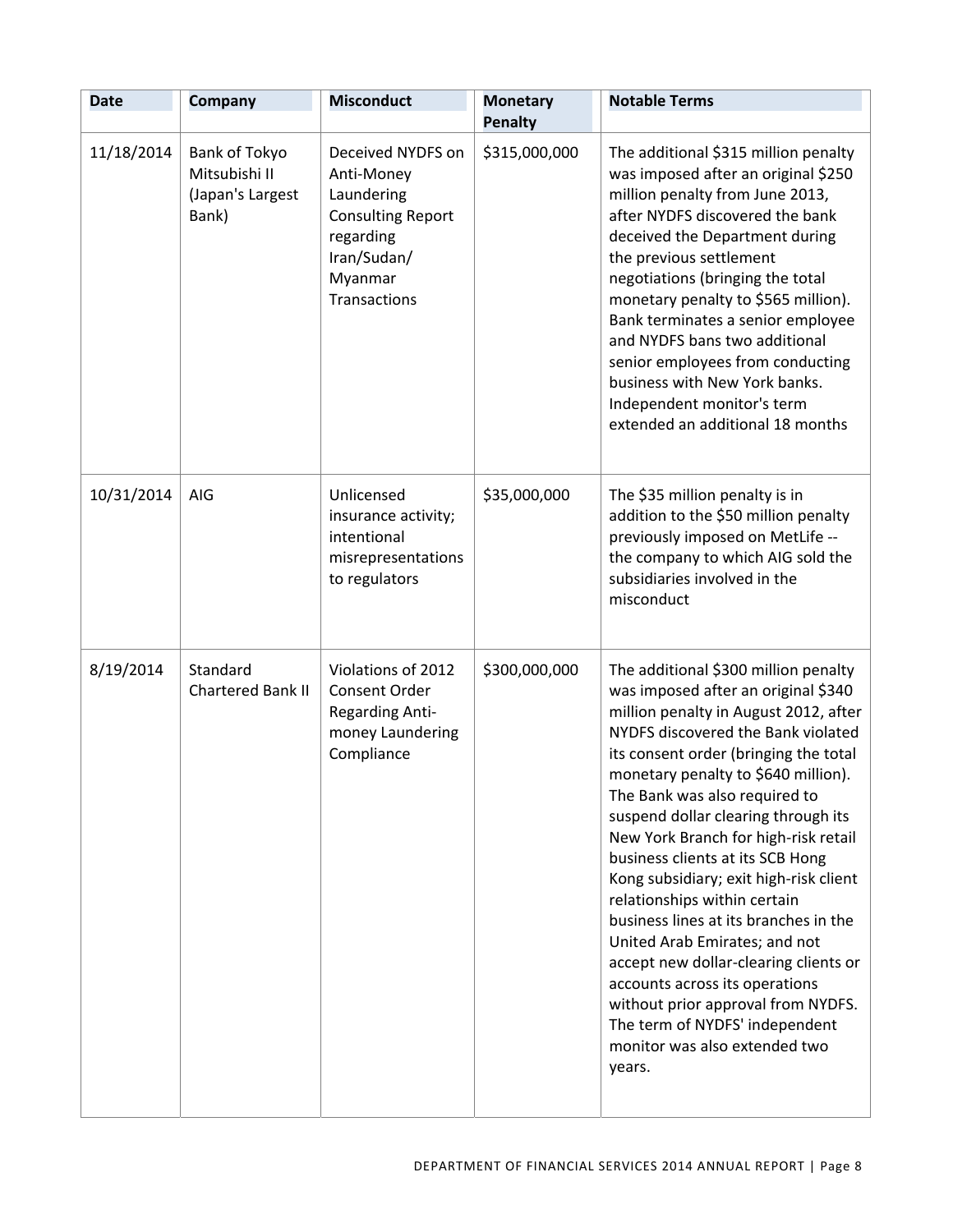| <b>Date</b> | <b>Company</b>                                                          | <b>Misconduct</b>                                                                                           | <b>Monetary</b><br><b>Penalty</b> | <b>Notable Terms</b>                                                                                                                                                                                                                                                                                                                                   |
|-------------|-------------------------------------------------------------------------|-------------------------------------------------------------------------------------------------------------|-----------------------------------|--------------------------------------------------------------------------------------------------------------------------------------------------------------------------------------------------------------------------------------------------------------------------------------------------------------------------------------------------------|
| 8/18/2014   | Pricewaterhouse<br>Coopers("Big<br>Four" Auditing &<br>Consulting Firm) | Whitewashing<br>Report to<br>Regulators on<br>Money Laundering<br>at Bank of Tokyo<br>Mitsubishi            | \$25,000,000                      | <b>PwC Regulatory Advisory Services</b><br>unit was banned from regulatory<br>consulting work at NYDFS-regulated<br>institutions for 24 months; PwC<br>claws back compensation for<br>partner involved in the engagement<br>and implements new code of<br>conduct on consulting<br>independence                                                        |
| 6/30/2014   | <b>BNP Paribas</b><br>(France's Largest<br>Bank)                        | Sanctions/<br>Anti-Money<br>Laundering<br>Compliance<br>(Sudan; Iran, Cuba)                                 | \$2,243,400,000                   | 13 senior employees, including<br>Chief Operating Officer, terminated<br>or separated from Bank; suspend<br>U.S. dollar-clearing operations<br>through its New York Branch or its<br>other U.S. affiliates for one year at<br>BNPP business lines on which the<br>misconduct centered; extend<br>independent monitor's term an<br>additional two years |
| 5/19/2014   | <b>Credit Suisse</b>                                                    | <b>Facilitating Tax</b><br>Evasion                                                                          | \$715,000,000                     | Terminate three senior employees<br>involved in the misconduct; install<br>independent monitor at the Bank<br>for up to two years                                                                                                                                                                                                                      |
| 3/31/2014   | MetLife                                                                 | Unlicensed<br><b>Insurance Activity</b>                                                                     | \$50,000,000                      | NYDFS later imposed an additional<br>\$35 million fine on AIG (the<br>company that sold MetLife the<br>subsidiaries involved in this<br>misconduct)                                                                                                                                                                                                    |
| 3/17/2014   | <b>AXA Equitable</b>                                                    | <b>Violating Consumer</b><br>Protection Laws on<br><b>Annuity Products</b>                                  | \$20,000,000                      | Largest insurance-related fine in<br>Department history for Insurance<br>Law consumer protection violations                                                                                                                                                                                                                                            |
| 12/11/2014  | <b>RBS</b>                                                              | Sanctions/<br>Anti-Money<br>Laundering<br>Compliance (Iran,<br>Sudan, & Other<br><b>Sanctioned Clients)</b> | \$50,000,000                      | Bank required to terminate four<br>senior employees, including RBS's<br>Head of Global Banking Services for<br>Asia, Middle East and Africa, and<br>Head of the Money Laundering<br>Prevention Unit for Corporate<br>Markets                                                                                                                           |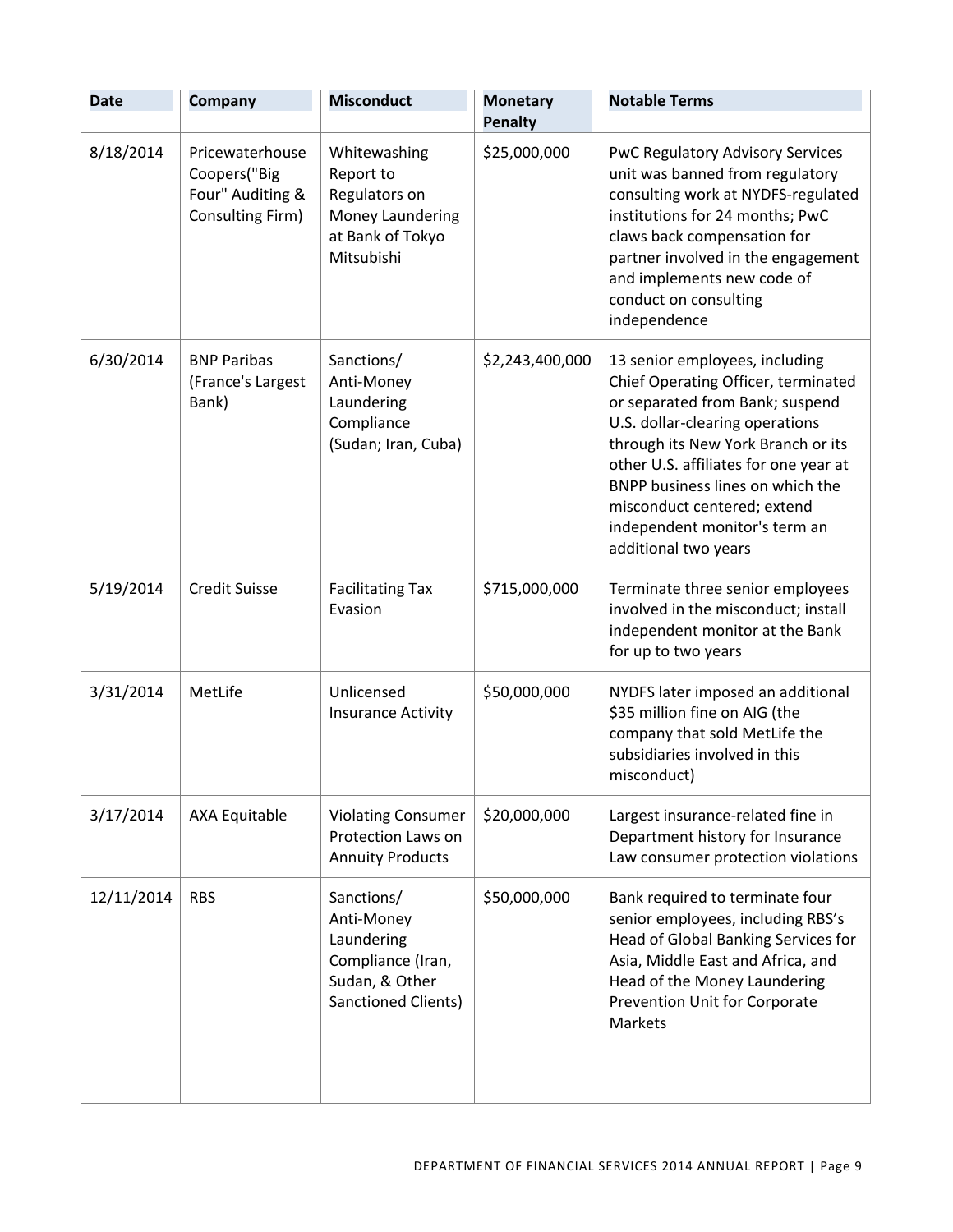| <b>Date</b> | Company                                                                                    | <b>Misconduct</b>                                                                                                                 | <b>Monetary</b>                 | <b>Notable Terms</b>                                                                                                                                                                                                                                                       |
|-------------|--------------------------------------------------------------------------------------------|-----------------------------------------------------------------------------------------------------------------------------------|---------------------------------|----------------------------------------------------------------------------------------------------------------------------------------------------------------------------------------------------------------------------------------------------------------------------|
| 6/20/2013   | Bank of Tokyo<br>Mitsubishi<br>(Japan's Largest<br>Bank)                                   | Sanctions/<br>Anti-Money<br>Laundering<br>Compliance (Iran,<br>Sudan, &<br>Myanmar)                                               | <b>Penalty</b><br>\$250,000,000 | Bank later penalized an additional<br>\$315 million in November 2014 for<br>deceiving the Department during<br>the course of settlement<br>negotiations                                                                                                                    |
| 6/18/2013   | <b>Deloitte</b>                                                                            | Whitewashing<br>Report to<br>Regulators on Anti-<br>money Laundering<br>Compliance at<br><b>Standard Chartered</b><br><b>Bank</b> | \$10,000,000                    | First successful enforcement action<br>in the country against a consultant<br>by a bank regulator. Deloitte<br>banned from regulatory consulting<br>work at NYDFS-regulated<br>institutions for 12 months;<br>implements new code of conduct<br>on consulting independence |
| 5/30/2013   | American<br>Modern; Chubb,<br>Fidelity and<br>Deposit Company<br>of Maryland,<br>FinSecure | Force-placed<br>Insurance<br>Kickbacks;<br>Insurance Law<br>Violations                                                            | \$1,000,000                     | <b>Extended NYDFS force-placed</b><br>insurance reforms banning<br>kickbacks and other consumer<br>abuses to 100 percent of the New<br>York market                                                                                                                         |
| 4/18/2013   | QBE<br>(2nd Largest<br>Force-placed<br>Insurer in the<br>U.S.                              | Force-placed<br>Insurance<br>Kickbacks;<br>Insurance Law<br>Violations                                                            | \$10,000,000                    | Company implements NYDFS force-<br>placed insurance reforms banning<br>kickbacks and other consumer<br>abuses                                                                                                                                                              |
| 3/21/2013   | Assurant<br>(Largest Force-<br>placed Insurer in<br>the Country)                           | Force-placed<br>Insurance<br>Kickbacks;<br>Insurance Law<br>Violations                                                            | \$14,000,000                    | Company implements NYDFS force-<br>placed insurance reforms banning<br>kickbacks and other consumer<br>abuses                                                                                                                                                              |
| 8/14/2012   | Standard<br><b>Chartered Bank</b>                                                          | Sanctions/<br>Anti-Money<br>Laundering<br>Compliance (Iran &<br><b>Other Sanctioned</b><br>Clients)                               | \$340,000,000                   | Bank subsequently paid an<br>additional \$300 million penalty in<br>August 2014 for violating the<br>August 2012 consent order                                                                                                                                             |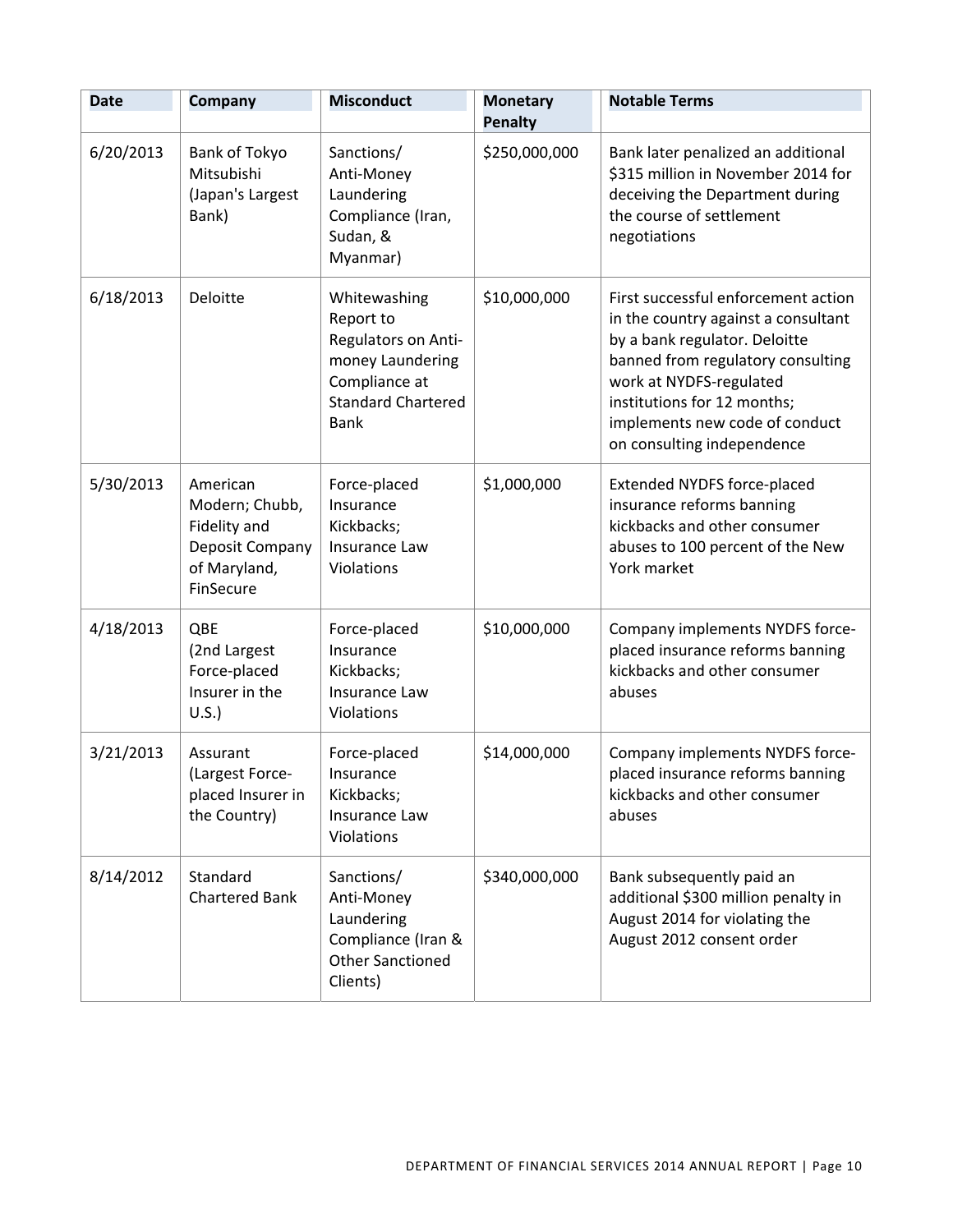## **INSURANCE DIVISION OVERVIEW**

## **Property Bureau**

The Property Bureau supervises more than 882 regulated entities, writing net premiums totaling more than \$369 billion.

The Property Bureau oversees the financial condition and market conduct of property and casualty insurance companies in order to monitor the financial solvency of licensees and to maintain an equitable marketplace for policyholders.

The Property Bureau's Financial Section conducts examinations and analyses, which includes reviewing and monitoring the financial condition of regulated entities; reviewing mergers, acquisitions and transactions within holding company systems; reviewing applications for licensing of domestic and foreign insurers; reviewing applications for accreditation of foreign and alien reinsurers; reviewing applications to qualify as a certified reinsurer; and reviewing applications for registration as a service contract provider.

The Property Bureau Market Section reviews policy forms and rate filings for all lines of business, including workers' compensation, private passenger and public automobile and medical malpractice insurance rates. In addition, the Bureau oversees the American Arbitration Association's (AAA) administration of conciliation and arbitration of no-fault auto insurance claims disputes and monitors the excess and surplus lines insurance market, as well as risk retention groups and purchasing groups organized pursuant to the Federal Risk Retention Act.

The Bureau conducts investigations of property and casualty insurers' underwriting, rating and claims practices for compliance with New York statutes and Department Regulations. The findings of these investigations may require that the Department take disciplinary action against these insurers. As a result of investigations completed in 2014, New York policyholders and claimants were refunded premiums and interest in excess of \$1.8 million. Companies also stipulated to enforcement penalties of \$2,845,750.

## **Health Bureau**

The Health Bureau regulates health insurers with total assets of \$38.4 billion and premiums totaling \$34.3 billion. The Health Bureau has responsibility for all aspects of health insurance regulation, including the premium rates and policy forms; legal aspects of health insurance, including compliance, drafting regulations and legislation; and reviewing discontinuances of health insurance coverage.

The Health Bureau also regulates the fiscal solvency of accident and health insurance companies, Article 43 not-for-profit health plans, health maintenance organizations (HMOs), municipal cooperative health benefits plans and continuing care retirement communities, including review of financial statements and holding company transactions.

 transactions. The Health Bureau conducts financial and market conduct examinations to ensure compliance with statutory and financial solvency requirements, as well as proper treatment of policyholders. The financial examinations focus on high-risk areas of an entity's operations and include corporate governance, internal controls, current and prospective risk assessment, and review of material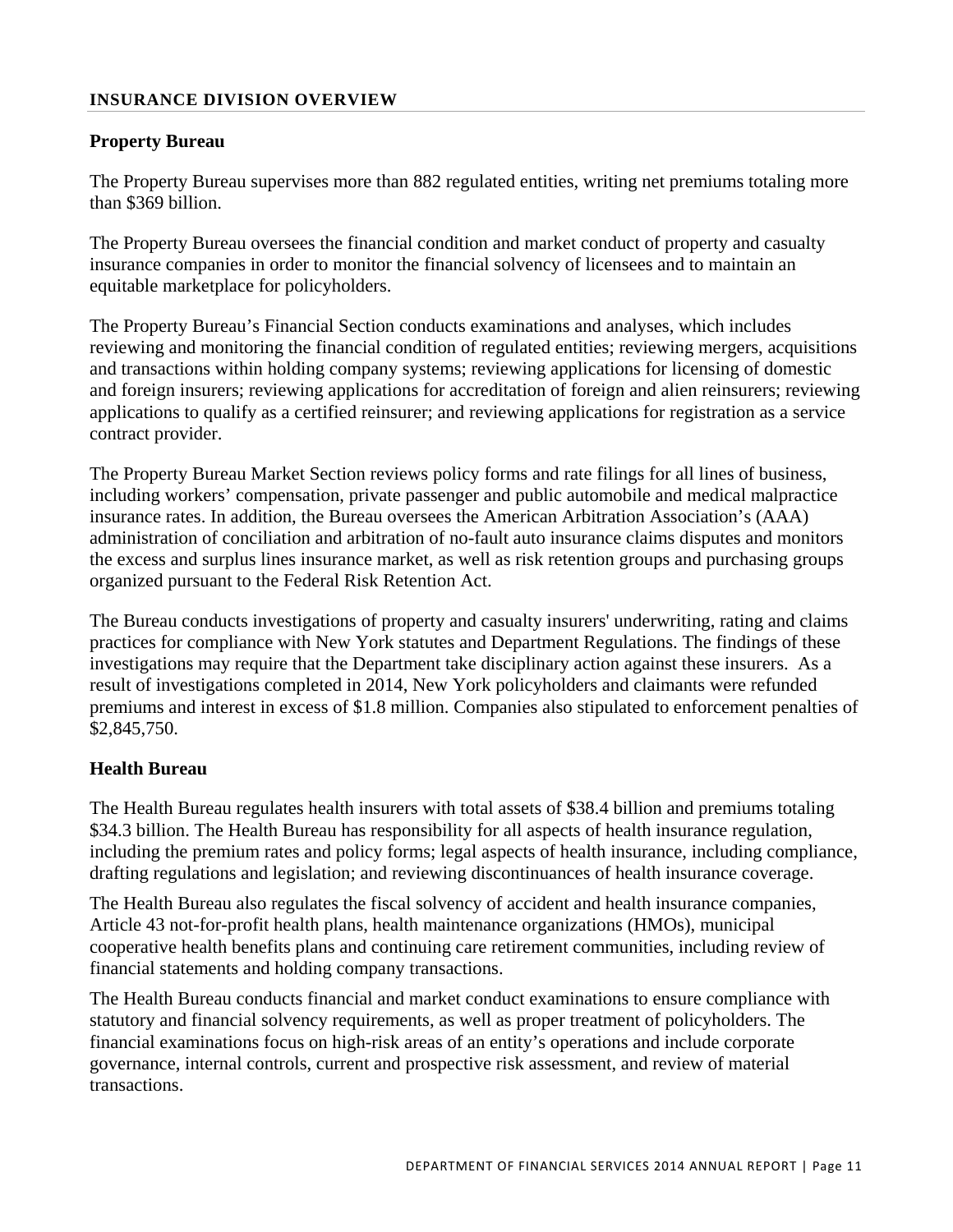The Health Bureau also runs the Healthy NY program and the COBRA program which provide insurance coverage to vulnerable small businesses and individuals meeting certain eligibility criteria. In addition, the Health Bureau oversees the Market Stabilization Pools, the Healthy NY Stop Loss Funds and the Direct Payment Stop Loss Funds which are risk adjustment mechanisms for individual, small group and Medicare Supplement coverage.

In conjunction with the Department of Health, the Health Bureau also oversees the NYS Medical Indemnity Fund which provides the cost of health care needs of patients with neurological impairments deemed by the courts to be birth-related.

In addition, the Bureau is responsible for implementing New York's landmark out-of-network surprise bill legislation and works closely with the Governor's Office and the Department of Health on implementing federal health care reform.

# **Life Bureau**

The Life Bureau supervises more than 637 regulated entities, including 133 licensed life insurance companies with assets of more than \$2.9 trillion and premiums of more than \$227 billion.

The 133 life insurers supervised by the bureau include 79 domiciled in New York and 54 foreign domiciled insurers. In addition, the bureau supervises: 36 fraternal benefit societies; 12 retirement systems, including four private pension funds and eight governmental systems; nine governmental variable supplements funds; 358 charitable annuity funds; 22 employee welfare funds; 30 life settlement providers; 28 accredited reinsurers and nine certified reinsurers.

The Life Bureau regulates financial condition through: the establishment and application of financial standards (risk-based capital, reserves, accounting, etc.); the periodic examination of insurance companies' financial activities; the evaluation of reserve adequacy and liquidity and other risks; the review of life products for self-support and potentially excessive risk; and the analysis of financial statements and actuarial reports and opinions submitted by regulated entities. Such Bureau processes are performed to verify that statutory and regulatory financial standards are met and to ensure that insurers can meet their financial and contractual obligations.

The Life Bureau regulates market conduct through: the establishment of market conduct standards (product provisions, replacements, claims practices, etc.); the periodic examination of insurance companies' sales and marketing practices and treatment of policyholders; the investigation of specific or targeted market activities; and the analysis of market data. These processes are performed to: ensure compliance with statutory and regulatory requirements; ensure that policyholders are treated fairly and equitably by insurers in accordance with prescribed standards of conduct; and protect the marketplace by preventing and/or limiting practices that constitute unfair trade practices or unfair methods of competition.

The Life Bureau reviews and approves life insurance policies, annuity contracts, funding agreements, and all other agreements and policy forms relating thereto submitted by authorized life insurers and other regulated entities for sale in New York to individual or group consumers for compliance with applicable laws, rules and regulations. Legal and actuarial reviews are performed to ensure that New York consumers receive the protection afforded by New York law and regulations and to ensure that such consumers are treated in a fair and equitable manner by authorized life insurers and other regulated entities.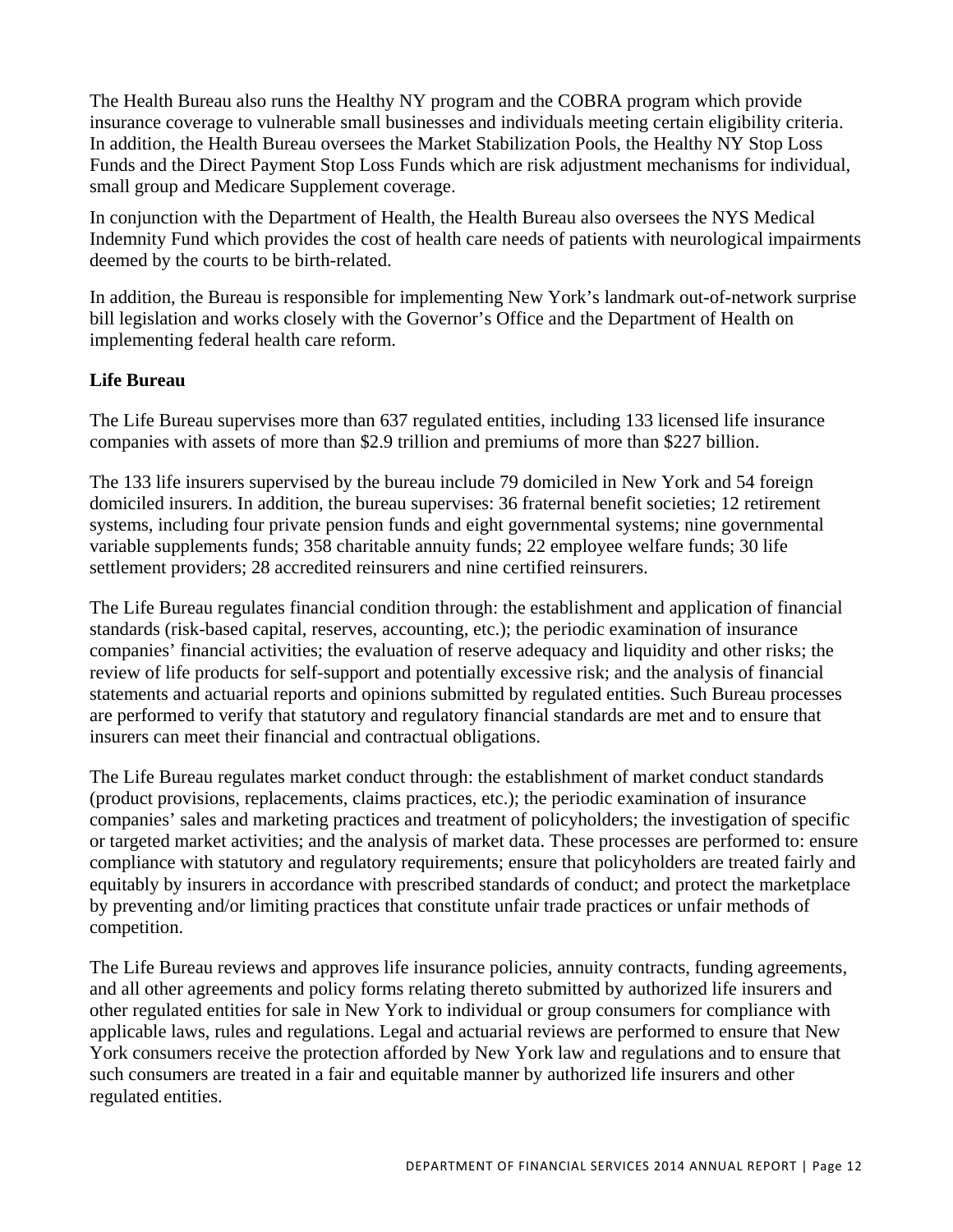The Life Bureau regulates the corporate conduct of authorized insurers through: the establishment of corporate standards (corporate governance, holding company, licensing requirements, etc.); the enforcement of statutory and regulatory corporate governance standards; and the review and approval of activities including licensing, corporate reorganizations, mergers, acquisitions, demutualization and holding company transactions. In so doing, the Bureau verifies that statutory and regulatory requirements are met; ensures the prudent conduct of insurers; and protects policyholder interests.

# **BANKING DIVISION OVERVIEW**

# **Community and Regional Banks**

Community and Regional Banks (CRB) is responsible for the prudential regulation of community and regional banks, credit unions, and other depository institutions through annual and periodic target examinations and continuous supervision. CRB staff review the compliance of the supervised institutions with applicable New York State and Federal laws and regulations. CRB partners with the FDIC, the Federal Reserve Bank of New York (FRB), and the National Credit Union Administration (NCUA) in joint supervision.

In 2014, CRB had supervisory oversight of a total of 86 banks and savings institutions, including 54 commercial banks, 22 savings banks, 8 limited-purpose commercial banks and 2 savings and loan associations. CRB also provides regulatory supervision for 20 credit unions with total assets ranging from \$1 million to \$1.8 billion, limited purpose trust companies, charitable foundations, bank holding companies, and three New York State regulated corporations. The aggregate assets of institutions supervised by CRB are more than \$264 billion.

During 2014, the economic environment continued to improve. No CRB institutions were closed during the year.

## **Foreign and Wholesale Banks**

During 2014, Foreign and Wholesale Banks (FWB) was active in the areas of recovery and resolution planning of Foreign Banking Organization branches and agencies. The purpose of recovery and resolution planning is to "end Too-Big-To-Fail" by developing regulatory tools and establishing regulatory cooperation necessary to resolve a global systemically important bank ("G-SIB") without recourse to taxpayer funds and without imperiling the orderly functioning of financial markets. The Department participated in the several crisis management group meetings, which are multilateral meetings among regulators and G-SIBs on recovery and resolution planning. Additionally, it maintained active dialogue with fellow US and foreign regulators and hosted a meeting with representatives of the Canadian Deposit Insurance Corporation on resolution planning. On February 18, 2014, the Department submitted a comment letter to the Federal Deposit Insurance Corporation regarding its proposed single point of entry strategy for the resolution of systemically important financial institutions. The letter concurred with the FDIC's focus on developing a SPOE strategy to carry out the resolution of a G-SIB and classed the FDIC's work in this regard as an important contribution to ending "Too Big To Fail." The letter advocated that, in order to be workable, a global resolution strategy be structured to accommodate the supervisory concerns of host country regulators who would likely engage their supervisory authority in the period prior to a resolution to protect the interests of domestic creditors and depositors and highlighted practical challenges that a host regulator may have to consider when a SPOE resolution strategy is proposed.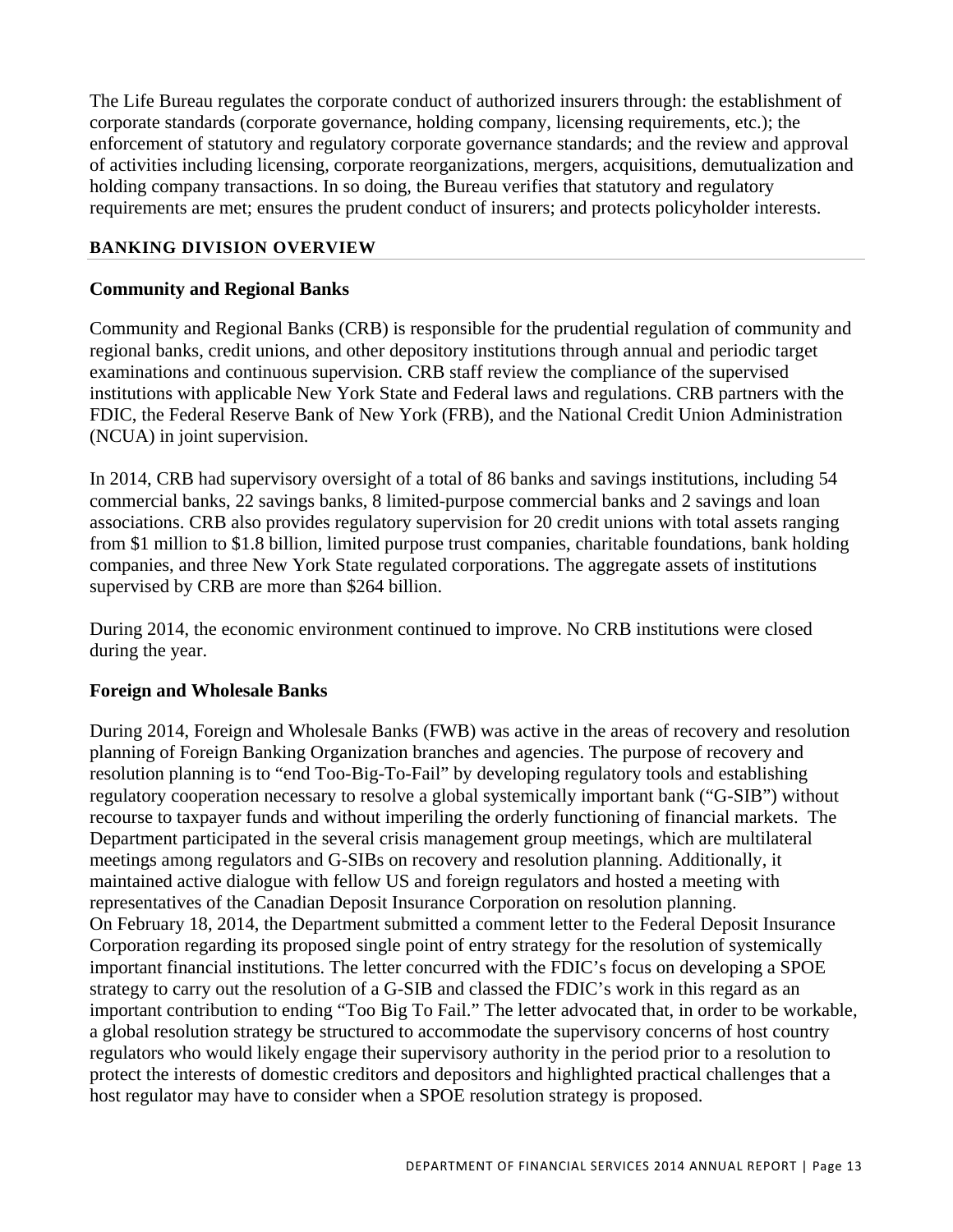Finally, DFS put this theory into practice, when one of our institutions, Banco Espirito Santo, was resolved by its home authority. On August  $4<sup>th</sup>$ , 2014, the Portuguese authorities announced the going concern resolution of Banco Espirito Santo, the country's second largest lender. The mechanism by which this was accomplished was a bridge bank, a structure into which the "good assets" of the bank were placed, creating a new legal entity. The equity and certain long term debt remained behind in a "bad bank," forcing the former owners and certain subordinated creditors to take losses and the new entity to recapitalize using the resolution fund provided by industry. Legally, placing an institution into a bridge structure in this manner creates an entirely new legal entity and requires an entirely new license. DFS worked closely with our Federal regulatory partners, the Portuguese authorities and the bank in the period prior to the resolution as well as over the weekend as the decision to resolve the bank was taken. We were able to protect the interests of New York creditors and issue a license to the successor bank's New York branch in time to allow it to open normally for business that Monday, ensuring the new bank's ability to continue to operate without disrupting the New York financial system or the financial system in its home market.

# **Licensed Financial Services**

The Licensed Financial Services Division (LFS) supervises budget planners, check cashers, licensed lenders, money transmitters, premium finance agencies, and sales finance companies. At year-end 2014, the Department had regulatory oversight of 42 budget planners, 128 check cashers, 19 licensed lenders, 86 money transmitters, 51 premium finance agencies, and 104 sales finance companies.

Improvement in economic conditions continued in 2014, and with the exception of check cashers our licensees remained stable in numbers. Check cashers declined due to compression of margins and merger and acquisition activity favoring larger operators. As the number of check casher locations declined by 21%, services to the non-banked community most likely have experienced some negative impact.

# **CAPITAL MARKETS DIVISION OVERVIEW**

The Capital Markets Division provides the Department's expertise in capital markets (bonds, equities, credit, derivatives, commodities), Enterprise Risk Management, financial analysis, IT, internal controls and audit, research, fiduciary controls, regulatory accounting, Bank Secrecy Act, anti-money laundering and new financial products. Capital Markets works with all the other Divisions in examinations and also conducts target examinations independently.

The Division has the primary regulatory responsibility for the New York State based public retirement systems and financial guaranty insurance companies. As the supervisor of New York State's actuarially funded public retirement systems, Capital Markets continued its examinations of the New York State and Local Employee Retirement System, and the New York City Employee Retirement System, and commenced examination of the New York City Teachers' Retirement System, the New York City Fire Department Pension Fund, and the New York City Board of Education Retirement System.

After investigating acquisitions of life insurance companies with substantial annuity operations, and reaching agreements with investment firms that agreed to put in place heightened policyholder protections as part of acquisitions, the Department drafted revisions to add the protections obtained in those agreements to existing regulations concerning insurance acquisitions. The revised regulation took effect in November 2014.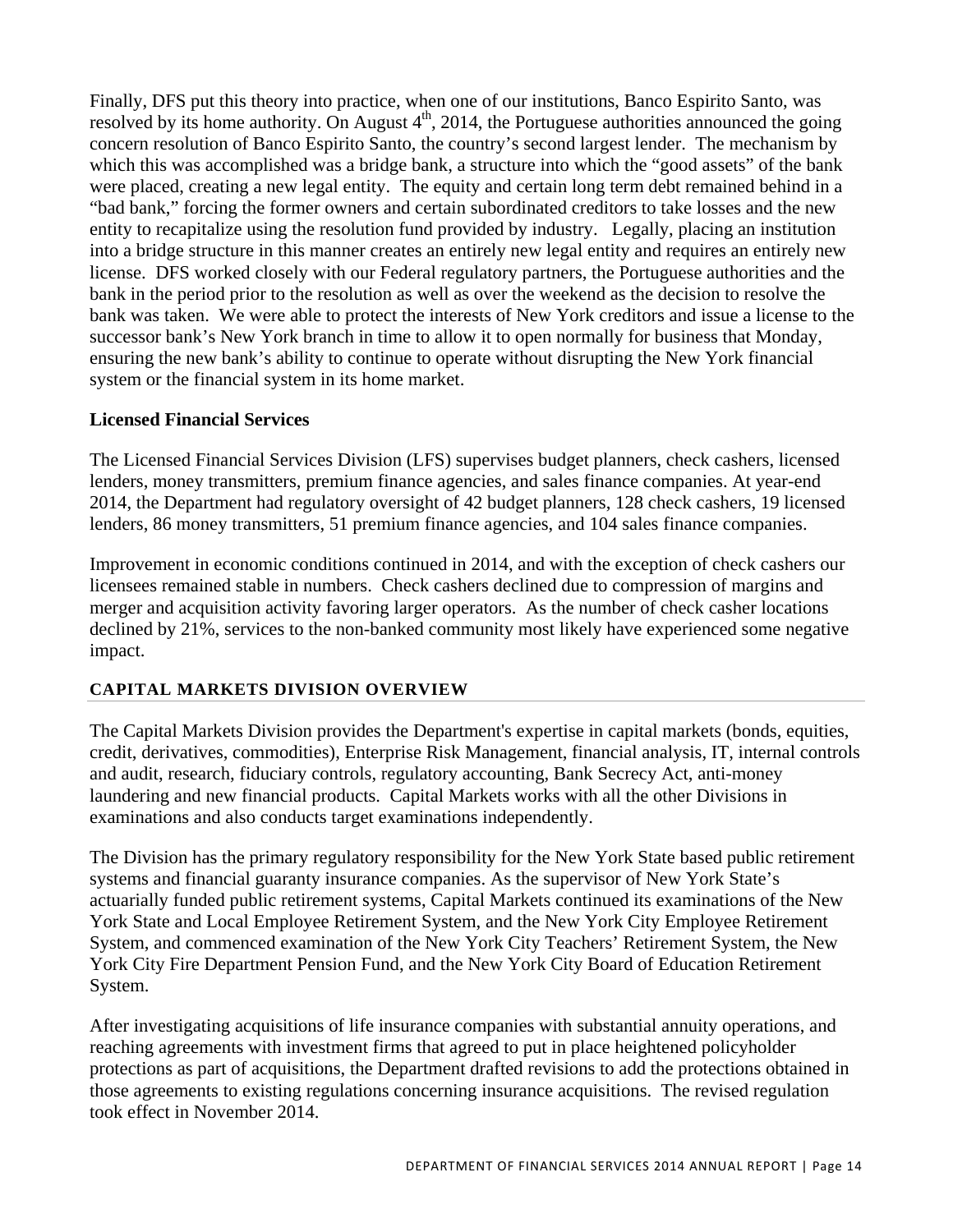Additionally, Capital Markets, together with the Banking and Insurance Divisions, continues to monitor developments concerning the cyber security practices of regulated companies. Capital Markets is in the process of updating and expanding the scope of examinations it conducts in this fastchanging area.

Also, Capital Markets held hearings concerning virtual currency activities in January 2014. Regulations for virtual currency businesses were then drafted and published in July 2014. After receiving and reviewing thousands of public comments on the initial version, a revised regulation was published for public comment in February 2015.

# **REAL ESTATE FINANCE DIVISION OVERVIEW**

The Real Estate Finance Division is responsible for regulating all real estate and homeowner issues, ranging from mortgage origination and servicing to the foreclosure crisis. In addition, the Division became the clearinghouse for Storm Sandy response operations, assisting homeowners whose lives were upended by the storm.

The Division is responsible for the operation and oversight of three operating units: the Mortgage Banking Unit, the Mortgage Assistance Unit, and the Mobile Command Center.

# **Mortgage Banking**

The Mortgage Banking Unit is responsible for the licensing and supervision of mortgage bankers, mortgage brokers, mortgage loan servicers, and mortgage loan originators conducting business in New York State. At year-end 2014, Mortgage Banking supervised 653 registered mortgage brokers and 177 licensed mortgage bankers operating through 154 and 512 branch offices, respectively. Mortgage Banking also has supervisory authority for 38 registered mortgage loan servicers and 7003 licensed mortgage loan originators.

# **Mortgage Assistance Unit**

The mission of the Mortgage Assistance Unit (MAU) is to ensure that mortgage bankers, brokers, servicers, and loan originators licensed by the Department are in compliance with applicable laws and regulations in providing financial services to New York residents. To achieve this end, the MAU acts as an intermediary between consumers and financial institutions to resolve requests for assistance and answer inquiries concerning real estate-related financial products. The MAU works together with the Real Estate Finance Division to identify patterns of non-compliance and advise the Superintendent on emerging policy issues.

## **Mobile Command Center**

The Mobile Command Center (MCC) is a mobile office staffed with DFS specialists who assist homeowners at various stages of pre-foreclosure and foreclosure. The MCC travels statewide to communities hardest hit by the foreclosure crisis to help homeowners obtain mortgage loan modifications or other alternatives short of foreclosure, to take complaints from homeowners who believe that they have been subjected to lender or mortgage servicer abuses, and to provide information to homeowners about other New York State resources that may be available. The MCC also deploys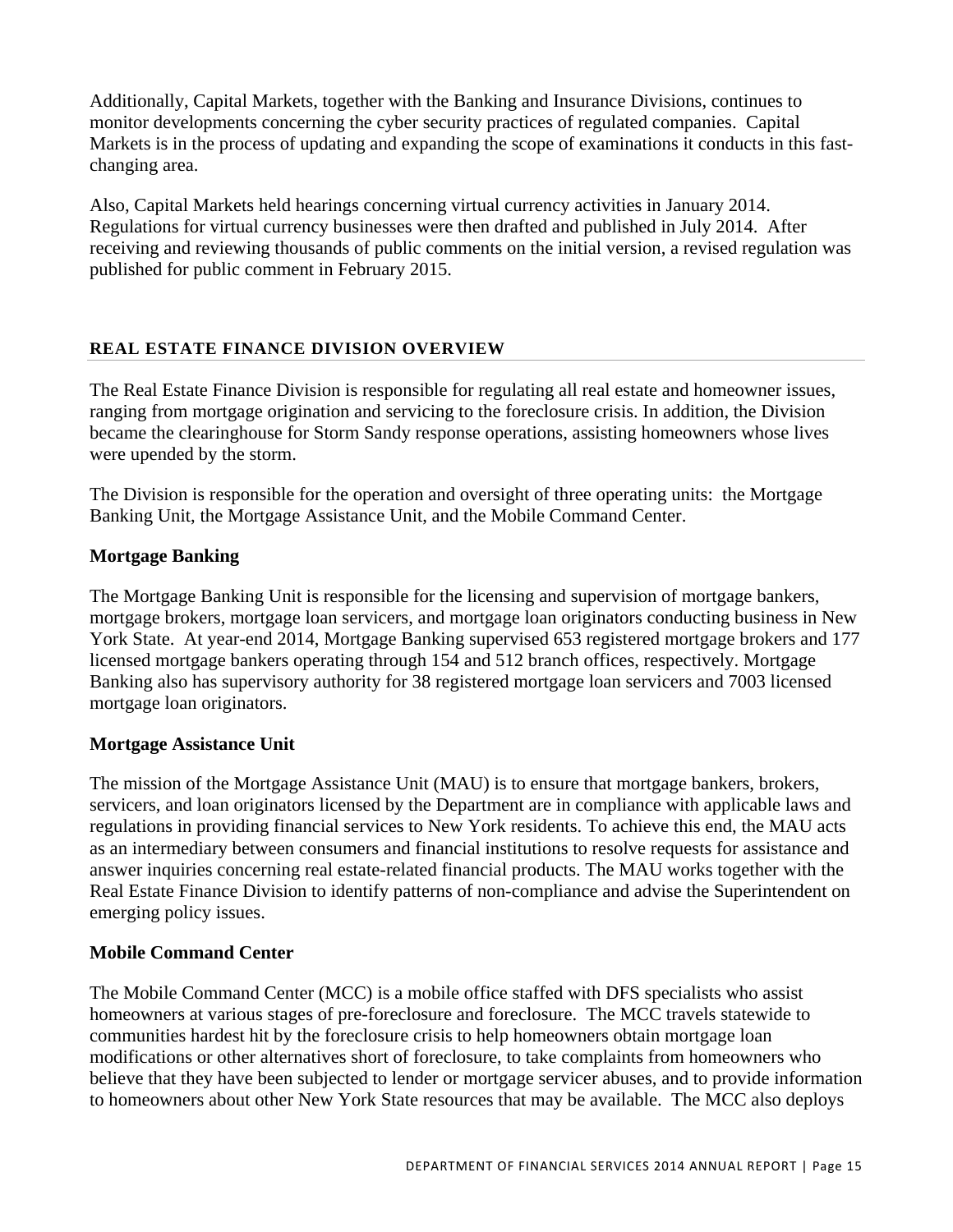statewide in response to emergencies and natural disasters to assist victims with homeowner and insurance-related issues.

# **FINANCIAL FRAUDS AND CONSUMER PROTECTION DIVISION**

The Department's Financial Frauds and Consumer Protection Division (FFCPD) is responsible for combating insurance and banking fraud, as well as frauds against users of financial products and services including consumers and investors. The Division also conducts performance evaluations in consumer compliance, fair lending and the Community Reinvestment Act.

As required by the Financial Services Law, the FFCPD submitted its 2014 Annual Financial Fraud and Consumer Protection Division Report on March 15, 2015.

The FFCPD encompasses the Civil Investigation Unit, the Criminal Investigation Unit; the Consumer Assistance Unit; the Consumer Examinations Unit; the Disciplinary Unit; the Student Protection Unit; and the Holocaust Claims Processing Office.

# **Civil Investigations Unit**

The Civil Investigations Unit includes a staff of attorneys investigating civil financial fraud and misconduct, including violations of the financial services law, other consumer and fair lending laws, the banking law and the insurance law. In 2014, the Civil Investigations Unit conducted investigations in a number of areas including: payday lending (including payday loan lead generators and investors in payday lenders), the student debt relief industry, providers of car sharing services, automobile insurance pricing, variable annuity guaranteed living benefits, global group insurance benefits and the debt collection and debt buying industries.

# **Criminal Investigations Unit**

The Criminal Investigations Unit (CIU) conducts specialized investigations into criminal conduct involving the financial services industry and works cooperatively with law enforcement and regulatory agencies at the federal, state, county and local levels. The CIU handles banking criminal investigations and insurance frauds.

# **Consumer Assistance Unit**

The Consumer Assistance Unit (CAU) is responsible for receiving, investigating and resolving consumer complaints involving insurance, banking and other financial issues through informal mediation and negotiation. CAU also includes a unit that investigates complaints against licensed insurance producers. In 2014, the CAU recovered \$40,804,348 for 6646 consumers, which included refunds from insurers, reinstatement of lapsed coverage, payment for denied medical claims, and coverage of disaster-related claims that had been previously denied.

Within CAU, the Producer Licensing Unit reviews applications, issues licenses and processes renewals for insurance companies as well as licensed producers, including agents, brokers, adjusters, bail bond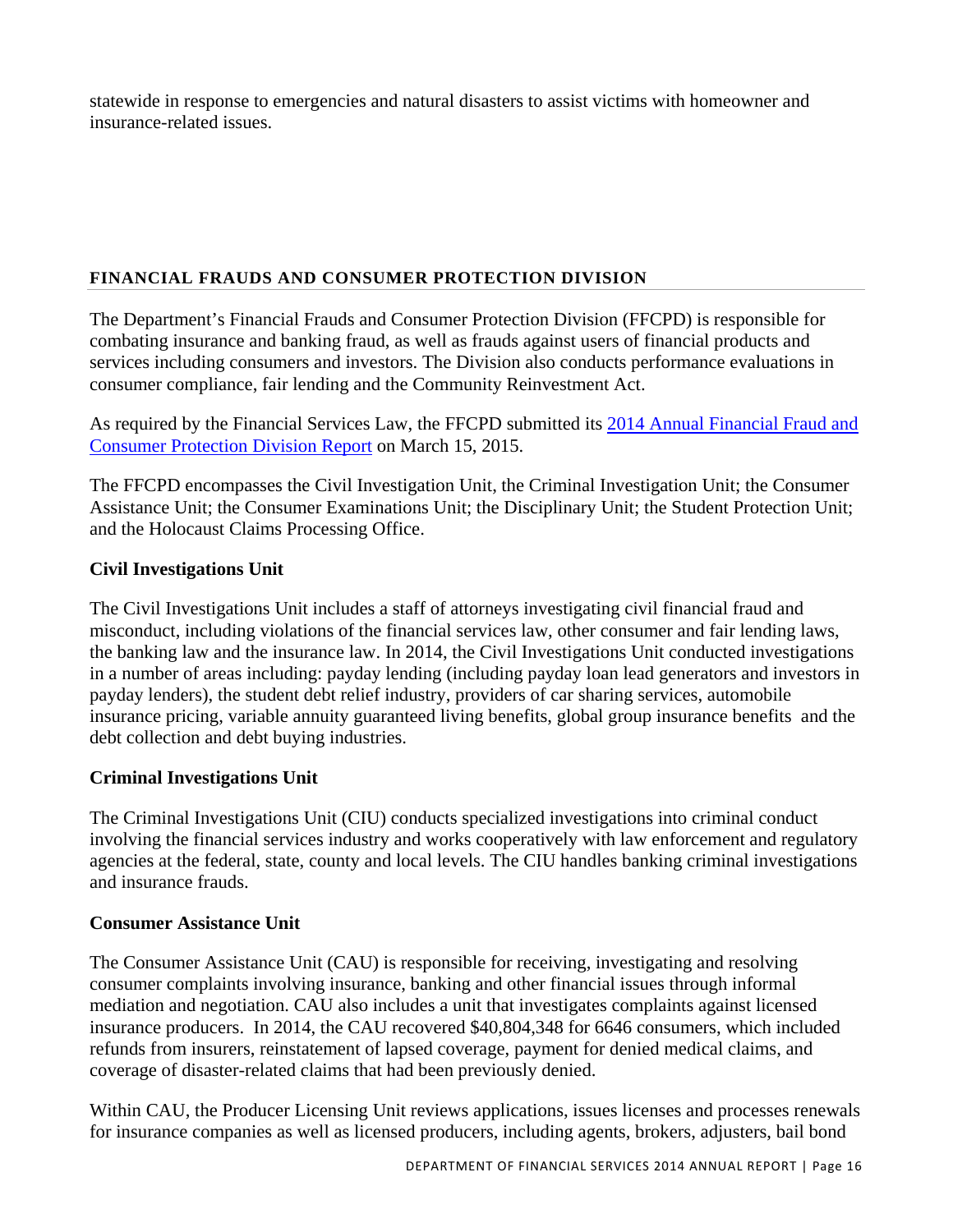agents, life settlement brokers, providers and intermediaries. In 2014, the Producer Licensing Unit issued 172,257 licenses.

# **Disciplinary Unit**

The Disciplinary Unit oversees the activities of licensed individuals and entities who conduct insurance business in New York State, including producers (agents and brokers), limited lines producers, independent and public adjusters, reinsurance intermediaries, bail bond agents, and viatical settlement brokers. The goals of the Unit are to protect the public and ensure that licensees act in accordance with applicable insurance laws and Department regulations.

In collaboration with the Producer Licensing Unit of CAU, the Disciplinary Unit monitors the insurance marketplace to determine if unlicensed activity is occurring and, if necessary, takes steps to ensure that individuals or entities either achieve compliance or cease activities. The attorneys in the Disciplinary Unit bring disciplinary proceedings against licensees for violations of the Insurance Law. When a violation of the Insurance Law is proven, an administrative sanction may be imposed resulting in license revocation or suspension, the denial of pending applications, or monetary penalties imposed with corrective actions to address violations.

# **Consumer Examinations and Community Development Unit**

The mission of the Consumer Examination Unit (CEU) is to maintain and enhance consumer confidence in New York's banking system by ensuring that regulated institutions abide by the State's consumer protection, Fair Lending and Community Reinvestment Act (CRA) regulations; increase consumer access to traditional banking services in under-served communities by effectively administering the Department's Banking Development District program and other community development initiatives; and harmonize the FFCPD's examination and enforcement activities with those of the Department's federal counterparts.

# **Student Protection Unit**

The mission of the newest unit within FFCPD is to serve as consumer watchdog for New York's students. SPU is dedicated to investigating potential consumer protection violations and distributing clear information that students and their families can use to help them make informed, long-term financial choices.

# **Holocaust Claims Processing Office**

The Holocaust Claims Processing Office (HCPO) helps Holocaust victims and their heirs recover assets deposited in banks, unpaid proceeds of insurance policies issued by European insurers, and artworks that were lost, looted or sold under duress. The HCPO accepts claims for Holocaust-era looted assets from anywhere in the world and charges no fees for its services. HCPO has successfully closed the cases of 2,127 individuals in which either an offer was accepted, the claims process to which the claim was submitted issued a final determination, the assets claimed had been previously compensated via a postwar restitution or compensation proceeding.

The combined total of offers extended to HCPO claimants for bank, insurance, and other asset losses amounts to \$171,720,702 and a total of 94 cultural objects have been restituted. The 2014 HCPO Annual Report is available on our website.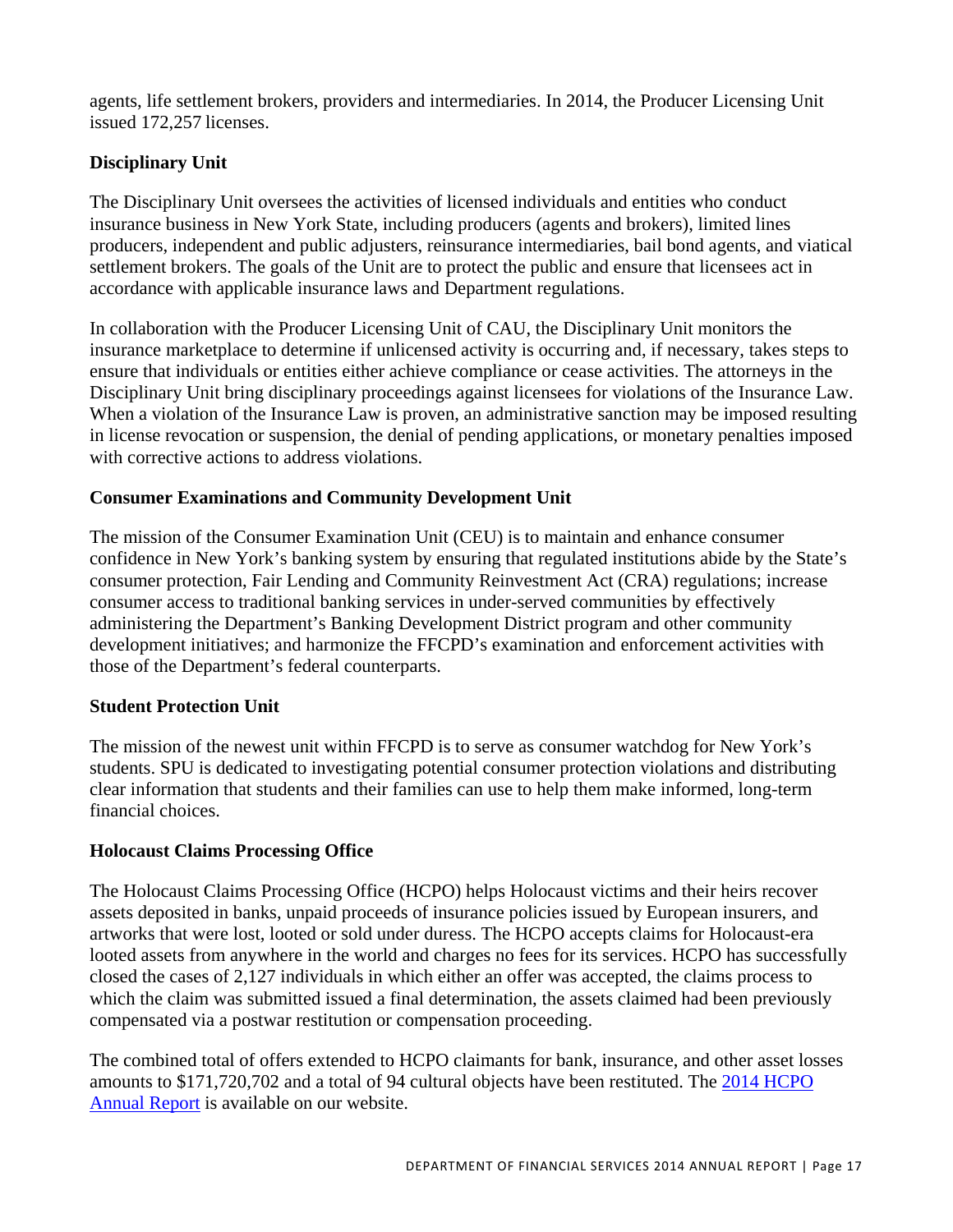## **LIQUIDATION BUREAU OVERVIEW**

The New York Liquidation Bureau (NYLB) is the office that carries out the duties of the New York Superintendent in his capacity as receiver of impaired or insolvent insurance companies under New York Insurance Law Article 74.

The NYLB receives no funding from the State budget; rather, its costs are paid from the assets of the estates under receivership, as well as expense reimbursements from the New York Property/Casualty Insurance Security Fund and the Public Motor Vehicle Liability Security Fund, established under Insurance Law Article 76, and the Workers' Compensation Security Fund, established under New York Workers' Compensation Law Article 6-A, which are paid from assessments on industry.

For each estate, the Superintendent is appointed Receiver by the Supreme Court of the State of New York. Thereafter, the Receivership Court approves the actions of the Receiver and, by extension, the NYLB.

In 2014, the NYLB distributed \$153 million in estate assets to insurance policyholders, claimants and creditors, while also closing over 3,500 outstanding policyholder claims.

Acting as an agent of the Receiver, the NYLB maximizes the assets and resolves the liabilities of the estates. The goal is to rehabilitate the companies and put them back into operation or, if that is not possible, liquidate them in order to distribute their assets to policyholders and creditors. In addition, the NYLB performs claims-handling and certain payment functions relating to the Security Funds. The Security Funds pay eligible claims remaining unpaid if an insolvent insurer does not have sufficient assets to meet its obligations to policyholders.

As of December 31, 2014, the NYLB was managing forty-one insurance company proceedings. During 2014, two new proceedings were commenced; one was the conversion of a rehabilitation to a liquidation (Professional Liability Insurance Company of America) and the other was a domestic liquidation proceeding (UHAB Mutual Insurance Company).

During 2014, fifteen receivership proceedings were completed, of which eight were domestic liquidation proceedings (Capital Mutual Insurance Company, Carriers Casualty Company, Colonial Indemnity Insurance Company, Consolidated Mutual Insurance Company, Galaxy Insurance Company, Home Mutual Insurance Company of Binghamton, N.Y., New York Merchant Bakers Insurance Company, Whiting National Insurance Company); four were ancillary proceedings (Acceleration National Insurance Company, Amwest Surety Insurance Company, Security Indemnity Insurance Company, Shelby Casualty Insurance Company); two were conservation proceedings (Folksam International Insurance Company (UK) Limited and Legion Indemnity Insurance Company); and one rehabilitation proceeding was converted to a domestic liquidation proceeding (Professional Liability Insurance Company of America).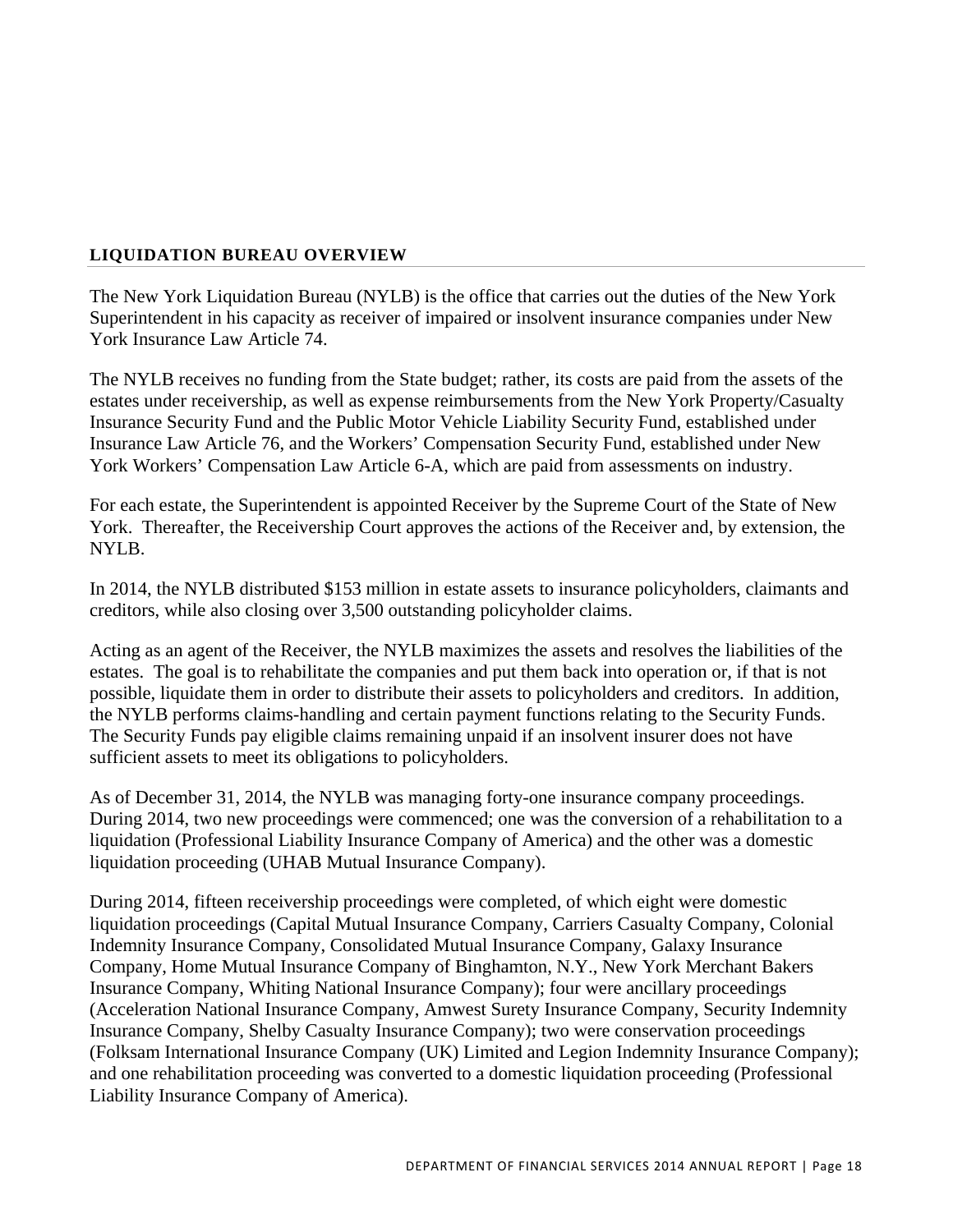# **REGULATORY AND LEGISLATIVE ACTIVITIES**

## **REGULATIONS**

Proposed, adopted on an emergency basis, and final adoptions of regulations completed during 2014 can be found on our website.

## **INDUSTRY AND CIRCULAR LETTERS**

Banking Industry Letters and Insurance Circular Letters can be found on our website.

## **CHANGES TO THE BANKING, INSURANCE AND FINANCIAL SERVICES LAWS**

Legislative Summaries regarding changes to Insurance, Banking, Financial Services and related laws can be found on our website.

## **LEGISLATIVE RECOMMENDATIONS FOR 2015**

- **Out of Network:** This bill amends laws to provide several enhanced protections to consumers regarding coverage for out-of-network services.
- **Title Agent Licensing:** This bill would give DFS authority to issue licenses to title insurance agents.
- **No-Fault Reform:** This bill amends the Insurance Law to expand the authority of the Superintendent of Financial Services to prohibit a provider of health services from demanding or requesting payment for health services rendered under Article 51 of the Insurance Law if the Superintendent determines that the provider has engaged in certain activities, and to permit the Superintendent to request information from, and examine, a provider of health services.
- Life Guaranty Fund: Article 77 of the Insurance Law sets up a mechanism to provide funds to protect New York residents against a life insurer's failure to perform its contractual obligations under life insurance policies, annuity contracts, accident and health insurance policies, funding agreements and supplemental contracts. Under current law, the Guaranty Corporation may assess member insurers for the funds necessary to meet the contractual obligations of an insolvent life insurer up to a \$558 million cap for the entirety of all such failed insurers. This bill permits the Guaranty Corporation to assess member insurers for amounts above the current cap which will ensure the protection of New Yorkers in the event of a life insurer's insolvency in the future.
- **Bail Bond Reform:** This bill amends the Insurance Law to enable DFS to more effectively regulated licensed bail agents.
- **Omnibus (Insurance, Banking, Foreclosure):** This bill amends the Insurance Law to meet NAIC accreditation standards. The bill also extends various laws in the area of property insurance and foreclosure relief that would otherwise expire during 2014 and 2015.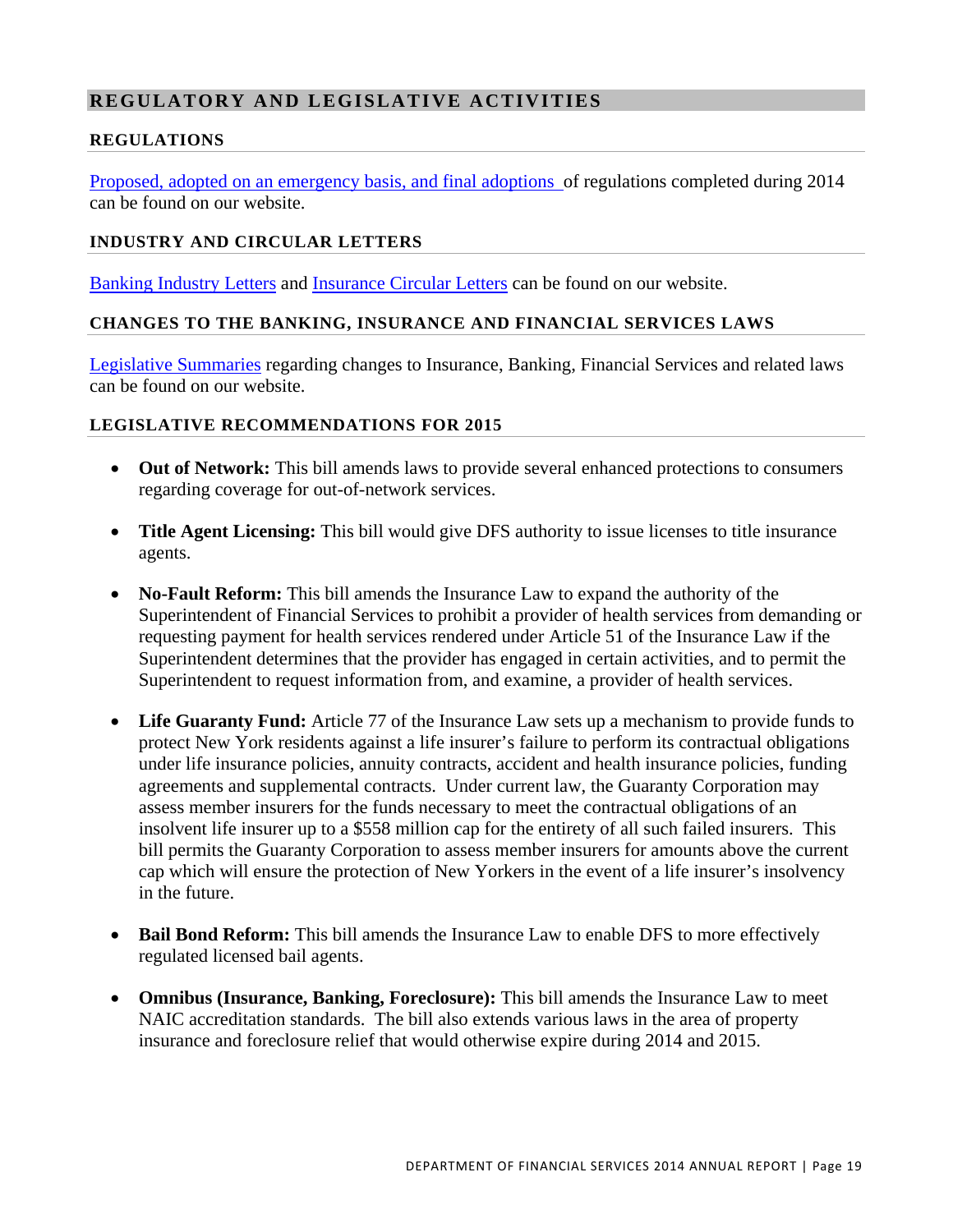## **BANKING STATISTICS**

## **SUMMARY OF SUPERVISED INSTITUTIONS**

#### **Number of Institutions Assets Dollars in Thousands New York State NYC Rest of State New York State NYC Rest of State All Institutions \* 723 296 414 3,174,052,359 2,815,806,100 358,246,259** Commercial Banks \*\* 129 59 70 804,119,815 576,017,502 228,102,313 Savings Banks 42 13 29 108,818,843 37,049,646 71,769,197 Savings & Loan Associations 8 1 1 1 1 7 1 3,035,606 1,740,528 1,295,078 Credit Unions 384 84 300 68,597,057 11,612,257 56,984,800 Safe Deposit Companies 2 0 2 521 0 521 Investment Companies (Article XII) | 6 | 5 | 1 1,050,159 | 1,050,156 | 3 Licensed Lenders \*\*\* d Lenders \*\*\* 19 | 1 5 | 95,320 | 973 | 94,347 Foreign Branches 118 118 118 118 0 2,074,242,713 2,074,242,713 1 0 Foreign Agencies 15 15 15 15 15 0 114,092,325 114,092,325 0 114,092,325 0 **723 296 414 3,174,052,359 2,815,806,100 358,246,259 State Charter \*** 253 157 83 2,684,406,553 2,496,721,621 187,684,932 Commercial Banks \*\*\* 81 42 39 678,486,993 559,927,445 118,559,548 Savings Banks 22 | 4 | 18 | 80,522,765 | 16,270,364 | 64,252,401 Savings and Loan Associations  $\begin{array}{cccc} \vert & 2 & \vert & 0 & \vert & 2 & \vert \end{array}$  190,798 0 190,798 Credit Unionss and  $\sim$  20 4 16 7,558,977 2,971,663 4,587,314 Safe Deposit Companies 2 0 2 521 0 521 Investment Companies (Article XII) | 6 | 5 | 1 1,050,159 | 1,050,156 | 3 Licensed Lenders \*\*\* 19 1 5  $95,320$  973 94,347

#### **CONDITION OF ALL PRINCIPAL BANKING AND LENDING FACILITIES IN NEW YORK**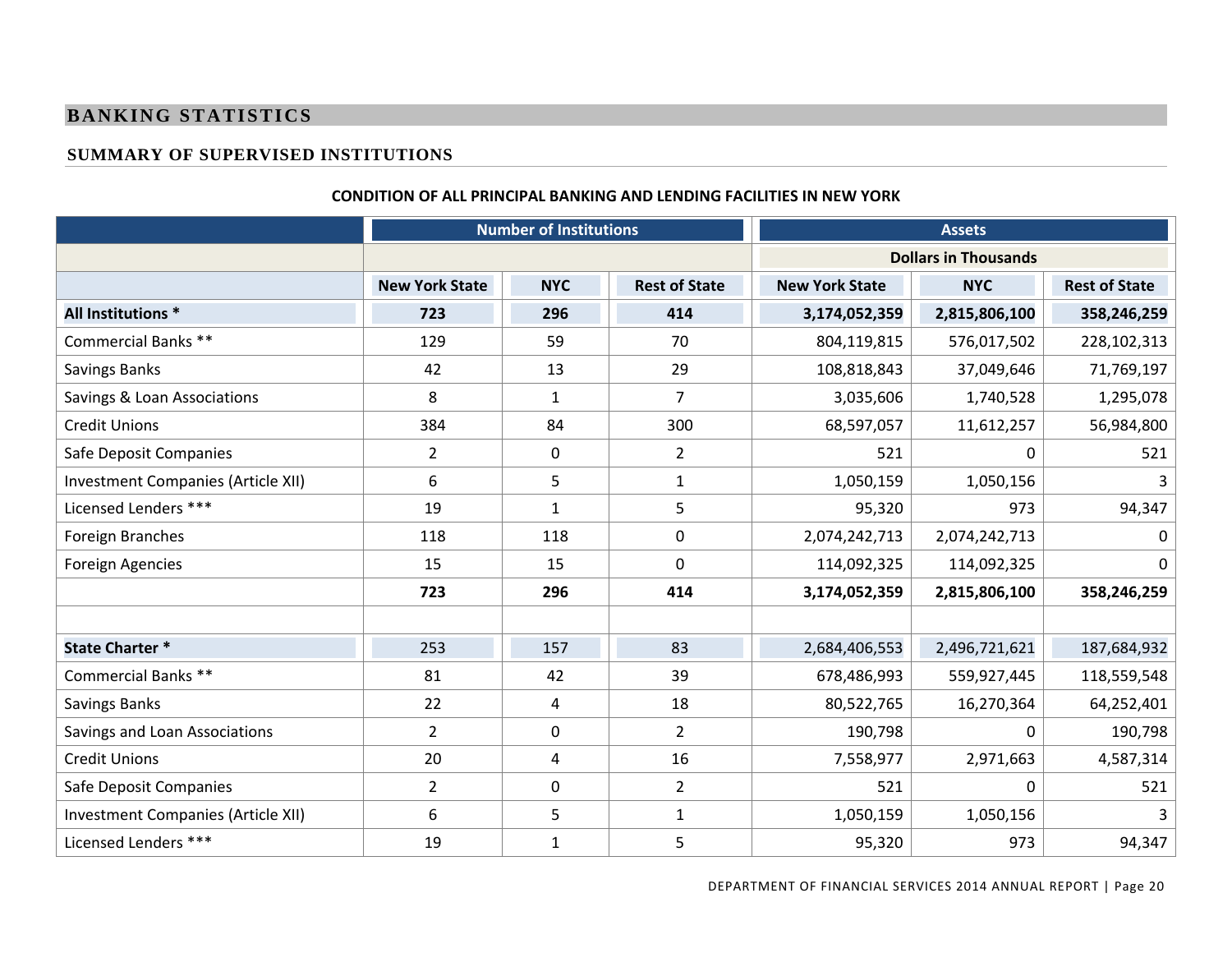|                                    | <b>Number of Institutions</b>                               |                |                                                | <b>Assets</b>                                                                   |                             |                  |  |
|------------------------------------|-------------------------------------------------------------|----------------|------------------------------------------------|---------------------------------------------------------------------------------|-----------------------------|------------------|--|
|                                    |                                                             |                |                                                |                                                                                 | <b>Dollars in Thousands</b> |                  |  |
| Foreign Branches                   | 87                                                          | 87             | 0                                              | 1,802,836,839                                                                   | 1,802,836,839               | $\mathbf 0$      |  |
| Foreign Agencies                   | 14                                                          | 14             | $\mathbf 0$                                    | 113,664,181                                                                     | 113,664,181                 | $\mathbf 0$      |  |
|                                    |                                                             |                |                                                |                                                                                 |                             |                  |  |
| <b>Federal Charter*</b>            | 475                                                         | 138            | 337                                            | \$461,975,691                                                                   | \$302,708,782               | \$159,266,909    |  |
| Commercial Banks **                | 41                                                          | 9              | 32                                             | 114,880,877                                                                     | 13,575,200                  | 101,305,677      |  |
| Savings Banks                      | 20                                                          | 10             | 10                                             | 12,025,098                                                                      | 5,081,633                   | 6,943,465        |  |
| Savings and Loan Associations      | 8                                                           | $\overline{2}$ | 6                                              | 18,690,352                                                                      | 17,470,062                  | 1,220,290        |  |
| <b>Credit Unions</b>               | 375                                                         | 86             | 289                                            | 58,206,631                                                                      | 8,409,154                   | 49,797,477       |  |
| Safe Deposit Companies             | 0                                                           | 0              | 0                                              | 0                                                                               | 0                           | $\Omega$         |  |
| Investment Companies (Article XII) | 0                                                           | 0              | $\mathbf 0$                                    | 0                                                                               | 0                           | 0                |  |
| Licensed Lenders                   | $\Omega$                                                    | $\Omega$       | 0                                              | $\mathbf 0$                                                                     | 0                           | $\boldsymbol{0}$ |  |
| Foreign Branches                   | 30                                                          | 30             | 0                                              | 257,744,578                                                                     | 257,744,578                 | $\mathbf 0$      |  |
| <b>Foreign Agencies</b>            | $\mathbf{1}$                                                | $\mathbf{1}$   | 0                                              | 428,155                                                                         | 428,155                     | $\mathbf 0$      |  |
|                                    |                                                             |                | *Dollars may not add to total due to rounding. |                                                                                 |                             |                  |  |
|                                    |                                                             |                |                                                | **Banks, trust companies, limited purpose trust companies, and private bankers. |                             |                  |  |
|                                    | *** 14 licensed institutions located outside New York State |                |                                                |                                                                                 |                             |                  |  |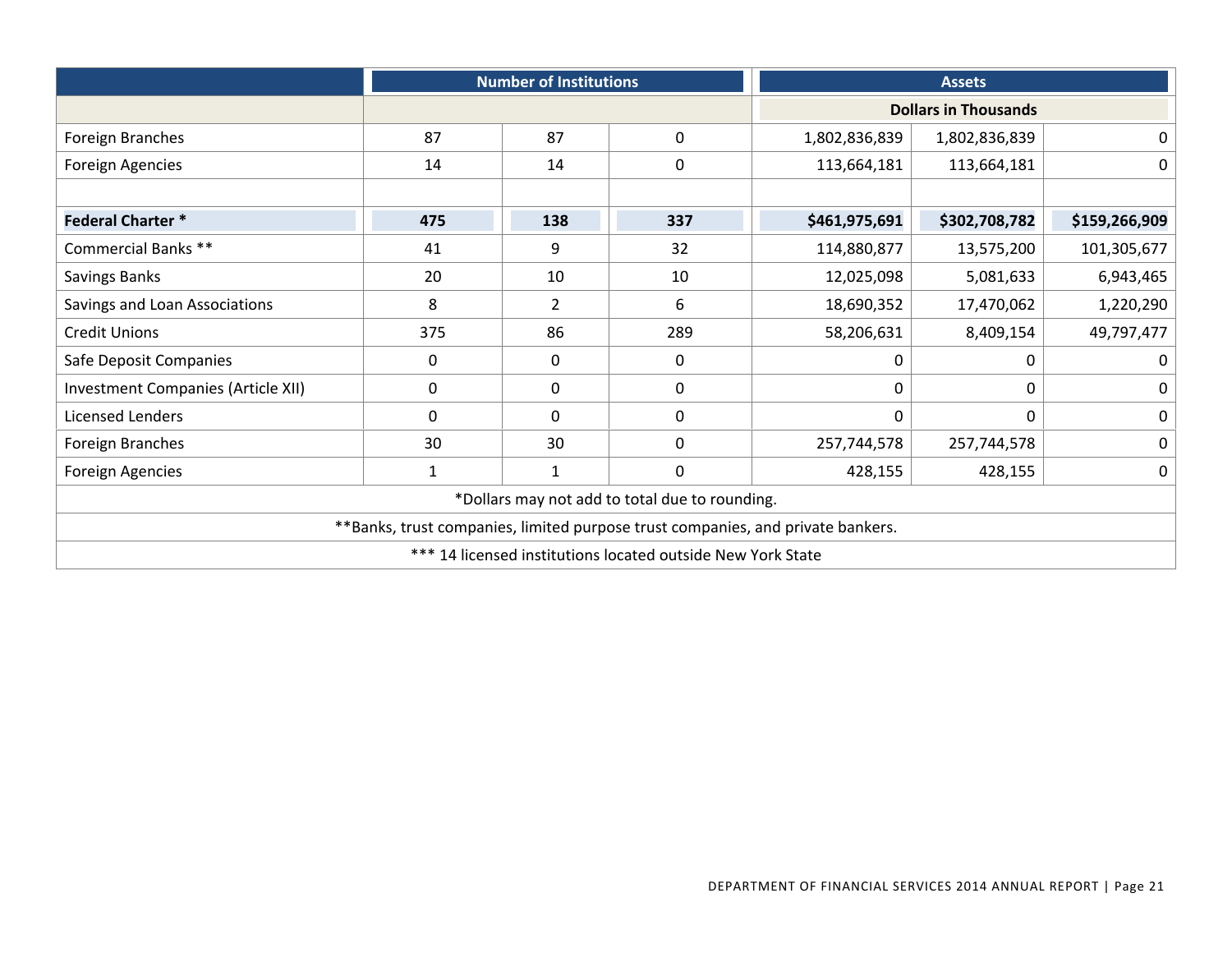| <b>Type of Institution</b>                  | <b>Number of Institutions</b> | <b>Number of Domestic Offices</b> |
|---------------------------------------------|-------------------------------|-----------------------------------|
| <b>Banks</b>                                | 45                            | 303                               |
| <b>Trust Companies</b>                      | 24                            | 1069                              |
| <b>Limited Purpose Trust Companies</b>      | 11                            | 12                                |
| <b>Private Bankers</b>                      | $\mathbf{1}$                  | 9                                 |
| <b>Savings Banks</b>                        | 22                            | 590                               |
| Savings & Loans                             | $\overline{2}$                | $\overline{\mathbf{4}}$           |
| <b>Credit Unions</b>                        | 20                            | 52                                |
| Safe Deposit Companies                      | $\overline{2}$                | $\overline{2}$                    |
| Investment Companies (Article XII)          | 6                             | 8                                 |
| <b>Licensed Lenders</b>                     | 19                            | 67                                |
| Foreign Branches                            | 87                            | 100                               |
| <b>Foreign Agencies</b>                     | 14                            | 14                                |
| Holding Companies - One Bank                | 40                            | 40                                |
| Holding Companies - Multi Bank              | 10                            | 10                                |
| <b>Mutual Holding Companies</b>             | $\mathbf{1}$                  | $\mathbf{1}$                      |
| Foreign Representative Offices              | 32                            | 32                                |
| <b>Sales Finance Companies</b>              | 104                           | 146                               |
| <b>Premium Finance Agencies</b>             | 51                            | 81                                |
| <b>Check Cashers (including Commercial)</b> | 127                           | 559                               |
| <b>Money Transmitters</b>                   | 86                            | 369                               |
| <b>Budget Planners</b>                      | 42                            | 143                               |
| Mortgage Bankers                            | 178                           | 512                               |
| Mortgage Brokers                            | 663                           | 817                               |
| Mortgage Loan Servicers                     | 36                            | 36                                |
| <b>Common Trust Funds</b>                   | 60                            | 60                                |
| <b>NYS Regulated Corporations</b>           | 3                             | 3                                 |
| <b>Charitable Foundations</b>               | 3                             | 3                                 |
|                                             |                               |                                   |
| Total                                       | 1,689                         | 5,042                             |

#### **NEW YORK STATE CHARTERED AND LICENSED BANKING, LENDING AND FINANCIAL SERVICES INSTITUTIONS**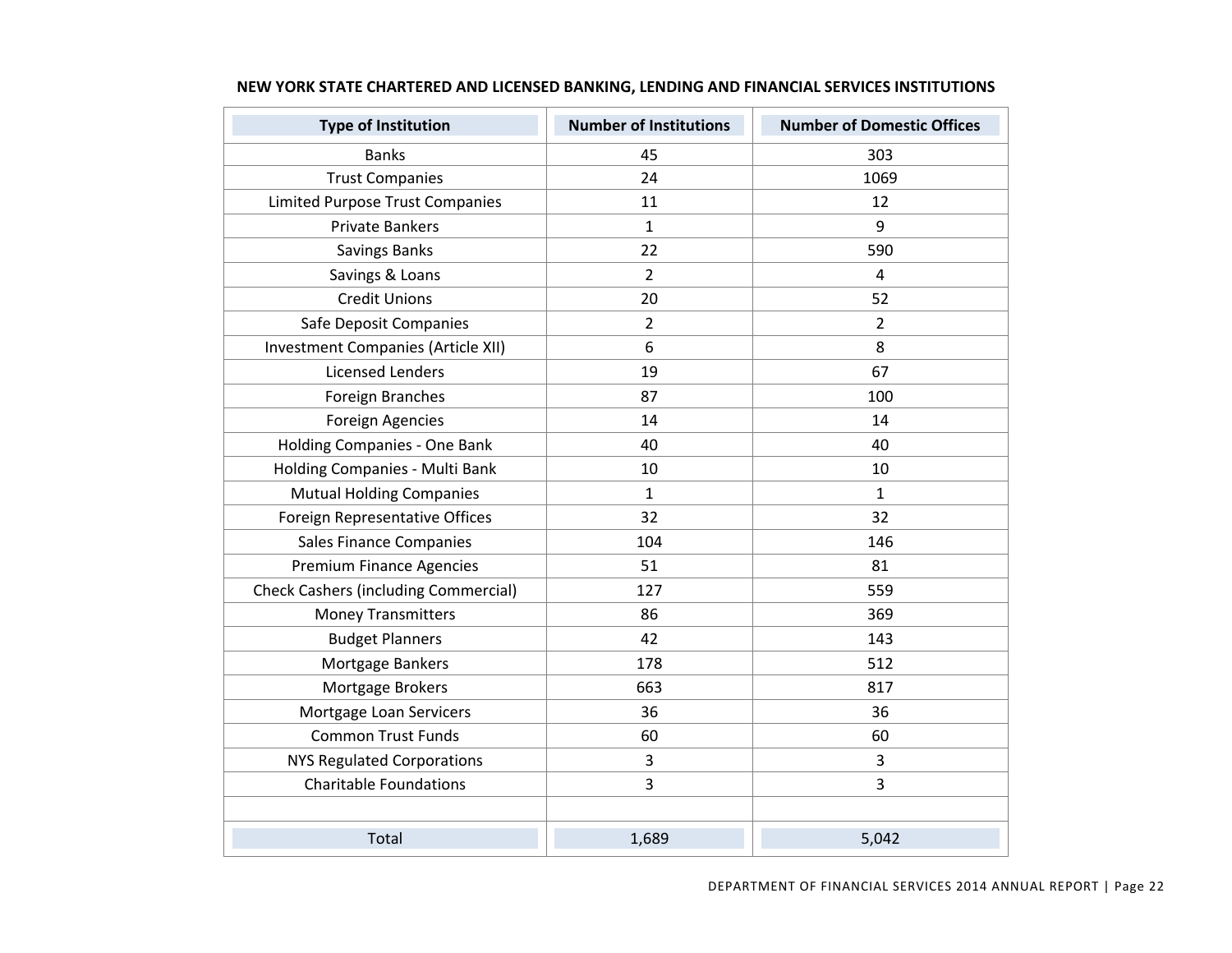#### **CONVERSION FROM FEDERAL CHARTER TO STATE CHARTER**

| <b>Name</b>                                         | <b>Location</b> | <b>Name After Change</b>                            | <b>Effective Date</b> |
|-----------------------------------------------------|-----------------|-----------------------------------------------------|-----------------------|
| <b>Cohoes City Employees Community Credit Union</b> | Cohoes. NY      | <b>Cohoes City Employees Community Credit Union</b> | July 1, 2014          |
|                                                     |                 |                                                     |                       |

#### **BANK MERGERS AND ACQUISITIONS**

| <b>Name</b>                                            | <b>Institution Type</b> | <b>Locations</b> | <b>Acquiring Bank</b>                        | <b>Effective Date</b> |
|--------------------------------------------------------|-------------------------|------------------|----------------------------------------------|-----------------------|
| <b>BPD Bank</b>                                        | <b>Commercial Bank</b>  | New York, NY     | <b>Grupo Popular Investments Corporation</b> | March 31, 2014        |
| Berkshire Bank Municipal Bank                          | <b>Commercial Bank</b>  | Albany, NY       | Berkshire Bank                               | June 30, 2014         |
| Riverside Bank                                         | <b>Commercial Bank</b>  | Poughkeepsie, NY | Salisbury Bank and Trust Company             | December 5, 2014      |
| <b>Suffolk Trust Company</b>                           | <b>Trust Company</b>    | Bohemia, NY      | <b>Beacon Trust Company</b>                  | October 31, 2014      |
| Cohoes City Employees<br><b>Community Credit Union</b> | Credit Union            | Cohoes, NY       | Hudson River Community Credit Union          | July 1, 2014          |

## **LIQUIDATIONS**

| <b>Name</b>                              | <b>Institution Type</b> | Locations    | <b>Effective Date</b> |
|------------------------------------------|-------------------------|--------------|-----------------------|
| The Bank of Nova Scotia Trust Company of | Limited Purpose Trust   |              |                       |
| New York                                 | Company                 | New York, NY | 9/26/2014             |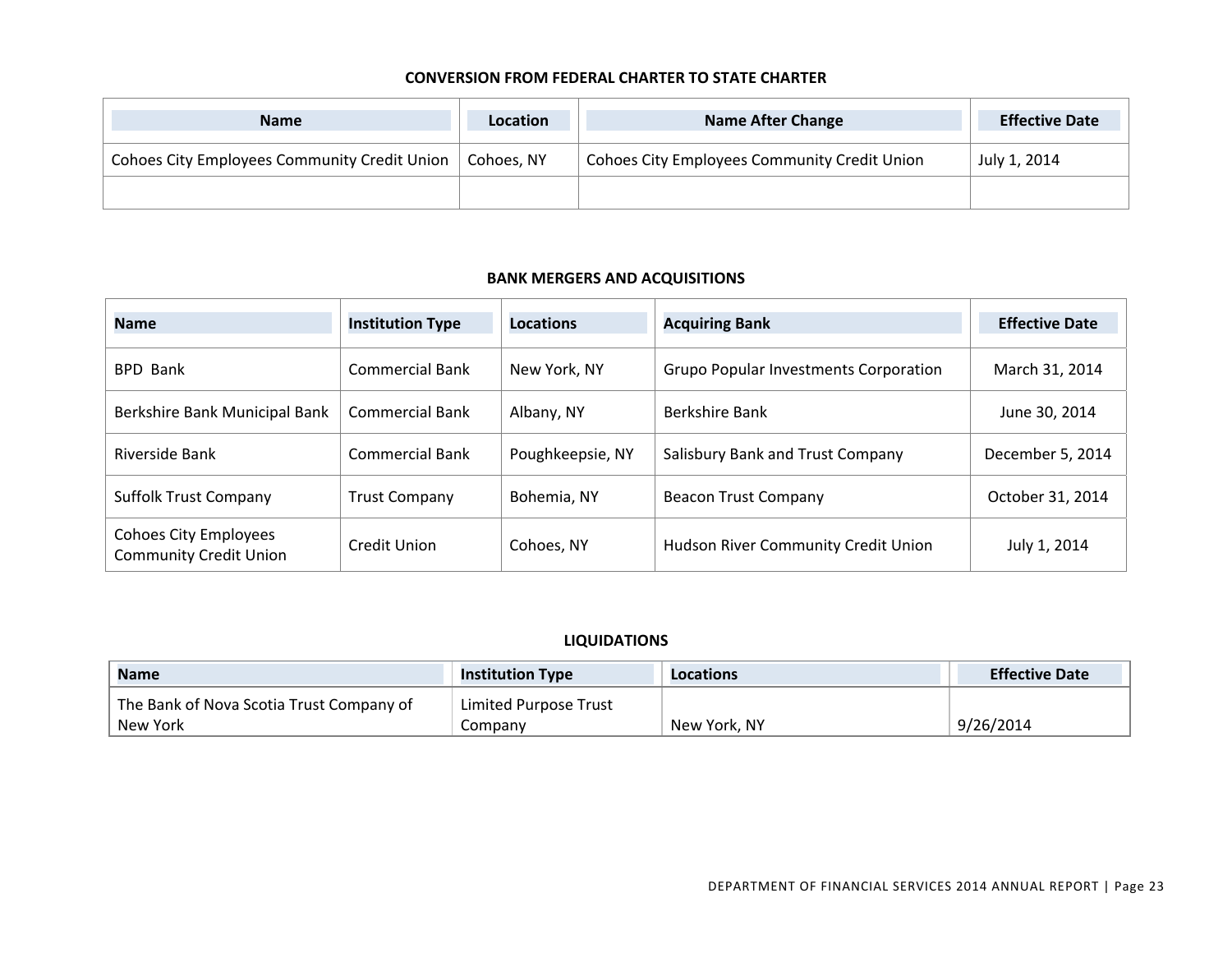## **CONDITION OF SUPERVISED INSTITUTIONS**

#### **CONDITION OF COMMERCIAL BANKS, TRUSTS AND PRIVATE BANKERS**

| <b>COMMERCIAL BANKS, TRUSTS</b><br><b>AND PRIVATE BANKERS</b><br><b>Assets</b> | <b>Cash and Due</b><br>from Banks | <b>Total Securities</b>     | <b>Federal Funds</b><br><b>Sold and Repos</b> | Loans and<br><b>Leases Net</b> | <b>Premises and</b><br><b>Equipment</b> | <b>All Other</b><br>Assets* | <b>Total Assets</b> |
|--------------------------------------------------------------------------------|-----------------------------------|-----------------------------|-----------------------------------------------|--------------------------------|-----------------------------------------|-----------------------------|---------------------|
|                                                                                |                                   | <b>Dollars in Thousands</b> |                                               |                                |                                         |                             |                     |
| <b>Commercial Banks</b>                                                        |                                   |                             |                                               |                                |                                         |                             |                     |
| <b>Adirondack Bank</b>                                                         | \$12,824                          | \$191,224                   | \$1,221                                       | \$410,048                      | \$6,210                                 | \$22,143                    | \$643,670           |
| Alden State Bank                                                               | 3,605                             | 66,277                      | 558                                           | 168,422                        | 1,848                                   | 10,108                      | 250,818             |
| Alma Bank                                                                      | 138,603                           | 56,734                      | 144                                           | 730,040                        | 9,819                                   | 14,688                      | 950,028             |
| Alpine Capital Bank                                                            | 62,574                            | 31,533                      | 0                                             | 137,847                        | 785                                     | 1,680                       | 234,419             |
| Amerasia Bank                                                                  | 23,941                            | 9,299                       | 20,000                                        | 311,922                        | 7,786                                   | 6,443                       | 379,391             |
| <b>American Community Bank</b>                                                 | 19,377                            | 27,377                      | 8,600                                         | 106,410                        | 1,225                                   | 8,697                       | 171,686             |
| <b>Bank of Akron</b>                                                           | 6,201                             | 49,527                      | 0                                             | 184,851                        | 4,301                                   | 9,500                       | 254,380             |
| <b>Bank of Cattaraugus</b>                                                     | 2,623                             | 4,886                       | 0                                             | 7,776                          | 311                                     | 652                         | 16,248              |
| <b>Bank of Holland</b>                                                         | 5,641                             | 18,588                      | 52                                            | 60,591                         | 2,593                                   | 1,576                       | 89,041              |
| Berkshire Bank Municipal Bank                                                  | 11,847                            | 27,516                      | 16,709                                        | 0                              | $\boldsymbol{0}$                        | 114                         | 56,186              |
| <b>BPD Bank</b>                                                                | 3,236                             | $\Omega$                    | 0                                             | $\Omega$                       | $\mathbf 0$                             | 1,450                       | 4,686               |
| <b>Catskill Hudson Bank</b>                                                    | 8,399                             | 180,043                     | 0                                             | 195,843                        | 3,026                                   | 8,749                       | 396,060             |
| <b>Cattaraugus County Bank</b>                                                 | 12,661                            | 48,619                      | 3,000                                         | 109,532                        | 6,157                                   | 9,509                       | 189,478             |
| <b>Citizens Bank of Cape Vincent</b>                                           | 4,157                             | 17,516                      | 4,500                                         | 30,082                         | 1,079                                   | 785                         | 58,119              |
| Country Bank                                                                   | 18,665                            | 170,643                     | 0                                             | 313,609                        | 568                                     | 11,485                      | 514,970             |
| <b>Emigrant Mercantile Bank</b>                                                | 3,637                             | $\Omega$                    | 0                                             | $\Omega$                       | $\Omega$                                | 13                          | 3,650               |
| <b>Empire State Bank</b>                                                       | 4,298                             | 19,953                      | 0                                             | 119,234                        | 2,285                                   | 3,308                       | 149,078             |
| First American International Bank                                              | 64,171                            | 93,545                      | 0                                             | 354,637                        | 17,507                                  | 21,635                      | 551,495             |
| <b>Flushing Bank</b>                                                           | 33,083                            | 980,220                     | 0                                             | 3,402,827                      | 20,356                                  | 288,697                     | 4,725,183           |
| Genesee Regional Bank                                                          | 23,416                            | 117,708                     | 0                                             | 231,256                        | 778                                     | 4,661                       | 377,819             |
| <b>Global Bank</b>                                                             | 9,152                             | 9,233                       | $\Omega$                                      | 98,157                         | 174                                     | 2,939                       | 119,655             |
| <b>Gold Coast Bank</b>                                                         | 28,067                            | 47,860                      | 858                                           | 162,801                        | 1,944                                   | 2,606                       | 244,136             |
| <b>Greene County Commercial Bank</b>                                           | 1,626                             | 188,260                     | $\Omega$                                      | 0                              | $\Omega$                                | 727                         | 190,613             |
| <b>Hanover Community Bank</b>                                                  | 13,915                            | 23                          | 7,293                                         | 95,903                         | 3,357                                   | 481                         | 120,972             |
| Interaudi Bank                                                                 | 547,348                           | 352,406                     | 0                                             | 537,208                        | 3,622                                   | 12,115                      | 1,452,699           |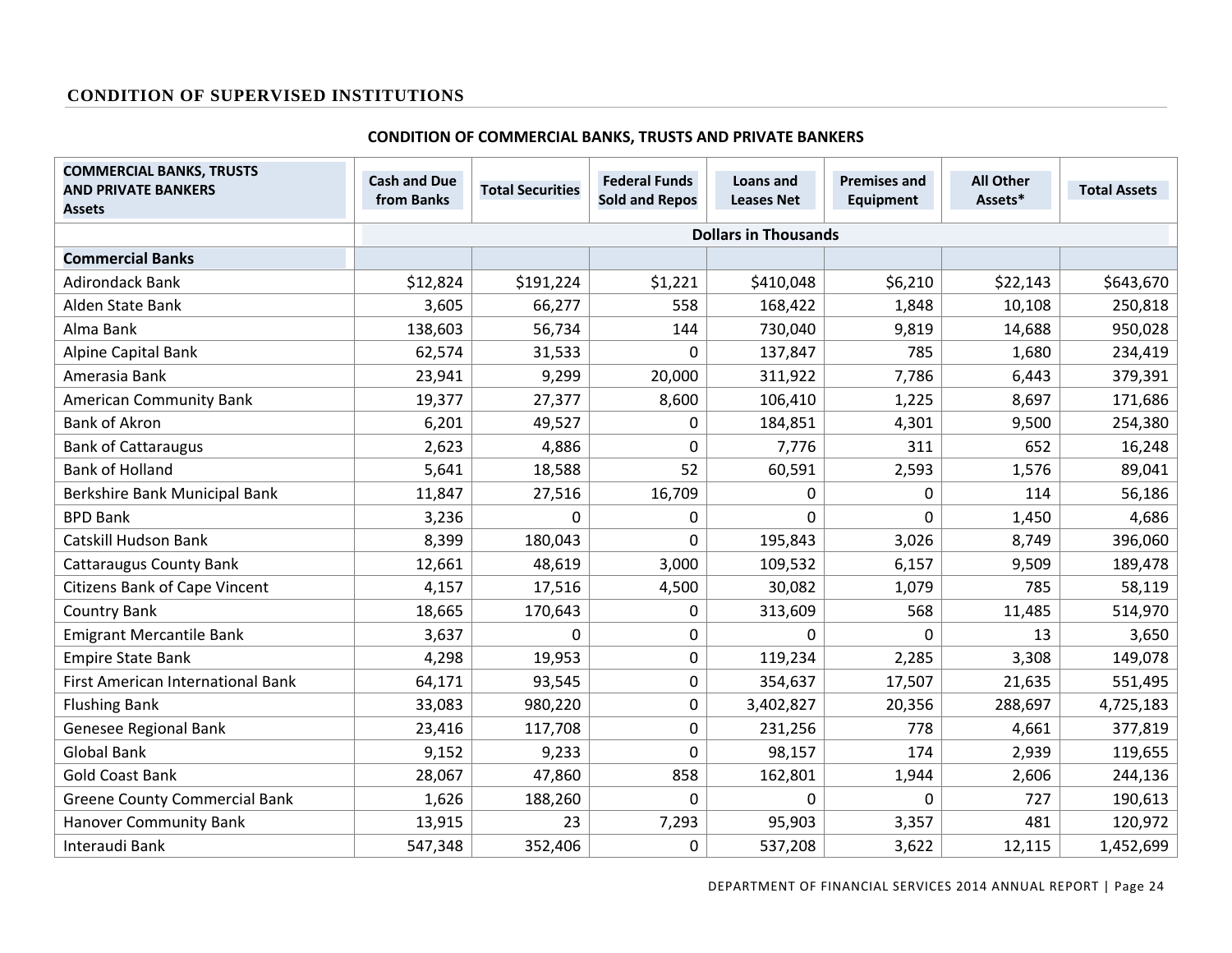| <b>COMMERCIAL BANKS, TRUSTS</b><br><b>AND PRIVATE BANKERS</b><br><b>Assets</b> | <b>Cash and Due</b><br>from Banks | <b>Total Securities</b> | <b>Federal Funds</b><br><b>Sold and Repos</b> | Loans and<br><b>Leases Net</b> | <b>Premises and</b><br><b>Equipment</b> | <b>All Other</b><br>Assets* | <b>Total Assets</b> |
|--------------------------------------------------------------------------------|-----------------------------------|-------------------------|-----------------------------------------------|--------------------------------|-----------------------------------------|-----------------------------|---------------------|
| <b>Jeff Bank</b>                                                               | 19,621                            | 110,325                 | 0                                             | 269,132                        | 3,682                                   | 27,044                      | 429,804             |
| Mahopac Bank                                                                   | 13,071                            | 271,177                 | 0                                             | 634,747                        | 16,021                                  | 55,202                      | 990,218             |
| <b>New York Commercial Bank</b>                                                | 190,300                           | 874,095                 | 1,564                                         | 2,245,566                      | 25,648                                  | 347,312                     | 3,684,485           |
| NewBank                                                                        | 54,745                            | 294                     | 0                                             | 120,757                        | 1,160                                   | 5,393                       | 182,349             |
| Pathfinder Commercial Bank                                                     | 2,486                             | 57,694                  | 0                                             | 0                              | $\boldsymbol{0}$                        | 1,204                       | 61,384              |
| <b>PCSB Commercial Bank</b>                                                    | 4,131                             | 29,905                  | 154                                           | 0                              | $\mathbf 0$                             | 85                          | 34,275              |
| <b>Pioneer Commercial Bank</b>                                                 | 11,366                            | 48,441                  | 17                                            | $\mathbf 0$                    | $\mathbf 0$                             | 103                         | 59,927              |
| Riverside Bank                                                                 | 9,208                             | 20,385                  | 208                                           | 184,085                        | 1,178                                   | 6,279                       | 221,343             |
| Savoy Bank                                                                     | 18,834                            | 6,648                   | 0                                             | 74,453                         | 519                                     | 500                         | 100,954             |
| Shinhan Bank America                                                           | 100,387                           | 113,248                 | 0                                             | 737,119                        | 10,134                                  | 24,094                      | 984,982             |
| Signature Bank                                                                 | 237,929                           | 7,740,345               | 0                                             | 13,805,159                     | 31,467                                  | 561,763                     | 22,376,663          |
| <b>Spring Bank</b>                                                             | 2,841                             | 13,242                  | 0                                             | 79,029                         | 498                                     | 3,380                       | 98,990              |
| State Bank of Chittenango                                                      | 31                                | 184,228                 | 0                                             | 0                              | 0                                       | 2,624                       | 186,883             |
| The Berkshire Bank                                                             | 92,586                            | 334,625                 | 0                                             | 309,184                        | 2,797                                   | 27,524                      | 766,716             |
| The Westchester Bank                                                           | 46,459                            | 42,939                  | 2,683                                         | 320,134                        | 2,712                                   | 11,577                      | 426,504             |
| <b>Tioga State Bank</b>                                                        | 6,331                             | 111,148                 | 0                                             | 256,283                        | 4,760                                   | 16,703                      | 395,225             |
| <b>United International Bank</b>                                               | 38,129                            | 15,368                  | 0                                             | 117,582                        | 1,308                                   | 4,279                       | 176,666             |
| <b>United Orient Bank</b>                                                      | 14,021                            | 2,846                   | 1,000                                         | 72,668                         | 94                                      | 1,592                       | 92,221              |
| <b>USNY Bank</b>                                                               | 14,913                            | 5,414                   | 0                                             | 154,496                        | 1,742                                   | 3,284                       | 179,849             |
| <b>Victory State Bank</b>                                                      | 67,633                            | 154,663                 | 456                                           | 71,987                         | 1,893                                   | 2,934                       | 299,566             |
| Woori America Bank                                                             | 169,054                           | 100,519                 | $\mathbf 0$                                   | 857,532                        | 4,316                                   | 24,995                      | 1,156,416           |
| <b>WSB Municipal Bank</b>                                                      | 11,749                            | 49,128                  | 0                                             | 0                              | 0                                       | 717                         | 61,594              |
| <b>Trust Companies</b>                                                         |                                   |                         |                                               |                                |                                         |                             |                     |
| Amalgamated Bank                                                               | 192,622                           | 1,450,709               | 0                                             | 1,927,540                      | 32,870                                  | 161,304                     | 3,765,045           |
| <b>Banco Popular North America</b>                                             | 211,067                           | 2,042,213               | 0                                             | 5,614,910                      | 60,601                                  | 826,414                     | 8,755,205           |
| <b>Bank Leumi USA</b>                                                          | 542,678                           | 675,834                 | 0                                             | 3,677,643                      | 35,940                                  | 259,035                     | 5,191,130           |
| <b>Bank of Millbrook</b>                                                       | 18,125                            | 86,212                  | 2,155                                         | 98,406                         | 3,228                                   | 6,156                       | 214,282             |
| <b>Bank of Richmondville</b>                                                   | 7,446                             | 35,699                  | 293                                           | 81,970                         | 988                                     | 3,767                       | 130,163             |
| <b>Bank of Utica</b>                                                           | 6,296                             | 883,693                 | $\mathbf 0$                                   | 49,868                         | 962                                     | 10,711                      | 951,530             |
| <b>Chemung Canal Trust Company</b>                                             | 52,633                            | 351,090                 | $\Omega$                                      | 983,781                        | 30,031                                  | 60,356                      | 1,477,891           |
| Deutsche Bank Trust Company Americas                                           | 18,979,000                        | 14,000                  | 15,323,000                                    | 19,838,000                     | 43,000                                  | 1,562,000                   | 55,759,000          |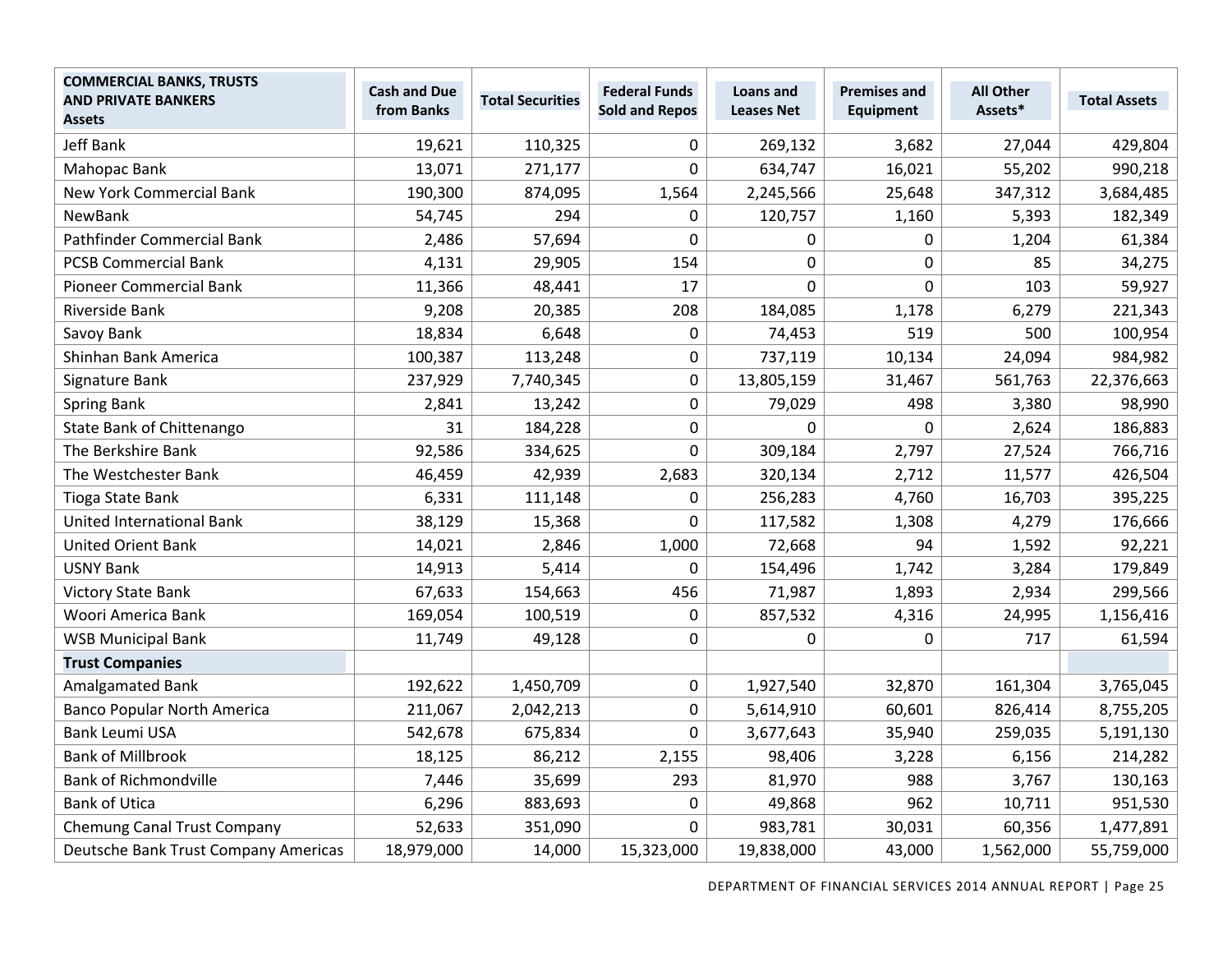| <b>COMMERCIAL BANKS, TRUSTS</b><br><b>AND PRIVATE BANKERS</b><br><b>Assets</b> | <b>Cash and Due</b><br>from Banks | <b>Total Securities</b> | <b>Federal Funds</b><br><b>Sold and Repos</b> | Loans and<br><b>Leases Net</b> | <b>Premises and</b><br><b>Equipment</b> | <b>All Other</b><br>Assets* | <b>Total Assets</b> |
|--------------------------------------------------------------------------------|-----------------------------------|-------------------------|-----------------------------------------------|--------------------------------|-----------------------------------------|-----------------------------|---------------------|
| <b>Fiduciary Trust Company International</b>                                   | 501,446                           | 73,708                  | 0                                             | 196,177                        | 3,639                                   | 143,248                     | 918,218             |
| Five Star Bank                                                                 | 56,592                            | 859,184                 | $\Omega$                                      | 1,810,264                      | 34,216                                  | 161,761                     | 2,922,017           |
| Goldman Sachs Bank USA                                                         | 51,102,000                        | $\Omega$                | 1,539,000                                     | 22,775,000                     | $\mathbf{0}$                            | 30,200,000                  | 105,616,000         |
| Habib American Bank                                                            | 334,529                           | 33,702                  | 0                                             | 477,975                        | 2,703                                   | 10,712                      | 859,621             |
| <b>Israel Discount Bank of New York</b>                                        | 695,298                           | 3,864,412               | $\mathbf 0$                                   | 4,645,563                      | 34,854                                  | 359,958                     | 9,600,085           |
| <b>Manufacturers and Traders Trust</b>                                         | 3,142,891                         | 8,461,784               | 231,673                                       | 62,652,518                     | 616,937                                 | 9,240,830                   | 84,346,633          |
| Metropolitan Commercial Bank                                                   | 39,965                            | 70,391                  | 0                                             | 494,430                        | 4,691                                   | 25,715                      | 635,192             |
| Mitsubishi UFJ Trust & Banking                                                 | 237,230                           | $\Omega$                | $\mathbf 0$                                   | 0                              | 550                                     | 20,601                      | 258,381             |
| Mizuho Bank (USA)                                                              | 427,500                           | 117,948                 | $\mathbf 0$                                   | 4,520,722                      | $\Omega$                                | 153,508                     | 5,219,678           |
| Mizuho Trust & Banking Co. USA                                                 | 742,198                           | $\Omega$                | $\mathbf 0$                                   | 0                              | 4,889                                   | 35,439                      | 782,526             |
| <b>Orange County Trust Company</b>                                             | 10,267                            | 286,442                 | $\mathbf 0$                                   | 318,660                        | 13,724                                  | 37,909                      | 667,002             |
| Solvay Bank                                                                    | 10,594                            | 250,360                 | 357                                           | 404,437                        | 7,999                                   | 12,282                      | 686,029             |
| <b>Steuben Trust Company</b>                                                   | 13,913                            | 161,483                 | 0                                             | 239,513                        | 7,181                                   | 16,936                      | 439,026             |
| The Adirondack Trust Company                                                   | 63,767                            | 295,855                 | $\mathbf 0$                                   | 558,696                        | 27,169                                  | 46,117                      | 991,604             |
| The Bank of Castile                                                            | 17,890                            | 288,616                 | $\mathbf 0$                                   | 752,704                        | 14,934                                  | 31,421                      | 1,105,565           |
| The Bank of New York Mellon                                                    | 136,341,000                       | 94,757,000              | 3,282,000                                     | 30,576,000                     | 1,191,000                               | 30,479,000                  | 296,626,000         |
| <b>Tompkins Trust Company</b>                                                  | 45,610                            | 561,463                 | $\Omega$                                      | 901,815                        | 16,882                                  | 76,399                      | 1,602,169           |
| <b>Limited Purpose Trust Companies</b>                                         |                                   |                         |                                               |                                |                                         |                             |                     |
| American Stock Transfer & Trust                                                | 6,871                             | $\mathbf 0$             | $\mathbf 0$                                   | 0                              | 40,896                                  | 558,984                     | 606,751             |
| Anthos Trust Company, LLC                                                      | 24                                | 5,087                   | $\mathbf 0$                                   | 0                              | $\Omega$                                | 23                          | 5134                |
| <b>Continental Stock Transfer &amp; Trust</b>                                  | 544                               | 1,592                   | 0                                             | 0                              | 693                                     | 2,229                       | 5,058               |
| <b>Genesee Valley Trust Company</b>                                            | 5,517                             | $\mathbf 0$             | $\pmb{0}$                                     | 0                              | 27                                      | 11,421                      | 16,965              |
| Law Debenture Trust Company of New                                             | 50,466                            | $\mathbf 0$             | $\mathbf 0$                                   | 0                              | 10                                      | 3,094                       | 53,570              |
| Market Street Trust Company                                                    | 390                               | 3,545                   | $\pmb{0}$                                     | 0                              | 1,833                                   | 552                         | 6,320               |
| New York Life Trust Company                                                    | 532                               | 13,719                  | $\mathbf 0$                                   | 0                              | 0                                       | 2,748                       | 16,999              |
| <b>OFI Global Trust Company</b>                                                | 0                                 | 7,319                   | $\mathbf 0$                                   | 0                              | $\mathbf 0$                             | 3,315                       | 10,634              |
| The Bank of Nova Scotia Trust Company                                          | 16,926                            | $\mathbf 0$             | $\mathbf 0$                                   | 0                              | $\overline{0}$                          | 752                         | 17,678              |
| The Depository Trust Company                                                   | 2,708,358                         | $\mathbf 0$             | $\mathbf 0$                                   | 0                              | 87,921                                  | 148,253                     | 2,944,532           |
| The Northern Trust Company of New                                              | 1,159                             | 5,660                   | $\pmb{0}$                                     | 0                              | $\mathbf 0$                             | 306                         | 7,125               |
| The Warehouse Trust Company LLC                                                | 5,676                             | 0                       | $\mathbf 0$                                   | 0                              | 0                                       | 5,906                       | 11,582              |
| <b>Private Bankers</b>                                                         |                                   |                         |                                               |                                |                                         |                             |                     |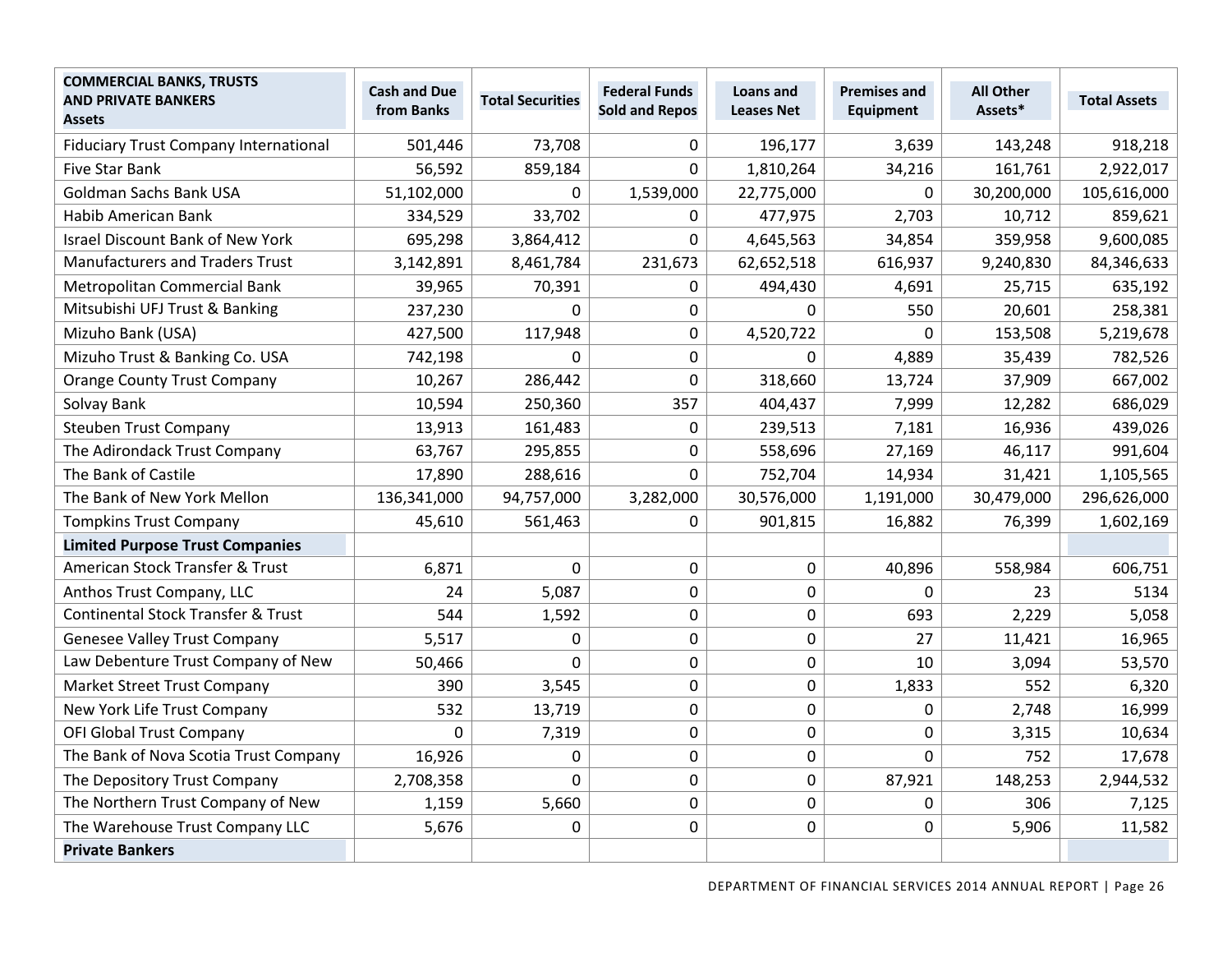| <b>COMMERCIAL BANKS, TRUSTS</b><br><b>AND PRIVATE BANKERS</b><br><b>Assets</b>                                             | <b>Cash and Due</b><br>from Banks | <b>Total Securities</b> | <b>Federal Funds</b><br><b>Sold and Repos</b> | Loans and<br><b>Leases Net</b> | <b>Premises and</b><br>Equipment | <b>All Other</b><br>Assets* | <b>Total Assets</b> |
|----------------------------------------------------------------------------------------------------------------------------|-----------------------------------|-------------------------|-----------------------------------------------|--------------------------------|----------------------------------|-----------------------------|---------------------|
| Brown Brothers Harriman & Co.                                                                                              | 2,548,763                         | 616.128                 |                                               | 2,116,615                      | 39.957                           | 902,452                     | 6,223,915           |
| Total                                                                                                                      | \$221,326,675                     | \$129,270,515           | \$20,447,495                                  | \$193,792,116                  | \$2,565,985                      | \$77,154,963                | \$644,557,749       |
| *Includes FDIC Call Report items: other assets, trading assets, goodwill and intangible assets and other real estate owned |                                   |                         |                                               |                                |                                  |                             |                     |

| <b>COMMERCIAL BANKS, TRUSTS</b><br><b>AND PRIVATE BANKERS</b><br><b>Liabilities And Equity</b> | <b>Total Deposits</b> | Federal<br><b>Funds</b><br><b>Bought and</b><br><b>Sold</b> | <b>Trading</b><br><b>Liabilities &amp;</b><br><b>Other</b><br><b>Borrowed</b><br><b>Money</b> | <b>Subordinated</b><br>Notes &<br><b>Debentures</b> | <b>All Other</b><br><b>Liabilities</b> | <b>Total Liabilities</b> | <b>Total Equity</b><br>Capital | <b>Total</b><br><b>Liabilities and</b><br>Capital |
|------------------------------------------------------------------------------------------------|-----------------------|-------------------------------------------------------------|-----------------------------------------------------------------------------------------------|-----------------------------------------------------|----------------------------------------|--------------------------|--------------------------------|---------------------------------------------------|
|                                                                                                |                       |                                                             |                                                                                               |                                                     | <b>Dollars in Thousands</b>            |                          |                                |                                                   |
| <b>Commercial Banks</b>                                                                        |                       |                                                             |                                                                                               |                                                     |                                        |                          |                                |                                                   |
| <b>Adirondack Bank</b>                                                                         | 557,931               | 20,030                                                      | 39,164                                                                                        | $\mathbf 0$                                         | 5,628                                  | 622,753                  | 53,249                         | 676,002                                           |
| Alden State Bank                                                                               | 236,871               | 0                                                           | 0                                                                                             | $\mathbf 0$                                         | 388                                    | 237,259                  | 33,349                         | 270,608                                           |
| Alma Bank                                                                                      | 822,466               | 0                                                           | 0                                                                                             | $\mathbf 0$                                         | 2,378                                  | 824,844                  | 115,285                        | 940,129                                           |
| <b>Alpine Capital Bank</b>                                                                     | 246,034               | 0                                                           | 0                                                                                             | 0                                                   | 2,741                                  | 248,775                  | 38,895                         | 287,670                                           |
| Amerasia Bank                                                                                  | 384,133               | 0                                                           | 0                                                                                             | 0                                                   | 2,316                                  | 386,449                  | 43,973                         | 430,422                                           |
| <b>American Community Bank</b>                                                                 | 126,632               | 0                                                           | 2,000                                                                                         | 0                                                   | 1,780                                  | 130,412                  | 23,362                         | 153,774                                           |
| <b>Bank Leumi USA</b>                                                                          | 4,401,029             | 0                                                           | 24,340                                                                                        | 90,000                                              | 144,168                                | 4,659,537                | 543,172                        | 5,202,709                                         |
| <b>Bank of Akron</b>                                                                           | 229,788               | 0                                                           | 8,525                                                                                         | 0                                                   | 3,559                                  | 241,872                  | 26,464                         | 268,336                                           |
| <b>Bank of Cattaraugus</b>                                                                     | 15,206                | 0                                                           | 0                                                                                             | 0                                                   | 4                                      | 15,210                   | 1,574                          | 16,784                                            |
| <b>Bank of Holland</b>                                                                         | 83,695                | 0                                                           | 0                                                                                             | 0                                                   | 138                                    | 83,833                   | 8,118                          | 91,951                                            |
| Catskill Hudson Bank                                                                           | 379,719               | 0                                                           | $\pmb{0}$                                                                                     | 1,800                                               | 529                                    | 382,048                  | 30,897                         | 412,945                                           |
| <b>Cattaraugus County Bank</b>                                                                 | 174,420               | $\Omega$                                                    | 0                                                                                             | 0                                                   | 4,018                                  | 178,438                  | 17,296                         | 195,734                                           |
| <b>Citizens Bank of Cape Vincent</b>                                                           | 48,356                | 0                                                           | 0                                                                                             | $\mathbf 0$                                         | 305                                    | 48,661                   | 5,688                          | 54,349                                            |
| <b>Country Bank</b>                                                                            | 442,363               | 19,000                                                      | 20,000                                                                                        | 0                                                   | 2,043                                  | 483,406                  | 42,395                         | 525,801                                           |
| <b>Emigrant Mercantile Bank</b>                                                                | 500                   | 0                                                           | 0                                                                                             | $\mathbf 0$                                         | 50                                     | 550                      | 3,069                          | 3,619                                             |
| <b>Empire State Bank</b>                                                                       | 150,632               | 0                                                           | 19,000                                                                                        | 0                                                   | 758                                    | 170,390                  | 15,136                         | 185,526                                           |

DEPARTMENT OF FINANCIAL SERVICES 2014 ANNUAL REPORT | Page 27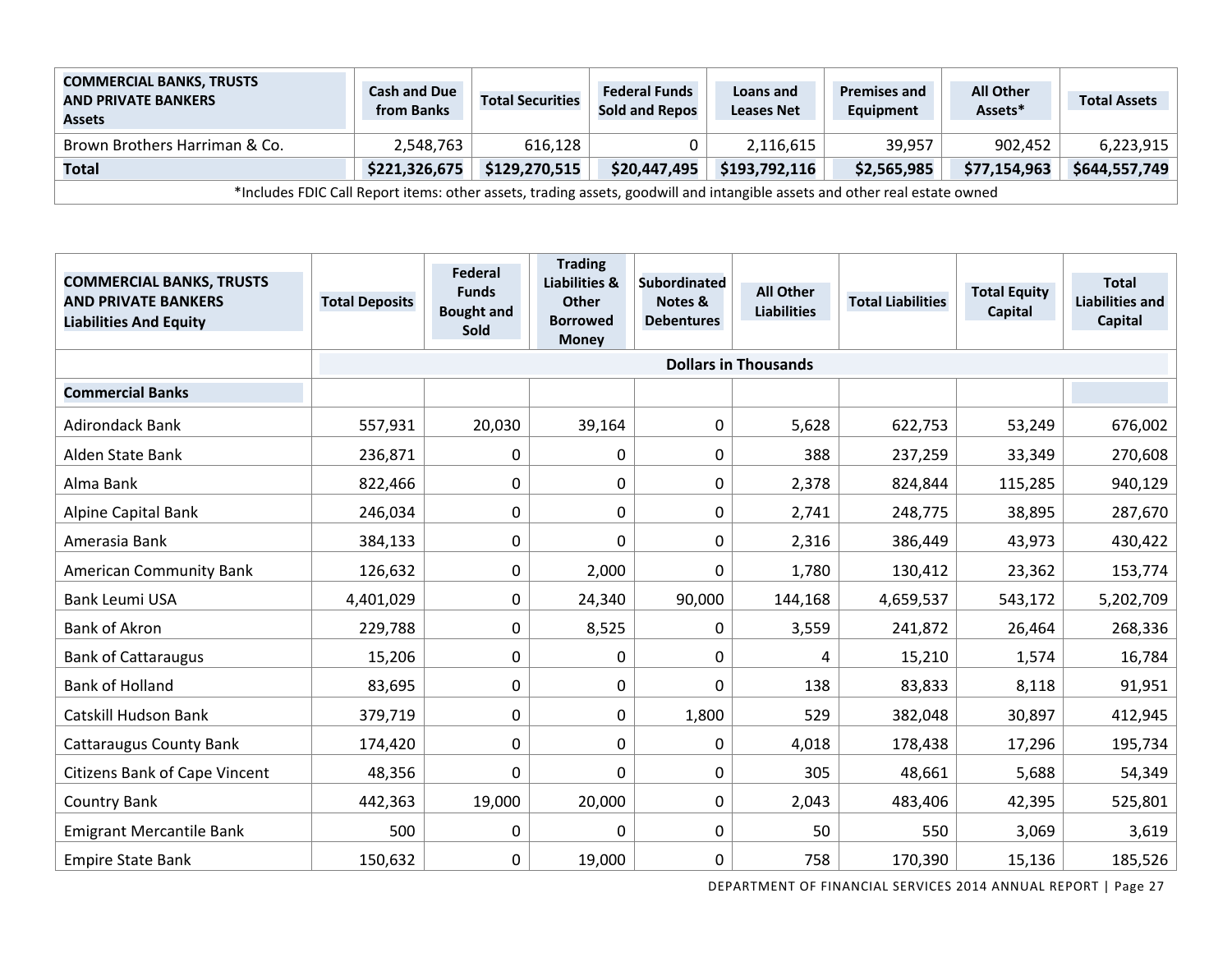| <b>COMMERCIAL BANKS, TRUSTS</b><br><b>AND PRIVATE BANKERS</b><br><b>Liabilities And Equity</b> | <b>Total Deposits</b> | <b>Federal</b><br><b>Funds</b><br><b>Bought and</b><br>Sold | <b>Trading</b><br><b>Liabilities &amp;</b><br><b>Other</b><br><b>Borrowed</b><br><b>Money</b> | <b>Subordinated</b><br>Notes &<br><b>Debentures</b> | <b>All Other</b><br><b>Liabilities</b> | <b>Total Liabilities</b> | <b>Total Equity</b><br>Capital | <b>Total</b><br><b>Liabilities and</b><br>Capital |
|------------------------------------------------------------------------------------------------|-----------------------|-------------------------------------------------------------|-----------------------------------------------------------------------------------------------|-----------------------------------------------------|----------------------------------------|--------------------------|--------------------------------|---------------------------------------------------|
| First American International Bank                                                              | 436,509               | 0                                                           | 61,000                                                                                        | $\mathbf 0$                                         | 5,356                                  | 502,865                  | 72,926                         | 575,791                                           |
| Genesee Regional Bank                                                                          | 359,255               | $\mathbf 0$                                                 | 18,000                                                                                        | $\mathbf 0$                                         | 2,593                                  | 379,848                  | 35,292                         | 415,140                                           |
| <b>Global Bank</b>                                                                             | 105,599               | $\mathbf 0$                                                 | 0                                                                                             | $\mathbf 0$                                         | 343                                    | 105,942                  | 17,748                         | 123,690                                           |
| <b>Gold Coast Bank</b>                                                                         | 294,901               | 0                                                           | $\overline{0}$                                                                                | $\mathbf 0$                                         | 476                                    | 295,377                  | 28,474                         | 323,851                                           |
| <b>Greene County Commercial Bank</b>                                                           | 158,450               | $\mathbf 0$                                                 | 40,061                                                                                        | $\mathbf 0$                                         | 172                                    | 198,683                  | 18,758                         | 217,441                                           |
| <b>Hanover Community Bank</b>                                                                  | 145,239               | 0                                                           | $\mathbf 0$                                                                                   | $\mathbf 0$                                         | 242                                    | 145,481                  | 23,540                         | 169,021                                           |
| Interaudi Bank                                                                                 | 1,471,761             | 10,000                                                      | 100,000                                                                                       | $\mathbf 0$                                         | 2,804                                  | 1,584,565                | 113,435                        | 1,698,000                                         |
| Jeff Bank                                                                                      | 378,599               | 0                                                           | 0                                                                                             | $\mathbf 0$                                         | 6,163                                  | 384,762                  | 51,024                         | 435,786                                           |
| Mahopac Bank                                                                                   | 822,437               | $\mathbf 0$                                                 | 101,600                                                                                       | $\mathbf 0$                                         | 7,503                                  | 931,540                  | 116,968                        | 1,048,508                                         |
| Metropolitan Commercial Bank                                                                   | 618,174               | 0                                                           | 63,923                                                                                        | $\mathbf 0$                                         | 5,466                                  | 687,563                  | 78,943                         | 766,506                                           |
| <b>New York Commercial Bank</b>                                                                | 2,635,479             | 75,000                                                      | 1,042,252                                                                                     | $\mathbf 0$                                         | 7,812                                  | 3,760,543                | 588,986                        | 4,349,529                                         |
| NewBank                                                                                        | 164,075               | 0                                                           | 0                                                                                             | $\mathbf 0$                                         | 9,588                                  | 173,663                  | 27,680                         | 201,343                                           |
| Pathfinder Commercial Bank                                                                     | 63,476                | $\pmb{0}$                                                   | $\mathbf 0$                                                                                   | $\mathbf 0$                                         | 297                                    | 63,773                   | 7,849                          | 71,622                                            |
| <b>PCSB Commercial Bank</b>                                                                    | 27,250                | 0                                                           | 0                                                                                             | $\mathbf 0$                                         | 66                                     | 27,316                   | 7,556                          | 34,872                                            |
| <b>Pioneer Commercial Bank</b>                                                                 | 62,283                | $\mathbf 0$                                                 | 0                                                                                             | $\mathbf 0$                                         | 104                                    | 62,387                   | 5,126                          | 67,513                                            |
| Savoy Bank                                                                                     | 108,931               | 0                                                           | 0                                                                                             | $\mathbf 0$                                         | 765                                    | 109,696                  | 12,567                         | 122,263                                           |
| Shinhan Bank America                                                                           | 811,233               | 0                                                           | $\mathbf 0$                                                                                   | $\mathbf 0$                                         | 12,242                                 | 823,475                  | 142,443                        | 965,918                                           |
| Signature Bank                                                                                 | 22,621,783            | 1,535,000                                                   | 515,163                                                                                       | $\mathbf 0$                                         | 150,456                                | 24,822,402               | 2,496,238                      | 27,318,640                                        |
| <b>Spring Bank</b>                                                                             | 102,241               | 0                                                           | 0                                                                                             | $\mathbf 0$                                         | 558                                    | 102,799                  | 14,435                         | 117,234                                           |
| State Bank of Chittenango                                                                      | 170,487               | 0                                                           | 0                                                                                             | $\mathbf 0$                                         | 11,772                                 | 182,259                  | 18,951                         | 201,210                                           |
| The Berkshire Bank                                                                             | 617,192               | 30,000                                                      | 0                                                                                             | $\mathbf 0$                                         | 5,527                                  | 652,719                  | 102,665                        | 755,384                                           |
| The Westchester Bank                                                                           | 437,065               | 0                                                           | 28,145                                                                                        | $\mathbf 0$                                         | 1,966                                  | 467,176                  | 55,158                         | 522,334                                           |
| Tioga State Bank                                                                               | 302,920               | 12,670                                                      | 28,799                                                                                        | $\mathbf 0$                                         | 3,449                                  | 347,838                  | 48,720                         | 396,558                                           |
| <b>United International Bank</b>                                                               | 149,647               | 0                                                           | 6,429                                                                                         | 0                                                   | 691                                    | 156,767                  | 20,246                         | 177,013                                           |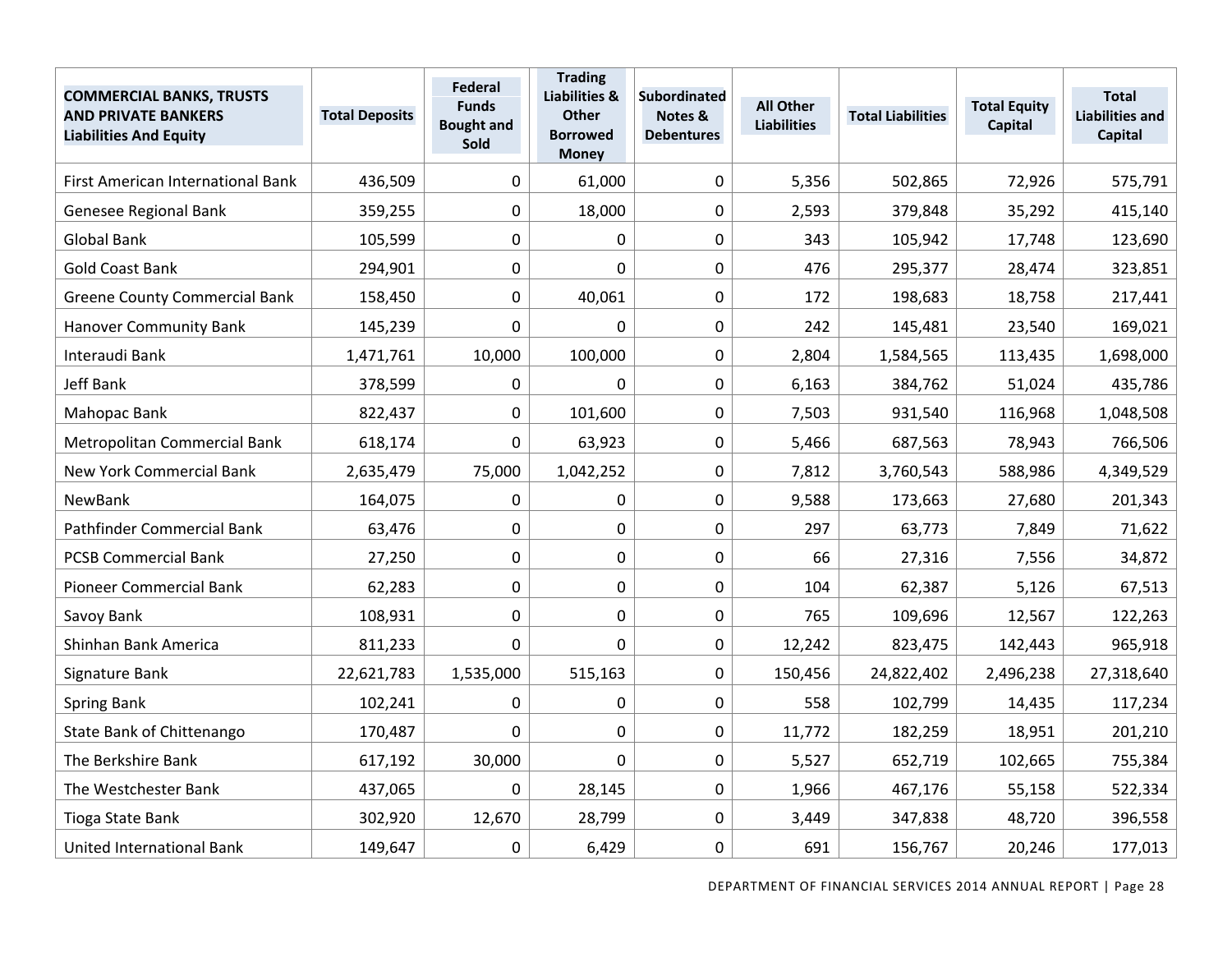| <b>COMMERCIAL BANKS, TRUSTS</b><br><b>AND PRIVATE BANKERS</b><br><b>Liabilities And Equity</b> | <b>Total Deposits</b> | <b>Federal</b><br><b>Funds</b><br><b>Bought and</b><br>Sold | <b>Trading</b><br><b>Liabilities &amp;</b><br><b>Other</b><br><b>Borrowed</b><br><b>Money</b> | <b>Subordinated</b><br>Notes &<br><b>Debentures</b> | <b>All Other</b><br><b>Liabilities</b> | <b>Total Liabilities</b> | <b>Total Equity</b><br><b>Capital</b> | <b>Total</b><br><b>Liabilities and</b><br>Capital |
|------------------------------------------------------------------------------------------------|-----------------------|-------------------------------------------------------------|-----------------------------------------------------------------------------------------------|-----------------------------------------------------|----------------------------------------|--------------------------|---------------------------------------|---------------------------------------------------|
| <b>United Orient Bank</b>                                                                      | 84,383                | $\mathbf 0$                                                 | 2,000                                                                                         | $\pmb{0}$                                           | 615                                    | 86,998                   | 11,333                                | 98,331                                            |
| <b>USNY Bank</b>                                                                               | 188,436               | $\mathbf 0$                                                 | 8,402                                                                                         | 0                                                   | 706                                    | 197,544                  | 19,707                                | 217,251                                           |
| <b>Victory State Bank</b>                                                                      | 256,760               | $\boldsymbol{0}$                                            | 0                                                                                             | $\pmb{0}$                                           | 956                                    | 257,716                  | 28,014                                | 285,730                                           |
| Woori America Bank                                                                             | 1,054,303             | 0                                                           | 0                                                                                             | $\mathbf 0$                                         | 6,936                                  | 1,061,239                | 146,297                               | 1,207,536                                         |
| <b>WSB Municipal Bank</b>                                                                      | 72,694                | 0                                                           | $\mathbf 0$                                                                                   | $\pmb{0}$                                           | 2,927                                  | 75,621                   | 6,955                                 | 82,576                                            |
| <b>Trust Companies</b>                                                                         |                       |                                                             |                                                                                               |                                                     |                                        |                          |                                       |                                                   |
| <b>Amalgamated Bank</b>                                                                        | 2,523,816             | 119,645                                                     | 686,468                                                                                       | 0                                                   | 58,607                                 | 3,388,536                | 340,049                               | 3,728,585                                         |
| <b>Banco Popular North America</b>                                                             | 3,458,931             | 321,140                                                     | 239,529                                                                                       | $\pmb{0}$                                           | 117,287                                | 4,136,887                | 1,366,684                             | 5,503,571                                         |
| <b>Bank of Millbrook</b>                                                                       | 187,674               | $\mathbf 0$                                                 | $\mathbf 0$                                                                                   | 0                                                   | 1,757                                  | 189,431                  | 22,310                                | 211,741                                           |
| <b>Bank of Richmondville</b>                                                                   | 112,425               | $\mathbf 0$                                                 | 1,500                                                                                         | $\pmb{0}$                                           | 741                                    | 114,666                  | 15,585                                | 130,251                                           |
| <b>Bank of Utica</b>                                                                           | 779,300               | 0                                                           | 4,000                                                                                         | $\pmb{0}$                                           | 17,612                                 | 800,912                  | 180,219                               | 981,131                                           |
| <b>Chemung Canal Trust Company</b>                                                             | 1,284,215             | 29,652                                                      | 53,116                                                                                        | 0                                                   | 19,962                                 | 1,386,945                | 128,483                               | 1,515,428                                         |
| Deutsche Bank Trust Company<br>Americas                                                        | 41,082,000            | 2,109,000                                                   | 86,000                                                                                        | $\mathbf 0$                                         | 1,396,000                              | 44,673,000               | 8,874,000                             | 53,547,000                                        |
| <b>Fiduciary Trust Company</b><br>International                                                | 549                   | $\mathbf 0$                                                 | 653                                                                                           | $\mathbf 0$                                         | 32,772                                 | 33,974                   | 196,243                               | 230,217                                           |
| <b>Five Star Bank</b>                                                                          | 2,457,199             | 39,504                                                      | 295,300                                                                                       | $\mathbf 0$                                         | 16,784                                 | 2,808,787                | 256,322                               | 3,065,109                                         |
| <b>Flushing Bank</b>                                                                           | 3,515,586             | 116,000                                                     | 911,721                                                                                       | $\mathbf{0}$                                        | 56,358                                 | 4,599,665                | 482,996                               | 5,082,661                                         |
| Goldman Sachs Bank USA                                                                         | 73,134,000            | 6,578,000                                                   | 8,555,000                                                                                     | 2,000,000                                           | 6,404,000                              | 96,671,000               | 21,543,000                            | 118,214,000                                       |
| Habib American Bank                                                                            | 819,353               | 0                                                           | 25,000                                                                                        | 0                                                   | 7,874                                  | 852,227                  | 89,731                                | 941,958                                           |
| <b>Israel Discount Bank of New York</b>                                                        | 7,787,618             | 1,021,215                                                   | 74,327                                                                                        | $\mathbf{0}$                                        | 126,302                                | 9,009,462                | 774,004                               | 9,783,466                                         |
| <b>Manufacturers and Traders Trust</b><br>Company                                              | 74,827,501            | 1,592,676                                                   | 5,388,039                                                                                     | 1,368,434                                           | 1,229,188                              | 84,405,838               | 11,514,726                            | 95,920,564                                        |
| Mitsubishi UFJ Trust & Banking<br>Corporation (U.S.A.)                                         | 63,217                | $\mathbf 0$                                                 | $\mathbf 0$                                                                                   | 0                                                   | 2,821                                  | 66,038                   | 221,248                               | 287,286                                           |
| Mizuho Bank (USA)                                                                              | 3,815,694             | $\mathbf 0$                                                 | 606,860                                                                                       | 0                                                   | 137,810                                | 4,560,364                | 1,174,943                             | 5,735,307                                         |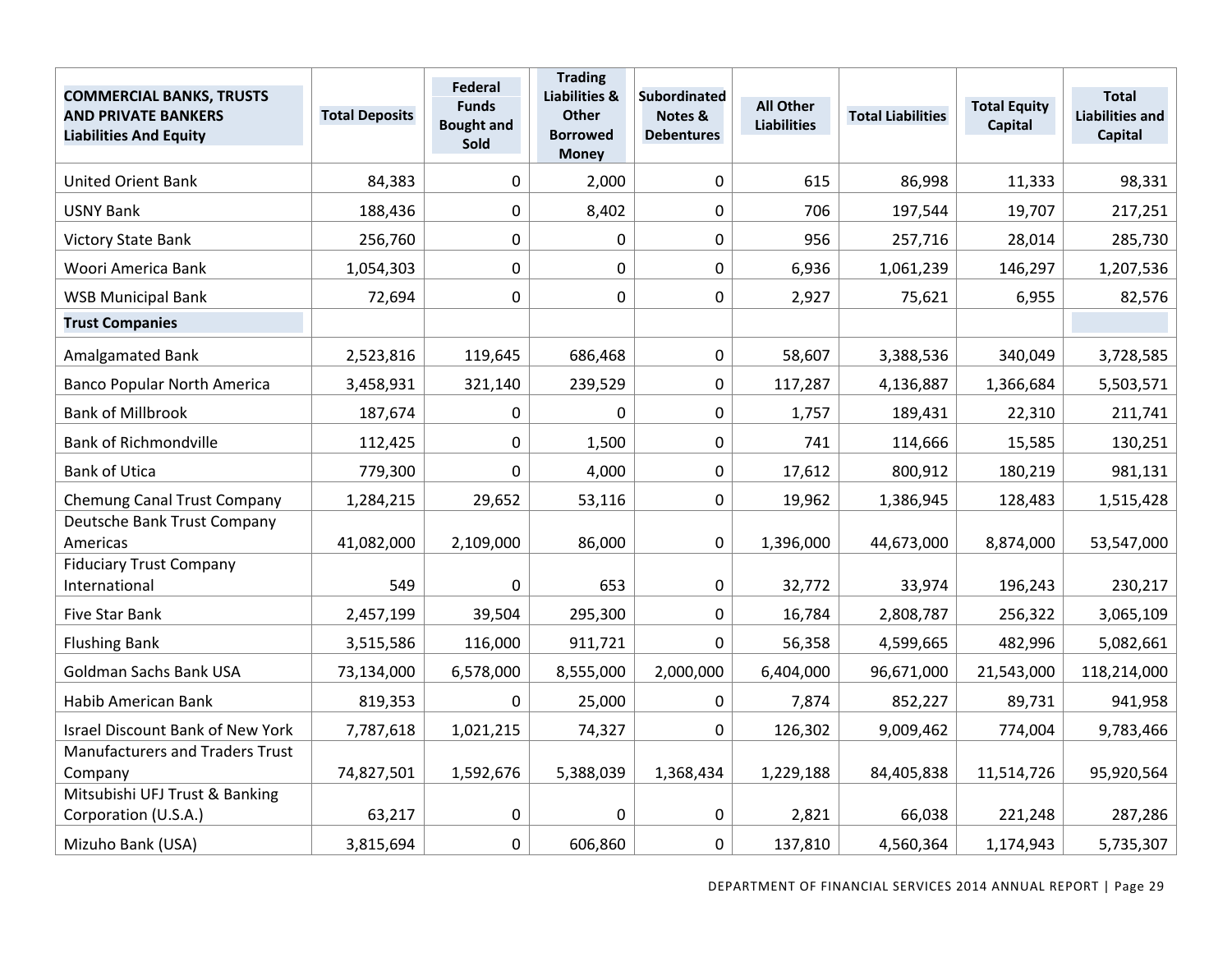| <b>COMMERCIAL BANKS, TRUSTS</b><br><b>AND PRIVATE BANKERS</b><br><b>Liabilities And Equity</b> | <b>Total Deposits</b> | Federal<br><b>Funds</b><br><b>Bought and</b><br>Sold | <b>Trading</b><br>Liabilities &<br><b>Other</b><br><b>Borrowed</b><br><b>Money</b> | <b>Subordinated</b><br>Notes &<br><b>Debentures</b> | <b>All Other</b><br><b>Liabilities</b> | <b>Total Liabilities</b> | <b>Total Equity</b><br>Capital | <b>Total</b><br><b>Liabilities and</b><br><b>Capital</b> |
|------------------------------------------------------------------------------------------------|-----------------------|------------------------------------------------------|------------------------------------------------------------------------------------|-----------------------------------------------------|----------------------------------------|--------------------------|--------------------------------|----------------------------------------------------------|
| Mizuho Trust & Banking Co. USA                                                                 | 731,267               | $\mathbf 0$                                          | $\mathbf{0}$                                                                       | $\mathbf 0$                                         | 28,490                                 | 759,757                  | 59,625                         | 819,382                                                  |
| <b>Orange County Trust Company</b>                                                             | 539,174               | $\mathbf{0}$                                         | 70,000                                                                             | 0                                                   | 16,017                                 | 625,191                  | 90,398                         | 715,589                                                  |
| Solvay Bank                                                                                    | 656,588               | $\mathbf 0$                                          | 23,700                                                                             | $\mathbf 0$                                         | 4,036                                  | 684,324                  | 70,068                         | 754,392                                                  |
| <b>Steuben Trust Company</b>                                                                   | 384,029               | $\mathbf{0}$                                         | 38,500                                                                             | $\mathbf 0$                                         | 5,296                                  | 427,825                  | 47,124                         | 474,949                                                  |
| The Adirondack Trust Company                                                                   | 904,293               | 4,190                                                | $\Omega$                                                                           | $\mathbf 0$                                         | 17,770                                 | 926,253                  | 107,428                        | 1,033,681                                                |
| The Bank of Castile                                                                            | 1,028,271             | 11,313                                               | 35,300                                                                             | $\mathbf 0$                                         | 8,944                                  | 1,083,828                | 87,370                         | 1,171,198                                                |
| The Bank of New York Mellon                                                                    | 257,479,000           | 5,645,000                                            | 12,723,000                                                                         | 765,000                                             | 6,284,000                              | 282,896,000              | 21,270,000                     | 304,166,000                                              |
| <b>Tompkins Trust Company</b>                                                                  | 1,364,965             | 104,442                                              | 59,761                                                                             | 0                                                   | 37,371                                 | 1,566,539                | 115,714                        | 1,682,253                                                |
|                                                                                                |                       |                                                      |                                                                                    |                                                     |                                        |                          |                                |                                                          |
| <b>Limited Purpose Trust Companies</b>                                                         |                       |                                                      |                                                                                    |                                                     |                                        |                          |                                |                                                          |
| American Stock Transfer & Trust                                                                |                       |                                                      |                                                                                    |                                                     |                                        |                          |                                |                                                          |
| Company, LLC                                                                                   | $\mathbf 0$           | $\mathbf 0$                                          | 2,149                                                                              | $\mathbf 0$                                         | 20,486                                 | 22,635                   | 571,114                        | 593,749                                                  |
| Anthos Trust Company, LLC                                                                      | $\mathbf 0$           | $\mathbf 0$                                          | $\Omega$                                                                           | $\mathbf 0$                                         | 0                                      | $\Omega$                 | 5,156                          | 5,156                                                    |
| Continental Stock Transfer &<br><b>Trust Company</b>                                           | 0                     | $\mathbf 0$                                          | $\mathbf 0$                                                                        | $\mathbf 0$                                         | 1,444                                  | 1,444                    | 3,480                          | 4,924                                                    |
|                                                                                                |                       |                                                      |                                                                                    |                                                     |                                        |                          |                                |                                                          |
| <b>Genesee Valley Trust Company</b><br>Law Debenture Trust Company of                          | $\mathbf 0$           | $\mathbf 0$                                          | $\mathbf 0$                                                                        | $\boldsymbol{0}$                                    | 1,534                                  | 1,534                    | 16,178                         | 17,712                                                   |
| New York                                                                                       | $\mathbf 0$           | $\mathbf 0$                                          | $\mathbf 0$                                                                        | $\mathbf 0$                                         | 3,289                                  | 3,289                    | 50,193                         | 53,482                                                   |
| Market Street Trust Company                                                                    | $\Omega$              | 0                                                    | 566                                                                                | $\mathbf 0$                                         | 1,771                                  | 2,337                    | 3,992                          | 6,329                                                    |
| New York Life Trust Company                                                                    | $\mathbf 0$           | $\mathbf 0$                                          | $\mathbf 0$                                                                        | $\mathbf 0$                                         | 2,924                                  | 2,924                    | 14,197                         | 17,121                                                   |
| <b>OFI Global Trust Company</b>                                                                | $\mathbf 0$           | $\mathbf{0}$                                         | $\mathbf 0$                                                                        | 0                                                   | 2,807                                  | 2,807                    | 14,910                         | 17,717                                                   |
| The Northern Trust Company of                                                                  |                       |                                                      |                                                                                    |                                                     |                                        |                          |                                |                                                          |
| New York                                                                                       | $\mathbf 0$           | $\mathbf 0$                                          | $\Omega$                                                                           | 0                                                   | 0                                      | 0                        | 7,117                          | 7,117                                                    |
| The Depository Trust Company                                                                   | $\mathbf 0$           | $\overline{0}$                                       | 51,126                                                                             | $\mathbf 0$                                         | 2,280,990                              | 2,332,116                | 446,912                        | 2,779,028                                                |
| The Warehouse Trust Company<br><b>LLC</b>                                                      | 0                     | $\mathbf 0$                                          | $\mathbf 0$                                                                        | $\boldsymbol{0}$                                    | 960                                    | 960                      | 10,265                         | 11,225                                                   |
| <b>Private Bankers</b>                                                                         |                       |                                                      |                                                                                    |                                                     |                                        |                          |                                |                                                          |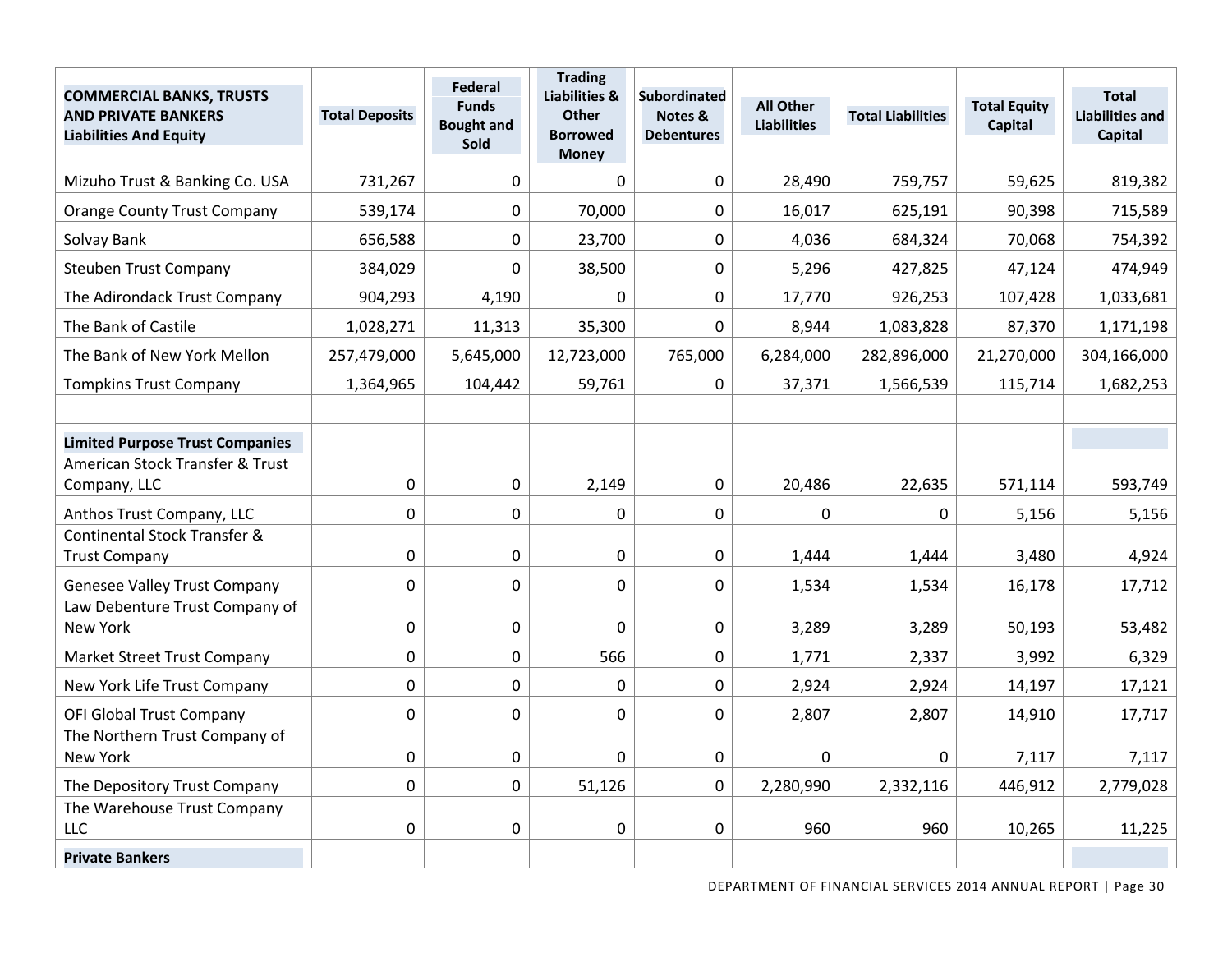| <b>COMMERCIAL BANKS, TRUSTS</b><br><b>AND PRIVATE BANKERS</b><br><b>Liabilities And Equity</b> | <b>Total Deposits</b> | Federal<br><b>Funds</b><br><b>Bought and</b><br><b>Sold</b> | <b>Trading</b><br>Liabilities &<br><b>Other</b><br><b>Borrowed</b><br><b>Money</b> | <b>Subordinated</b><br>Notes &<br><b>Debentures</b> | <b>All Other</b><br><b>Liabilities</b> | <b>Total Liabilities</b> | <b>Total Equity</b><br><b>Capital</b> | <b>Total</b><br><b>Liabilities and</b><br>Capital |
|------------------------------------------------------------------------------------------------|-----------------------|-------------------------------------------------------------|------------------------------------------------------------------------------------|-----------------------------------------------------|----------------------------------------|--------------------------|---------------------------------------|---------------------------------------------------|
| Brown Brothers Harriman & Co.                                                                  | 4,701,750             |                                                             | 569,738                                                                            |                                                     | 518,627                                | 5,790,115                | 804,632                               | 6,594,747                                         |
| Total                                                                                          | 526,659,752           | 19,393,477                                                  | 32,630,156                                                                         | 4,225,234                                           | 19,281,985                             | 602,190,604              | 76,296,372                            | 678,486,976                                       |

#### **CONDITION OF SAVINGS BANKS AND THRIFTS**

| <b>SAVINGS BANKS AND THRIFTS</b><br><b>Assets</b> | <b>Cash and Due</b><br>from Banks | <b>Total</b><br><b>Securities &amp;</b><br><b>Trading</b><br><b>Assets</b> | <b>Federal Funds</b><br>Sold and<br><b>Repos</b> | Loans and<br><b>Leases Net</b> | <b>Premises &amp;</b><br><b>Equipment</b> | <b>All Other</b><br>Assets* | <b>Total Assets</b> |
|---------------------------------------------------|-----------------------------------|----------------------------------------------------------------------------|--------------------------------------------------|--------------------------------|-------------------------------------------|-----------------------------|---------------------|
|                                                   |                                   |                                                                            |                                                  | <b>Dollars in Thousands</b>    |                                           |                             |                     |
| <b>Savings Banks</b>                              |                                   |                                                                            |                                                  |                                |                                           |                             |                     |
| <b>Apple Bank for Savings</b>                     | 747,736                           | 1,379,251                                                                  | 0                                                | 9,023,477                      | 33,318                                    | 475,589                     | 11,659,371          |
| <b>CMS Bank</b>                                   | 2,412                             | 39,302                                                                     | 0                                                | 218,891                        | 2,522                                     | 4,359                       | 267,486             |
| <b>Cross County Savings Bank</b>                  | 46,346                            | 63,604                                                                     | 0                                                | 258,958                        | 7,147                                     | 12,988                      | 389,043             |
| Elmira Savings Bank                               | 7,960                             | 73,013                                                                     | 606                                              | 414,235                        | 9,475                                     | 40,743                      | 546,032             |
| <b>Emigrant Bank</b>                              | 118,036                           | 1,628,764                                                                  | 0                                                | 4,136,704                      | 82,114                                    | 347,735                     | 6,313,353           |
| <b>Fairport Savings Bank</b>                      | 4,119                             | 36,470                                                                     | 0                                                | 191,791                        | 2,836                                     | 7,731                       | 242,947             |
| <b>First Central Savings Bank</b>                 | 44,606                            | 114,538                                                                    | 0                                                | 301,445                        | 935                                       | 35,720                      | 497,244             |
| <b>Fulton Savings Bank</b>                        | 49,266                            | 143,387                                                                    | 1,229                                            | 158,659                        | 823                                       | 19,123                      | 372,487             |
| <b>New York Community Bank</b>                    | 242,366                           | 6,234,207                                                                  | 253,657                                          | 32,712,135                     | 292,357                                   | 4,547,147                   | 44,281,869          |
| NorthEast Community Bank                          | 24,237                            | 6,635                                                                      | 0                                                | 421,966                        | 11,718                                    | 39,413                      | 503,969             |
| PathFinder Bank                                   | 11,167                            | 128,583                                                                    | 0                                                | 382,209                        | 13,200                                    | 25,475                      | 560,634             |
| <b>Pioneer Savings Bank</b>                       | 38,309                            | 71,340                                                                     | 2,362                                            | 654,109                        | 17,145                                    | 37,709                      | 820,974             |
| <b>Putnam County Savings Bank</b>                 | 72,835                            | 386,818                                                                    | 4,242                                            | 503,273                        | 4,931                                     | 18,949                      | 991,048             |
| <b>Rhinebeck Bank</b>                             | 30,573                            | 75,218                                                                     | 0                                                | 485,588                        | 18,344                                    | 41,259                      | 650,982             |
| <b>Ridgewood Savings Bank</b>                     | 114,536                           | 2,126,425                                                                  | 0                                                | 2,574,456                      | 13,361                                    | 258,627                     | 5,087,405           |
| <b>Rondout Savings Bank</b>                       | 9,969                             | 39,005                                                                     | 0                                                | 236,340                        | 6,983                                     | 9,117                       | 301,414             |
| Sawyer Savings Bank                               | 5,705                             | 70,921                                                                     | 0                                                | 115,964                        | 3,810                                     | 4,664                       | 201,064             |
| The Dime Svgs. Bank of Williamsburgh              | 78,436                            | 31,350                                                                     | 0                                                | 4,100,747                      | 25,065                                    | 244,965                     | 4,480,563           |
| The North Country Savings Bank                    | 16,289                            | 3,625                                                                      | 100                                              | 195,222                        | 5,449                                     | 18,678                      | 239,363             |
| The Oneida Savings Bank                           | 18,923                            | 309,628                                                                    | 12,014                                           | 367,911                        | 20,392                                    | 69,000                      | 797,868             |

DEPARTMENT OF FINANCIAL SERVICES 2014 ANNUAL REPORT | Page 31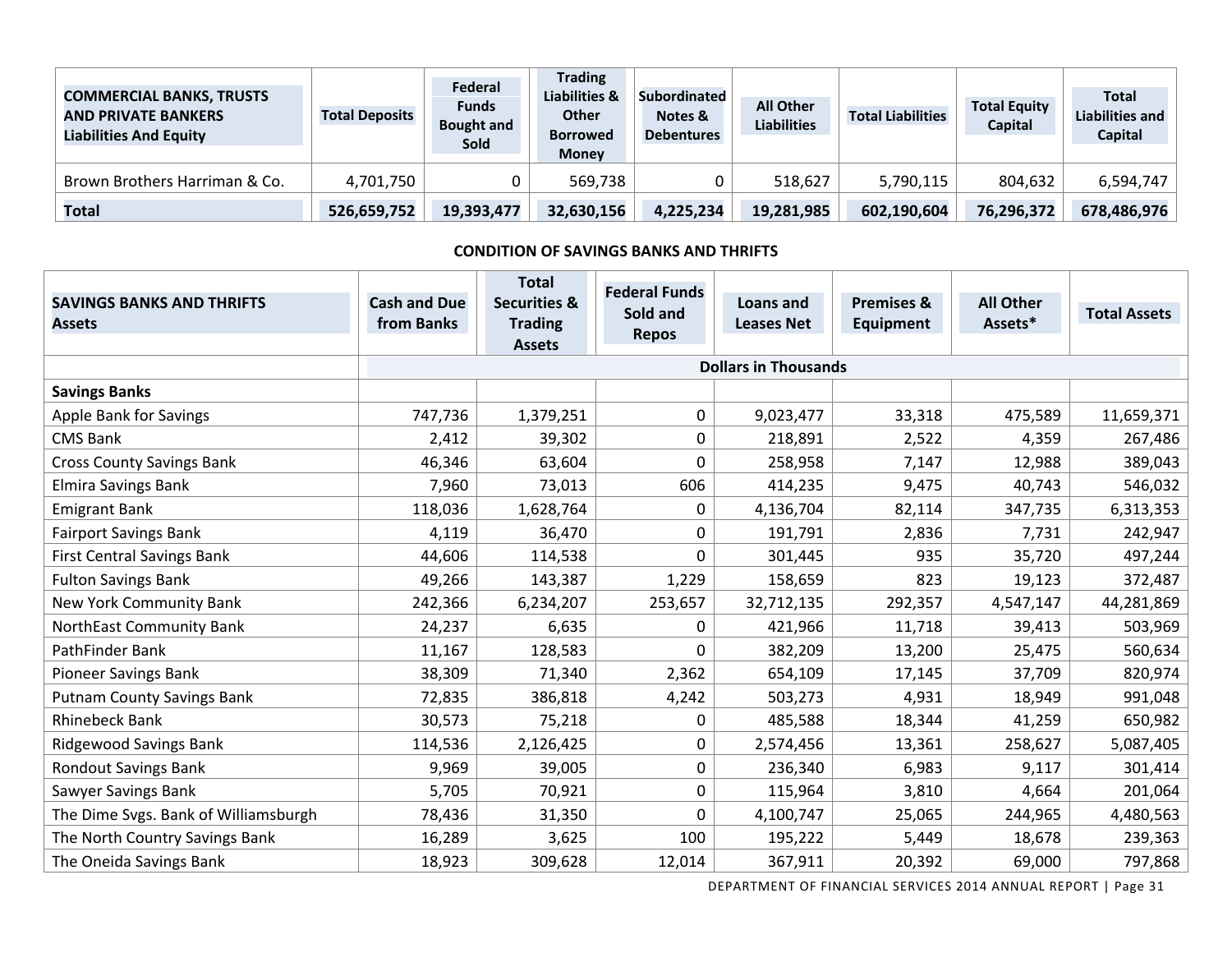| <b>Ulster Savings Bank</b>                                                                                                 | 20,937      | 128,792      |           | 533,916      | 21,910    | 54,503      | 760,058      |  |  |  |
|----------------------------------------------------------------------------------------------------------------------------|-------------|--------------|-----------|--------------|-----------|-------------|--------------|--|--|--|
| <b>Watertown Savings Bank</b>                                                                                              | 44,926      | 110,189      |           | 344,745      | 16,707    | 41.024      | 557,591      |  |  |  |
| <b>Savings &amp; Loans</b>                                                                                                 |             |              |           |              |           |             |              |  |  |  |
| Gouverneur Savings and Loan Association                                                                                    | 2,447       | 17,312       |           | 109,467      | 2,644     | 9,965       | 141,835      |  |  |  |
| Medina Savings and Loan Association                                                                                        | 12,533      | 10,140       | 885       | 23,950       | 756       | 699         | 48,963       |  |  |  |
| Total                                                                                                                      | \$1,764,669 | \$13,228,517 | \$275,095 | \$58,466,158 | \$613,942 | \$6,365,182 | \$80,713,563 |  |  |  |
| *Includes FDIC Call Report items: other assets, trading assets, goodwill and intangible assets and other real estate owned |             |              |           |              |           |             |              |  |  |  |

#### **CONDITION OF SAVINGS BANKS AND THRIFTS**

| <b>SAVINGS BANKS AND THRIFTS</b><br><b>Liabilities And Equity</b> | <b>Total Deposits</b> | <b>Federal Funds Bought</b><br>& Repos | <b>Other</b><br><b>Borrowed</b><br><b>Money</b> | <b>All Other</b><br><b>Liabilities</b> | <b>Total</b><br><b>Liabilities</b> | <b>Total Equity</b><br>Capital | <b>Total Liabilities</b><br>and Capital |  |  |  |  |
|-------------------------------------------------------------------|-----------------------|----------------------------------------|-------------------------------------------------|----------------------------------------|------------------------------------|--------------------------------|-----------------------------------------|--|--|--|--|
|                                                                   |                       | <b>Dollars in Thousands</b>            |                                                 |                                        |                                    |                                |                                         |  |  |  |  |
| Savings Banks                                                     |                       |                                        |                                                 |                                        |                                    |                                |                                         |  |  |  |  |
| Apple Bank for Savings                                            | 10,521,610            | 0                                      | 24,791                                          | 134,129                                | 10,680,530                         | 978,841                        | 11,659,371                              |  |  |  |  |
| <b>CMS Bank</b>                                                   | 214,705               | 0                                      | 28,367                                          | 2,249                                  | 245,321                            | 22,165                         | 267,486                                 |  |  |  |  |
| <b>Cross County Savings Bank</b>                                  | 344,247               | 0                                      | 0                                               | 2,637                                  | 346,884                            | 42,159                         | 389,043                                 |  |  |  |  |
| <b>Emigrant Bank</b>                                              | 4,536,203             | 72,000                                 | 590,000                                         | 75,758                                 | 5,273,961                          | 1,039,392                      | 6,313,353                               |  |  |  |  |
| <b>Fairport Savings Bank</b>                                      | 175,307               | 0                                      | 47,925                                          | 2,108                                  | 225,340                            | 17,607                         | 242,947                                 |  |  |  |  |
| <b>First Central Savings Bank</b>                                 | 430,767               | 0                                      | 5,000                                           | 3,290                                  | 439,057                            | 58,187                         | 497,244                                 |  |  |  |  |
| <b>Fulton Savings Bank</b>                                        | 234,610               | 0                                      | 38,000                                          | 10,086                                 | 282,696                            | 89,791                         | 372,487                                 |  |  |  |  |
| New York Community Bank                                           | 25,863,066            | 3,610,000                              | 9,153,668                                       | 204,524                                | 38,831,258                         | 5,450,611                      | 44,281,869                              |  |  |  |  |
| NorthEast Community Bank                                          | 377,435               | 0                                      | 33,647                                          | 3,952                                  | 415,034                            | 88,935                         | 503,969                                 |  |  |  |  |
| PathFinder Bank                                                   | 428,584               | 0                                      | 66,100                                          | 4,228                                  | 498,912                            | 61,722                         | 560,634                                 |  |  |  |  |
| Pioneer Savings Bank                                              | 699,104               | 3,231                                  | 15,816                                          | 8,014                                  | 726,165                            | 94,809                         | 820,974                                 |  |  |  |  |
| <b>Putnam County Savings Bank</b>                                 | 855,052               | 0                                      | 20,000                                          | 3,641                                  | 878,693                            | 112,355                        | 991,048                                 |  |  |  |  |
| <b>Rhinebeck Bank</b>                                             | 582,189               | 0                                      | 7,500                                           | 8,198                                  | 597,887                            | 53,094                         | 650,981                                 |  |  |  |  |
| <b>Ridgewood Savings Bank</b>                                     | 3,923,752             | 0                                      | 413,399                                         | 84,318                                 | 4,421,469                          | 665,936                        | 5,087,405                               |  |  |  |  |
| <b>Rondout Savings Bank</b>                                       | 254,360               | 0                                      | 10,721                                          | 3,161                                  | 268,242                            | 33,172                         | 301,414                                 |  |  |  |  |
| Sawyer Savings Bank                                               | 150,291               | 0                                      | 24,000                                          | 3,198                                  | 177,489                            | 23,575                         | 201,064                                 |  |  |  |  |
| The Dime Svgs. Bank of Williamsburgh                              | 2,809,871             | 0                                      | 1,176,947                                       | 39,650                                 | 4,026,468                          | 454,095                        | 4,480,563                               |  |  |  |  |
| The North Country Savings Bank                                    | 186,451               | 0                                      | 19,028                                          | 1,993                                  | 207,472                            | 31,891                         | 239,363                                 |  |  |  |  |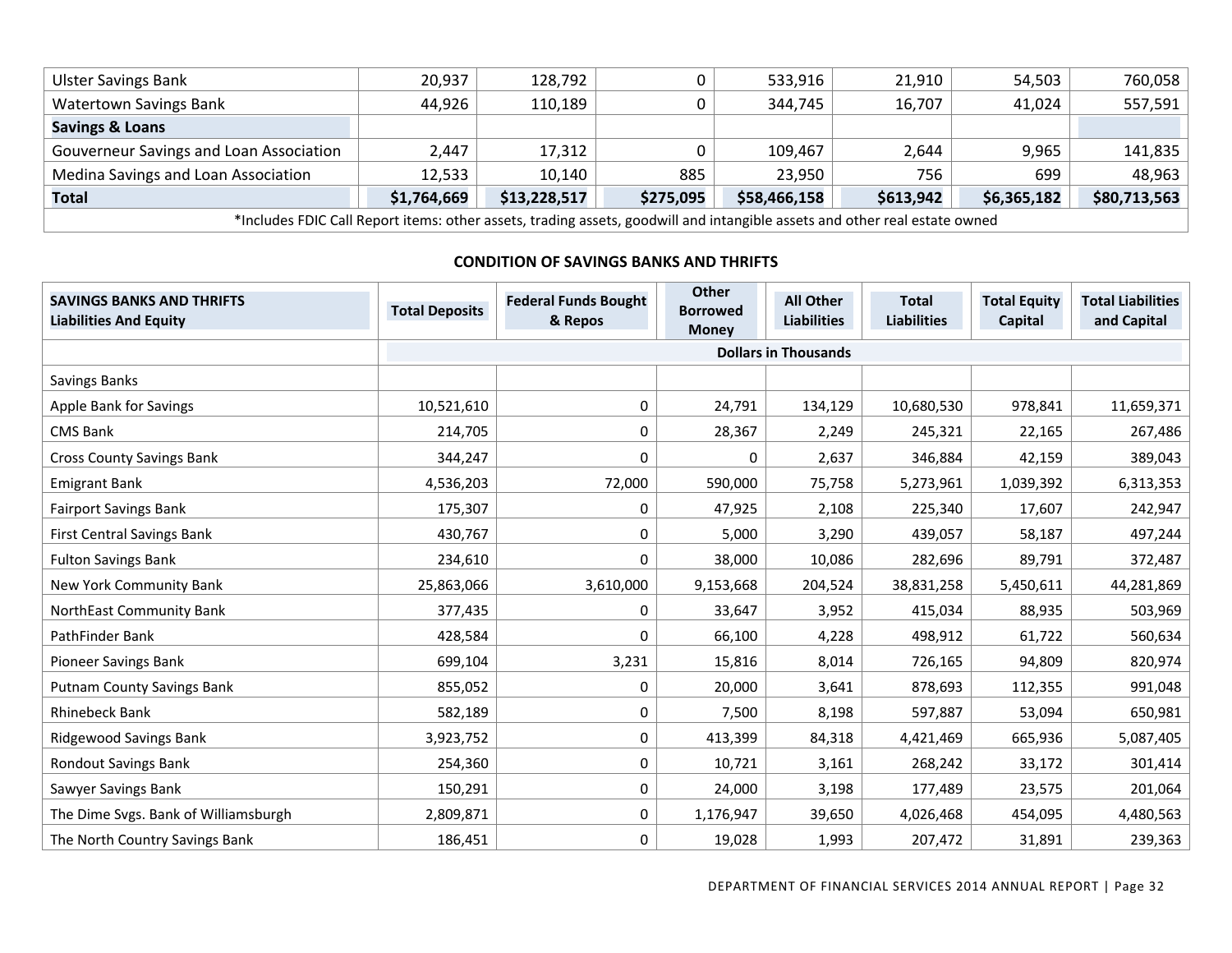| The Oneida Savings Bank                 | 691,504      |             | 0            | 11,913    | 703,417      | 94,451      | 797,868      |
|-----------------------------------------|--------------|-------------|--------------|-----------|--------------|-------------|--------------|
| <b>Ulster Savings Bank</b>              | 629,609      |             | 29.500       | 3,979     | 663,088      | 96,969      | 760,057      |
| <b>Watertown Savings Bank</b>           | 463,294      |             | 12,300       | 3,568     | 479,162      | 78,429      | 557,591      |
| Elmira Savings Bank                     | 423.238      | 26,000      | 36,000       | 5,301     | 490,539      | 55,493      | 546,032      |
| <b>Savings &amp; Loans</b>              |              |             |              |           |              |             |              |
| Gouverneur Savings and Loan Association | 83,716       |             | 25,550       | 4,486     | 113,752      | 28,083      | 141,835      |
| Medina Savings and Loan Association     | 44.865       |             | 0            | 231       | 45.096       | 3,867       | 48.963       |
| Total                                   | \$54,923,830 | \$3,711,231 | \$11,778,259 | \$624,612 | \$71,037,932 | \$9,675,629 | \$80,713,561 |

#### **CONDITION OF SAFE DEPOSIT COMPANIES**

| <b>SAFE DEPOSIT COMPANIES</b><br><b>Assets</b> | Cash and<br>Due from<br><b>Banks</b> | <b>Total</b><br><b>Securities</b> | Federal<br><b>Funds Sold</b><br>and Repos | Loans and<br><b>Leases Net</b> | Customers'<br>Liability on<br><b>Acceptances</b> | <b>Premises</b><br><b>Vault and</b><br>Equipment | Investment in<br>Unconsolidate<br>d Subsidiaries | <b>Other</b><br><b>Assets</b> | <b>Total</b><br><b>Assets</b> |  |
|------------------------------------------------|--------------------------------------|-----------------------------------|-------------------------------------------|--------------------------------|--------------------------------------------------|--------------------------------------------------|--------------------------------------------------|-------------------------------|-------------------------------|--|
|                                                |                                      | <b>Dollars In Thousands</b>       |                                           |                                |                                                  |                                                  |                                                  |                               |                               |  |
| Akron Safe Deposit Company                     | 181                                  | 283                               |                                           |                                |                                                  | 56                                               |                                                  |                               | 521                           |  |
| <b>Zurich Depository</b>                       |                                      |                                   |                                           |                                |                                                  |                                                  |                                                  |                               |                               |  |
| Corporation*                                   | C                                    |                                   |                                           |                                |                                                  |                                                  |                                                  |                               | $\mathbf{0}$                  |  |

| <b>SAFE DEPOSIT COMPANIES</b><br><b>Liabilities And Equity</b> | Key &<br><b>Box</b><br><b>Deposits</b> | <b>Unearned</b><br><b>Deferred</b><br><b>Income</b> | Other<br><b>Borrowed</b><br><b>Money</b> | <b>Acceptances</b><br><b>Outstanding</b> | <b>Subordinated</b><br>Notes and<br><b>Debentures</b> | All<br><b>Other</b><br><b>Liabilities</b> | <b>Total</b><br><b>Liabilities</b> | <b>Total</b><br><b>Equity</b><br><b>Capital</b> | <b>Total</b><br><b>Liabilities</b><br>and<br>Capital |  |
|----------------------------------------------------------------|----------------------------------------|-----------------------------------------------------|------------------------------------------|------------------------------------------|-------------------------------------------------------|-------------------------------------------|------------------------------------|-------------------------------------------------|------------------------------------------------------|--|
|                                                                |                                        | <b>Dollars In Thousands</b>                         |                                          |                                          |                                                       |                                           |                                    |                                                 |                                                      |  |
| Akron Safe Deposit Company                                     |                                        |                                                     | 0                                        | υ                                        | 0                                                     |                                           |                                    | 521                                             | 521                                                  |  |
| <b>Zurich Depository</b>                                       |                                        |                                                     |                                          |                                          |                                                       |                                           |                                    |                                                 |                                                      |  |
| Corporation*                                                   |                                        | 0                                                   |                                          | U                                        | 0                                                     |                                           |                                    | 0                                               |                                                      |  |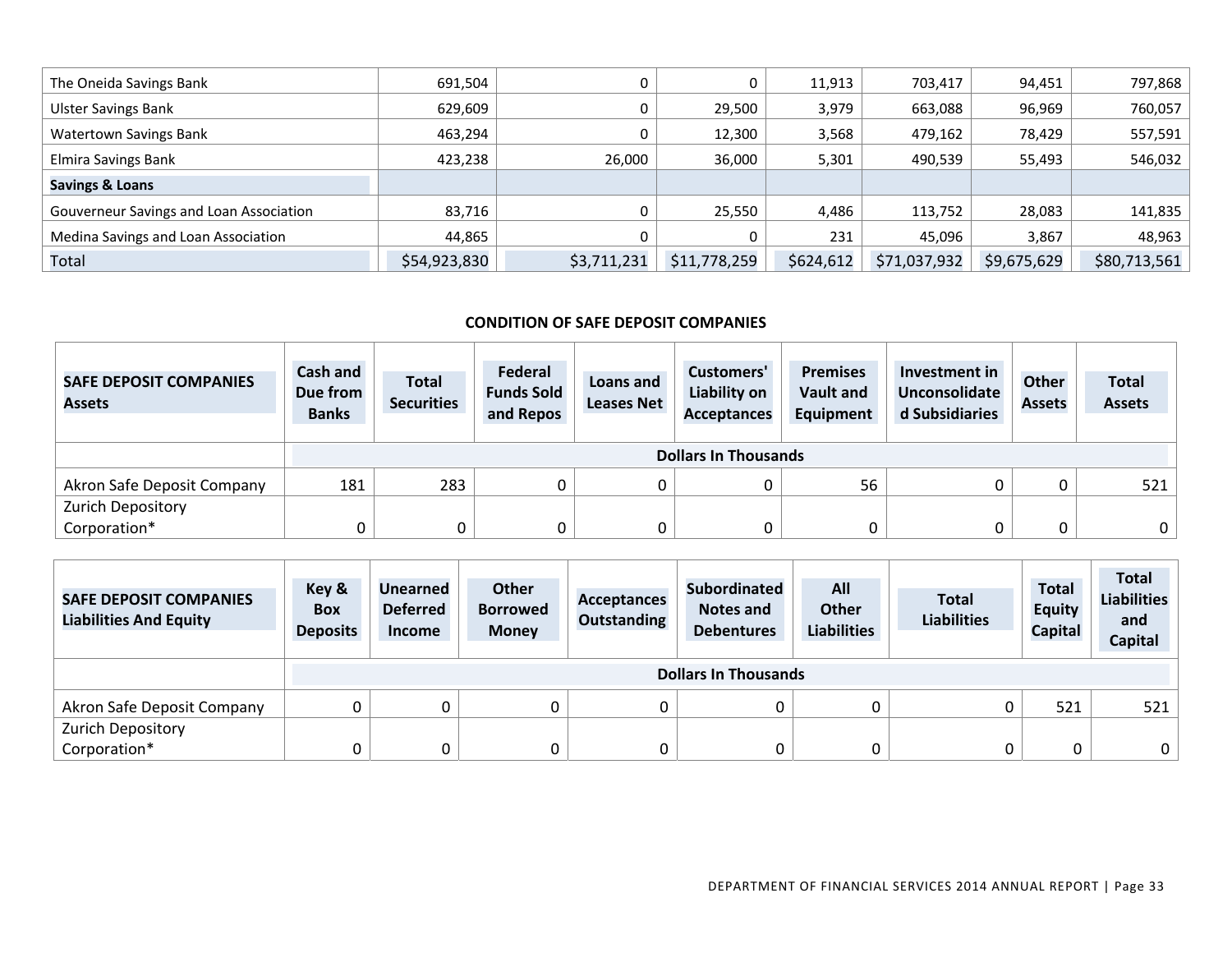#### **CONDITION OF CREDIT UNIONS**

| <b>CREDIT UNIONS</b><br><b>Assets</b>           | Cash and<br>Due from<br><b>Banks</b> | <b>Total</b><br><b>Investments</b> | <b>Loans Held For</b><br>Sale | Loans and<br><b>Leases Net</b> | <b>Bank Premises</b><br>& Equipment | <b>NCUSIF</b><br><b>Deposit</b> | <b>Other Assets</b> | <b>Total Assets</b> |
|-------------------------------------------------|--------------------------------------|------------------------------------|-------------------------------|--------------------------------|-------------------------------------|---------------------------------|---------------------|---------------------|
|                                                 |                                      |                                    |                               |                                | <b>Dollars In Thousands</b>         |                                 |                     |                     |
| <b>AmeriCU Credit Union</b>                     | 139,380                              | 1,773                              | 1,715                         | 1,049,471                      | 31,960                              | 10,934                          | 29,118              | 1,264,351           |
| Branch 6000 NALC Credit Union                   | 1,899                                | 3,160                              | 0                             | 2,743                          | $\overline{2}$                      | 82                              | 555                 | 8,441               |
| <b>Buffalo Service Credit Union</b>             | 14,796                               | 13,728                             | $\mathbf 0$                   | 18,651                         | 55                                  | 391                             | 308                 | 47,929              |
| <b>CFCU Community Credit Union</b>              | 138,785                              | 152,860                            | 0                             | 592,802                        | 8,290                               | 7,196                           | 9,117               | 909,050             |
| Directors Choice Credit Union                   | 272                                  | 1,155                              | 0                             | 4,748                          | 0                                   | 60                              | 161                 | 6,396               |
| Empire Branch 36 National Association of        |                                      |                                    |                               |                                |                                     |                                 |                     |                     |
| Letter Carriers Credit Union                    | 712                                  | 1,442                              | 0                             | 2,962                          | 4                                   | 45                              | 35                  | 5,200               |
| <b>Empire State Credit Union</b>                | 566                                  | 4,216                              | 0                             | 2,232                          | 5                                   | 70                              | 26                  | 7,115               |
| <b>Encompass Niagara Credit Union</b>           | 1,256                                | 2,326                              | 0                             | 12,926                         | 659                                 | 164                             | 134                 | 17,465              |
| Erie County Employees Credit Union              | 973                                  | 14,529                             | 0                             | 7,781                          | 37                                  | 199                             | 122                 | 23,641              |
| Hudson River Community Credit Union             | 10,864                               | 14,345                             | 0                             | 146,825                        | 9,807                               | 1,549                           | 2,069               | 185,459             |
| Jamestown Post Office Employees' Credit         |                                      |                                    |                               |                                |                                     |                                 |                     |                     |
| Union                                           | 52                                   | 3,130                              | 0                             | 1,325                          | 5                                   | 44                              | 54                  | 4,610               |
| <b>Melrose Credit Union</b>                     | 7,956                                | 100,821                            | 0                             | 1,931,820                      | 22,409                              | 15,021                          | 10,903              | 2,088,930           |
| <b>Montauk Credit Union</b>                     | 5,359                                | 609                                | 0                             | 158,004                        | 2,473                               | 1,302                           | 1,196               | 168,943             |
| <b>Municipal Credit Union</b>                   | 356,126                              | 237,726                            | 0                             | 1,320,497                      | 17,400                              | 18,402                          | 146,259             | 2,096,410           |
| Newspaper Employees Credit Union                | 439                                  | 0                                  | 0                             | 369                            | 0                                   | 6                               | 0                   | 814                 |
| Niagara Falls Penn Central Employees Credit     |                                      |                                    |                               |                                |                                     |                                 |                     |                     |
| Union<br>The Niagara Frontier Federal Employees | 41                                   | 1,624                              | 0                             | 2,068                          | 6                                   | 36                              | 20                  | 3,795               |
| <b>Credit Union</b>                             | 242                                  | 846                                | 0                             | 1,704                          | $\overline{7}$                      | 24                              | 8                   | 2,831               |
| Norton-Troy Employees Credit Union              | 552                                  | 5,428                              | 0                             | 2,605                          | $\overline{7}$                      | 81                              | 10                  | 8,683               |
| Progressive Credit Union                        | 4,320                                | 32,405                             | 0                             | 632,411                        | 11,686                              | 2,455                           | 17,833              | 701,110             |
| Yonkers Postal Employees Credit Union           | 614                                  | 4,940                              | 0                             | 2,169                          | 20                                  | 61                              | $\Omega$            | 7,804               |
| <b>Total</b>                                    | 685,204                              | 597,063                            | 1,715                         | 5,894,113                      | 104,832                             | 58,122                          | 217,928             | 7,558,977           |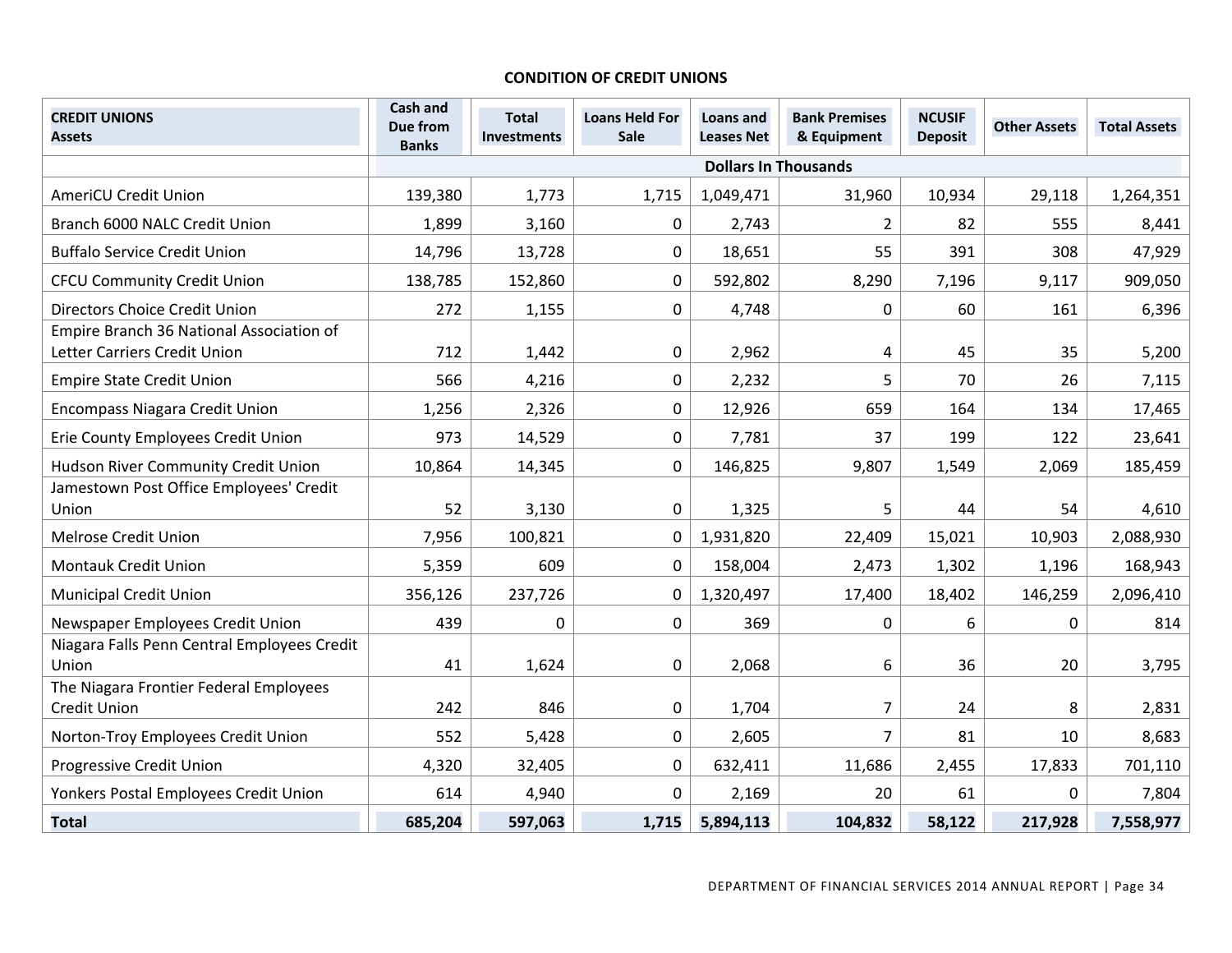#### **CONDITION OF CREDIT UNIONS**

| <b>CREDIT UNIONS</b><br><b>Liabilities And Equity</b>                           | <b>Total</b><br><b>Shares and</b><br><b>Deposits</b> | <b>Federal</b><br><b>Funds</b><br><b>Bought and</b><br><b>Repos</b> | <b>Borrowings</b><br><b>Plus</b><br>Interest<br>Payable | <b>Subordinated</b><br><b>Notes and</b><br><b>Debentures</b> | <b>All Other</b><br><b>Liabilities</b> | <b>Total</b><br><b>Liabilities</b> | <b>Total Equity</b><br><b>Capital</b> | <b>Total</b><br><b>Liabilities</b><br>and Capital |
|---------------------------------------------------------------------------------|------------------------------------------------------|---------------------------------------------------------------------|---------------------------------------------------------|--------------------------------------------------------------|----------------------------------------|------------------------------------|---------------------------------------|---------------------------------------------------|
| <b>AmeriCU Credit Union</b>                                                     | 1,134,892                                            | 0                                                                   | 0                                                       | 0                                                            | 12,201                                 | 1,147,093                          | 117,258                               | 1,264,351                                         |
| Branch 6000 NALC Credit Union                                                   | 7,780                                                | 0                                                                   | 0                                                       | 0                                                            | 4                                      | 7,783                              | 658                                   | 8,441                                             |
| <b>Buffalo Service Credit Union</b>                                             | 42,010                                               | $\mathbf 0$                                                         | 0                                                       | 0                                                            | 94                                     | 42,104                             | 5,825                                 | 47,929                                            |
| <b>CFCU Community Credit Union</b>                                              | 786,495                                              | 0                                                                   | 0                                                       | 0                                                            | 3,388                                  | 789,882                            | 119,168                               | 909,050                                           |
| Directors Choice Credit Union                                                   | 5,327                                                | 0                                                                   | 0                                                       | 0                                                            | $\mathbf{1}$                           | 5,328                              | 1,068                                 | 6,396                                             |
| Empire Branch 36 National Association of Letter<br><b>Carriers Credit Union</b> | 4,440                                                | 0                                                                   | 0                                                       | 0                                                            | 6                                      | 4,446                              | 754                                   | 5,200                                             |
| <b>Empire State Credit Union</b>                                                | 6,643                                                | $\mathbf 0$                                                         | 0                                                       | 0                                                            | 10                                     | 6,654                              | 461                                   | 7,115                                             |
| <b>Encompass Niagara Credit Union</b>                                           | 15,609                                               | $\Omega$                                                            | 0                                                       | 0                                                            | 23                                     | 15,636                             | 1,829                                 | 17,465                                            |
| Erie County Employees Credit Union                                              | 20,500                                               | $\mathbf 0$                                                         | 0                                                       | 0                                                            | 119                                    | 20,624                             | 3,017                                 | 23,641                                            |
| Hudson River Community Credit Union                                             | 157,368                                              | 0                                                                   | 0                                                       | $\mathbf 0$                                                  | 2,592                                  | 159,960                            | 25,499                                | 185,459                                           |
| Jamestown Post Office Employees' Credit Union                                   | 3,961                                                | 0                                                                   | 19                                                      | 0                                                            | 4                                      | 3,984                              | 626                                   | 4,610                                             |
| <b>Melrose Credit Union</b>                                                     | 1,617,337                                            | 0                                                                   | 80,000                                                  | 0                                                            | 249                                    | 1,697,586                          | 391,344                               | 2,088,930                                         |
| <b>Montauk Credit Union</b>                                                     | 145,679                                              | 0                                                                   | 0                                                       | $\mathbf 0$                                                  | 1,031                                  | 146,937                            | 22,006                                | 168,943                                           |
| <b>Municipal Credit Union</b>                                                   | 1,937,943                                            | $\Omega$                                                            | 0                                                       | 0                                                            | 50,165                                 | 1,988,188                          | 108,222                               | 2,096,410                                         |
| Newspaper Employees Credit Union                                                | 500                                                  | 0                                                                   | 0                                                       | 0                                                            | 0                                      | 499                                | 315                                   | 814                                               |
| Niagara Falls Penn Central Employees Credit<br>Union                            | 3,227                                                | 0                                                                   | 32                                                      | $\boldsymbol{0}$                                             | $\mathbf{1}$                           | 3,261                              | 534                                   | 3,795                                             |
| The Niagara Frontier Federal Employees Credit<br>Union                          | 2,378                                                | 0                                                                   | 0                                                       | 0                                                            | 4                                      | 2,381                              | 450                                   | 2,831                                             |
| Norton-Troy Employees Credit Union                                              | 7,676                                                | 0                                                                   | 0                                                       | 0                                                            | 8                                      | 7,687                              | 996                                   | 8,683                                             |
| Progressive Credit Union                                                        | 288,677                                              | 20,000                                                              | 127,108                                                 | 0                                                            | 15,186                                 | 430,970                            | 270,140                               | 701,110                                           |
| Yonkers Postal Employees Credit Union                                           | 6,428                                                | 0                                                                   | 0                                                       | $\Omega$                                                     | 22                                     | 6,451                              | 1,353                                 | 7,804                                             |
| <b>Total</b>                                                                    | 6,194,870                                            | 20,000                                                              | 207,159                                                 | $\mathbf 0$                                                  | 85,108                                 | 6,487,454                          | 1,071,523                             | 7,558,977                                         |

DEPARTMENT OF FINANCIAL SERVICES 2014 ANNUAL REPORT | Page 35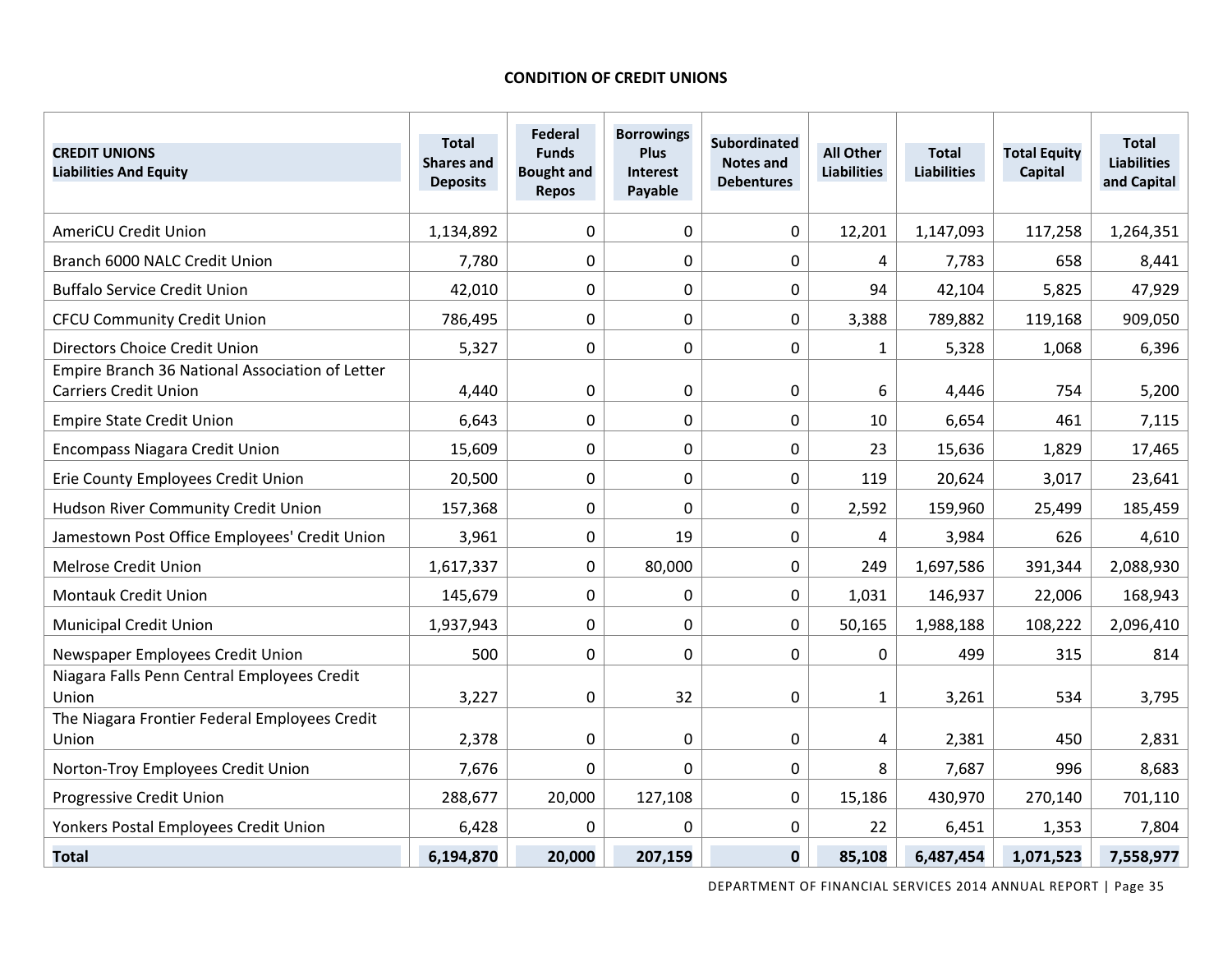#### **CONDITION OF ARTICLE XII INVESTMENT COMPANIES**

| <b>ARTICLE XII INVESTMENT COMPANIES</b><br><b>Assets</b> | Cash and<br>Due from<br><b>Banks</b> | <b>Total</b><br><b>Securities</b> | Federal<br><b>Funds</b><br>Sold &<br>Repos | Loans and<br><b>Leases Net</b> | Customer's<br>Liability on<br><b>Acceptance</b> | <b>Premises</b><br>&<br><b>Equipment</b> | Investment in<br>Unconsolidated<br><b>Subsidiaries</b> | <b>Other Assets</b> | <b>Total Assets</b> |
|----------------------------------------------------------|--------------------------------------|-----------------------------------|--------------------------------------------|--------------------------------|-------------------------------------------------|------------------------------------------|--------------------------------------------------------|---------------------|---------------------|
|                                                          |                                      |                                   |                                            |                                | <b>Dollars In Thousands</b>                     |                                          |                                                        |                     |                     |
| American Express Banking Corp                            | 30,621                               | 93,676                            | 0                                          | 345,932                        | N/A                                             | 6,029                                    |                                                        | 73,368              | 549,626             |
| <b>Community Building Fund, LLC</b>                      |                                      |                                   | 0                                          |                                |                                                 | 0                                        |                                                        |                     | 3 I                 |
| <b>Fiduciary Investment Corporation</b>                  | 46,737                               | 600                               | 0                                          |                                |                                                 | 111                                      |                                                        | 17,280              | 64,728              |
| <b>French American Banking</b>                           |                                      |                                   |                                            |                                |                                                 |                                          |                                                        |                     |                     |
| Corporation                                              | 48,070                               | 0                                 | 0                                          |                                |                                                 | 552                                      | 88,250                                                 | 165                 | 137,037             |
| <b>Sterling Banking Corporation</b>                      | 1,369                                |                                   | 0                                          |                                |                                                 | 0                                        |                                                        |                     | 1,369               |
| Western Union Financial Holdings,                        |                                      |                                   |                                            |                                |                                                 |                                          |                                                        |                     |                     |
| L.L.C.                                                   | 174,497                              | 6,905                             | 0                                          | 9,004                          | N/A                                             | 5,758                                    |                                                        | 33,504              | 297,396             |
| <b>Total</b>                                             | 253,224                              | 101,181                           | $\mathbf 0$                                | 354,936                        | 0                                               | 11,898                                   |                                                        | 124,152             | 1,050,159           |

| <b>ARTICLE XII INVESTMENT COMPANIES</b><br><b>Liabilities And Equity</b> | Total<br><b>Deposits</b> | Federal<br><b>Funds</b><br>Sold and<br>Repos | <b>Other</b><br><b>Borrowed</b><br><b>Money</b> | Due to<br><b>Affiliates</b> | <b>Subordinated</b><br>Notes and<br><b>Debentures</b> | <b>All Other</b><br><b>Liabilities</b> | <b>Total</b><br><b>Liabilities</b> | <b>Total Equity</b><br>Capital | <b>Total</b><br><b>Liabilities</b><br>and Capital |
|--------------------------------------------------------------------------|--------------------------|----------------------------------------------|-------------------------------------------------|-----------------------------|-------------------------------------------------------|----------------------------------------|------------------------------------|--------------------------------|---------------------------------------------------|
|                                                                          |                          |                                              |                                                 |                             | <b>Dollars In Thousands</b>                           |                                        |                                    |                                |                                                   |
| American Express Banking Corp                                            | 196,829                  | 0                                            | 58,848                                          | 0                           | 0                                                     | 167,261                                | 422,938                            | 126,688                        | 549,626                                           |
| <b>Community Building Fund, LLC</b>                                      | 0                        | 0                                            | 0                                               | 0                           | 0                                                     | $\Omega$                               | 0                                  | 3                              |                                                   |
| <b>Fiduciary Investment Corporation</b>                                  |                          | 0                                            | 20                                              | $\Omega$                    | 0                                                     | 11,894                                 | 11,914                             | 52,814                         | 64,728                                            |
| French American Banking Corporation                                      | 0                        | 0                                            |                                                 |                             | 0                                                     | 34,625                                 | 34,625                             | 102,412                        | 137,037                                           |
| <b>Sterling Banking Corporation</b>                                      | 0                        | 0                                            | 0                                               | $\Omega$                    | 0                                                     | $\Omega$                               | 0                                  | 1,369                          | 1,369                                             |
| Western Union Financial Holdings, LLC                                    | 64,823                   | 0                                            | 0                                               |                             | 0                                                     | 112,883                                | 177,706                            | 119,690                        | 297,396                                           |
| <b>Total</b>                                                             | 261,652                  | 0                                            | 58,868                                          |                             | U                                                     | 292,038                                | 612,558                            | 300,561                        | 913,119                                           |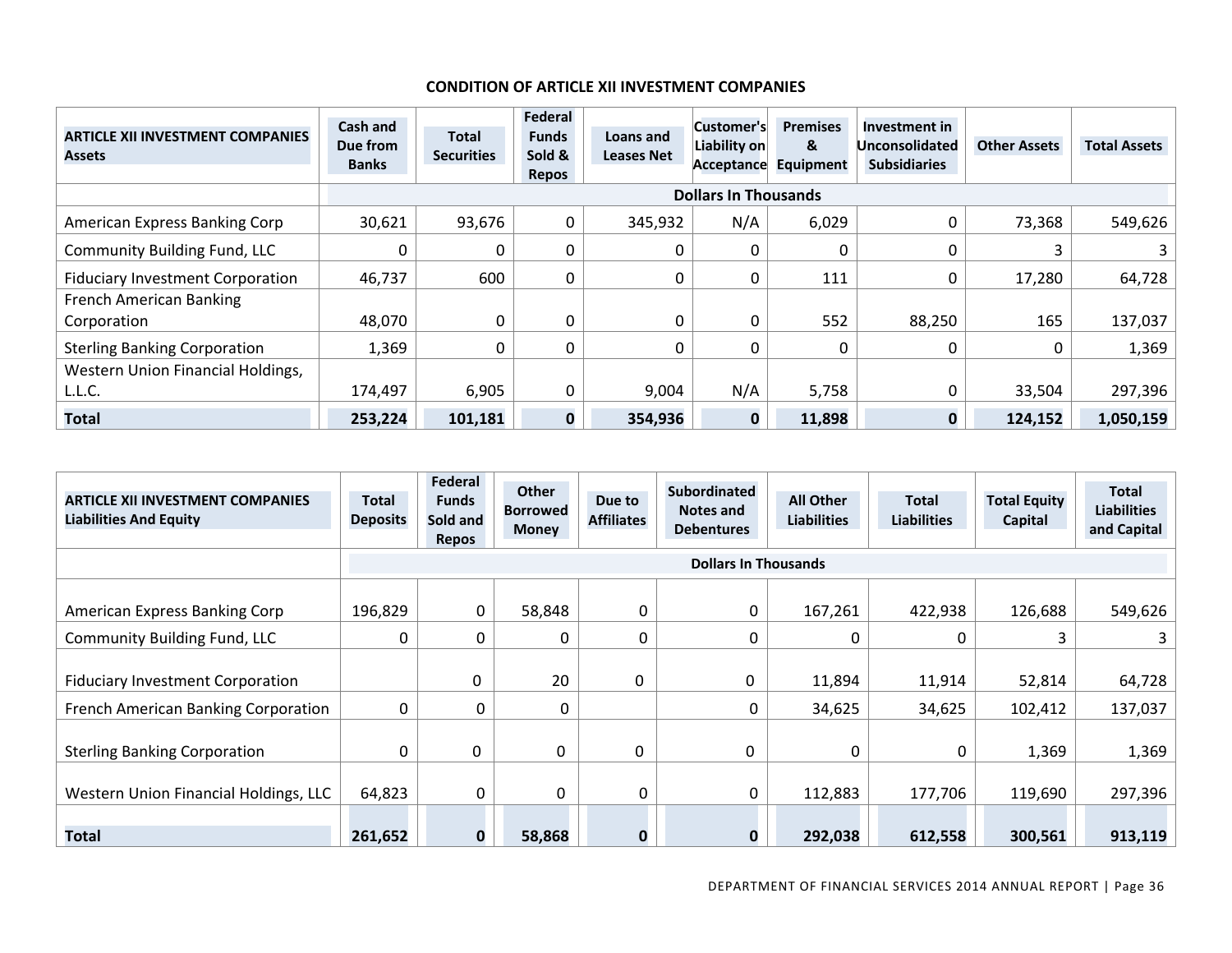#### **CONDITION OF LICENSED LENDERS**

|                                                 |                                | <b>Applicable to NY Business</b>            | <b>Total Assets</b>                                     |                        |                     |                                                          |                     |
|-------------------------------------------------|--------------------------------|---------------------------------------------|---------------------------------------------------------|------------------------|---------------------|----------------------------------------------------------|---------------------|
| <b>LICENSED LENDERS</b><br><b>Assets</b>        | Loans and<br><b>Leases Net</b> | Cash and<br><b>Due From</b><br><b>Banks</b> | Furniture,<br><b>Fixtures &amp;</b><br><b>Equipment</b> | Other<br><b>Assets</b> | <b>Total Assets</b> | <b>Not</b><br><b>Applicable to</b><br><b>NY Business</b> | <b>Total Assets</b> |
|                                                 |                                |                                             | <b>Dollars in Thousands</b>                             |                        |                     |                                                          |                     |
| Advantage Funding Commercial Capital Corp.      | \$38,810                       | \$16,793                                    | \$364                                                   | \$3,167                | \$59,134            | \$231,938                                                | \$291,072           |
| AmeriCredit Consumer Loan Company, Inc.         | 1,008                          | 149                                         | 448                                                     | 82                     | 1,687               | 8,447                                                    | 10,134              |
| AmeriCredit Financial Services, Inc.            | 640,308                        | 70,509                                      | 212,390                                                 | 39,186                 | 962,393             | 25,617,262                                               | 26,579,655          |
| Beneficial New York Inc.                        | 0                              | 50                                          | $\Omega$                                                | 105,844                | 105,894             | 0                                                        | 105,894             |
| Capital Financial Services, Inc.                | 0                              | 50                                          | 0                                                       | 0                      | 50                  | 31,252                                                   | 31,302              |
| CarFinance Capital LLC U/A/N CarFinance.com     | 0                              | 0                                           | 33                                                      | 42                     | 75                  | 10,256                                                   | 10,331              |
| <b>Household Finance Corporation III</b>        | 305                            | 50                                          | $\mathbf 0$                                             | $\overline{7}$         | 362                 | 2,794,210                                                | 2,794,572           |
| JCB International Credit Card Co., Ltd.         | 417                            | 4,601                                       | 87                                                      | 9,158                  | 14,263              | 54,594                                                   | 68,857              |
| Mariner Finance, LLC                            | 31,470                         | 41                                          | 158                                                     | 50                     | 31,719              | 473,527                                                  | 505,246             |
| Mercedes-Benz Financial Services USA LLC        | 1,633,254                      | 7,011                                       | 1,469,967                                               | 125,974                | 3,236,206           | 40,181,972                                               | 43,418,178          |
| New City Funding Corporation                    | 31,497                         | 1,043                                       | 1,288                                                   | 234                    | 34,062              | 15,390                                                   | 49,452              |
| Omni Financial of New York, Inc.                | 0                              | 102                                         | $\Omega$                                                | 8                      | 110                 | 0                                                        | 110                 |
| OneMain Financial, Inc.                         | 189,287                        | 28                                          | 3,204                                                   | 1,311                  | 193,830             | 4,590,355                                                | 4,784,185           |
| Retail Charge Financial Services Corp.          | 179                            | 59                                          | $\mathbf 0$                                             | 518                    | 756                 | 0                                                        | 756                 |
| Santander Consumer USA Inc.                     | 836,250                        | 156,809                                     | 3,308                                                   | 518,947                | 1,515,314           | 30,826,862                                               | 32,342,176          |
| Springleaf Financial Services of New York, Inc. | 865                            | 603                                         | 11                                                      | 5,527                  | 7,006               | 0                                                        | 7,006               |
| <b>Stones Funding LLC</b>                       | 742                            | 225                                         | 0                                                       | 6                      | 973                 | 0                                                        | 973                 |
| Sunrise Capital Management, Inc.                | 88                             | 197                                         | $\mathbf 0$                                             | $\mathbf 0$            | 285                 | 0                                                        | 285                 |
| TMG Financial Services, Inc.                    | 5,824                          | 45                                          | 10                                                      | 584                    | 6,463               | 179,475                                                  | 185,938             |
| <b>Total</b>                                    | \$3,410,304                    | \$258,365                                   | \$1,691,268                                             | \$810,645              | \$6,163,576         | \$104,995,540                                            | \$111,186,122       |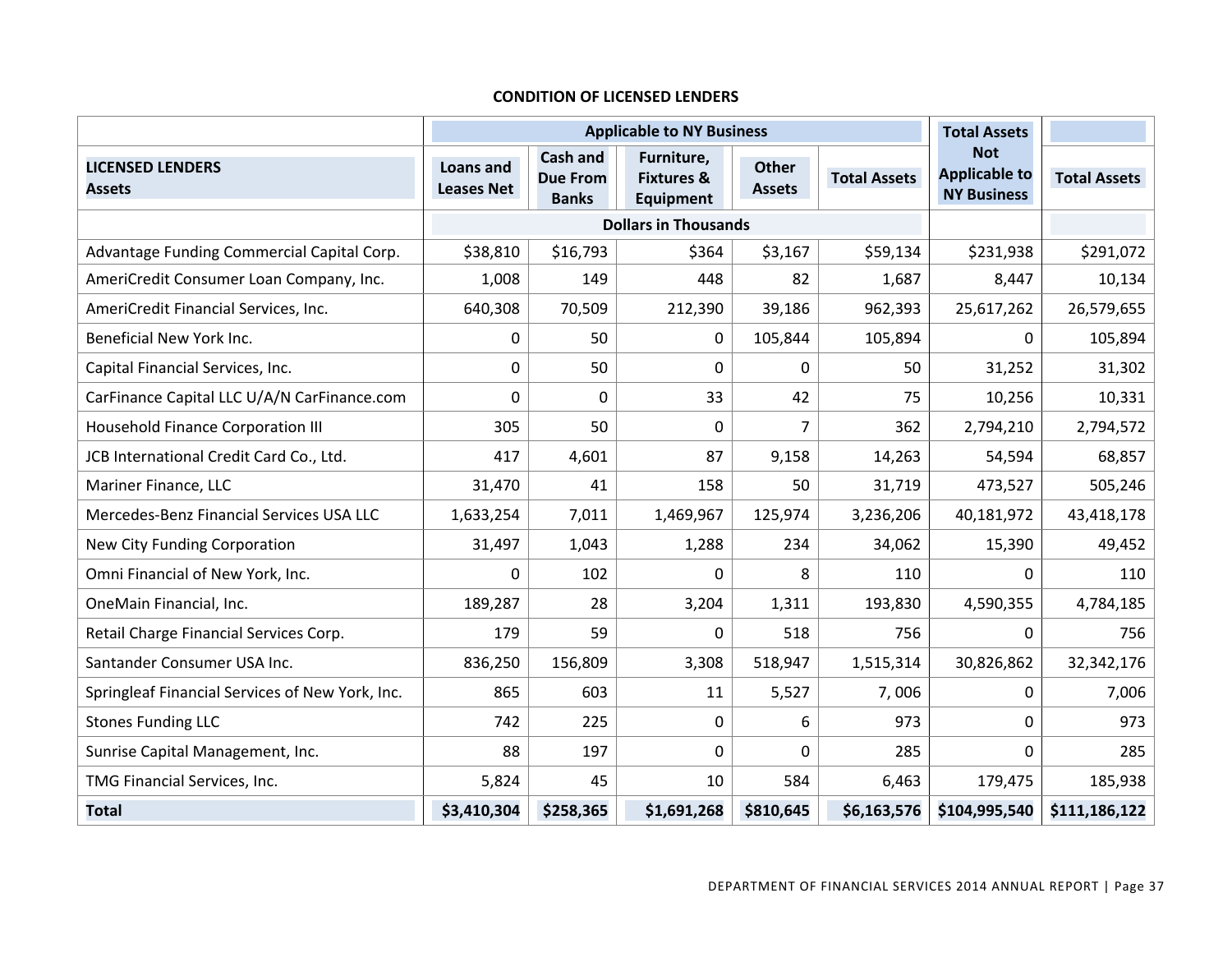| <b>LICENSED LENDERS</b><br><b>Liabilities And Equity</b> | <b>Other</b><br><b>Borrowed</b><br><b>Money</b> | <b>All Other</b><br><b>Liabilities</b> | <b>Total</b><br><b>Liabilities</b> | <b>Valuation</b><br><b>Reserves</b> | <b>Capital Stock</b><br><b>Surplus</b> | <b>Total</b><br><b>Liabilities and</b><br><b>Capital</b> |
|----------------------------------------------------------|-------------------------------------------------|----------------------------------------|------------------------------------|-------------------------------------|----------------------------------------|----------------------------------------------------------|
|                                                          |                                                 |                                        |                                    | <b>Dollars in Thousands</b>         |                                        |                                                          |
| Advantage Funding Commercial Capital Corp.               | \$111,699                                       | \$144,298                              | \$255,997                          | \$0                                 | \$35,075                               | \$291,072                                                |
| AmeriCredit Consumer Loan Company, Inc.                  | 637                                             | 7,733                                  | 8,370                              | $\Omega$                            | 1,764                                  | 10,134                                                   |
| AmeriCredit Financial Services, Inc.                     | 1,699,922                                       | 20,634,484                             | 22,334,406                         | 0                                   | 4,245,249                              | 26,579,655                                               |
| Beneficial New York Inc.                                 | 0                                               | $\Omega$                               | 0                                  | 0                                   | 105,894                                | 105,894                                                  |
| Capital Financial Services, Inc.                         | 0                                               | 826                                    | 826                                | $\Omega$                            | 30,476                                 | 31,302                                                   |
| CarFinance Capital LLC U/A/N CarFinance.com              | 1,278                                           | 5,063                                  | 6,341                              | 0                                   | 3,990                                  | 10,331                                                   |
| Household Finance Corporation III                        | 0                                               | 2,376,629                              | 2,376,629                          | 0                                   | 417,943                                | 2,794,572                                                |
| JCB International Credit Card Co., Ltd.                  | 24,558                                          | 34,959                                 | 59,517                             | $\mathbf 0$                         | 9,340                                  | 68,857                                                   |
| Mariner Finance, LLC                                     | (562)                                           | 434,279                                | 433,717                            | 0                                   | 71,529                                 | 505,246                                                  |
| Mercedes-Benz Financial Services USA LLC                 | 18,178,598                                      | 23,281,955                             | 41,460,553                         | 0                                   | 1,957,625                              | 43,418,178                                               |
| New City Funding Corporation                             | 8,547                                           | 32,359                                 | 40,906                             | 0                                   | 8,546                                  | 49,452                                                   |
| Omni Financial of New York, Inc.                         | 9                                               | 0                                      | 9                                  | $\mathbf 0$                         | 101                                    | 110                                                      |
| OneMain Financial, Inc.                                  | 3,553,185                                       | 297,516                                | 3,850,701                          | 0                                   | 933,484                                | 4,784,185                                                |
| Retail Charge Financial Services Corp.                   | 1                                               | 0                                      | 1                                  | 0                                   | 755                                    | 756                                                      |
| Santander Consumer USA Inc.                              | 2,457,478                                       | 26,326,349                             | 28,783,827                         | 0                                   | 3,558,349                              | 32,342,176                                               |
| Springleaf Financial Services of New York, Inc.          | 28                                              | 109                                    | 137                                | 0                                   | 6,869                                  | 7,005                                                    |
| <b>Stones Funding LLC</b>                                | 380                                             | $\mathbf 0$                            | 380                                | 0                                   | 593                                    | 973                                                      |
| Sunrise Capital Management, Inc.                         | 0                                               | 29                                     | 29                                 | 0                                   | 257                                    | 285                                                      |
| TMG Financial Services, Inc.                             | 26,850                                          | 145,248                                | 172,098                            | $\Omega$                            | 13,840                                 | 185,938                                                  |
| <b>Total</b>                                             | \$26,062,608                                    | \$73,721,836                           | \$99,784,444                       | \$0                                 | \$11,401,678                           | \$111,186,122                                            |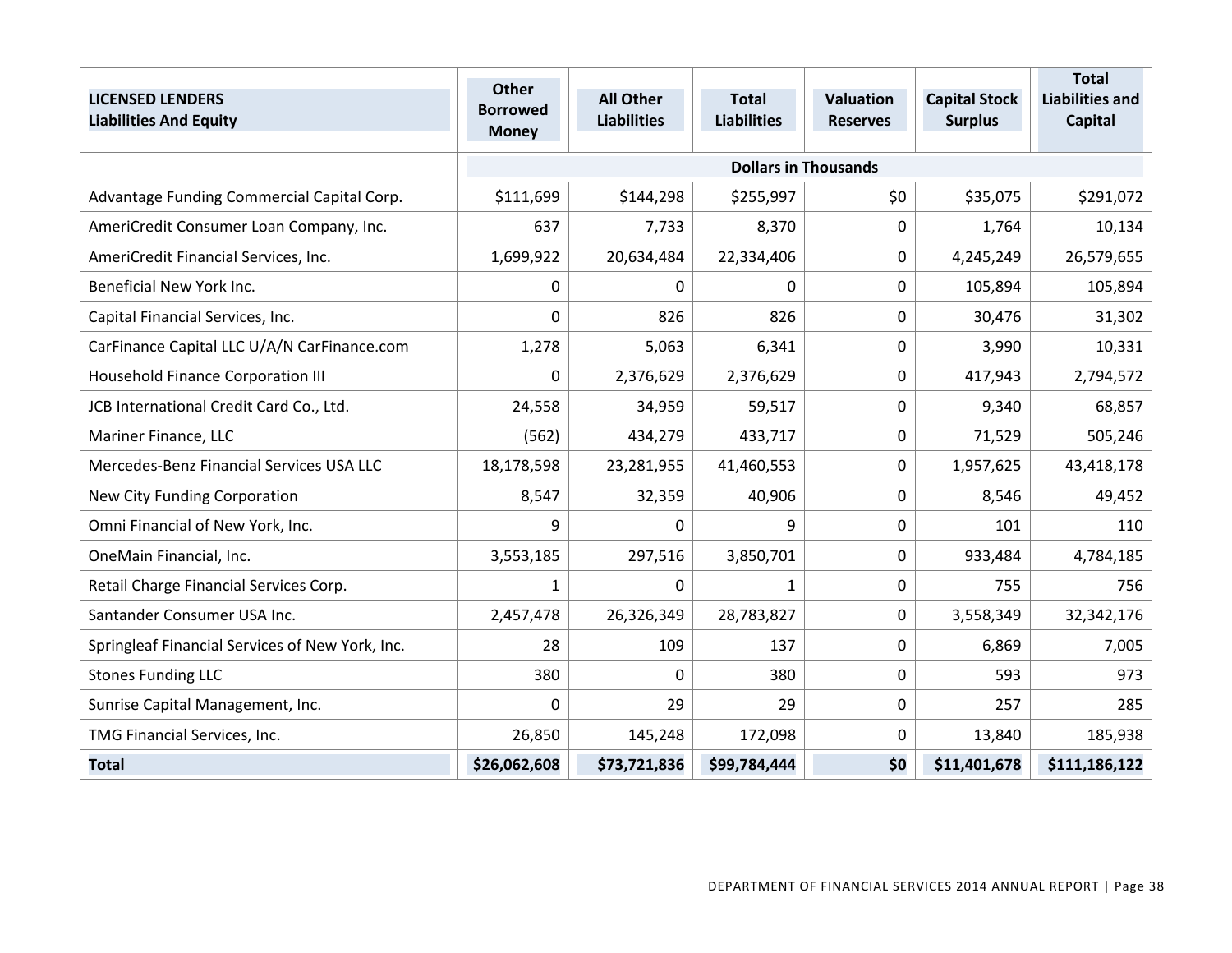#### **INSURANCE COMPANY STATISTICS**

#### **GENERAL STATISTICS**

|                                        | 2014    | 2013    |
|----------------------------------------|---------|---------|
| <b>Total</b>                           | 181,381 | 168,739 |
| <b>Adjusters</b>                       |         |         |
| Independent                            | 10,268  | 14,456  |
| Public                                 | 385     | 680     |
| <b>Agents</b>                          |         |         |
| Life/Accident and Health               | 88,043  | 92,217  |
| <b>Property and Casualty</b>           | 42,263  | 32,005  |
| Limited Rental/Wireless Communications | 131     | 40      |
| Mortgage Guaranty Insurance            | 5       | 1       |
| <b>Bail Bond</b>                       | 164     | 168     |
| <b>Limited Lines</b>                   | 6       | 5       |
| <b>Brokers</b>                         | 1,309   |         |
| Life                                   |         | 8,239   |
| Property and Casualty                  | 9,718   | 19,100  |
| Excess Line (Regular and Limited)      | 26,000  | 1,208   |
| Life Settlement                        | 2,488   | 130     |
| <b>Consultants</b>                     | 84      |         |
| Life                                   |         | 127     |
| General                                | 88      | 153     |
| Reinsurance Intermediaries             | 252     | 29      |
| <b>Service Contract Registrants</b>    | 167     | 181     |
|                                        | 10      |         |

#### **LICENSES ISSUED DURING YEAR**

A list of general insurance license terms of issuance and renewal requirements can be found on our website.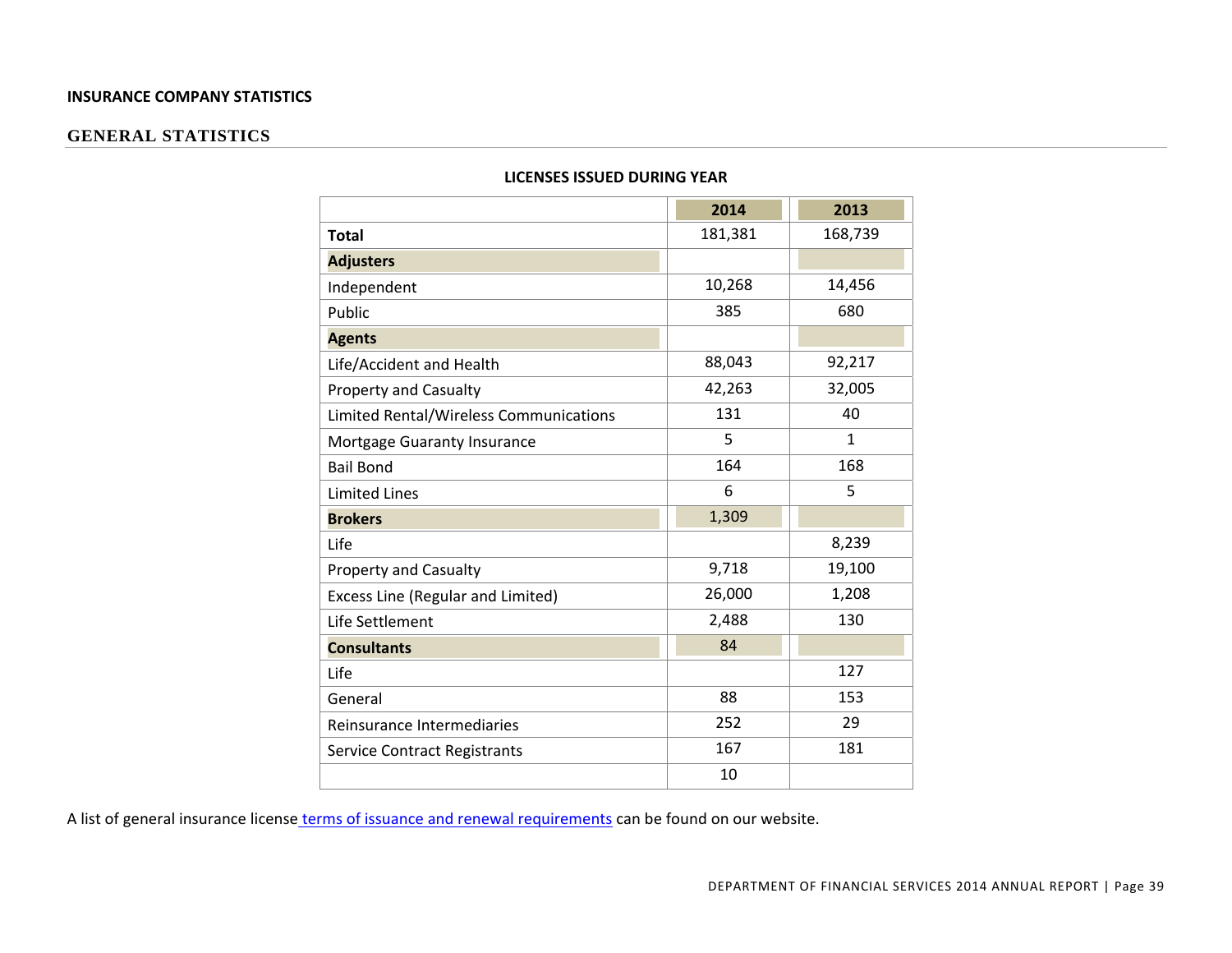#### **CHANGES IN AUTHORIZED INSURERS**

| <b>Life Insurance Companies</b>                                                                             |             |
|-------------------------------------------------------------------------------------------------------------|-------------|
| <b>Name Changes</b>                                                                                         |             |
| "Aviva Life and Annuity Company of New York" to "Athene Life Insurance Company of New York"                 | March 3     |
| "The First Rehabilitation Life Insurance Company of America" to "ShelterPoint Life Insurance Company"       | July 15     |
| "Sun Life Insurance and Annuity Company of New York" to "Delaware Life Insurance Company of New York"       | July 21     |
| "ING Life Insurance and Annuity Company" to "Voya Retirement Insurance and Annuity Company"                 | September 5 |
|                                                                                                             |             |
| <b>Merger Agreements Filed</b>                                                                              |             |
| Transamerica Advisors Life Insurance Company of New York into Transamerica Financial Life insurance Company | July 3      |
| Balboa Life Insurance Company of New York into Securian Life Insurance Company                              | December 24 |
|                                                                                                             |             |
| Withdrawn                                                                                                   |             |
| MetLife Insurance Company of Connecticut                                                                    | January 1   |
|                                                                                                             |             |
| <b>Accident and Health Insurance Companies</b>                                                              |             |
| Incorporated                                                                                                |             |
| Montefiore Insurance Company, Inc.                                                                          | March 5     |
| Healthfirst Insurance Company, Inc.                                                                         | January 6   |
|                                                                                                             |             |
| <b>Domestic Company Licensed</b>                                                                            |             |
| Crystal Run Health Insurance Company, Inc.                                                                  | December 31 |
|                                                                                                             |             |
| <b>Foreign Companies Licensed</b>                                                                           |             |
| Tufts Insurance Company, Watertown, MA                                                                      | July 7      |
| Sierrra Health and Life Insurance Company, Inc., Las Vegas, NV                                              | October 28  |
|                                                                                                             |             |
| <b>Name Changes</b>                                                                                         |             |
| "Freelancers Health Service Corporation, Inc." to "Health Republic Insurance of New York, Corp."            | October 21  |
|                                                                                                             |             |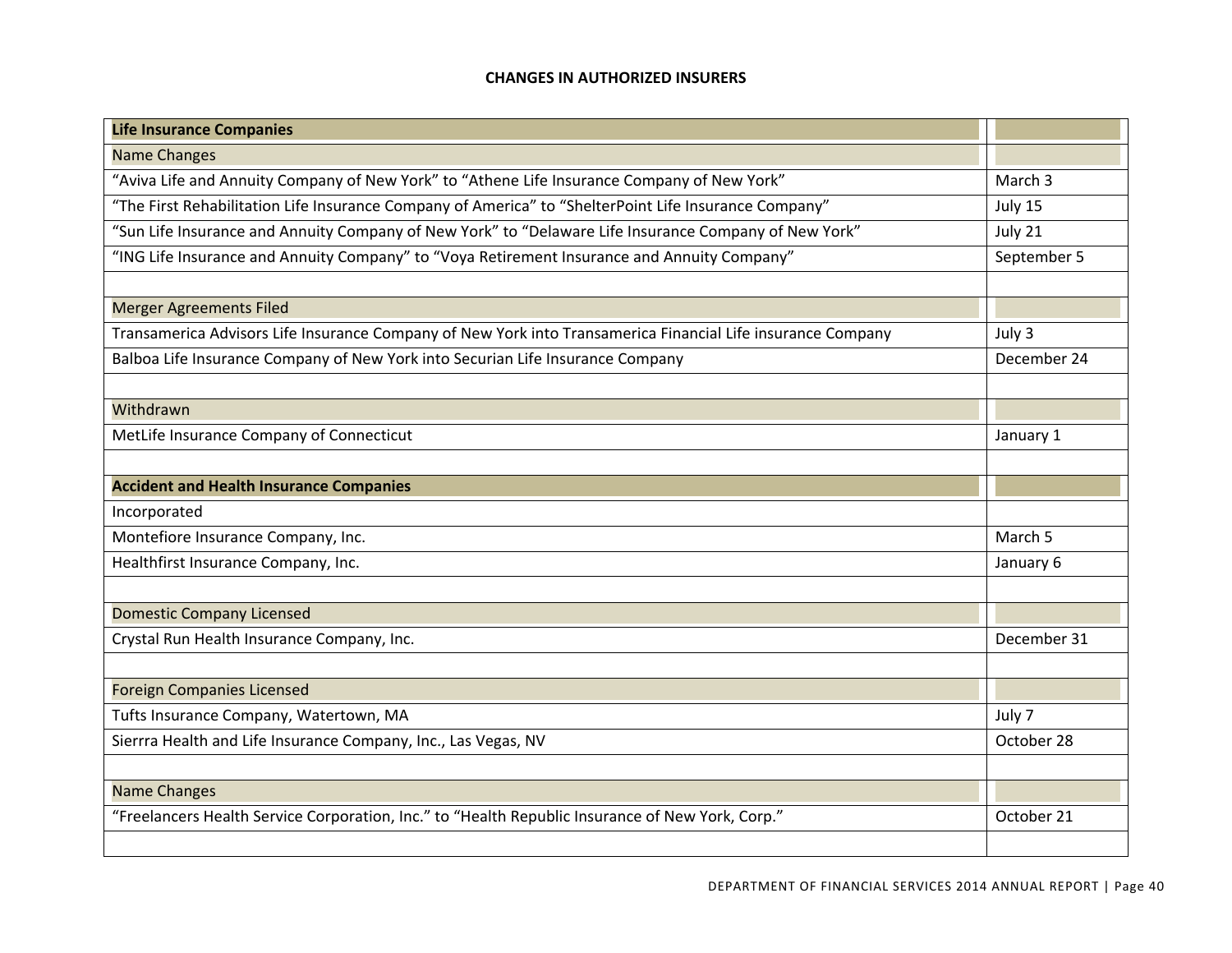| <b>Charter Amendments</b>                                                                                   |             |
|-------------------------------------------------------------------------------------------------------------|-------------|
| Oxford Health Insurance, Inc. - To recapitalize so that it now has two classes of common stock outstanding. | August 11   |
| Medco Containment Insurance Company of New York                                                             | April 16    |
|                                                                                                             |             |
| <b>Merger Agreements Filed</b>                                                                              |             |
| Preferred Assurance Company, Inc. into MVP Health Services Corp.                                            | March 3     |
|                                                                                                             |             |
| <b>Property and Casualty Insurance Companies</b>                                                            |             |
| <b>Foreign Companies Licensed</b>                                                                           |             |
| Key Risk Insurance Company, Greensboro, NC                                                                  | February 5  |
| Tri-State Insurance Company of Minnesota, Luverne, MN                                                       | February 5  |
| Merchants National Bonding, Inc., Des Moines, IA                                                            | February 21 |
| Bondex Insurance Company, Florham Park, NJ                                                                  | August 18   |
| The Gray Casualty & Surety Company, Metairie, LA                                                            | October 20  |
| First Founders Assurance Company, Chester, NJ                                                               | October 22  |
| Mount Vernon Specialty Insurance Company, Wayne, PA                                                         | December 16 |
| Travelers Commercial Casualty Company, Hartford, CT                                                         | December 16 |
|                                                                                                             |             |
| <b>Alien Company Licensed</b>                                                                               |             |
| Tokio Millennium Re Ag (U.S. Branch), Stamford, CT                                                          | June 2      |
|                                                                                                             |             |
| <b>Name Changes</b>                                                                                         |             |
| "HSBC Insurance Company of Delaware" to "Pavonia Insurance Company of Delaware"                             | February 14 |
| "BancInsure Inc." to "Red Rock Insurance Company"                                                           | February 25 |
| "Fidelity National Insurance Company" to "Stillwater Insurance Company"                                     | March 14    |
| "American Mining Insurance Company, Inc." to "American Mining Insurance Company"                            | March 27    |
| "ACA Insurance Company" to "CSAA Fire & Casualty Insurance Company"                                         | April 15    |
| "Maiden Reinsurance Company" to "Maiden Reinsurance North America, Inc."                                    | June 9      |
| "American Fuji Fire and Marine Insurance Company" to "Ashmere Insurance Company"                            | June 10     |
| "Northbrook Indemnity Company" to "Allstate Northbrook Indemnity Company"                                   | June 27     |
| "Western United Insurance Company" to "CSAA General Insurance Company"                                      | July 1      |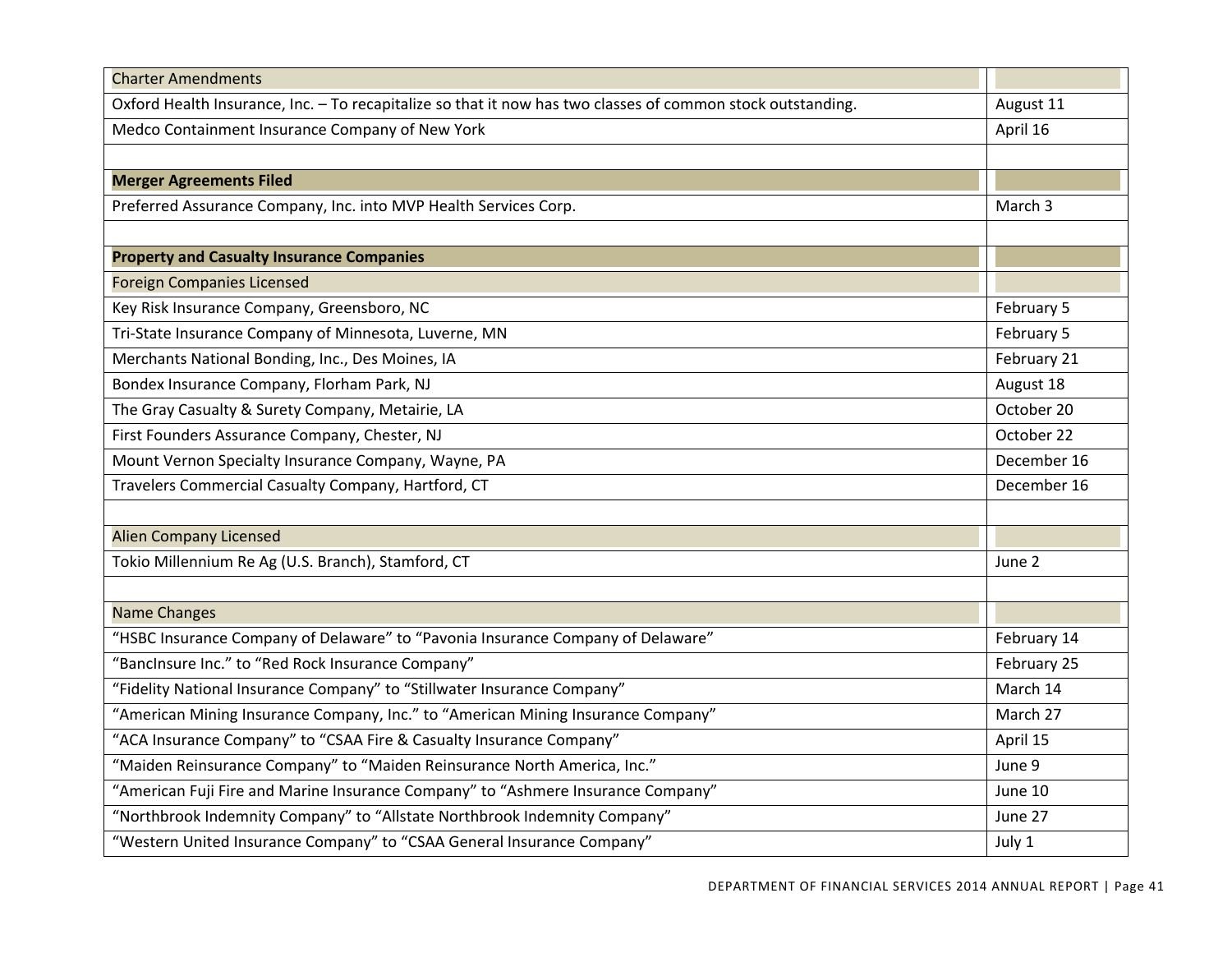| "Stonebridge Casualty Insurance Company" to "Transamerica Casualty Insurance Company" | July 31     |
|---------------------------------------------------------------------------------------|-------------|
| "Stonewood National Insurance Company" to "Falls Lake National Insurance Company"     | October 29  |
| "Stonewood General Insurance Company" to "Falls Lake General Insurance Company"       | October 29  |
| "Bituminous Casualty Corporation" to "BITCO General Insurance Corporation"            | October 27  |
| "Bituminous Fire and Marine Insurance Company" to "BITCO National Insurance Company"  | October 27  |
| "United National Casualty Insurance Company" to "CGB Insurance Company"               | December 10 |
| "Pathfinder Insurance Company" to "BlueShore Insurance Company"                       | December 23 |
|                                                                                       |             |
| <b>Redomestications Filed</b>                                                         |             |
| Plaza Insurance Company (from Missouri to Iowa)                                       | January 27  |
| Discover Property & Casualty Company (from Illinois to Connecticut)                   | March 5     |
| St. Paul Protective Insurance Company (from Illinois to Connecticut)                  | March 5     |
| American Mining Insurance Company (from Alabama to Iowa)                              | March 27    |
| Victoria Automobile Insurance Company (from Indiana to Ohio)                          | June 13     |
| ProCentury Insurance Company (from Texas to Michigan)                                 | August 18   |
| OneBeacon America Insurance Company (from Massachusetts to Pennsylvania)              | September 8 |
| The Employers' Fire Insurance Company (from Massachusetts to Pennsylvania)            | September 8 |
| Arch Reinsurance Company (from Nebraska to Delaware)                                  | October 2   |
|                                                                                       |             |
| <b>Merger Agreements Filed</b>                                                        |             |
| OneBeacon Midwest Insurance Company into OneBeacon America Insurance Company          | March 11    |
| The Northern Assurance Company of America into OneBeacon America Insurance Company    | March 11    |
| The Camden Fire Insurance Association into OneBeacon Insurance Company                | March 11    |
| Houston General Insurance Company into OneBeacon Insurance Company                    | March 11    |
| Pavonia Insurance Company of Delaware into SeaBright Insurance Company                | April 30    |
| CNL/Insurance America, Inc. into Securian Casualty Company                            | June 17     |
|                                                                                       |             |
| Withdrawn                                                                             |             |
| Alfa Mutual Insurance Company                                                         | April 23    |
| Infinity Safeguard Insurance Company                                                  | April 24    |
| Germantown Insurance Company                                                          | August 15   |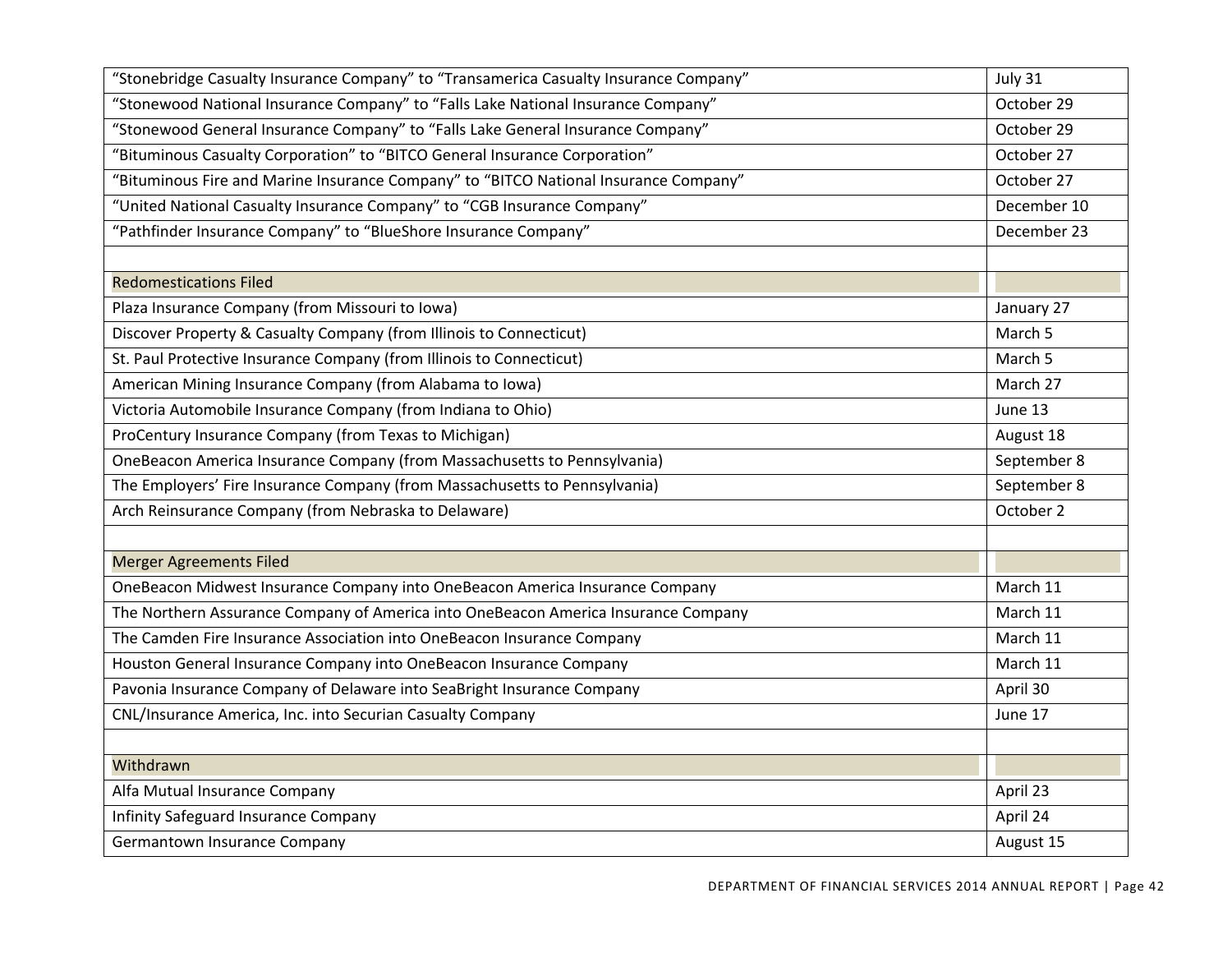| Liquidated                                                                                    |               |
|-----------------------------------------------------------------------------------------------|---------------|
| <b>UHAB Mutual Insurance Company</b>                                                          | December 16   |
|                                                                                               |               |
| <b>Accredited Reinsurers</b>                                                                  |               |
| <b>Name Changes</b>                                                                           |               |
| Generali USA Life Reassurance Company to SCOR Global Life USA Reinsurance Company             | <b>May 19</b> |
| SCOR Global Life Re Insurance Company of Texas to SCOR Global Reinsurance Company of Delaware | May 28        |
|                                                                                               |               |
| <b>Redomestications Filed</b>                                                                 |               |
| SCOR Global Life USA Reinsurance Company (from Missouri to Delaware)                          | May 19        |
| SCOR Global Life Reinsurance Company of Delaware (from Texas to Delaware)                     | May 28        |
|                                                                                               |               |
| <b>Merger Agreement Filed</b>                                                                 |               |
| Scottish Re Life Corporation into Scottish Re (U.S.), Inc.                                    | May 21        |
|                                                                                               |               |
| Withdrawn                                                                                     |               |
| Sun Life Assurance Company of Canada (U.S. Branch)                                            | March 3       |
| The Philadelphia Contributionship for the Insurance of Houses From Loss by Fire               | August 15     |
| UNUM Life Insurance Company of America                                                        | October 31    |
| Genworth Mortgage Reinsurance Corporation                                                     | November 13   |
| American International Overseas Limited                                                       | December 24   |
|                                                                                               |               |
| <b>Charitable Annuity Societies</b>                                                           |               |
| <b>Permits Issued</b>                                                                         |               |
| The Heritage Foundation, Washington, DC                                                       | January 6     |
| Prison Fellowship Ministries Foundation, Lansdowne, VA                                        | January 29    |
| Northwestern University, Evanston, IL                                                         | February 11   |
| Hillel: The Foundation for Jewish Campus Life, Washington, DC                                 | April 15      |
| The Gideons International, Nashville, TN                                                      | May 30        |
| The Birthright Israel Foundation, New York, NY                                                | July 14       |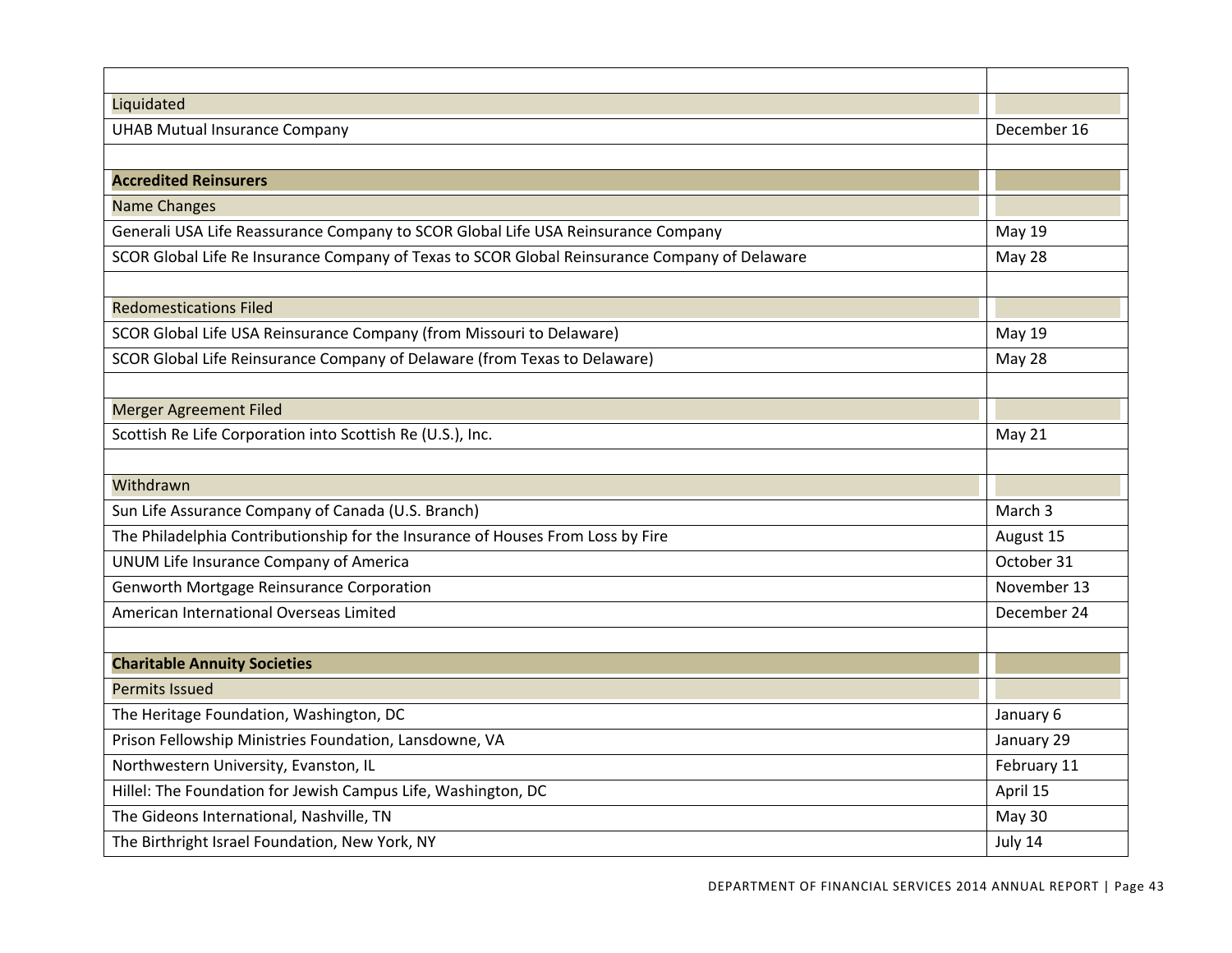| Rochester General Hospital Foundation, Inc., Rochester, NY                                                            | July 22     |
|-----------------------------------------------------------------------------------------------------------------------|-------------|
| The Arthritis Foundation, Inc., Atlanta, GA                                                                           | August 14   |
| Population Connection, Washington, DC                                                                                 | September 9 |
| Girl Scouts of the United States of America, New York, NY                                                             | October 23  |
| The Trustees of the Lawrenceville School, Lawrenceville, NJ                                                           | October 24  |
| The University of Arizona Foundation, Tucson, AZ                                                                      | October 24  |
| The Omaha Home for Boys, Omaha, NE                                                                                    | November 14 |
| Masonic Medical Research Laboratory, Utica, NY                                                                        | December 4  |
|                                                                                                                       |             |
| Name Change                                                                                                           |             |
| "Billy Graham Evangelistic Association" to "BGEA, MN"                                                                 | March 11    |
|                                                                                                                       |             |
| Withdrawn                                                                                                             |             |
| Watchtower Bible and Tract Society of New York, Inc.                                                                  | June 5      |
| The General Board of Global Ministries of the United Methodist Church                                                 | August 14   |
|                                                                                                                       |             |
| <b>Mortgage Guaranty Insurance Companies</b>                                                                          |             |
| <b>Name Changes</b>                                                                                                   |             |
| "CMG Mortgage Assurance Company" to "Arch Mortgage Assurance Company"                                                 |             |
| "PMI Mortgage Assurance Co." to "Arch Mortgage Guaranty Company"                                                      |             |
|                                                                                                                       |             |
| <b>Merger Agreements Filed</b>                                                                                        |             |
| Genworth Home Equity Insurance Corporation into Genworth Residential Mortgage Insurance Corporation of North Carolina | July 1      |
| Genworth Residential Mortgage Assurance Corporation into Genworth Mortgage Insurance Corporation                      | December 30 |
|                                                                                                                       |             |
| <b>Financial Guaranty Insurance Companies</b>                                                                         |             |
| <b>Merger Agreement Filed</b>                                                                                         |             |
| Assured Guaranty Mortgage Insurance Company into Assured Guaranty Municipal Corp.                                     | March 3     |
|                                                                                                                       |             |
| <b>Captive Insurance Companies</b>                                                                                    |             |
| Incorporated                                                                                                          |             |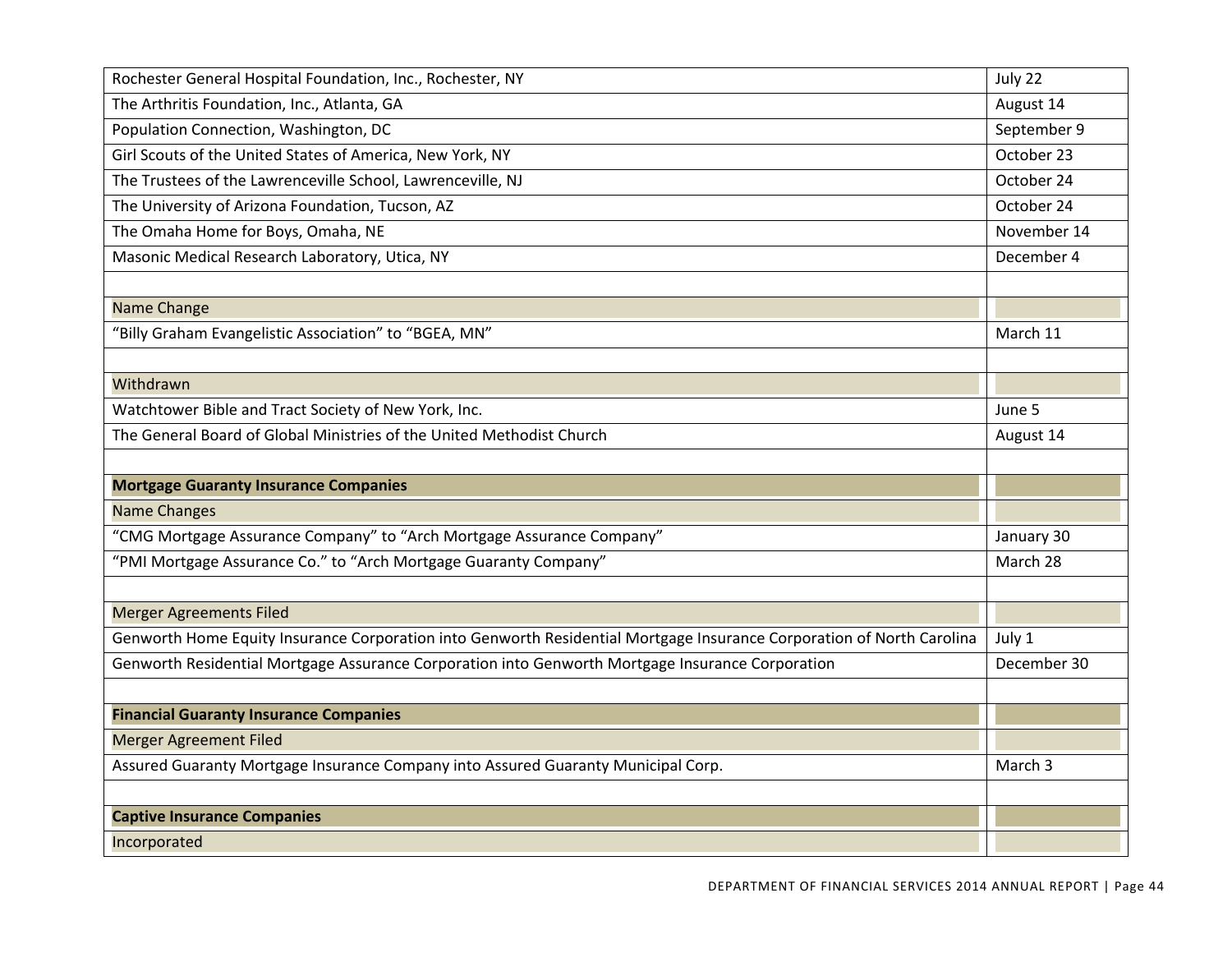| National Grid Insurance USA LTD                                                                            | July 24     |
|------------------------------------------------------------------------------------------------------------|-------------|
|                                                                                                            |             |
| <b>Non-Profit Health Service Corporations</b>                                                              |             |
| Name Change                                                                                                |             |
| "Freelancers Health Service Corporation" to "Health Republic Insurance of New York, Corp."                 | October 21  |
|                                                                                                            |             |
| <b>Merger Agreement Filed</b>                                                                              |             |
| Preferred Assurance Company, Inc. into MVP Health Services Corporation                                     | April 21    |
|                                                                                                            |             |
| <b>Title Insurance Companies</b>                                                                           |             |
| Name Change                                                                                                |             |
| "United General Title Insurance Company" to "First American Title Guaranty Company"                        | October 6   |
|                                                                                                            |             |
| <b>Redomestication Filed</b>                                                                               |             |
| First American Title Guaranty Company (from California to Texas)                                           | October 6   |
|                                                                                                            |             |
| <b>Fraternal Benefit Societies Non-Opting</b>                                                              |             |
| <b>Merger Agreement Filed</b>                                                                              |             |
| Slovak Gymnastic Union "Sokol" of the United States of America into Greater Beneficial Union of Pittsburgh | November 12 |
|                                                                                                            |             |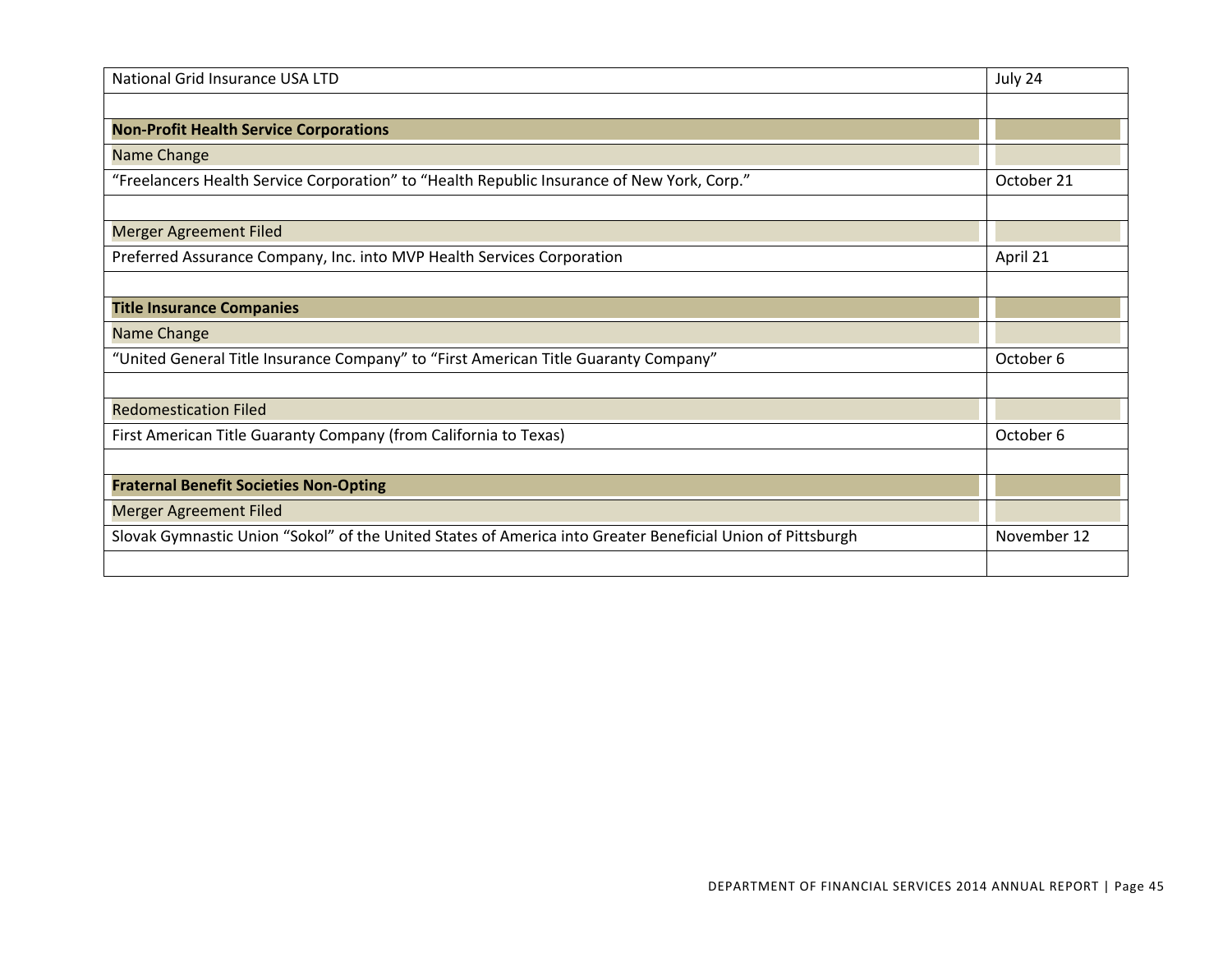## **REPORTS FILED ON EXAMINATION OF AUTHORIZED INSURERS**

Reports on Examinations can be found on our website in the Examination Reports section.

## **LIQUIDATION, CONSERVATION AND REHABILITATION PROCEEDINGS**

#### **INSURANCE COMPANY PROCEEDINGS**

| Domestic Estates in Liquidation       | 21 |
|---------------------------------------|----|
| Domestic Estates in Rehabilitation    |    |
| <b>Conservation Estates</b>           |    |
| <b>Ancillary Receivership Estates</b> | 18 |
| Shell Estates in Liquidation          |    |
| <b>Total</b>                          |    |

#### **DOMESTIC ESTATES AND CONSERVATION ESTATES ‐ ASSETS & LIABILITIES**

| Total Assets             | \$979,379,782   |
|--------------------------|-----------------|
| <b>Total Liabilities</b> | \$5,968,173,910 |
| <b>Total Insolvency</b>  | \$4,988,794,128 |

#### **DOMESTIC ESTATES IN REHABILITATION ‐ ASSETS & LIABILITIES**

| <b>Total Assets</b>               | \$167,982   |
|-----------------------------------|-------------|
| <b>Total Liabilities</b>          | \$9,187     |
| <b>Total Insolvency/(Surplus)</b> | (\$158,795) |

#### **LIQUIDATION AND REHABILITATION ACTIVITIES**

| <b>Domestic Estates</b>                             |
|-----------------------------------------------------|
| <b>Commenced</b>                                    |
| Professional Liability Insurance Company of America |
| <b>UHAB Mutual Insurance Company</b>                |
| <b>Continued</b>                                    |
| <b>Atlantic Mutual Insurance Company</b>            |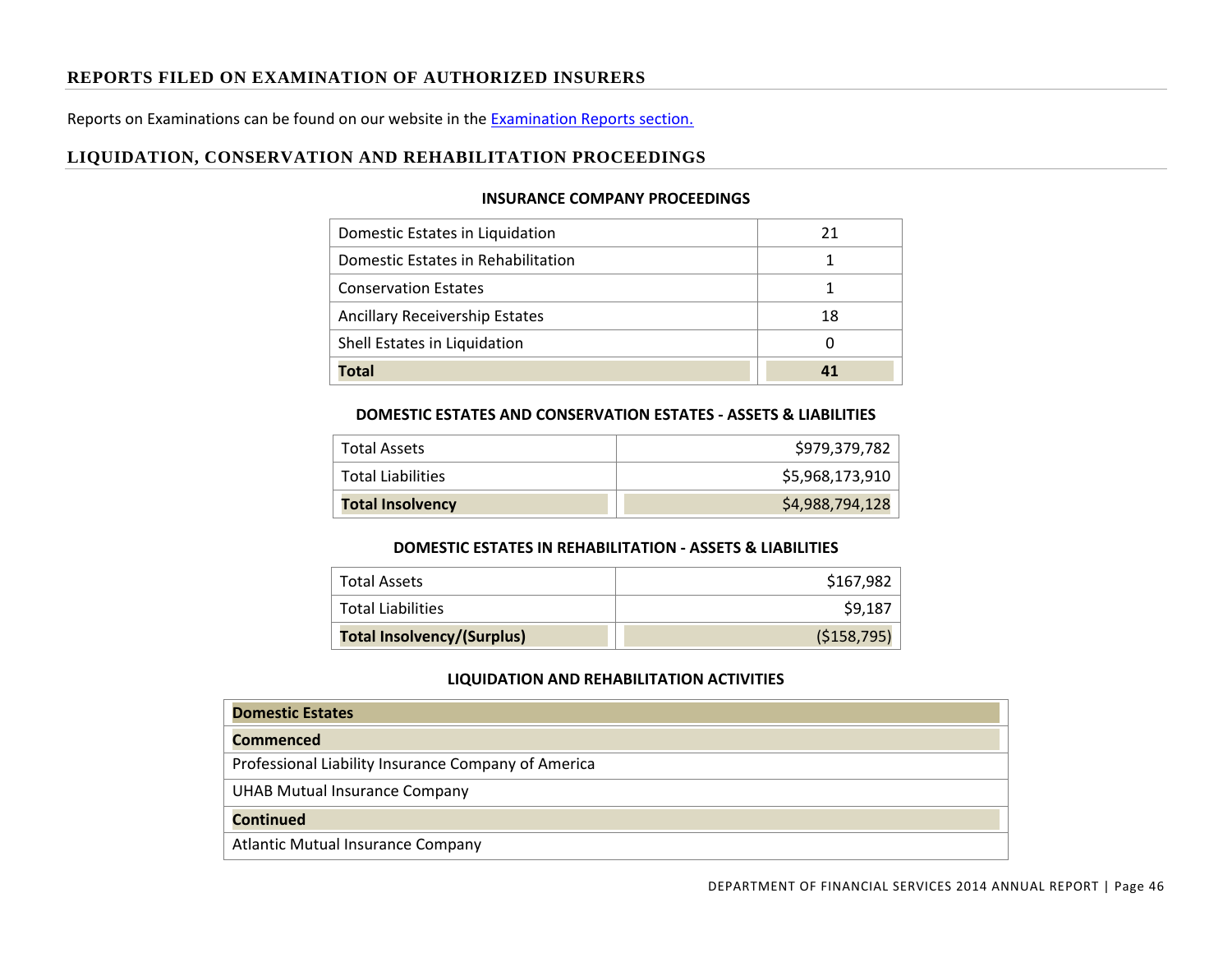| Centennial Insurance Company                          |
|-------------------------------------------------------|
| Colonial Cooperative Insurance Company                |
| Cosmopolitan Mutual Insurance Company                 |
| Executive Life Insurance Company of New York          |
| First Central Insurance Company                       |
| Frontier Insurance Company                            |
| Group Council Mutual Insurance Company                |
| ICM Insurance Company                                 |
| <b>Ideal Mutual Insurance Company</b>                 |
| Long Island Insurance Company                         |
| Midland Insurance Company                             |
| Nassau Insurance Company                              |
| Realm National Insurance Company                      |
| The Insurance Corporation of New York                 |
| <b>Transtate Insurance Company</b>                    |
| Union Indemnity Insurance Company of New York         |
| United Community Insurance Company                    |
| Washington Title Insurance Company                    |
| <b>Completed</b>                                      |
| Capital Mutual Insurance Company                      |
| <b>Carriers Casualty Insurance Company</b>            |
| Colonial Indemnity Insurance Company                  |
| <b>Consolidated Mutual Insurance Company</b>          |
| <b>Galaxy Insurance Company</b>                       |
| Home Mutual Insurance Company of Binghamton, New York |
| New York Merchant Bankers Insurance Company           |
| Whiting National Insurance Company                    |
| <b>Shell Estates</b>                                  |
| Commenced                                             |
| None                                                  |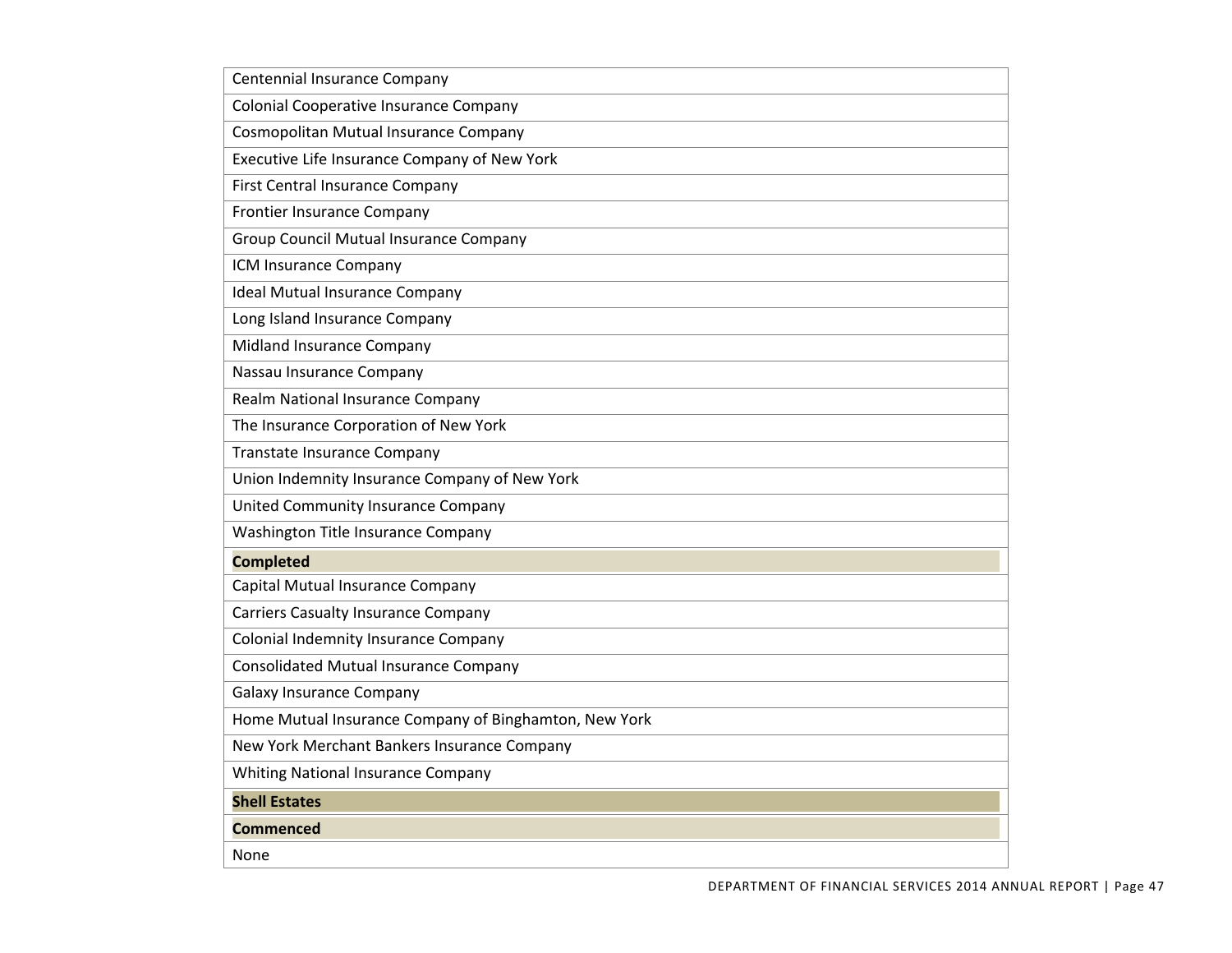| <b>Completed</b>                                    |
|-----------------------------------------------------|
| <b>Grand Central Assurance Corporation</b>          |
| <b>Domestic Estates in Rehabilitation</b>           |
| Commenced                                           |
| None                                                |
| <b>Continued</b>                                    |
| Lion Insurance Company                              |
| <b>Converted</b>                                    |
| Professional Liability Insurance Company of America |
| <b>Ancillary Receiverships</b>                      |
| <b>Commenced</b>                                    |
| None                                                |
| <b>Continued</b>                                    |
| American Manufacturers Mutual Insurance Company     |
| American Motorists Insurance Company                |
| American Mutual Insurance Company of Boston         |
| American Mutual Liability Insurance Company         |
| <b>Commercial Compensation Casualty Company</b>     |
| Credit General Insurance Company                    |
| Eagle Insurance Company                             |
| First Sealord Surety, Inc.                          |
| <b>Fremont Indemnity Company</b>                    |
| Legion Insurance Company                            |
| <b>LMI Insurance Company</b>                        |
| Lumbermens Mutual Casualty Company                  |
| Newark Insurance Company                            |
| PHICO Insurance Company                             |
| Reliance Insurance Company                          |
| The Home Insurance Company                          |
| <b>Ullico Casualty Company</b>                      |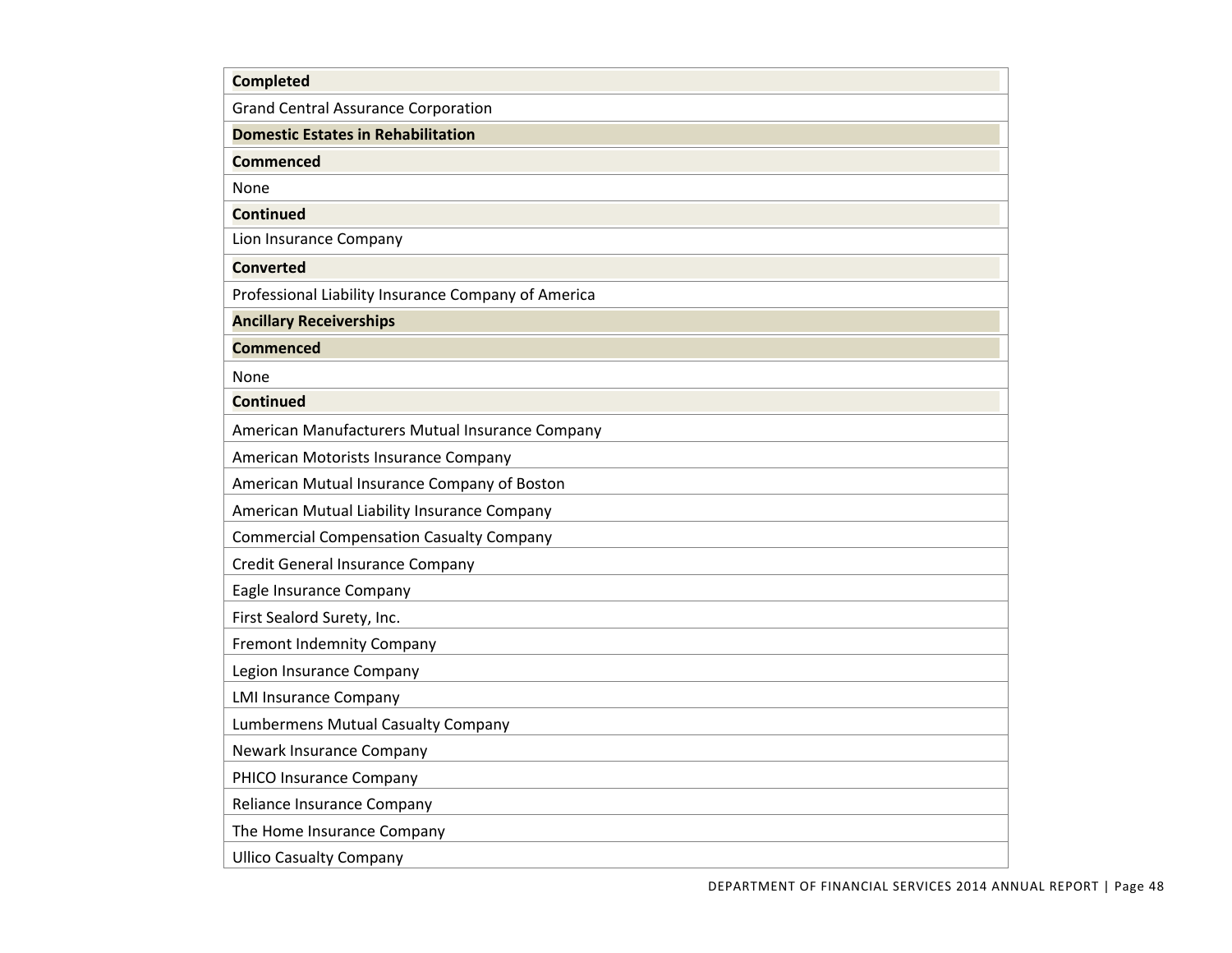| Villanova Insurance Company                                           |
|-----------------------------------------------------------------------|
| <b>Completed</b>                                                      |
| <b>Acceleration National Insurance Company</b>                        |
| Amwest Surety Insurance Company                                       |
| Security Indemnity Insurance Company                                  |
| <b>Shelby Casualty Company</b>                                        |
| <b>Conservations</b>                                                  |
| Commenced                                                             |
| None                                                                  |
| <b>Continued</b>                                                      |
| Northumberland General Insurance Company                              |
| <b>Completed</b>                                                      |
| Folksam International Insurance Company (UK) Ltd.                     |
| Legion Indemnity Company                                              |
| <b>Fraternal Benefit Societies</b>                                    |
| <b>Commenced</b>                                                      |
| Arion Sick and Benevolent Society of the City of NY                   |
| Benjamin Storch Association, Inc.                                     |
| Chevra Ohev Sholem Anshei Bukaczowce                                  |
| Chevra Rodfe Zedek Ansche Bolszowce                                   |
| Congregation Bnei Isaac Anshei Lechowitz                              |
| <b>First Krakowitzer Society</b>                                      |
| Metropole Association, Inc.                                           |
| Tarnopoler (Yad-Charitzem) Workingmen Sick and Benevolent Association |
| The First Solotwiner Sick & Benevolent Society                        |
| United Brothers Benevolent and Fraternal Society Inc.                 |
| Victory Foundation, Inc.                                              |
| <b>Continued</b>                                                      |
| Brooklyn First, Inc.                                                  |
| Chevra Bnei Solomon Jezierner                                         |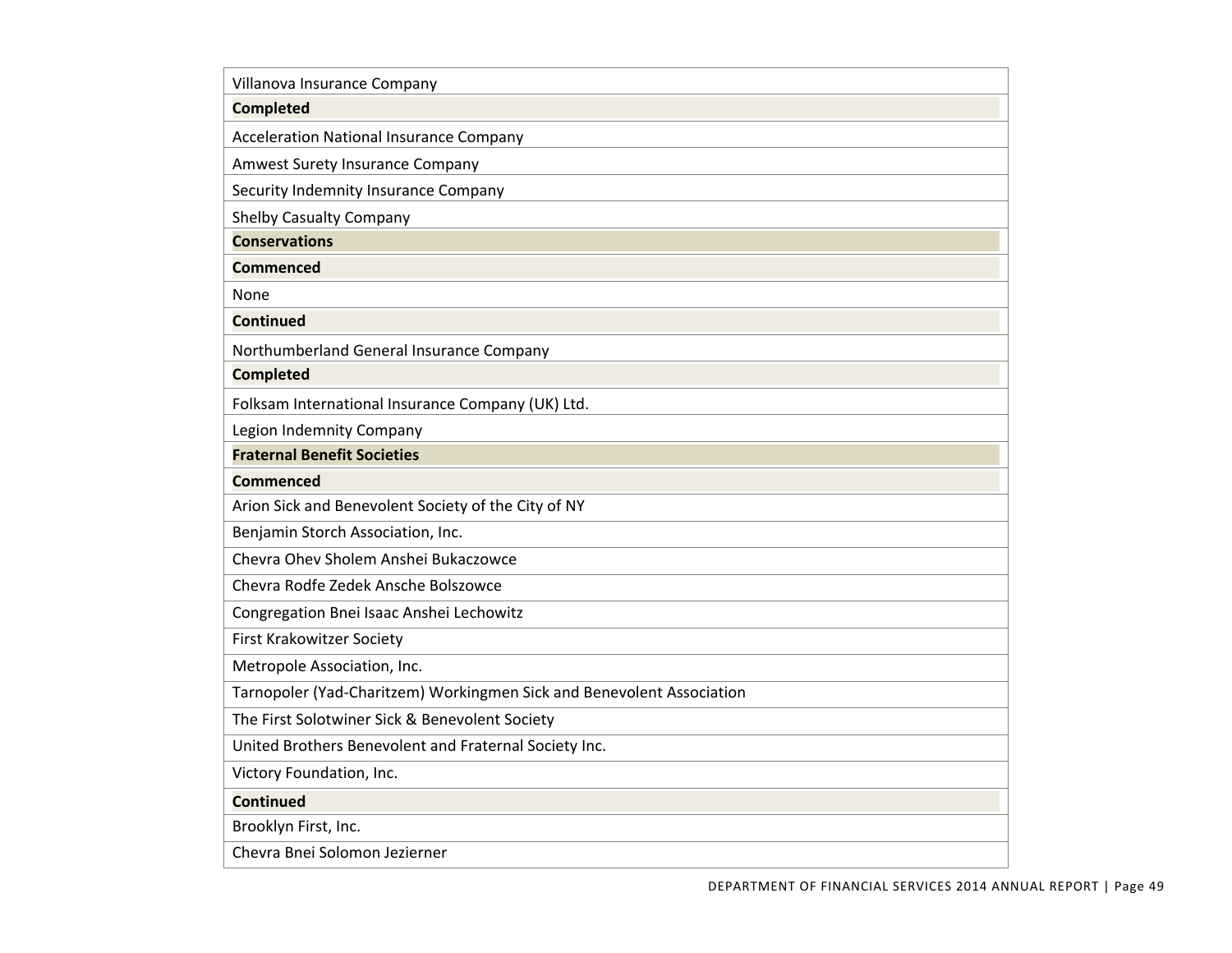| Chevra Neir Tomid Anshei Lubashow, Inc.              |
|------------------------------------------------------|
| Congregation Agudath Bnai Kodesh Anshei, Kroz        |
| First Koshovater Benevolent Society of New York      |
| Laurelton Welfare Association, Inc.                  |
| New Kosintiner Young & Old Men's Society, Inc.       |
| Order of Lions, Inc.                                 |
| Plonsker Young Men's Benevolent Society, Inc.        |
| Senate Association, Inc.                             |
| <b>Completed</b>                                     |
| Adolph Ullman's Aid Society                          |
| Association Mordecai Becher, Lieb Appel and Rubin    |
| B'nai Jacob and Bertha Landy Society                 |
| Congregation Ahavas Achim Anshei Tamashauer Petrokov |
| Congregation Anshe Kesser of Corona                  |
| First Boberka Sick and Benevolent Society            |
| First Yagotiner Relief Association, Inc.             |
| Friends of Zion of Harlem                            |
| Independent Novoselitzer Bessarabian K.U.V.          |
| Independent Stryjer Benevolent Society               |
| Janover Kowner Guberna Benevolent Association, Inc.  |
| Malcher Young Men's Benevolent Association, Inc.     |
| Starasol Friends Association, Inc.                   |
| Tabernacle Benevolent Association, Inc.              |
| The Cyril Maslow Family Circle, Inc.                 |
|                                                      |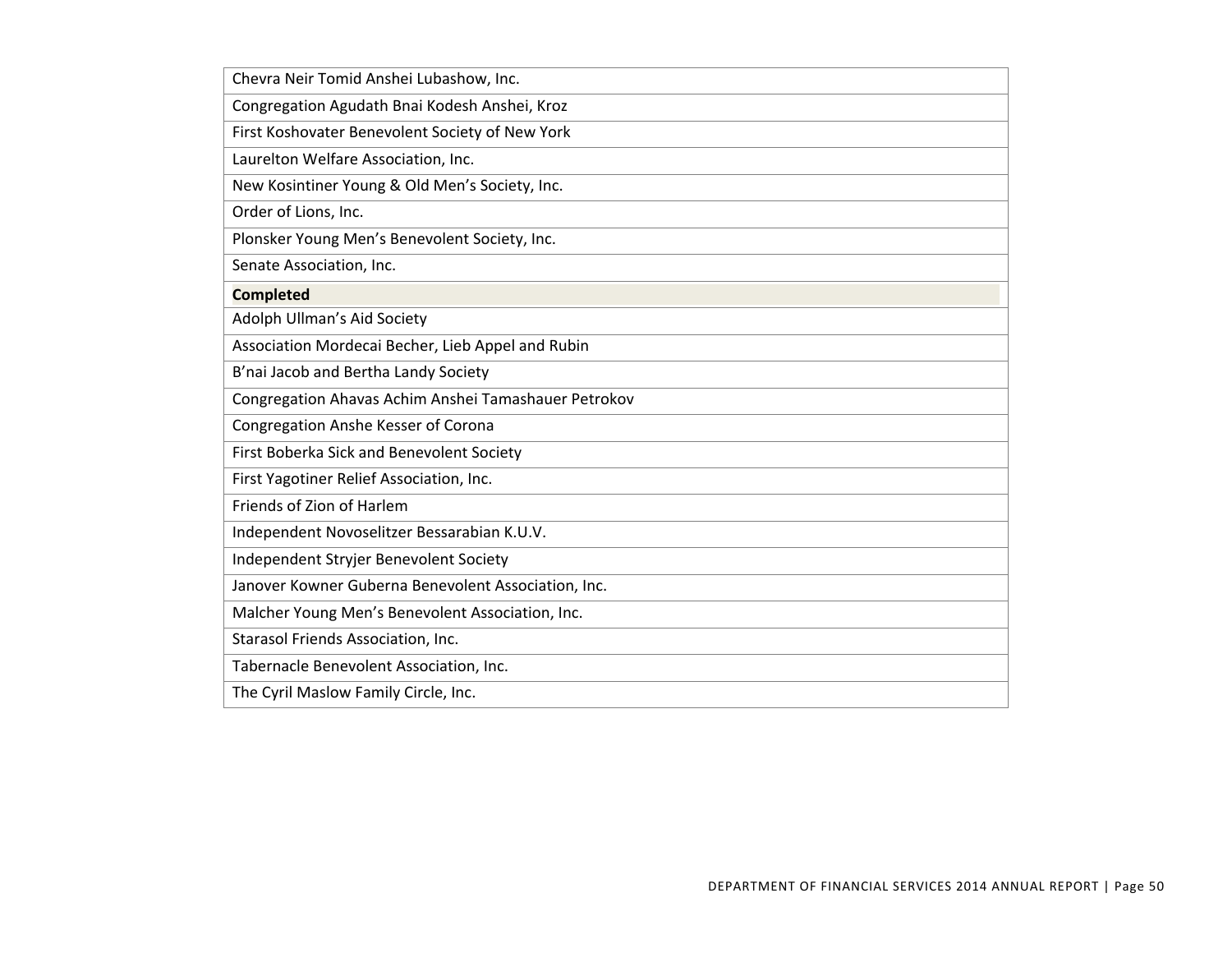#### **PROPERTY AND CASUALTY INSURANCE**

| <b>Class</b>                                            | <b>Number</b> |
|---------------------------------------------------------|---------------|
| <b>Accredited Reinsurers</b>                            | 91            |
| <b>Advance Premium Co-Operatives</b>                    | 17            |
| <b>Assessment Co-Operatives</b>                         | 23            |
| Associations, Pools, And Syndicates                     | 13            |
| Captive Insurers                                        | 63            |
| <b>Financial Guaranty Insurers</b>                      | 15            |
| <b>Mortgage Guaranty Insurers</b>                       | 28            |
| Property Insurance Underwriting Association (FAIR Plan) | 1             |
| <b>Property/Casualty Insurers</b>                       | 795           |
| <b>Risk Retention Groups</b>                            | 16            |
| Title Insurers (Including Two Accredited Reinsurers)    | 114           |
| <b>United States Branches</b>                           | 25            |

## **PROPERTY/CASUALTY INSURANCE ENTITIES SUPERVISED BY THE DEPARTMENT**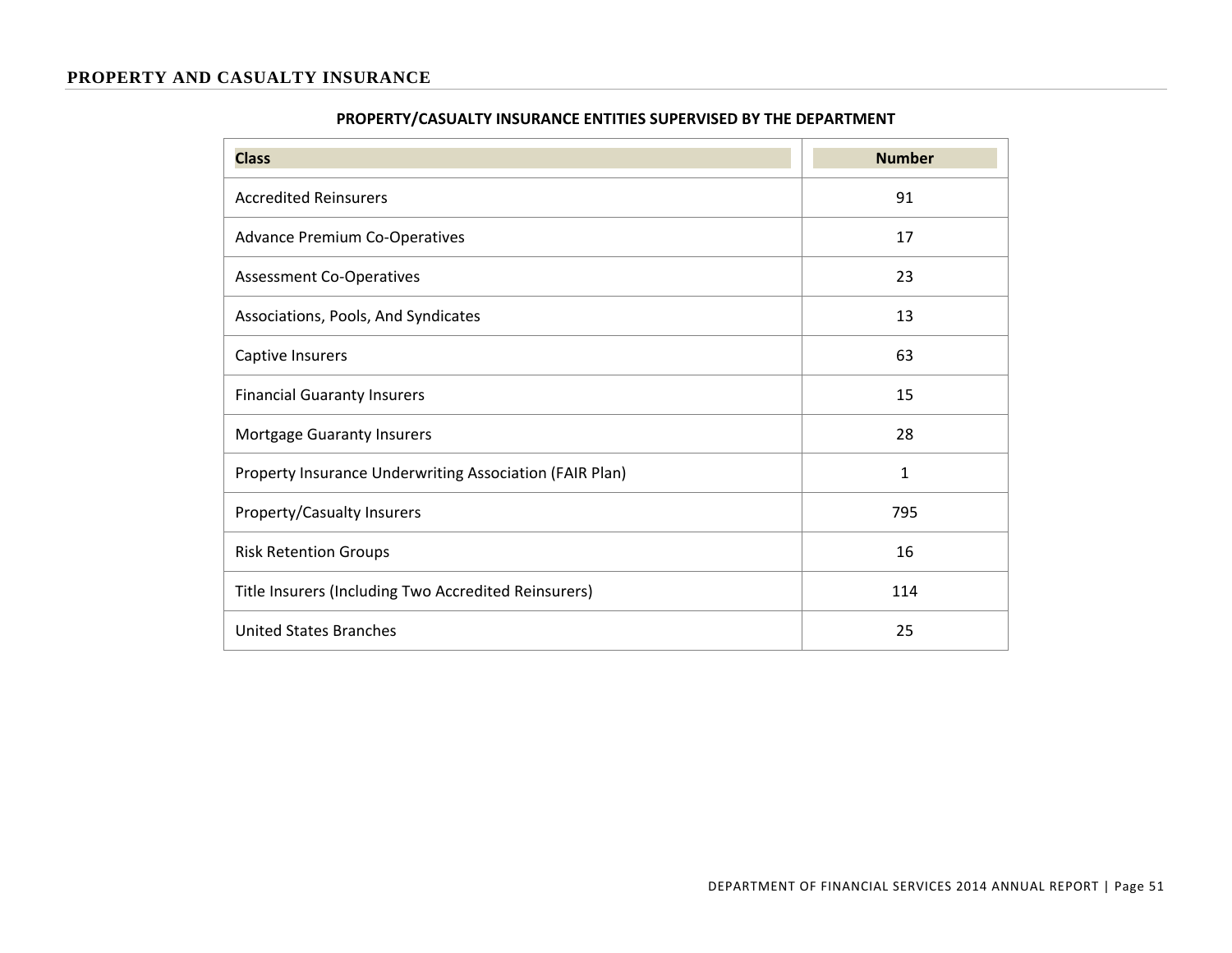#### **LICENSED PROPERTY/CASUALTY INSURER SELECTED DATA 2010‐2013**

|                                  | 2013                     | 2012      | 2011                       | 2010      |  |  |
|----------------------------------|--------------------------|-----------|----------------------------|-----------|--|--|
|                                  | <b>Stock Companies</b>   |           |                            |           |  |  |
| <b>Number of Insurers</b>        | 746<br>746<br>749<br>746 |           |                            |           |  |  |
|                                  |                          |           | <b>Dollars in Millions</b> |           |  |  |
| Net Premiums Written             | \$272,826                | \$256,680 | \$246,260                  | \$237,965 |  |  |
| <b>Admitted Assets</b>           | 962,536                  | 932,179   | 897,221                    | 892,494   |  |  |
| Unearned Premium & Loss Reserves | 502,233                  | 493,209   | 482,441                    | 473,590   |  |  |
| <b>Other Liabilities</b>         | 110,270                  | 104,751   | 95,718                     | 92,118    |  |  |
| Capital                          | 3,980                    | 3,922     | 3,978                      | 3,986     |  |  |
| <b>Surplus to Policyholders</b>  | 350,033                  | 334,220   | 319,061                    | 326,786   |  |  |
|                                  |                          |           | <b>Mutual Companies</b>    |           |  |  |
| <b>Number of Insurers</b>        | 67                       | 69        | 71                         | 72        |  |  |
|                                  |                          |           | <b>Dollars in Millions</b> |           |  |  |
| <b>Net Premiums Written</b>      | \$86,179                 | \$80,891  | \$77,938                   | \$75,733  |  |  |
| <b>Admitted Assets</b>           | 302,771                  | 275,189   | 259,614                    | 256,394   |  |  |
| Unearned Premium & Loss Reserves | 109,379                  | 106,682   | 104,797                    | 101,209   |  |  |
| <b>Other Liabilities</b>         | 38,302                   | 31,648    | 28,559                     | 28,290    |  |  |
| <b>Surplus to Policyholders</b>  | 155,090                  | 136,858   | 126,258                    | 126,895   |  |  |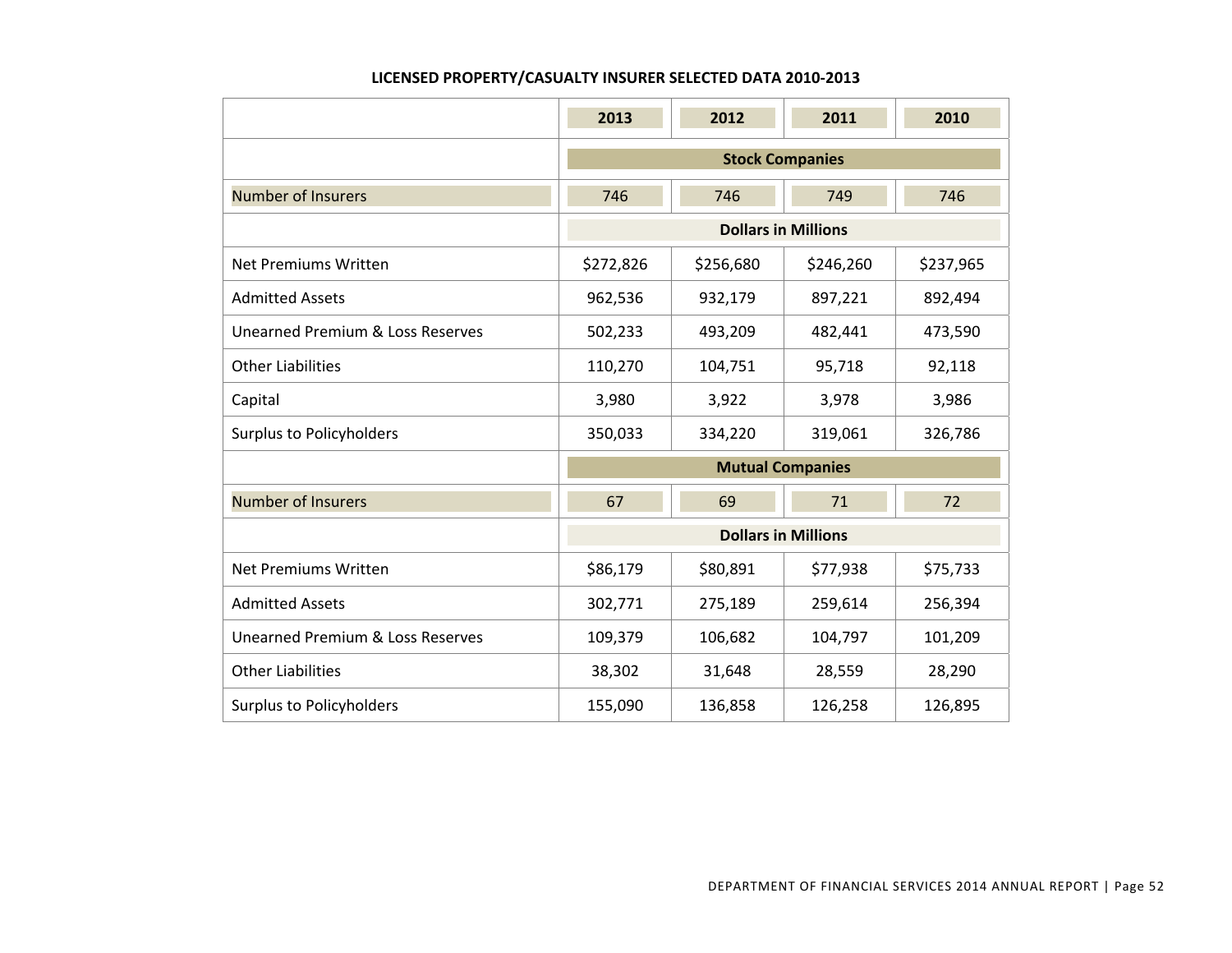| <b>Property/Casualty Lines</b>              | Year     |                            |          |          | <b>Percentage Change</b> |           |           |
|---------------------------------------------|----------|----------------------------|----------|----------|--------------------------|-----------|-----------|
|                                             |          | <b>Dollars in Millions</b> |          |          |                          |           |           |
|                                             | 2009     | 2010                       | 2011     | 2012     | 2013                     | 2009-2013 | 2012-2013 |
| <b>All Premiums Written</b>                 | \$32,885 | \$33,014                   | \$34,147 | \$35,907 | \$38,004                 | 16%       | 5.80%     |
| Private Passenger Auto                      | 9,948    | 10,147                     | 10,431   | 10,811   | 11,112                   | 12%       | 2.80%     |
| Bodily Injury and Property Damage Liability | 6,588    | 6,771                      | 7,025    | 7,279    | 7,399                    | 12%       | 1.60%     |
| Comprehensive and Collision                 | 3,360    | 3,376                      | 3,406    | 3,532    | 3,713                    | 11%       | 5.10%     |
| <b>Commercial Auto</b>                      | 1,796    | 1,748                      | 1,718    | 1,826    | 1,962                    | 9%        | 7.40%     |
| General (Other) Liability                   | 4,155    | 4,138                      | 4,089    | 4,466    | 4,978                    | 20%       | 11.50%    |
| <b>Commercial Multi-Peril</b>               | 3,026    | 2,986                      | 3,057    | 3,249    | 3,488                    | 15%       | 7.40%     |
| <b>Workers' Compensation</b>                | 3,423    | 3,623                      | 4,157    | 4,755    | 5,191                    | 52%       | 9.20%     |
| Homeowners' Multi-Peril                     | 4,219    | 4,336                      | 4,500    | 4,704    | 4,901                    | 16%       | 4.20%     |
| <b>Medical Malpractice</b>                  | 1,336    | 1,380                      | 1,374    | 1,354    | 1,365                    | 2%        | 0.80%     |
| <b>Inland Marine</b>                        | 954      | 962                        | 1,032    | 1,139    | 1,262                    | 32%       | 10.80%    |
| Ocean Marine                                | 450      | 440                        | 449      | 445      | 444                      | 1%        | 0.20%     |
| <b>Fidelity and Surety</b>                  | 484      | 463                        | 455      | 442      | 483                      | 0%        | 9.30%     |
| <b>Accident and Health</b>                  | 260      | 277                        | 344      | 387      | 420                      | 62%       | 8.50%     |
| Fire                                        | 550      | 546                        | 574      | 564      | 600                      | 9% _      | 6.40%     |
| <b>Product Liability</b>                    | 131      | 126                        | 138      | 135      | 152                      | 16%       | 12.60%    |
| <b>Financial Guaranty</b>                   | 1,030    | 804                        | 643      | 431      | 375                      | 64%       | 13.00%    |
| Mortgage Guaranty                           | 209      | 195                        | 192      | 177      | 184                      | 12%       | 4.00%     |
| <b>Allied Lines</b>                         | 331      | 324                        | 342      | 366      | 386                      | 17%       | 5.50%     |
| Aircraft                                    | 115      | 14                         | 63       | 47       | $57 -$                   | 50% -     | 21.30%    |
| <b>Boiler and Machinery</b>                 | 74       | 72                         | 75       | 84       | $87 -$                   | 18%       | 3.60%     |
| Credit                                      | 100      | 115                        | 151      | 152      | 140                      | 40%       | 7.90%     |
| <b>Burglary and Theft</b>                   | 18       | 19                         | 21       | 23       | 26                       | 44%       | 13.00%    |
| All Other                                   | 277      | 301                        | 344      | 349      | 391                      | 41%       | 12.00%    |

## **PROPERTY/CASUALTY INSURER DIRECT PREMIUMS WRITTEN 2010‐2013**

‐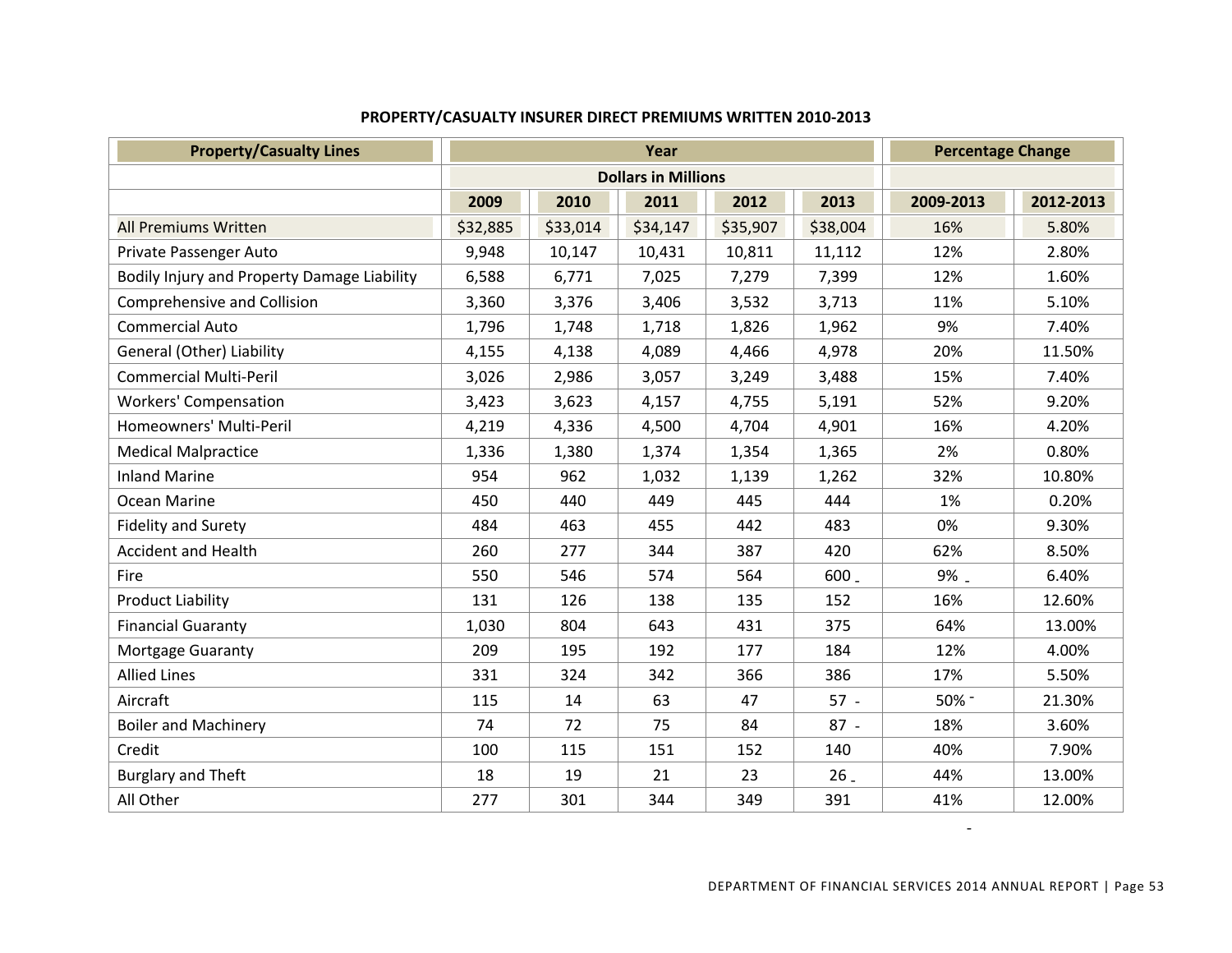## **PROPERTY/CASUALTY NET PREMIUMS WRITTEN**

| <b>Stock Companies</b>     |                                           |                                   |                                        |                            | <b>Mutual Companies</b>               |                                   |                                        |
|----------------------------|-------------------------------------------|-----------------------------------|----------------------------------------|----------------------------|---------------------------------------|-----------------------------------|----------------------------------------|
| No. of<br><b>Companies</b> | <b>Net Premiums Written</b>               | Surplus/<br><b>Policy-holders</b> | <b>Ratio of Premiums</b><br>to Surplus | No. of<br><b>Companies</b> | <b>Net Premiums</b><br><b>Written</b> | Surplus/<br><b>Policy-holders</b> | <b>Ratio of Premiums</b><br>to Surplus |
|                            | <b>Dollars in Millions</b>                |                                   |                                        |                            | <b>Dollars in Millions</b>            |                                   |                                        |
| 746                        | \$272,826                                 | \$350,033                         | 0.8                                    | 67                         | \$86,179                              | \$155,090                         | 0.6                                    |
|                            | Aggregate Writings (in Billions): \$359.0 |                                   |                                        |                            |                                       |                                   |                                        |
|                            | % in Stock <b>: 76.0%</b>                 |                                   |                                        |                            |                                       |                                   |                                        |

#### **FINANCIAL GUARANTY INSURERS SELECTED DATA**

|                                  | 2013                       | 2012           | 2011           | 2010           |  |  |
|----------------------------------|----------------------------|----------------|----------------|----------------|--|--|
| <b>Number of Companies</b>       | 15                         | 14             | 16             | 15             |  |  |
|                                  | <b>Dollars in Millions</b> |                |                |                |  |  |
| Exposure                         | \$1,481,807.25             | \$1,602,780.90 | \$2,140,822.60 | \$2,450,692.60 |  |  |
| Net premiums written             | 705.97                     | 602.40         | 964.00         | 1,368.40       |  |  |
| <b>Admitted assets</b>           | 31,457.99                  | 27,309.00      | 34,051.30      | 36,476.40      |  |  |
| Unearned premium & loss reserves | 12,309.01                  | 8,446.90       | 16,521.30      | 18,135.80      |  |  |
| Other liabilities                | 7,704.31                   | 8,884.90       | 11,455.50      | 12,257.70      |  |  |
| Capital                          | 1,066.82                   | 739.30         | 1,069.30       | 1,069.30       |  |  |
| Surplus to policyholders         | \$11,444.67                | \$9,977.10     | \$6,074.50     | \$6,083.00     |  |  |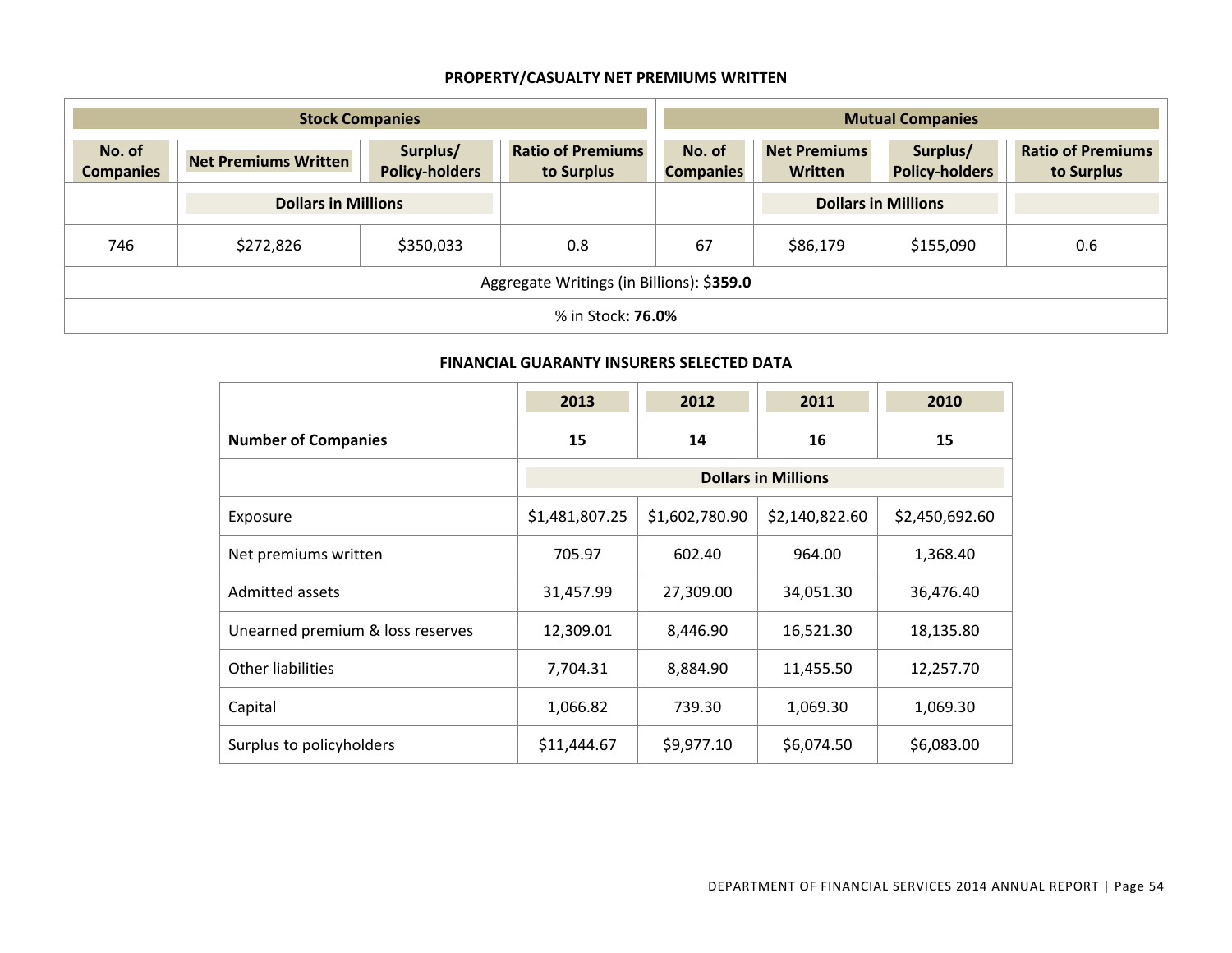|                                  | 2013                       | 2012       | 2011       | 2010       |
|----------------------------------|----------------------------|------------|------------|------------|
| <b>Number of companies</b>       | 28                         | 32         | 32         | 31         |
|                                  | <b>Dollars in Millions</b> |            |            |            |
| Net premiums written             | \$3,821.15                 | \$3,436.20 | \$3,655.90 | \$3,624.50 |
| <b>Admitted Assets</b>           | 19,101.32                  | 19,483.40  | 21,437.10  | 24,344.90  |
| Unearned premium & loss reserves | 12,025.33                  | 13,462.90  | 14,277.30  | 15,132.90  |
| <b>Other liabilities</b>         | 1,386.47                   | 2,740.50   | 3,537.40   | 1,748.10   |
| Capital                          | 76.78                      | 86.20      | 87.20      | 85.40      |
| Surplus                          | \$5,689.52                 | \$3,227.90 | \$3,622.40 | \$7,463.90 |

#### **MORTGAGE GUARANTY INSURERS SELECTED ANNUAL STATEMENT DATA**

#### **MORTGAGE GUARANTY INSURERS NET PREMIUMS WRITTEN AND SURPLUS**

| <b>Net Premiums Written</b><br>(During Year) | <b>Surplus to Policyholders</b><br>(End of Year) | <b>Ratio of Premiums</b><br>to Surplus |
|----------------------------------------------|--------------------------------------------------|----------------------------------------|
| <b>Dollars in Millions</b>                   |                                                  |                                        |
| \$3,821.15                                   | \$5,689.52                                       | 0.67                                   |

#### **TITLE INSURANCE COMPANIES SELECTED DATA**

|                            | 2013                       | 2012        | 2011       | 2010       |  |
|----------------------------|----------------------------|-------------|------------|------------|--|
| <b>Number of Companies</b> | 23                         | 25          | 23         | 24         |  |
|                            | <b>Dollars in Millions</b> |             |            |            |  |
| Net premiums written       | \$10,569.99                | \$10,742.90 | \$8,912.20 | \$9,050.80 |  |
| Admitted assets            | 7,638.33                   | 8,803.90    | 8,160.00   | 8,170.40   |  |
| Liabilities                | 4,252.53                   | 5,143.10    | 5,388.70   | 5,399.10   |  |
| Capital                    | 404.07                     | 315.40      | 314.90     | 315.20     |  |
| Surplus                    | \$3,385.80                 | \$3,660.80  | \$2,771.30 | \$2,771.30 |  |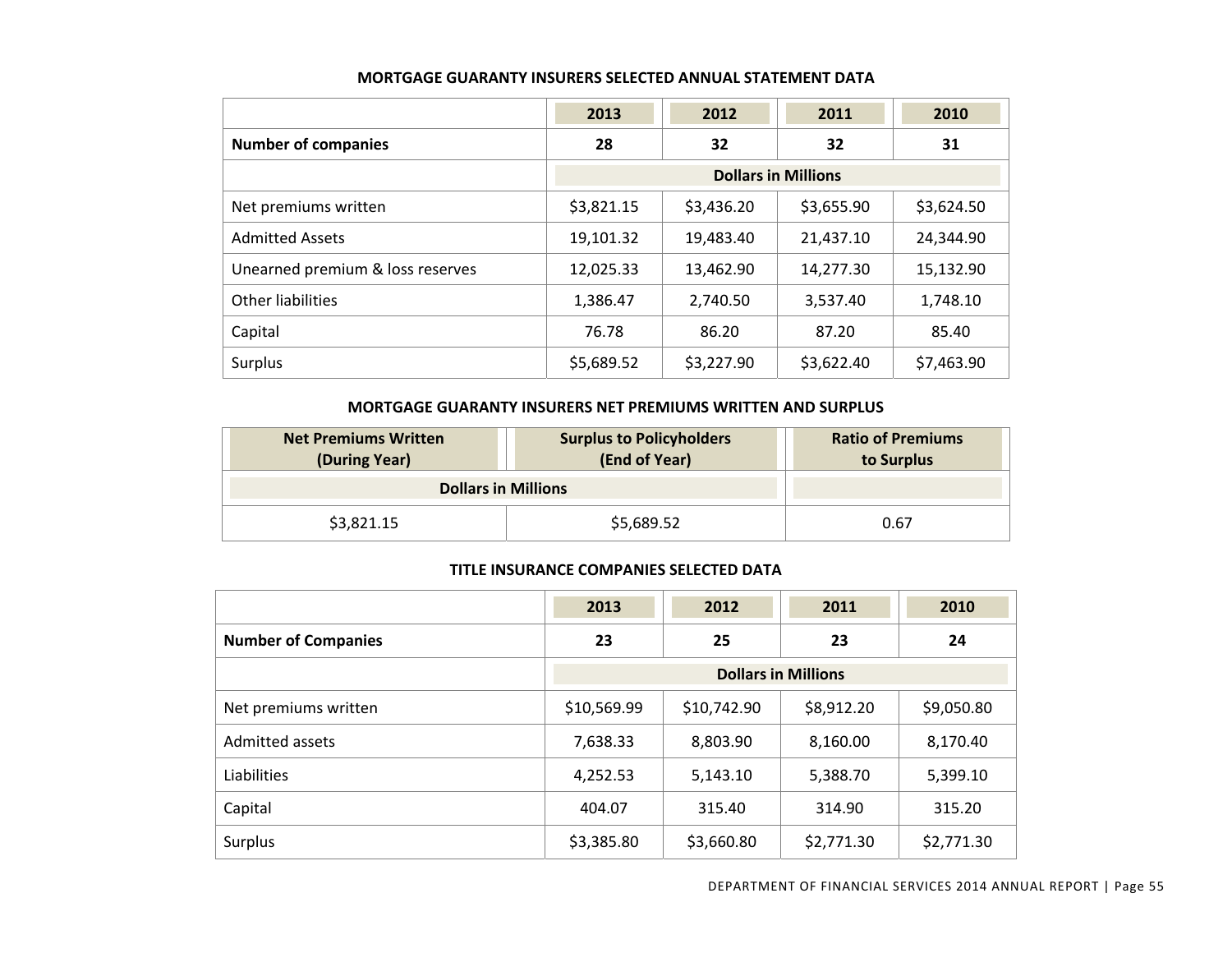| 2013                       | <b>Total</b>               | <b>Advance Premium</b><br><b>Corporations</b> |          |  |  |  |
|----------------------------|----------------------------|-----------------------------------------------|----------|--|--|--|
| <b>Number of companies</b> | 40<br>17                   |                                               | 23       |  |  |  |
|                            | <b>Dollars in Millions</b> |                                               |          |  |  |  |
| Total assets               | \$2,856.29                 | \$2,422.24                                    | \$434.06 |  |  |  |
| Net premiums written       | 1,012.78                   | 868.19                                        | 144.59   |  |  |  |
| Surplus funds              | \$1,234.48                 | \$1,071.76                                    | \$162.73 |  |  |  |

#### **HEALTH INSURANCE**

|                                              | <b>HEALIH INSURANCE ASSETS, LIABILITIES AND PREMIUMS WRITTEN</b> |                    |                                     |  |  |  |
|----------------------------------------------|------------------------------------------------------------------|--------------------|-------------------------------------|--|--|--|
|                                              | <b>Assets</b>                                                    | <b>Liabilities</b> | <b>Premiums Written in New York</b> |  |  |  |
|                                              | <b>Dollars in Thousands</b>                                      |                    |                                     |  |  |  |
| Continuing Care Retirement Community (CCRC)* | \$1,056,080                                                      | \$1,430,103        | n/a (see note below)                |  |  |  |
| Article 42 Insurer                           | 23,415,741                                                       | 14,773,290         | \$9,457,612                         |  |  |  |
| Article 43 Corporation                       | 7,570,955                                                        | 4,481,898          | 10,758,084                          |  |  |  |
| HMO**                                        | 6,019,185                                                        | 2,066,424          | 13,434,681                          |  |  |  |
| Muni-Coop.***                                | 384,667                                                          | 187,310            | 695,657                             |  |  |  |
| <b>Total</b>                                 | \$38,446,628                                                     | \$22,939,025       | \$34,346,034                        |  |  |  |

**HEALTHINSURANCE ASSETS, LIABILITIES AND PREMIUMS WRITTEN**

\* Numbers as of 2013. 2014 statements for CCRCs are due May 1. CCRCs do not have premiums. Residents pay <sup>a</sup> monthly fee.

\*\*HMO data is as of 2013 as the HMOs have not yet filed their 2014 Annual Statements, due April 1st.

\*\* Muni‐coop statements are due 120 days after the end of their fiscal year.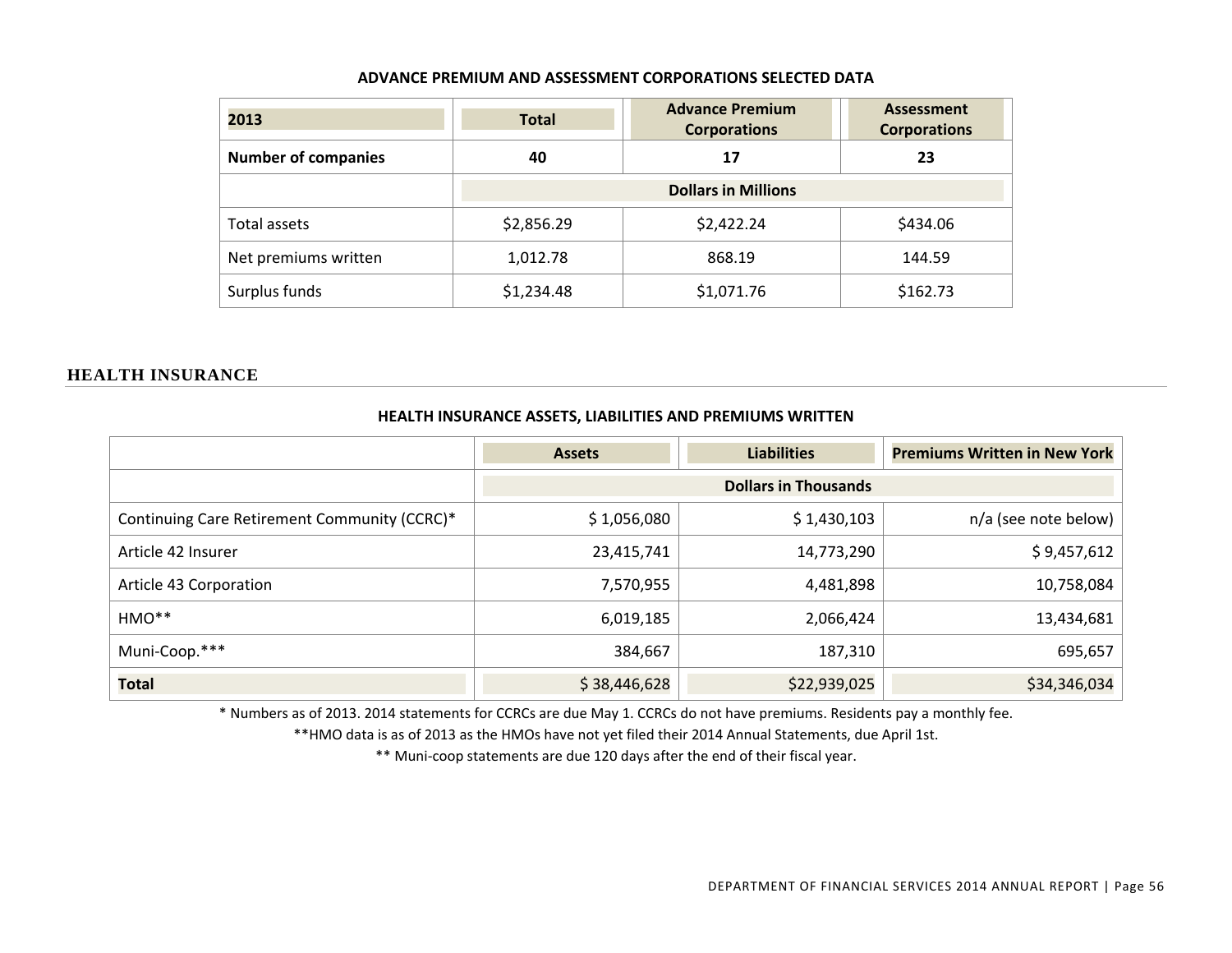#### **LIFE INSURANCE**

| <b>Type</b>                        | <b>Number</b> |
|------------------------------------|---------------|
| Life - New York                    | 79            |
| $Life - Other States$              | 54            |
| <b>Accredited Reinsurers</b>       | 28            |
| Fraternals - New York              | 3             |
| Fraternals - Other States          | 32            |
| Fraternals - Canadian, U.S. Branch | 1             |
| <b>Charitable Annuities</b>        | 358           |
| <b>Retirement Systems</b>          | 21            |
| Life Settlement Providers          | 30            |
| <b>Welfare Funds</b>               | 22            |
| <b>Certified Reinsurers</b>        | 9             |
| <b>Total</b>                       | 637           |

#### **LIFE INSURANCE COMPANIES REGULATED BY THE DEPARTMENT**

#### **LIFE INSURANCE COMPANY ADMITTED ASSETS**

|                            | 2013      | 2012                       | 2008      | 2003      |  |  |  |  |
|----------------------------|-----------|----------------------------|-----------|-----------|--|--|--|--|
|                            |           | <b>Dollars in Billions</b> |           |           |  |  |  |  |
| <b>Total</b>               | \$2,950.9 | \$2,768.8                  | \$2,315.7 | \$1,913.3 |  |  |  |  |
| Percent Increase From 2003 | 54.2%     | 44.7%                      | 21.0%     |           |  |  |  |  |
| <b>Type of Asset</b>       |           |                            |           |           |  |  |  |  |
| <b>Bonds</b>               | \$1,202.7 | \$1,170.5                  | \$1,016.7 | \$881.3   |  |  |  |  |
| <b>Stocks</b>              | 66.0      | 60.0                       | 64.4      | 52.6      |  |  |  |  |
| Mortgage Loans             | 202.7     | 190.9                      | $195.1 -$ | 149.8     |  |  |  |  |
| <b>Real Estate</b>         | 11.4      | 10.9                       | 13.0      | 12.7      |  |  |  |  |
| Policy Loans/Liens         | 72.2      | 69.2                       | 65.8      | 55.4      |  |  |  |  |
| Short-Term Holdings        | 22.3      | 21.1                       | 38.9      | 23.1      |  |  |  |  |
| Other                      | 1,373.7   | 1,118.2                    | 921.9     | 738.4     |  |  |  |  |

Note: Detail may not add to totals due to rounding.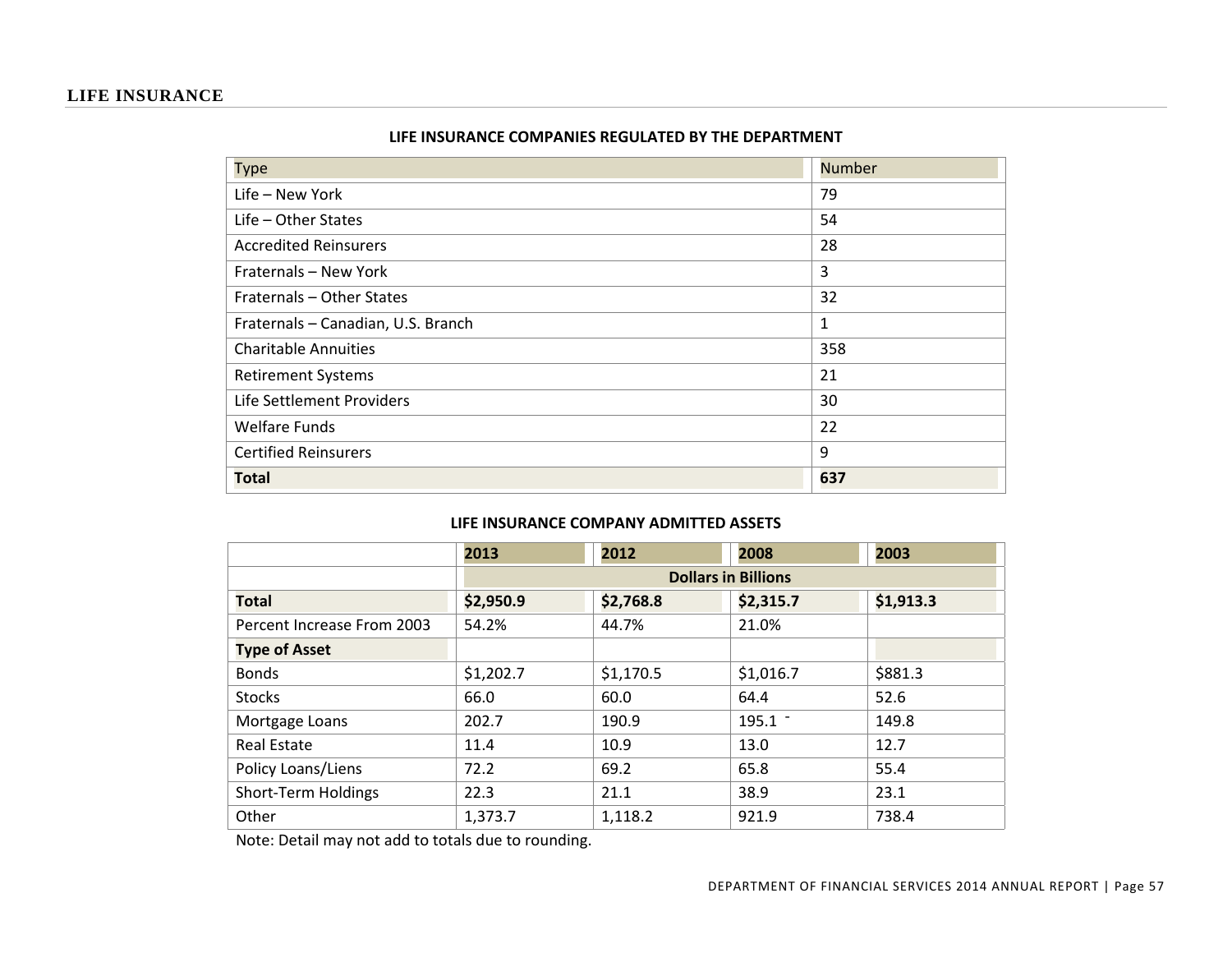#### **LIFE INSURER ASSETS, LIABILITIES, CAPITAL & SURPLUS**

|                   | 2013      | 2012                       |
|-------------------|-----------|----------------------------|
|                   |           | <b>Dollars in Billions</b> |
| Assets            | \$2,950.9 | \$2,768.8                  |
| Liabilities       | 2,767.3   | 2,594.1                    |
| Capital & Surplus | 183.6     | 174.6                      |

#### **TOTAL LIFE INSURANCE IN FORCE (COMPANIES LICENSED IN NEW YORK STATE)**

|                                 | 2013       | 2012                                   | 2008      | 2003      |  |  |
|---------------------------------|------------|----------------------------------------|-----------|-----------|--|--|
|                                 |            | <b>Dollars in Billions</b>             |           |           |  |  |
| <b>Total Insurance In Force</b> | \$15,986.3 | \$13,638.1<br>\$10,529.7<br>\$14,929.7 |           |           |  |  |
| Percent increase from 2003      | 51.8%      | 41.8%                                  | 29.5%     |           |  |  |
|                                 |            |                                        |           |           |  |  |
| <b>Type of Business</b>         |            | <b>Dollars in Billions</b>             |           |           |  |  |
| Ordinary                        | \$8,465.8  | \$8,085.4                              | \$7,419.4 | \$5,801.1 |  |  |
| Group                           | 7,488.7    | 6,811.0                                | 6,170.4   | 4,668.0   |  |  |
| Credit                          | 27.1       | 28.2                                   | 42.5      | 53.9      |  |  |
| Industrial                      | 4.7        | 5.1                                    | 5.8       | 6.6       |  |  |

#### **LIFE INSURANCE IN FORCE IN THE STATE OF NEW YORK**

| <b>Insurance In Force</b>  | 2012                       | 2011      | 2007      | 2002      |  |
|----------------------------|----------------------------|-----------|-----------|-----------|--|
|                            | <b>Dollars in Billions</b> |           |           |           |  |
| <b>Total</b>               | \$1,923.0                  | \$1,934.7 | \$1,690.7 | \$1,387.0 |  |
| Percent increase from 2002 | 38.6%                      | 39.5%     | 21.9%     |           |  |
| <b>Class of Business</b>   |                            |           |           |           |  |
| Ordinary                   | \$1,290.6                  | \$1,287.9 | \$1,123.2 | \$830.2   |  |
| Group                      | 627.7                      | 642.0     | 560.4     | 548.5     |  |
| Credit                     | 4.2                        | 4.4       | 6.6       | 7.6       |  |
| Industrial                 | 0.4                        | 0.5       | 0.5       | 0.8       |  |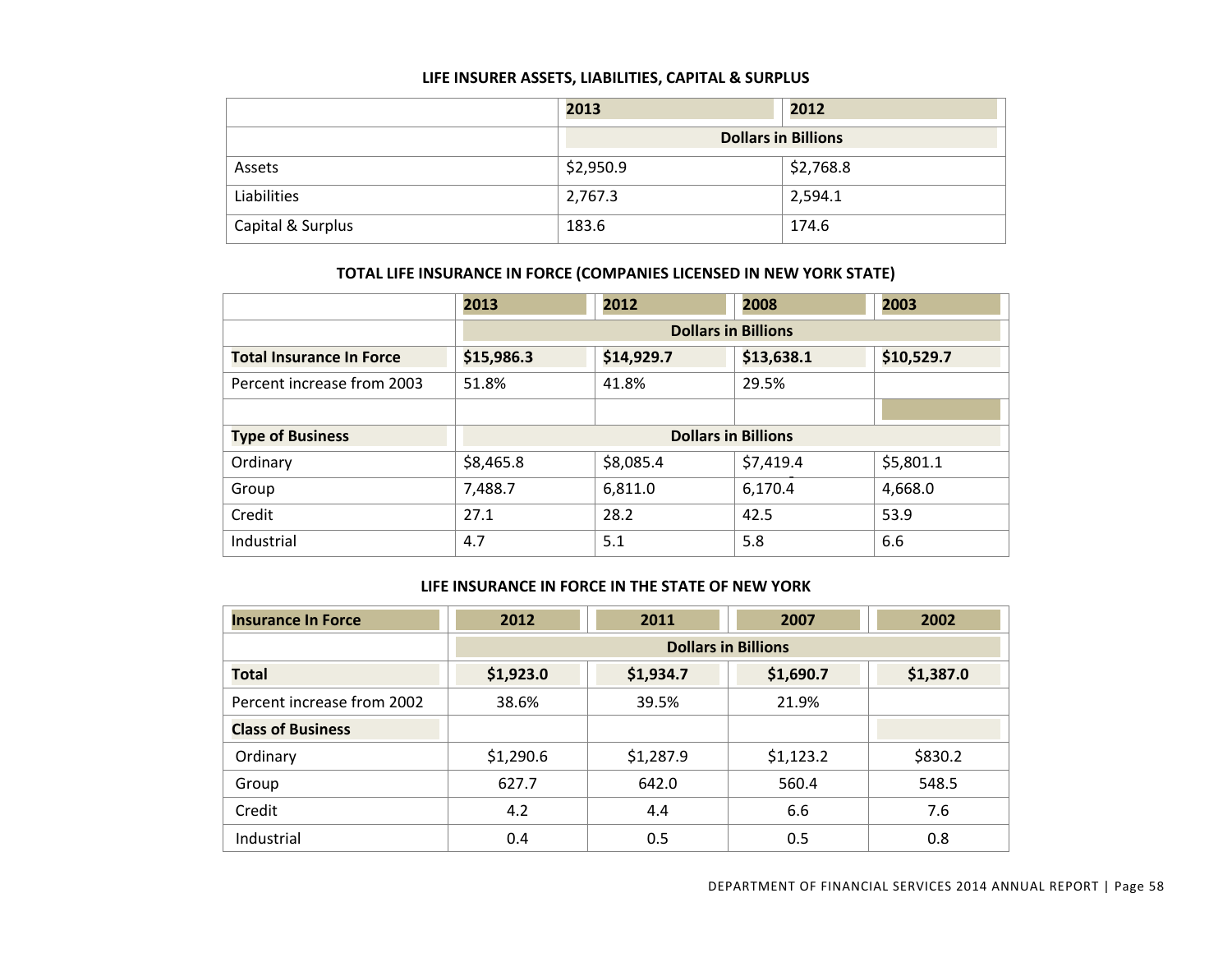#### **DOMESTIC LIFE INSURANCE COMPANIES ADMITTED ASSETS/INSURANCE IN FORCE**

| <b>Domestic Life Insurers</b> | 2013      | 2012      | 2008                       | 2003      |
|-------------------------------|-----------|-----------|----------------------------|-----------|
|                               |           |           | <b>Dollars in Billions</b> |           |
| <b>Admitted Assets</b>        | \$1,179.4 | \$1,115.1 | \$896.1                    | \$716.2   |
| Percent Increase from 2003    | 64.7%     | 55.7%     | 25.1%                      |           |
|                               |           |           | <b>Dollars in Billions</b> |           |
| Insurance in Force            | \$6,910.1 | \$6,770.2 | \$6,309.4                  | \$4,245.1 |
| Percent Increase from 2003    | 62.8%     | 59.5%     | 48.6%                      |           |

#### **FRATERNAL BENEFIT SOCIETIES ADMITTED ASSETS/INSURANCE** ‐ **IN FORCE**

|                        | 2013    | 2012    | 2008                       | 2003    |
|------------------------|---------|---------|----------------------------|---------|
|                        |         |         | <b>Dollars in Billions</b> |         |
| <b>Admitted Assets</b> | \$105.6 | \$102.9 | \$78.4                     | \$69.1  |
| Insurance in Force     | \$378.6 | \$369.9 | \$323.7                    | \$280.0 |

#### **PRIVATE PENSION FUNDS ADMITTED ASSETS/INSURANCE IN FORCE**

|                                          | 2013      | 2012      | 2008                       | 2003      |
|------------------------------------------|-----------|-----------|----------------------------|-----------|
|                                          |           |           | <b>Dollars in Millions</b> |           |
| Fair value of assets                     | \$242,805 | \$211,623 | \$153,075                  | \$162,044 |
| Payments to Annuitants and Beneficiaries | \$21,443  | \$22,627  | \$23,230                   | \$9,098   |

Note: Prior to 2007, assets were Total Admitted Assets, when the annual statement was prepared on <sup>a</sup> statutory basis.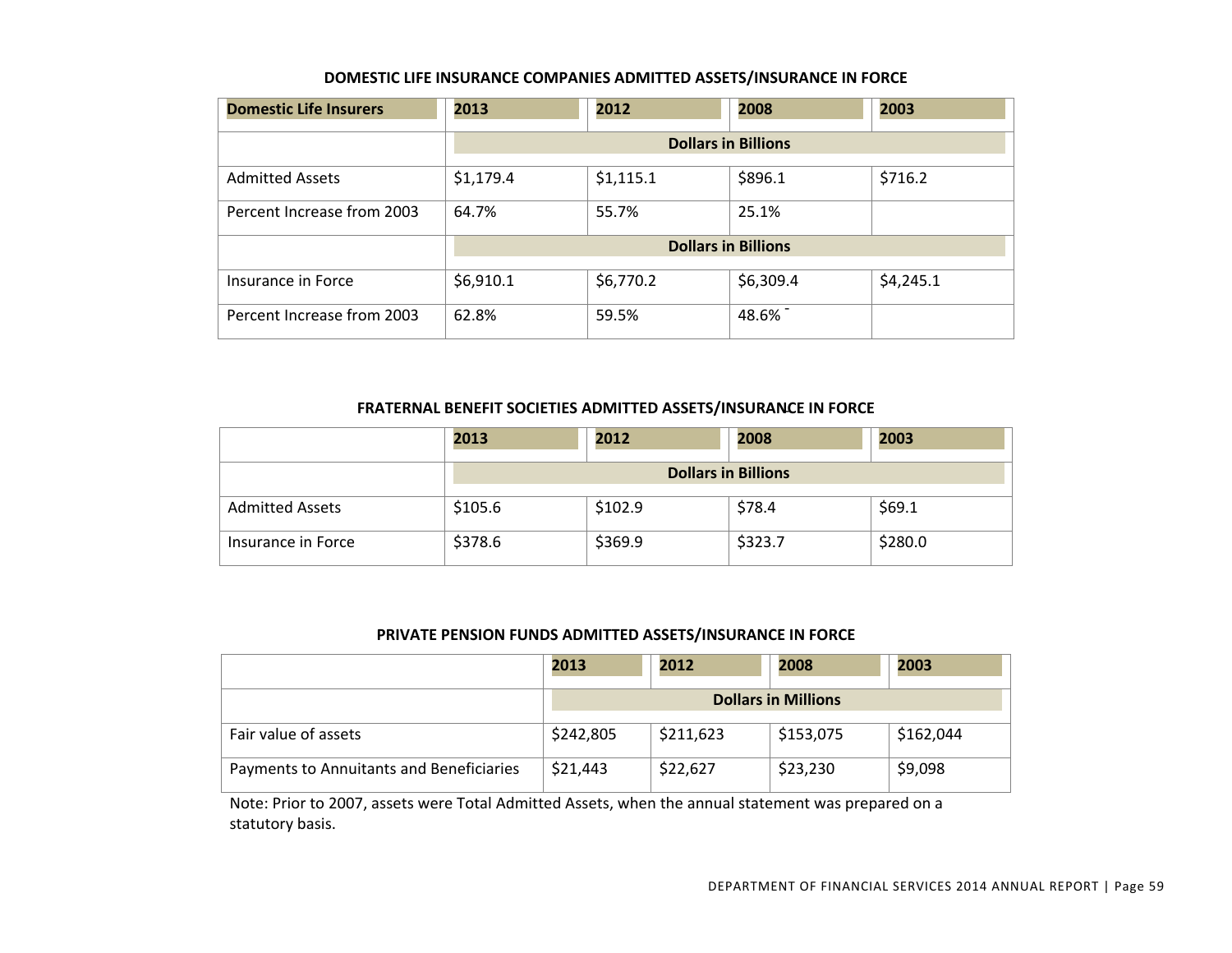#### **PUBLIC RETIREMENT SYSTEMS AND PENSION FUNDS ADMITTED ASSETS/INSURANCE IN FORCE**

|                                          | 2013      | 2012      | 2008                       | 2003      |
|------------------------------------------|-----------|-----------|----------------------------|-----------|
|                                          |           |           | <b>Dollars in Millions</b> |           |
| <b>Fair Value of Assets</b>              | \$384,408 | \$352,796 | \$353,446                  | \$247,681 |
| Payments to Annuitants and Beneficiaries | \$26,202  | \$24,838  | \$20,401                   | \$14,081  |

Note: Prior to 2007, assets were Total Admitted Assets, when the annual statement was prepared on <sup>a</sup> statutory basis.

#### **SEGREGATED GIFT ANNUITY FUNDS ADMITTED ASSETS/INSURANCE IN FORCE 2001‐2011**

|                               | 2013      | 2012                       | 2008      | 2003      |
|-------------------------------|-----------|----------------------------|-----------|-----------|
|                               |           | <b>Dollars in Millions</b> |           |           |
| Total admitted assets         | \$2,687.6 | \$2,483.0                  | \$1,899.9 | \$1,444.5 |
| Annual payments to annuitants | \$215.4   | \$210.6                    | \$192.3   | \$132.2   |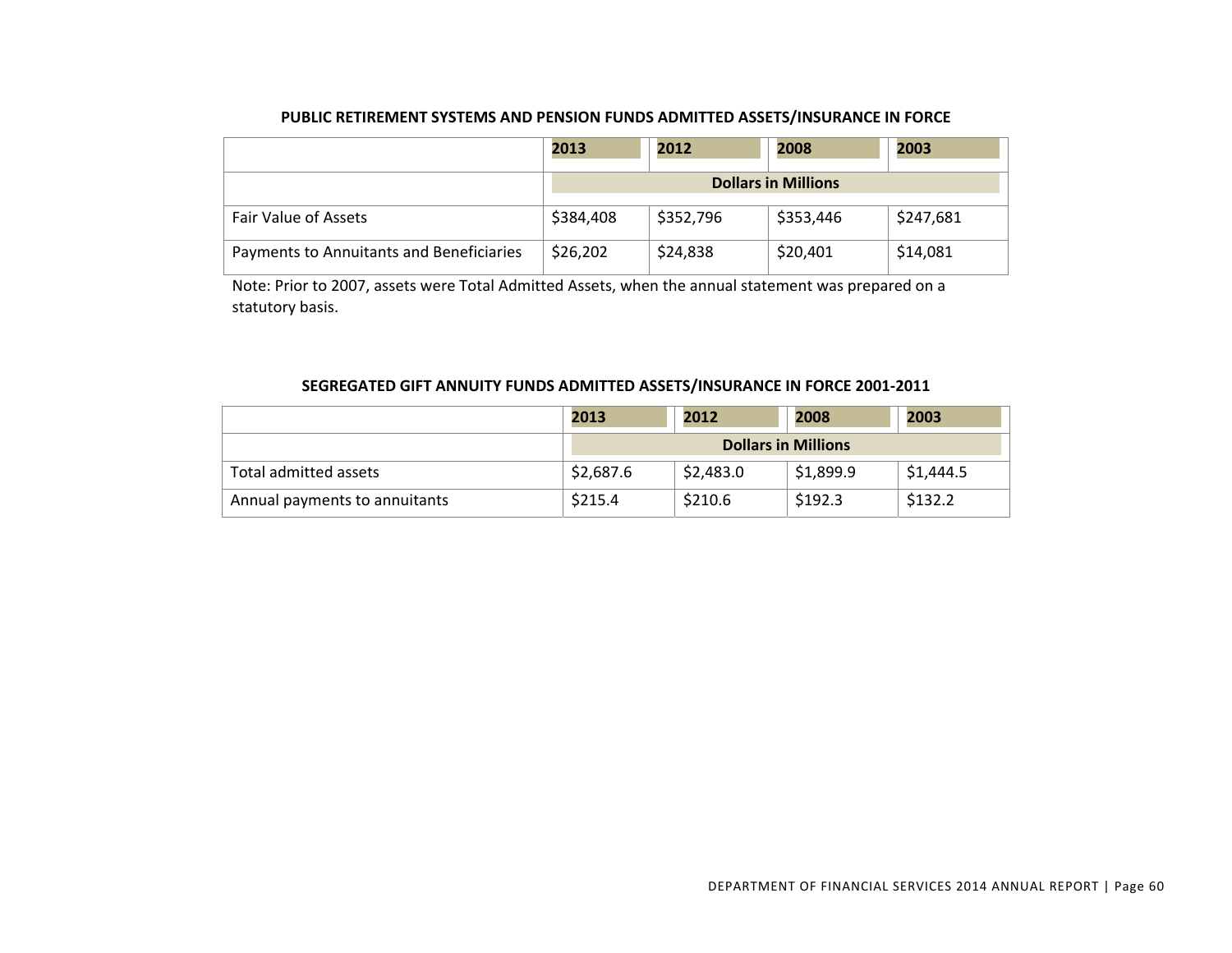# **FUNDS HELD BY OR DEPOSITED WITH THE SUPERINTENDENT**

| <b>Date Funds Paid to</b><br>Superintendent | Name of<br><b>Institution</b> | <b>Deposits or</b><br><b>Dividends</b> | Paid to<br><b>Claimants in</b><br>2012 | <b>Paid to Date</b> | <b>Balance</b> |
|---------------------------------------------|-------------------------------|----------------------------------------|----------------------------------------|---------------------|----------------|
|                                             | <b>Dollars in Thousands</b>   |                                        |                                        |                     |                |
| July 20, 2010                               | Middle Village Credit Union   | \$43,054.73                            | \$0                                    | \$24,546.85         | \$18,507.88    |
|                                             | <b>Total</b>                  | \$43,054.73                            | \$0                                    | \$24,546.85         | \$18,507.88    |

#### **UNCLAIMED FUNDS FROM VOLUNTARY OR INVOLUNTARY BANK LIQUIDATIONS**

Note: All unclaimed Funds on deposit with the Superintendent are held by the Office of the State Comptroller.

#### **PUBLIC MOTOR VEHICLE LIABILITY SECURITY FUND**

| Beginning Balance as of 4/01/2013             | \$64,633,734  |
|-----------------------------------------------|---------------|
| Assessments Paid into the Fund                | 15,478,205    |
| Net Interest income                           | 52,427        |
| <b>Recoveries</b>                             | 24,263,716    |
| <b>Total Receipts</b>                         | 39,794,348    |
| <b>Subtotal</b>                               | 104,428,082   |
| Disbursements:                                |               |
| <b>Administrative Expenses</b>                | 62,034        |
| Awards & Expenses of companies in liquidation | 2,851,488     |
| <b>Total Disbursements</b>                    | 2,913,522     |
| Total in Fund as of 3/31/2014                 | \$101,514,560 |

Note: The fund has an outstanding liability of \$50 million for funds transferred from the Property Casualty Insurance Security Fund, as permitted under Section 7603 (e) (2) of the Insurance Law.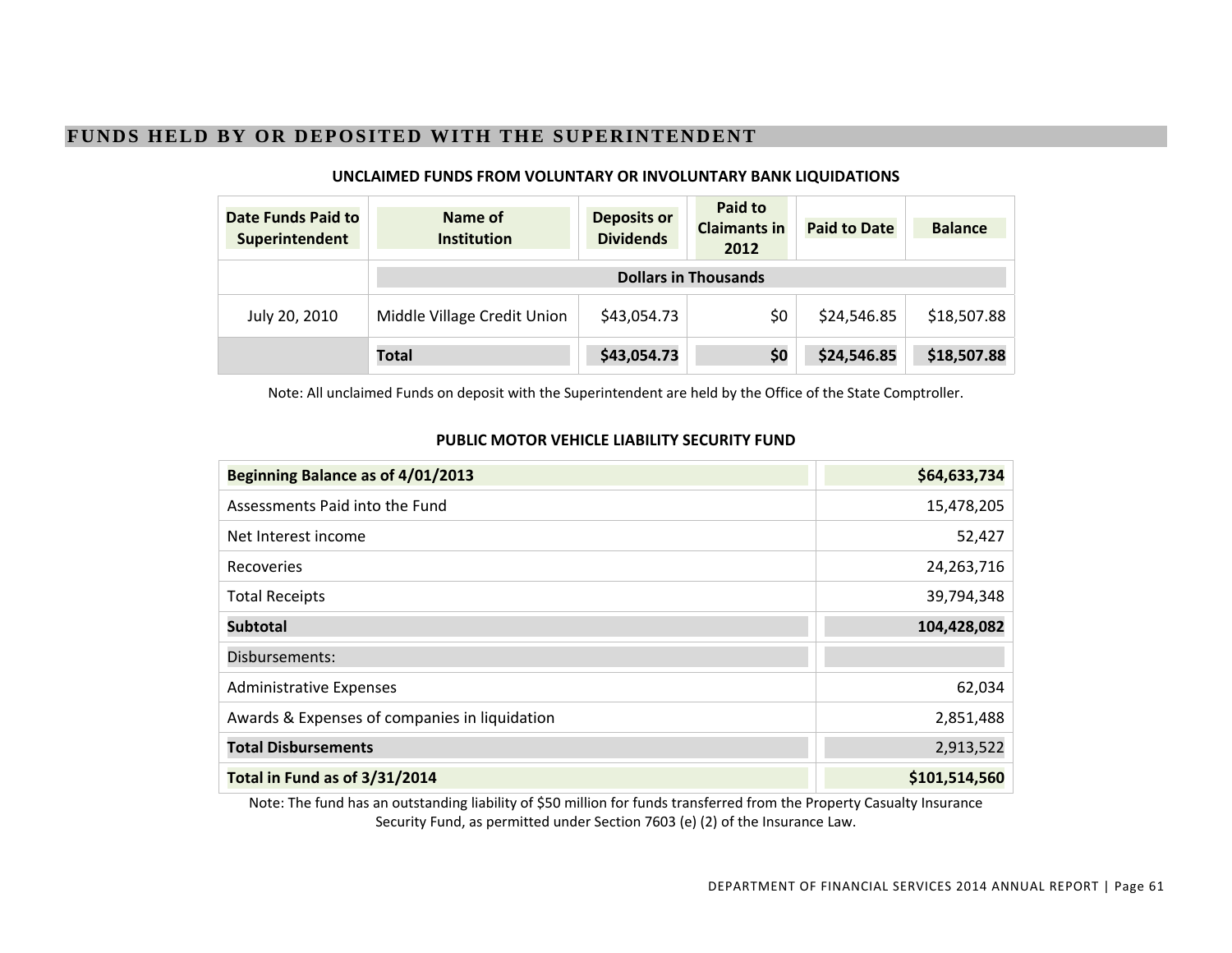| PROPERTY CASUALTY INSURANCE SECURITY FUND |
|-------------------------------------------|
|-------------------------------------------|

| Beginning Balance as of 4/01/2013             | \$201,593,702 |
|-----------------------------------------------|---------------|
| Assessments Paid into the Fund                | (6, 845)      |
| Net Interest income                           | 385,101       |
| Recoveries                                    | 101,710,077   |
| <b>Total Receipts</b>                         | 102,088,333   |
| <b>Subtotal</b>                               | 303,682,035   |
| Disbursements:                                |               |
| <b>Administrative Expenses</b>                | 427,791       |
| Awards & Expenses of companies in liquidation | 55,392,069    |
| <b>Total Disbursements</b>                    | 55,819,860    |
| Total in Fund as of 3/31/2014                 | \$247,862,175 |

Note: Total does not include transfer of \$87 million to State General Purpose Fund, or transfer of \$50 million to the Public Motor Vehicle Liability Security Fund.

#### **WORKERS COMPENSATION SECURITY FUND**

| Beginning Balance as of 4/01/2013             | \$143,926,532 |
|-----------------------------------------------|---------------|
| Assessments Paid into the Fund                | 4,328,200     |
| Net Interest income                           | 153,097       |
| Recoveries                                    | 90,212,581    |
| <b>Total Receipts</b>                         | 94,693,878    |
| <b>Subtotal</b>                               | 238,620,410   |
| Disbursements:                                |               |
| <b>Administrative Expenses</b>                | 142,489       |
| Awards & Expenses of companies in liquidation | 77,369,339    |
| <b>Total Disbursements</b>                    | 77,511,828    |
| Total in Fund as of 3/31/2014                 | \$161,108,582 |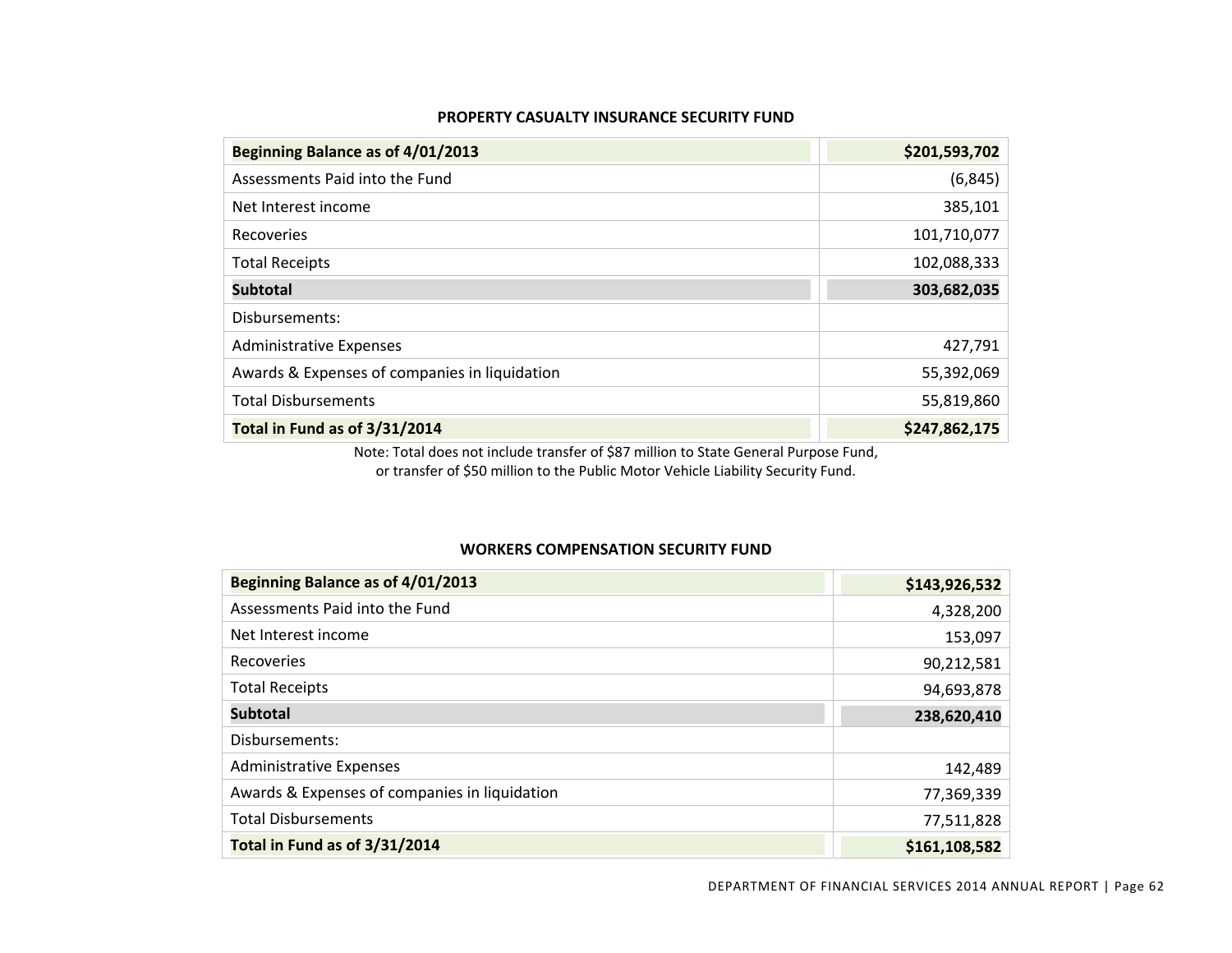#### **STATE TRANSMITTER OF MONEY INSURANCE FUND (STMIF)**

| <b>BALANCE SHEET</b>                         | Amount       |
|----------------------------------------------|--------------|
| <b>Assets</b>                                |              |
| Cash in STMIF Account as of January 1, 2014  | \$19,415,410 |
| Cash Received in STMIF from 2013 Assessments |              |
| Interest Received in STMIF                   | 22,436       |
| Cash Expenses in 2013                        |              |
| <b>TOTAL ASSETS</b>                          | 19,437,846   |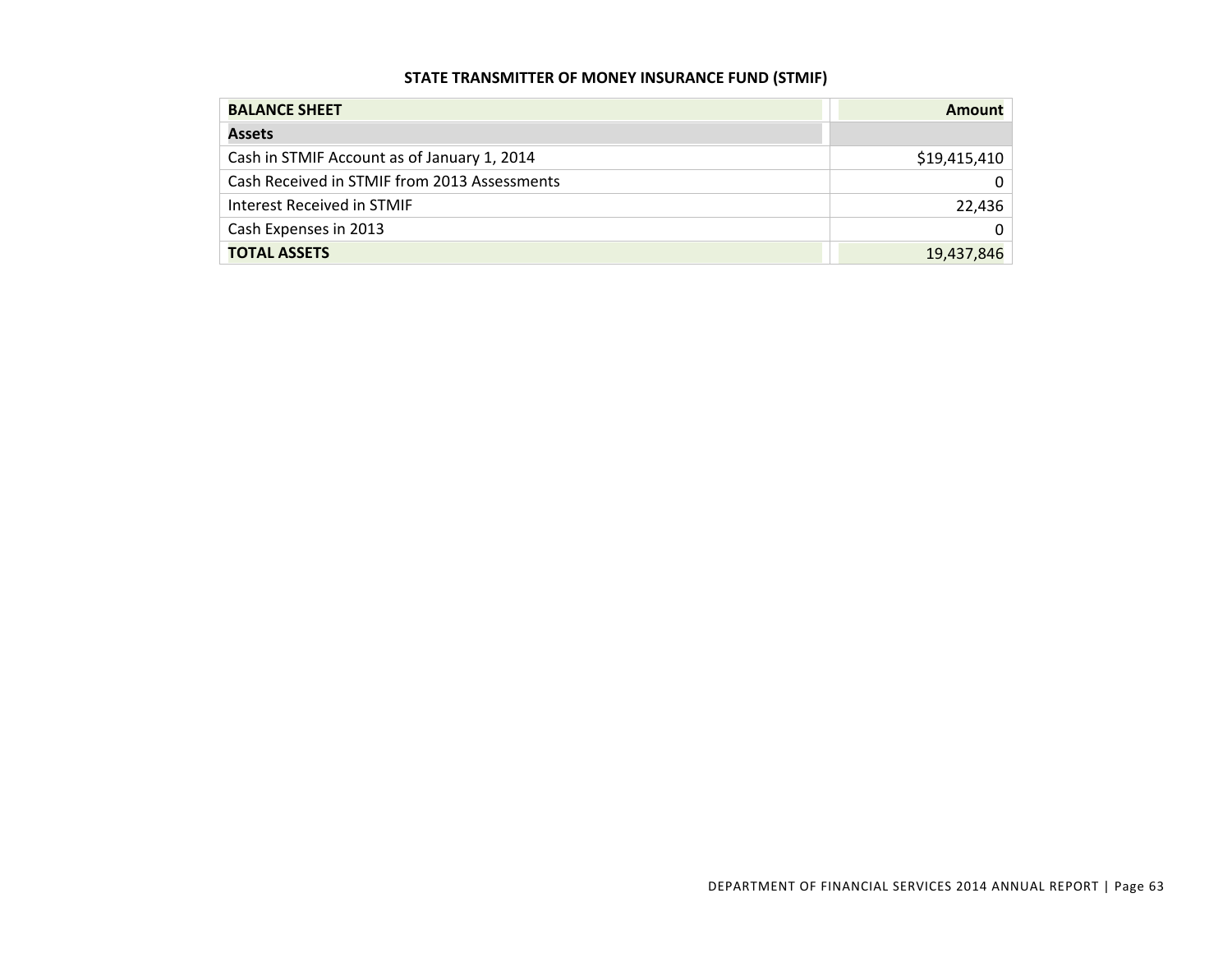## **DEPARTMENT ORGANIZATION AND MAINTENANCE**

#### **2014 DEPARTMENT RECEIPTS**

| <b>Assessments and Reimbursement of Department Expenses:</b>                         | <b>Amount</b> |
|--------------------------------------------------------------------------------------|---------------|
| <b>Banking Industry Assessment</b>                                                   | \$81,863,578  |
| <b>Insurance Industry Assessment</b>                                                 | 380, 374, 307 |
| <b>Banking Industry Specific Assessment</b>                                          | 41,760        |
| <b>STMIF Assessment</b>                                                              | $\mathbf 0$   |
| Insurance Industry Examination Fees                                                  | 13,695,818    |
| Administrative Expense Reimbursement                                                 | 326,025       |
| Subtotal                                                                             | 476,301,488   |
|                                                                                      |               |
| <b>Taxes Collected</b>                                                               |               |
| Retaliatory Taxes - Insurance Law Section 1112                                       | 8,973,565     |
| Excess Line Premium Taxes - Insurance Law Section 2118                               | 87,900,873    |
| Subtotal                                                                             | 96,874,438    |
|                                                                                      |               |
| <b>Fees and Other Revenue Collected</b>                                              |               |
| Section 9110 - Motor Vehicle Law Enforcement Fee                                     | 120,095,151   |
| Licensing and Accreditation Fees                                                     | 18,554,516    |
| Section 9108 - Fire Insurance Fee                                                    | 19,478,297    |
| <b>Fines and Penalties</b>                                                           | 383,174,171   |
| <b>MLO Annual License Fees</b>                                                       | 1,691,740     |
| <b>Banking Industry Application Fees</b>                                             | 911,003       |
| Section 1212 - Summons and Complaints                                                | 728,410       |
| Section 112 - Filing Annual Statements, Certificates of Authority and Admission Fees | 727,915       |
| <b>Fingerprint Fees</b>                                                              | 172,134       |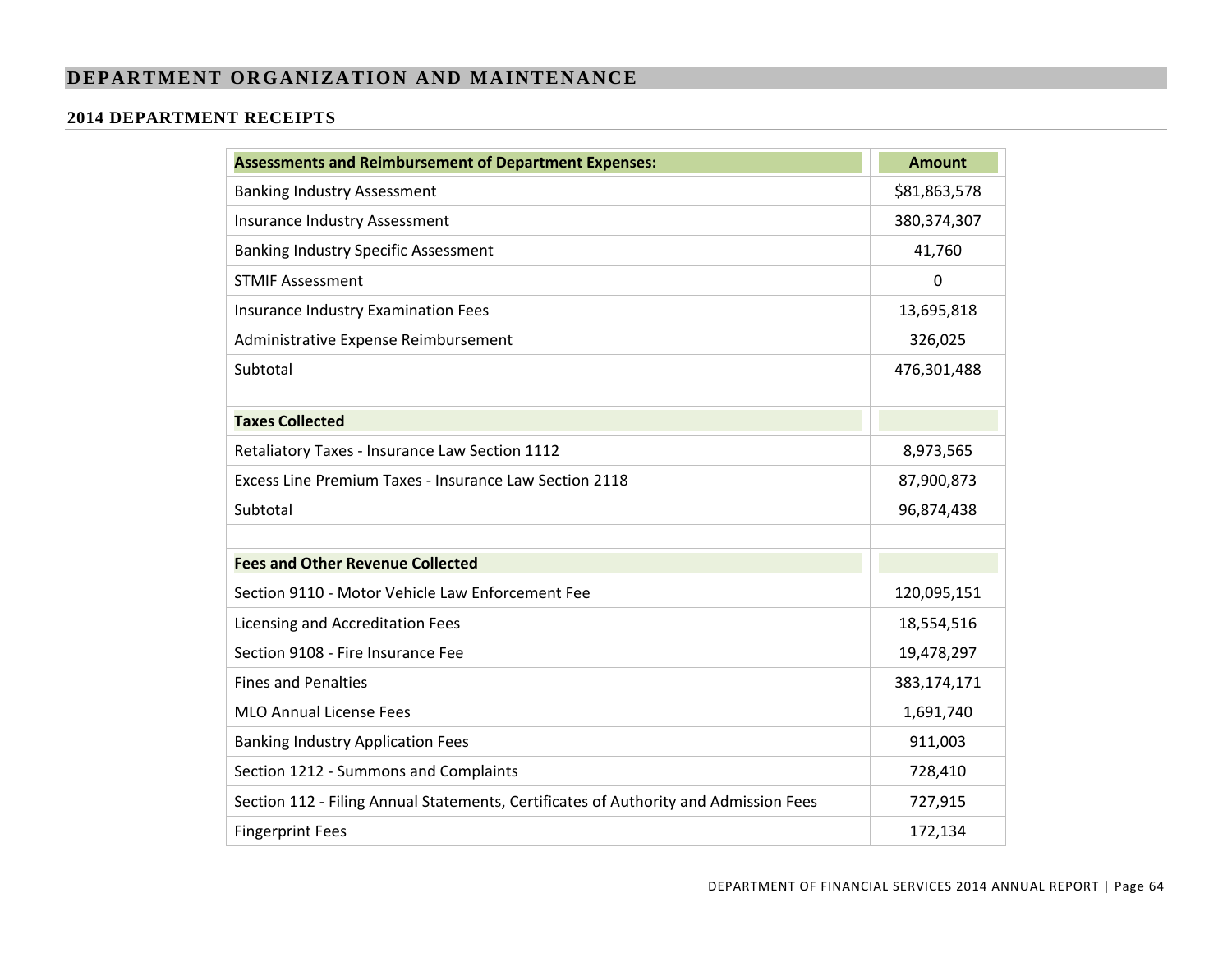| Section 9107 - Certification & Filing Fees                    | 650             |
|---------------------------------------------------------------|-----------------|
| <b>FOIL Requests</b>                                          | 19,130          |
| Miscellaneous Revenue                                         | 2,154           |
| Subtotal                                                      | 545,555,271     |
|                                                               |                 |
| <b>Foreign Fire Tax and Security Funds Receipts</b>           |                 |
| Foreign Fire Tax - Insurance Law Sections 2118, 9104 and 9105 | 55,211,963      |
| Property Casualty Insurance Security Fund - Article 76        | 102,088,333     |
| Public Motor Vehicle Liability Security Fund - Article 76     | 39,794,348      |
| Workers' Compensation Security Fund - Article 6A of WC Law    | 94,693,878      |
| Subtotal                                                      | 291,788,522     |
| <b>Total Department Receipts</b>                              | \$1,410,519,719 |

#### **2013‐2014 STATE FISCAL YEAR INSURANCE EXPENDITURES**

| <b>APPROPRIATIONS AVAILABLE</b>                              | \$552,196,823 |
|--------------------------------------------------------------|---------------|
| <b>Operating Budget</b>                                      |               |
| <b>Banking</b>                                               | 84,358,599    |
| Insurance                                                    | 122,270,966   |
| Subtotal - Operating Budget                                  | 206,629,565   |
| <b>Other Programs</b>                                        |               |
| Banking Suballocations to other Agencies                     | 227,000       |
| Insurance Suballocations to other Agencies                   | 84,190,114    |
| Healthy NY, HMO Direct Pay, & Entertainment Workers Programs | 200,814,330   |
| <b>Seized Assets</b>                                         | 30,039        |
| Settlement Enforcement                                       | 48,490        |
| <b>Subtotal - Other Programs</b>                             | 285,309,973   |
| <b>Total Expenditures</b>                                    | 491,939,538   |